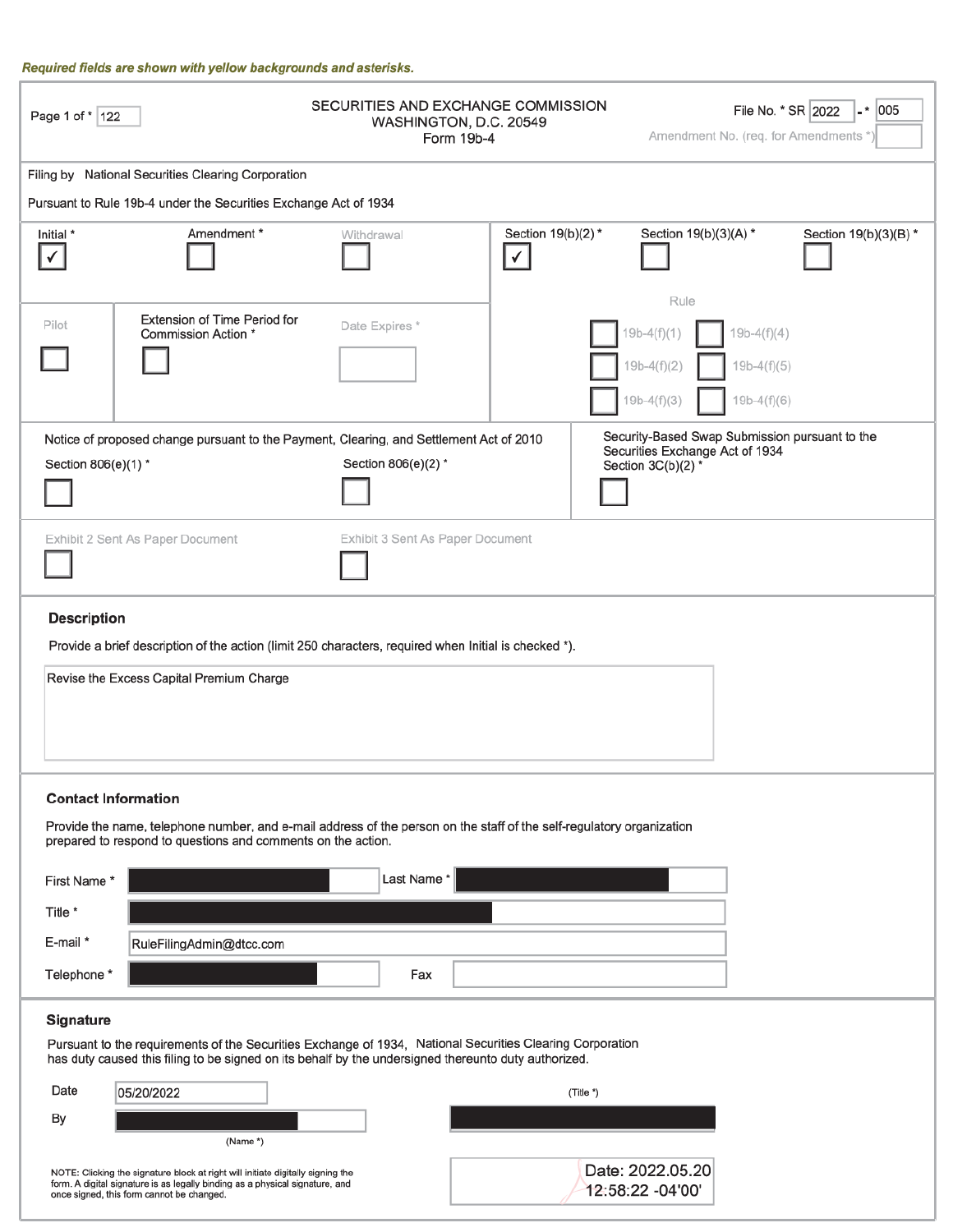ľ

| SECURITIES AND EXCHANGE COMMISSION<br>WASHINGTON, D.C. 20549                                                                   |                                                                                                                                                                                                                                                                                                                                                                                                                                                                                                                                                                                       |  |  |  |  |  |
|--------------------------------------------------------------------------------------------------------------------------------|---------------------------------------------------------------------------------------------------------------------------------------------------------------------------------------------------------------------------------------------------------------------------------------------------------------------------------------------------------------------------------------------------------------------------------------------------------------------------------------------------------------------------------------------------------------------------------------|--|--|--|--|--|
|                                                                                                                                | For complete Form 19b-4 instructions please refer to the EFFS website.                                                                                                                                                                                                                                                                                                                                                                                                                                                                                                                |  |  |  |  |  |
| Form 19b-4 Information *                                                                                                       | The self-regulatory organization must provide all required information, presented in a clear and comprehensible<br>manner, to enable the public to provide meaningful comment on the proposal and for the Commission to determine<br>whether the proposal is consistent with the Act and applicable rules and regulations under the Act.                                                                                                                                                                                                                                              |  |  |  |  |  |
| Add<br>Remove<br>View<br>Narrative - Excess Capital Premium (E                                                                 |                                                                                                                                                                                                                                                                                                                                                                                                                                                                                                                                                                                       |  |  |  |  |  |
| <b>Exhibit 1 - Notice of Proposed Rule</b><br>Change*                                                                          | The Notice section of this Form 19b-4 must comply with the guidelines for publication in the Federal Register as<br>well as any requirements for electronic filing as published by the Commission (if applicable). The Office of the<br>Federal Register (OFR) offers guidance on Federal Register publication requirements in the Federal Register                                                                                                                                                                                                                                   |  |  |  |  |  |
| Remove<br><b>View</b><br>Add<br>Exh 1A - Excess Capital Premium (EC                                                            | Document Drafting Handbook, October 1998 Revision. For example, all references to the federal securities laws<br>must include the corresponding cite to the United States Code in a footnote. All references to SEC rules must<br>include the corresponding cite to the Code of Federal Regulations in a footnote. All references to Securities                                                                                                                                                                                                                                       |  |  |  |  |  |
|                                                                                                                                | Exchange Act Releases must include the release number, release date, Federal Register cite, Federal Register<br>date, and corresponding file number (e.g., SR-[SRO]-xx-xx). A material failure to comply with these guidelines will<br>result in the proposed rule change being deemed not properly filed. See also Rule 0-3 under the Act (17 CFR<br>$240.0 - 3$                                                                                                                                                                                                                     |  |  |  |  |  |
| Exhibit 1A - Notice of Proposed<br>Rule Change, Security-Based Swap<br>Submission, or Advanced Notice<br>by Clearing Agencies* | The Notice section of this Form 19b-4 must comply with the guidelines for publication in the Federal Register as<br>well as any requirements for electronic filing as published by the Commission (if applicable). The Office of the<br>Federal Register (OFR) offers guidance on Federal Register publication requirements in the Federal Register<br>Document Drafting Handbook, October 1998 Revision. For example, all references to the federal securities laws<br>must include the corresponding cite to the United States Code in a footnote. All references to SEC rules must |  |  |  |  |  |
| Add<br>Remove<br><b>View</b>                                                                                                   | include the corresponding cite to the Code of Federal Regulations in a footnote. All references to Securities<br>Exchange Act Releases must include the release number, release date, Federal Register cite, Federal Register<br>date, and corresponding file number (e.g., SR-[SRO]-xx-xx). A material failure to comply with these guidelines will<br>result in the proposed rule change being deemed not properly filed. See also Rule 0-3 under the Act (17 CFR<br>240.0-3)                                                                                                       |  |  |  |  |  |
| <b>Exhibit 2- Notices, Written Comments,</b><br><b>Transcripts, Other Communications</b>                                       | Copies of notices, written comments, transcripts, other communications. If such documents cannot be filed<br>electronically in accordance with Instruction F, they shall be filed in accordance with Instruction G.                                                                                                                                                                                                                                                                                                                                                                   |  |  |  |  |  |
| View<br>Add<br>Remove                                                                                                          |                                                                                                                                                                                                                                                                                                                                                                                                                                                                                                                                                                                       |  |  |  |  |  |
|                                                                                                                                | Exhibit Sent As Paper Document                                                                                                                                                                                                                                                                                                                                                                                                                                                                                                                                                        |  |  |  |  |  |
| Exhibit 3 - Form, Report, or<br>Questionnaire                                                                                  | Copies of any form, report, or questionnaire that the self-regulatory organization proposes to use to help<br>implement or operate the proposed rule change, or that is referred to by the proposed rule change.                                                                                                                                                                                                                                                                                                                                                                      |  |  |  |  |  |
| Add<br>Remove<br>View                                                                                                          |                                                                                                                                                                                                                                                                                                                                                                                                                                                                                                                                                                                       |  |  |  |  |  |
| Exh 3 (Redacted) - Excess Capital Pre                                                                                          | <b>Exhibit Sent As Paper Document</b>                                                                                                                                                                                                                                                                                                                                                                                                                                                                                                                                                 |  |  |  |  |  |
| <b>Exhibit 4 - Marked Copies</b><br>Add<br>Remove<br>View                                                                      | The full text shall be marked, in any convenient manner, to indicate additions to and deletions from the<br>immediately preceding filing. The purpose of Exhibit 4 is to permit the staff to identify immediately the changes<br>made from the text of the rule with which it has been working.                                                                                                                                                                                                                                                                                       |  |  |  |  |  |
| <b>Exhibit 5 - Proposed Rule Text</b><br>Add<br>Remove                                                                         | The self-regulatory organization may choose to attach as Exhibit 5 proposed changes to rule text in place of<br>providing it in Item I and which may otherwise be more easily readable if provided separately from Form 19b-4.<br>Exhibit 5 shall be considered part of the proposed rule change                                                                                                                                                                                                                                                                                      |  |  |  |  |  |
| View<br>Exh 5 - Excess Capital Premium (ECP                                                                                    |                                                                                                                                                                                                                                                                                                                                                                                                                                                                                                                                                                                       |  |  |  |  |  |
| <b>Partial Amendment</b>                                                                                                       | If the self-regulatory organization is amending only part of the text of a lengthy proposed rule change, it may, with<br>the Commission's permission, file only those portions of the text of the proposed rule change in which changes are<br>being made if the filing (i.e. partial amendment) is clearly understandable on its face. Such partial amendment shall                                                                                                                                                                                                                  |  |  |  |  |  |
| View<br>Add<br>Remove                                                                                                          | be clearly identified and marked to show deletions and additions.                                                                                                                                                                                                                                                                                                                                                                                                                                                                                                                     |  |  |  |  |  |
|                                                                                                                                |                                                                                                                                                                                                                                                                                                                                                                                                                                                                                                                                                                                       |  |  |  |  |  |

ı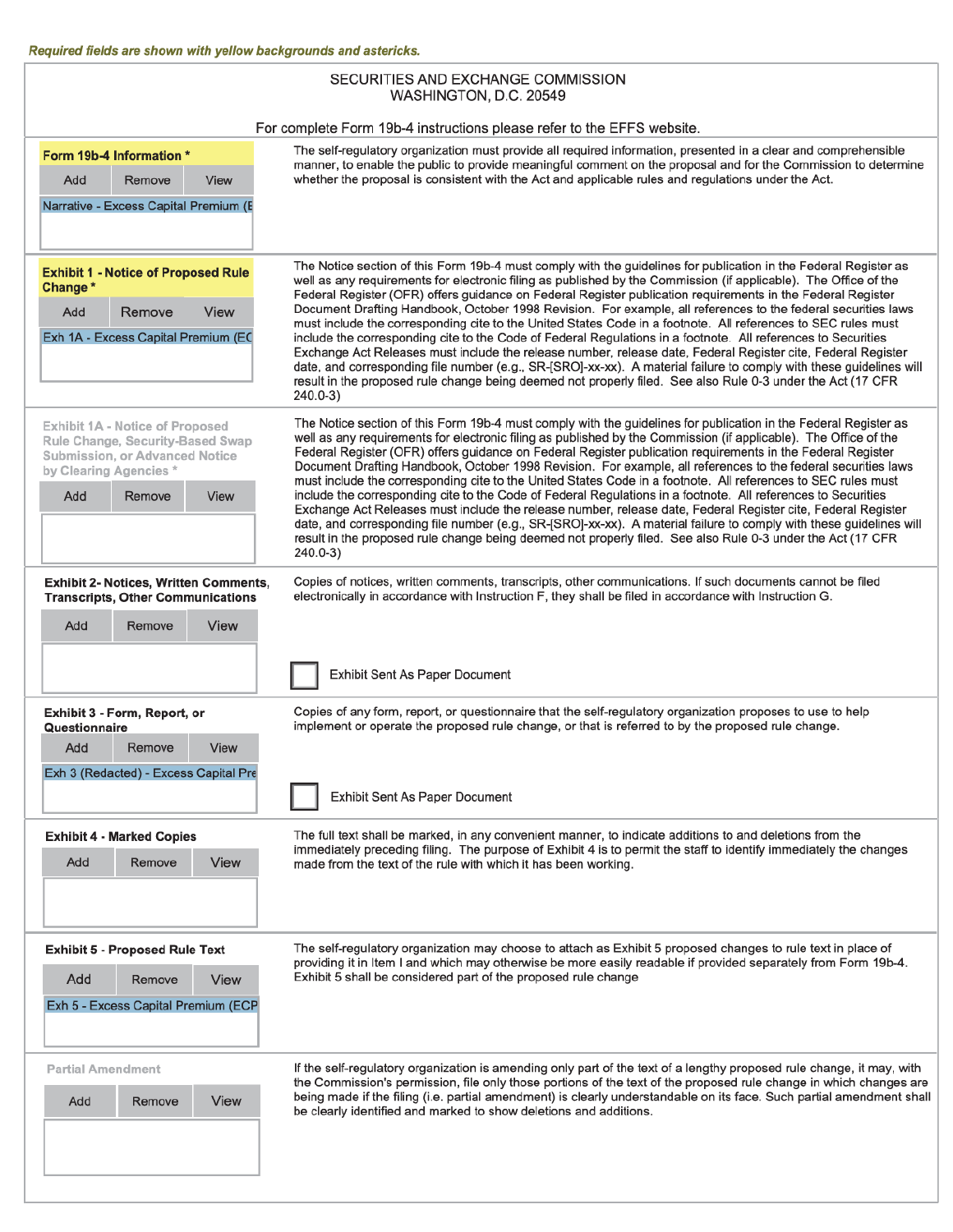# **1. Text of the Proposed Rule Change**

(a) The proposed rule change of National Securities Clearing Corporation ("NSCC") is annexed hereto as Exhibit 5 and consists of modifications to Procedure XV (Clearing Fund Formula and Other Matters) of NSCC's Rules & Procedures ("Rules")<sup>1</sup> to revise the Excess Capital Premium ("ECP") charge by enhancing the methodology for calculating the charge to (1) compare a Member's applicable capital amounts with the amount it contributes to the Clearing Fund that represents its volatility charge, (2) for Members that are broker-dealers, use net capital amounts rather than excess net capital amounts in the calculation of the ECP charge; and for all other Members, use equity capital in the calculation of the ECP charge, and (3) establish a cap of 2.0 for the Excess Capital Ratio (as defined below) that is used in calculating a Member's ECP charge.

The proposed changes would also improve the transparency of the Rules regarding the ECP charge by (1) clarifying the capital amounts that are used in the calculation of the charge by introducing new defined terms, (2) removing NSCC's discretion to waive or reduce the charge, and (3) providing that NSCC may calculate the charge based on updated capital information, as described in greater detail below.

- (b) Not applicable.
- (c) Not applicable.

# **2. Procedures of the Self-Regulatory Organization**

The proposal was approved by the Risk Committee of the Board of Directors of NSCC on December 14, 2021.

## **3. Self-Regulatory Organization's Statement of the Purpose of, and Statutory Basis for, the Proposed Rule Change**

(a) Purpose

NSCC is proposing to modify the ECP charge, which is a component of its Clearing Fund that NSCC may impose on a Member when a portion of that Member's Required Fund Deposit (defined in the Rules as the "Calculated Amount") exceeds its applicable capital amounts by 1.0 (defined in the Rules as the "Excess Capital Ratio"), as described in greater detail below.<sup>2</sup> The proposed changes would revise the ECP charge by enhancing the methodology for calculating the charge to (1) compare a Member's applicable capital amounts with the amount it contributes to the Clearing Fund that represents its volatility charge, (2) for Members that are broker-dealers, use net capital amounts rather than excess net capital amounts in the calculation of the ECP charge; and for all other Members, use equity capital in the calculation of the ECP charge, and

<sup>1</sup> Capitalized terms not defined herein are defined in the Rules, available at http://dtcc.com/~/media/Files/Downloads/legal/rules/nscc\_rules.pdf.

<sup>2</sup> See Section I(B)(2) of Procedure XV, id.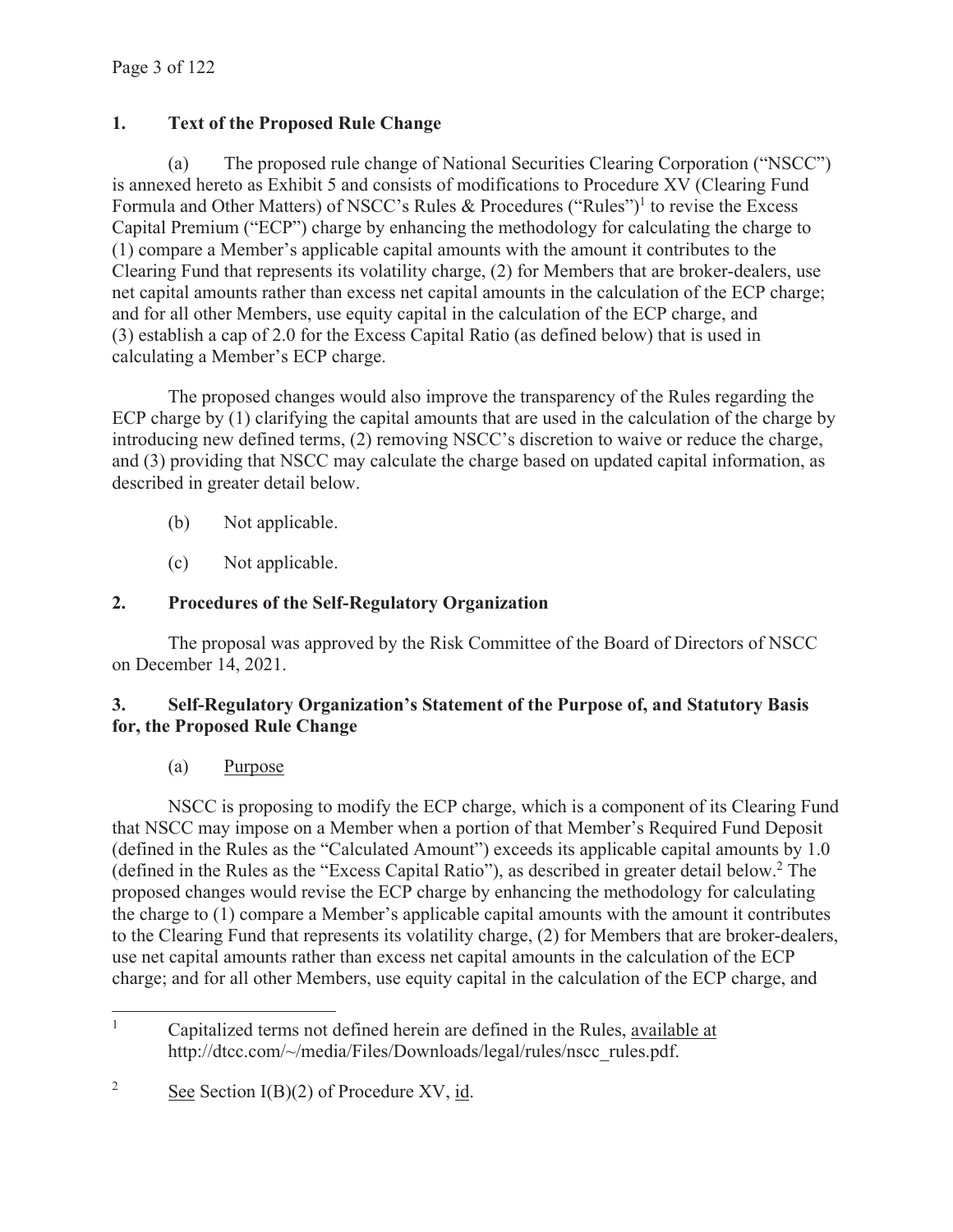(3) establish a cap of 2.0 for the Excess Capital Ratio that is used in calculating a Member's ECP charge.

The proposed changes would also improve the transparency of the Rules regarding the ECP charge by (1) clarifying the capital amounts that are used in the calculation of the charge by introducing new defined terms, (2) removing NSCC's discretion to waive or reduce the charge, and (3) providing that NSCC may calculate the charge based on updated capital information, as described in greater detail below.

## *(i) Overview of the Required Fund Deposit and NSCC's Clearing Fund*

As part of its market risk management strategy, NSCC manages its credit exposure to Members by determining the appropriate Required Fund Deposits to the Clearing Fund and monitoring its sufficiency, as provided for in the Rules.<sup>3</sup> The Required Fund Deposit serves as each Member's margin.

The objective of a Member's Required Fund Deposit is to mitigate potential losses to NSCC associated with liquidating a Member's portfolio in the event NSCC ceases to act for that Member (hereinafter referred to as a "default").<sup>4</sup> The aggregate of all Members' Required Fund Deposits constitutes the Clearing Fund of NSCC. NSCC would access its Clearing Fund should a defaulting Member's own Required Fund Deposit be insufficient to satisfy losses to NSCC caused by the liquidation of that Member's portfolio. Pursuant to the Rules, each Member's Required Fund Deposit consists of a number of applicable components, each of which is calculated to address specific risks faced by NSCC, as identified within Procedure XV of the Rules.<sup>5</sup>

While many components of the Clearing Fund are designed to measure risks presented by the net unsettled positions a Member submits to NSCC to be cleared and settled, some components measure and mitigate other risks that NSCC may face, such as credit risks. For example, a Member may be required to make an additional deposit to the Clearing Fund pursuant to Section I(B)(1) of Procedure XV of the Rules if it is placed on the Watch List, which is defined in Rule 1 (Definitions and Descriptions) of the Rules as a list of Members who NSCC

<sup>3</sup> See Rule 4 and Procedure XV, supra note 1. NSCC's market risk management strategy is designed to comply with Rule 17Ad-22(e)(4) under the Securities Exchange Act of 1934 ("Act"), where these risks are referred to as "credit risks." 17 CFR 240.17Ad-22 $(e)(4)$ .

<sup>4</sup> The Rules identify when NSCC may cease to act for a Member and the types of actions NSCC may take. For example, NSCC may suspend a firm's membership with NSCC or prohibit or limit a Member's access to NSCC's services in the event that Member defaults on a financial or other obligation to NSCC. See Rule 46, supra note 1.

<sup>5</sup> Supra note 1.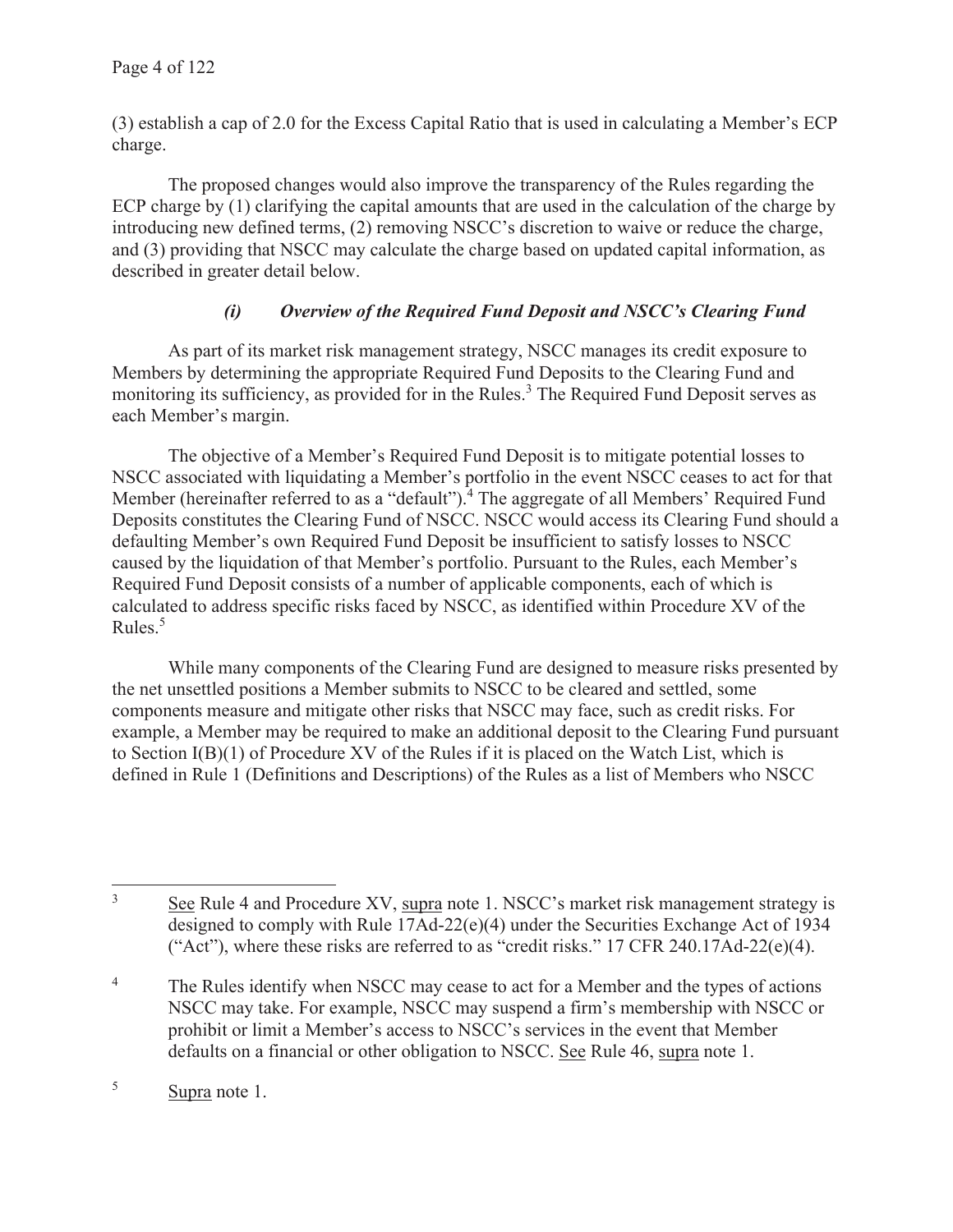deems to pose heightened risk to it and its other Members based on consideration of relevant factors.<sup>6</sup>

Similarly, the ECP charge is a component of the Clearing Fund that is designed to mitigate the heightened default risk a Member could pose to NSCC if it operates with lower capital levels relative to its margin requirements. Each Business Day, NSCC determines if a Member may be subject to the ECP charge by first determining its Calculated Amount. The Calculated Amount is a portion of a Member's Required Fund Deposit designed to represent its margin requirements to NSCC. A Member's Calculated Amount is calculated as its Required Fund Deposit excluding any applicable special charge, margin requirement differential charge, coverage component charge or margin liquidity adjustment charge, $\frac{7}{1}$  plus any additional amounts the Member is required to deposit to the Clearing Fund either due to being placed on the Watch List<sup>8</sup> or pursuant to Rule 15 (Assurances of Financial Responsibility and Operational Capability) of the Rules.<sup>9</sup>

NSCC then divides the Member's Calculated Amount by its current capital amount, which is the amount reported to NSCC pursuant to its ongoing membership standards, as set out in Rule 2B (Ongoing Membership Requirements and Monitoring) and Addendum B (Qualifications and Standards of Financial Responsibility, Operational Capability and Business History) of the Rules.<sup>10</sup> Pursuant to the current membership standards in Addendum B of the Rules, Members that are broker-dealers are required to maintain a certain level of excess net capital, and Members that are banks are required to maintain a certain level of equity capital as a requirement for continued membership with NSCC.<sup>11</sup> Pursuant to Section 2 of Rule 2B of the Rules, Members are required to provide NSCC with financial information, including information

<sup>6</sup> See Section 4 of Rule 2B, which describes NSCC's ongoing monitoring and review of Members and the factors NSCC considers in assigning Members a credit rating that could result in a Member being placed on the Watch List, supra note 1.

<sup>7</sup> The special charge is described in Section  $I(A)(1)(c)$  and  $(2)(c)$  of Procedure XV, the MRD charge is described in Section  $I(A)(1)(e)$  and  $(2)(d)$  of Procedure XV, the coverage component charge is described in Section  $I(A)(1)(f)$  and  $(2)(e)$  of Procedure XV, and the MLA charge is described in Section  $I(A)(1)(g)$  and  $(2)(f)$  of Procedure XV, supra note 1.

<sup>8</sup> Supra note 6.

<sup>9</sup> Pursuant to Section 2(b)(iv) of Rule 15, NSCC may require a Member to provide NSCC with adequate assurances of that Member's financial responsibility in the form of increased Clearing Fund deposits. Supra note 1.

<sup>10</sup> Supra note 1.

<sup>&</sup>lt;sup>11</sup> See Section 1. B.1. of Addendum B, supra note 1. NSCC has proposed changes to the membership standards set forth in Addendum B that would modify the capital requirements for Members. See Securities Exchange Act Release No. 94068 (January 26, 2022), 21 FR 5544 (February 1, 2022) (SR-NSCC-2021-016).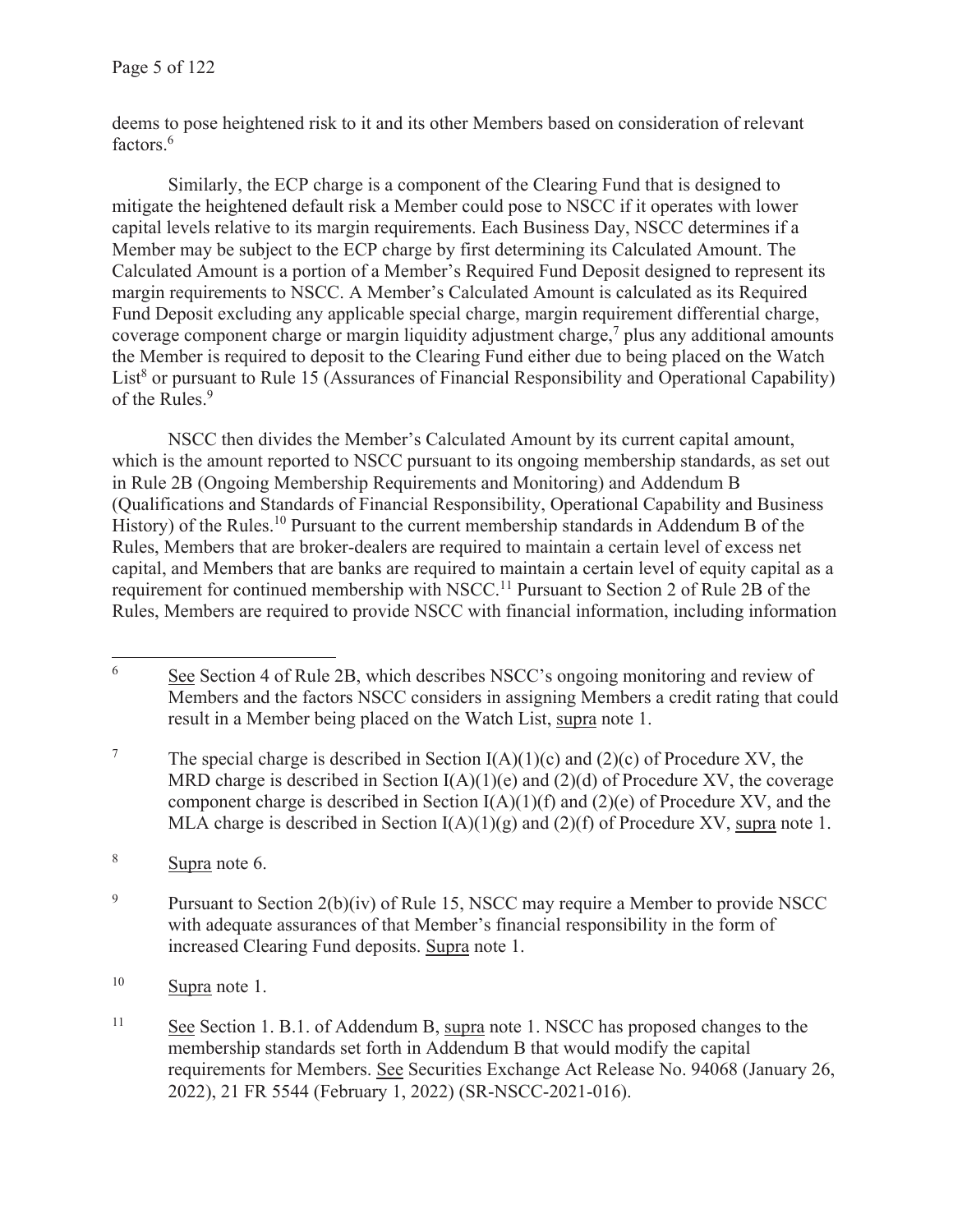regarding Members' current capital amounts, on a regular basis and NSCC uses these reported capital amounts in the calculation of the ECP charge.12

Pursuant to Section I(B)(2) of Procedure XV, if a Member's Calculated Amount, when divided by its applicable capital amount, is greater than the Excess Capital Ratio of 1.0, NSCC may require that Member to deposit an ECP charge.13 The applicable ECP charge may be equal to the product of (1) the amount by which a Member's Calculated Amount exceeds its applicable capital amount, multiplied by (2) the Member's Excess Capital Ratio. Members are able to access and view reports regarding their Clearing Fund and, through these reports, Members may be alerted when their Calculated Amount divided by the applicable capital amount is greater than 0.5, as an early warning regarding their capital levels.

Under Section  $I(B)(2)$  of Procedure XV, NSCC may collect a lower ECP charge than the amount calculated pursuant to the Rules, may determine not to collect the ECP charge from a Member at all, and may return all or a portion of a collected ECP charge if it believes the imposition or maintenance of the ECP charge is not necessary or appropriate.<sup>14</sup> Section  $I(B)(2)$ of Procedure XV describes some circumstances when NSCC may determine not to collect an ECP charge from a Member, which includes, for example, when an ECP charge results from trading activity for which the Member submits later offsetting activity that lowers its Required Fund Deposit.<sup>15</sup> The discretion to adjust, waive or return an ECP charge was designed to provide NSCC with the ability to determine when a calculated ECP charge may not be necessary or appropriate to mitigate the risks it was designed to address.<sup>16</sup>

Since the ECP charge was adopted, NSCC has calculated and assessed the ECP charge consistent with the Rules, and NSCC has exercised its discretion to both reduce and waive the ECP charge when NSCC has deemed it necessary or appropriate. NSCC recently reviewed the effectiveness of the ECP charge to identify ways NSCC could enhance both the calculation of the charge and the disclosures regarding the charge in the Rules. In connection with this review, NSCC discussed the ECP charge and its proposed enhancements with Members, NSCC management, and NSCC's supervisors at the Securities and Exchange Commission ("Commission"). As a result of this review, NSCC is proposing to make several enhancements to the ECP charge, as described in greater detail below.

<sup>14</sup> When NSCC determines to collect a lower amount than that amount calculated pursuant to the Rules, as provided for under Procedure XV, NSCC may, for example, calculate that lower amount by reducing the Excess Capital Ratio used in the calculation to 2.0. Supra note 1.

15 See footnote 7 of Procedure XV, supra note 1.

16 See Securities Exchange Act Release No. 54457 (September 15, 2006), 71 FR 55239 (September 21, 2006) (SR-FICC-2006-03 and SR-NSCC-2006-03).

<sup>&</sup>lt;sup>12</sup> See Section 2(A) of Rule 2B, supra note 1.

<sup>13</sup> Supra note 1.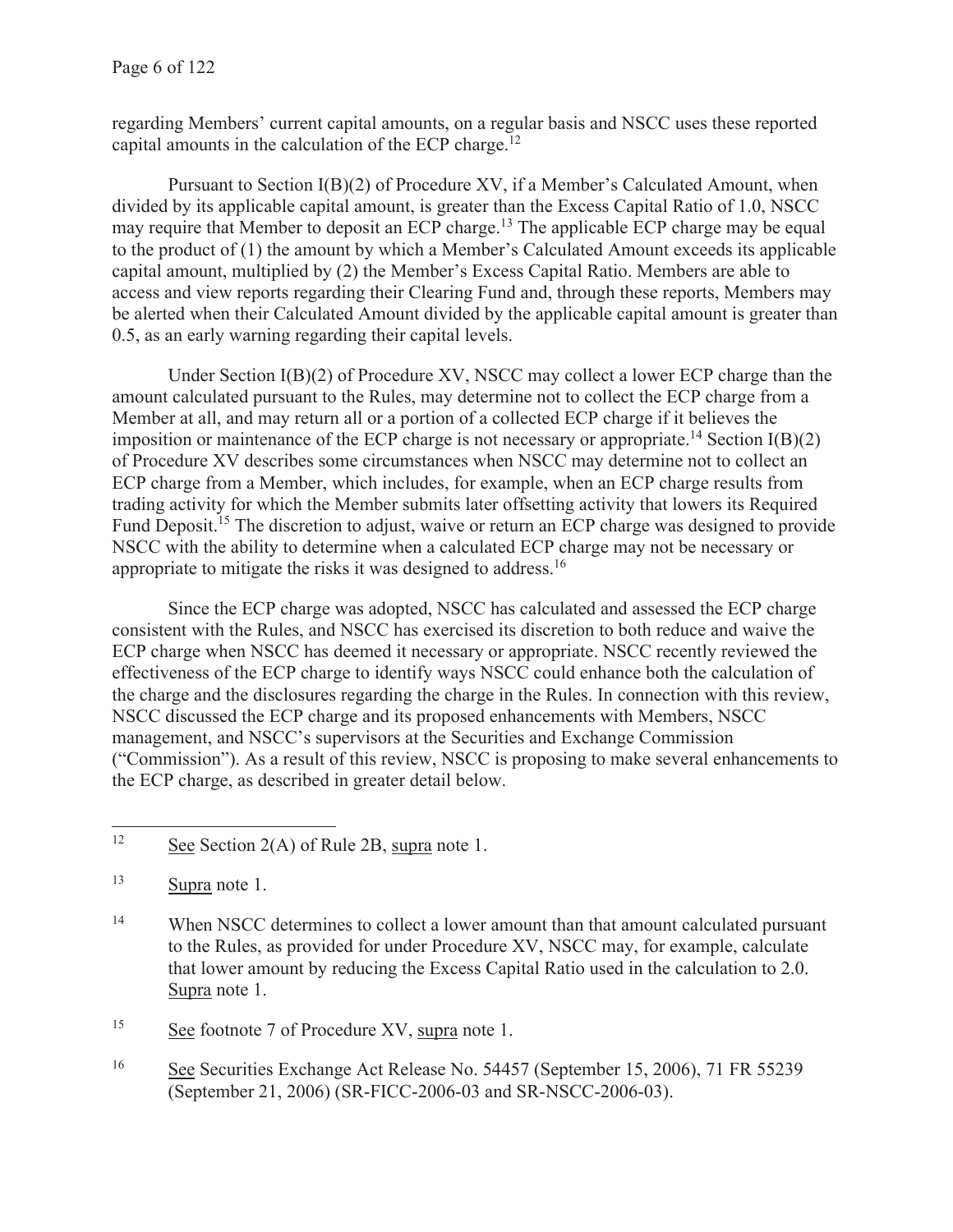These enhancements are designed to improve NSCC's ability to measure the increased default risks that are presented by Members who operate with lower capital. The proposed changes would simplify the calculation of the charge and the description of the charge in the Rules, making it more predictable to Members. The proposed changes are designed to improve the transparency of the ECP charge to Members by removing NSCC's discretion to waive or reduce the charge and providing that NSCC may calculate the charge based on updated capital information. The proposed improvements to the transparency of the ECP charge also include clarifying the descriptions of the capital amounts that would be used in the calculation of the charge through new defined terms. Collectively, the proposal would make the ECP charge more consistent, transparent, and predictable to Members, while maintaining the effectiveness of NSCC's risk-based margining methodology as it relates to the ECP charge.

# *(ii) Use Members' Volatility Component as the Calculated Amount*

NSCC is proposing to replace the Calculated Amount with the amount collected as that Member's volatility component as determined pursuant to Sections  $I(A)(1)(a)(i)$ -(iii) and  $(2)(a)(i)$ -(iii) of Procedure XV of the Rules.<sup>17</sup>

In both determining if an ECP charge is applicable and in calculating an ECP charge, NSCC currently compares a Member's Calculated Amount to its reported capital levels. As described above, the Calculated Amount is defined in Section I(B)(2) of Procedure XV as a Member's Required Fund Deposit, excluding certain components and including other additional deposits to the Clearing Fund.18 Because a goal of the ECP charge is to identify and mitigate risks presented when a Member's capital levels may not be adequate to meet its margin requirements to NSCC, the Calculated Amount is designed to represent a material portion of those margin requirements.

As described above, because each component of the Clearing Fund is calculated to address specific risks faced by NSCC, some components are applied only to certain positions in a Member's portfolio. For example, the CNS fails charge, which is included in the Calculated Amount, is based on the market value of only a Member's CNS Fails Positions (as defined in the

18 See supra note 7.

<sup>&</sup>lt;sup>17</sup> The volatility component is designed to capture the market price risk associated with each Member's portfolio at a 99th percentile level of confidence. NSCC has two methodologies for calculating the volatility component – a model-based volatility-at-risk, or VaR, charge and a haircut-based calculation, for certain positions that are excluded from the VaR charge calculation. The charge that is applied to a Member's Required Fund Deposit with respect to the volatility component is referred to as the volatility charge and is the sum of the applicable VaR charge and the haircut-based calculation. Amounts calculated pursuant to Sections  $I(A)(1)(a)(iv)$  and  $(2)(a)(iv)$  of Procedure XV with respect to long positions in Net Unsettled Positions in Family-Issued Securities are designed to address wrong-way risk presented by these positions, not volatility risks, and, as such, are not a part of a Member's volatility charge. See Sections  $I(A)(1)(a)$  and  $(2)(a)$ of Procedure XV, supra note 1.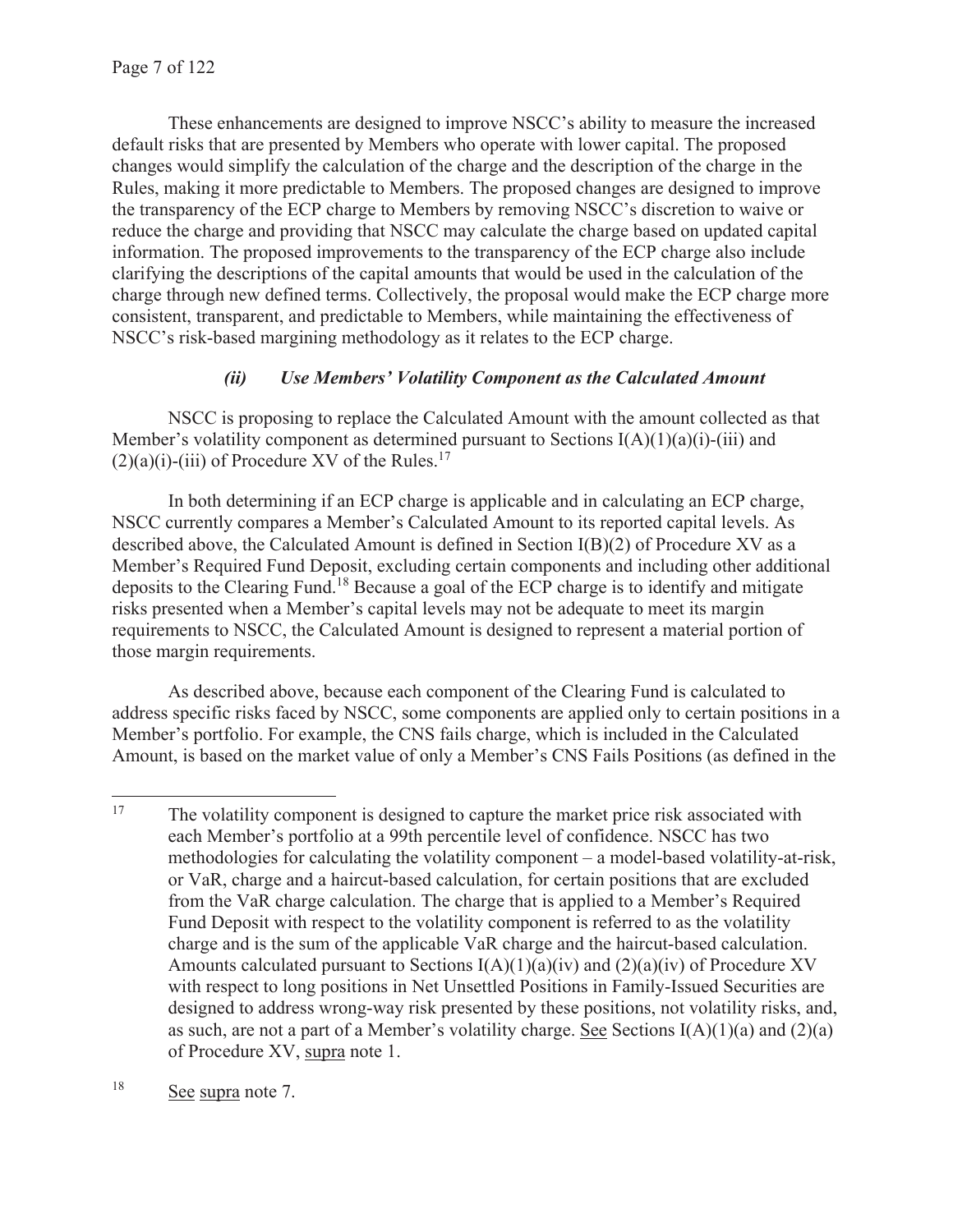Rules) of the Member.19 The volatility component of the Clearing Fund measures the market price volatility of all of a Member's Net Unsettled Positions and Net Balance Order Unsettled Positions (as defined in the Rules). Therefore, the volatility component is often considered a comprehensive measurement of the risks presented by a Member's clearing activity and usually comprises the largest portion of a Member's Required Fund Deposit.<sup>20</sup> NSCC believes that replacing the Calculated Amount with a Member's volatility charge would provide an appropriate measure for purposes of the ECP charge.

Currently, determining a Member's Calculated Amount requires a more complicated calculation, as it uses a Member's Required Fund Deposit, excludes certain components, and includes other deposits. The proposal would simplify this calculation significantly by using only the volatility component. One of the tools NSCC provides to its Members is a calculator that allows them to determine their potential volatility charge based on trading activity. Therefore, this proposed change would make the calculation of the ECP charge both clearer and more predictable for Members.

NSCC does not expect that any impact of this proposed change on the number of ECP charges or the size of the calculated ECP charges would materially impact NSCC's ability to manage the risks the ECP charge is designed to address. NSCC believes the benefits of using a simpler, clearer, and more predictable calculation that is based on the most comprehensive component of the Clearing Fund outweigh any risk related to the reduction in the ECP charges NSCC would collect.

## *(iii) Use Net Capital for Broker-Dealer Members and Equity Capital for All Other Members in the Calculation of the ECP Charge*

In the calculation of the ECP charge, NSCC is proposing to use net capital rather than excess net capital for Members that are broker-dealers, and equity capital for all other Members. As described in greater detail below, in connection with these proposed changes, NSCC would also improve the transparency of the Rules by adopting definitions of "Net Capital" and "Equity Capital."

As described above, NSCC's ongoing membership requirements, set forth in Rule 2B of the Rules, require Members to provide NSCC with regular information regarding their financial positions, including capital levels.<sup>21</sup> This information is provided, in part, to confirm that Members continue to maintain the minimum financial requirements of membership set forth in

<sup>20</sup> See definitions of "Net Unsettled Position" and "Net Unsettled Balance Order Position" in Rule 1, supra note 1.

<sup>&</sup>lt;sup>19</sup> See definition of "CNS Fails Position" in Rule 1, and <u>see also</u> Section I(A)(1)(e) of Procedure XV, supra note 1.

<sup>&</sup>lt;sup>21</sup> See Section 2.A of Rule 2B, which requires Members to provide NSCC with a copy of their Form X-17-A-5 (Financial and Operational Combined Uniform Single ("FOCUS") Report), Consolidated Report of Condition and Income ("Call Report"), or an equivalent, supra note 1.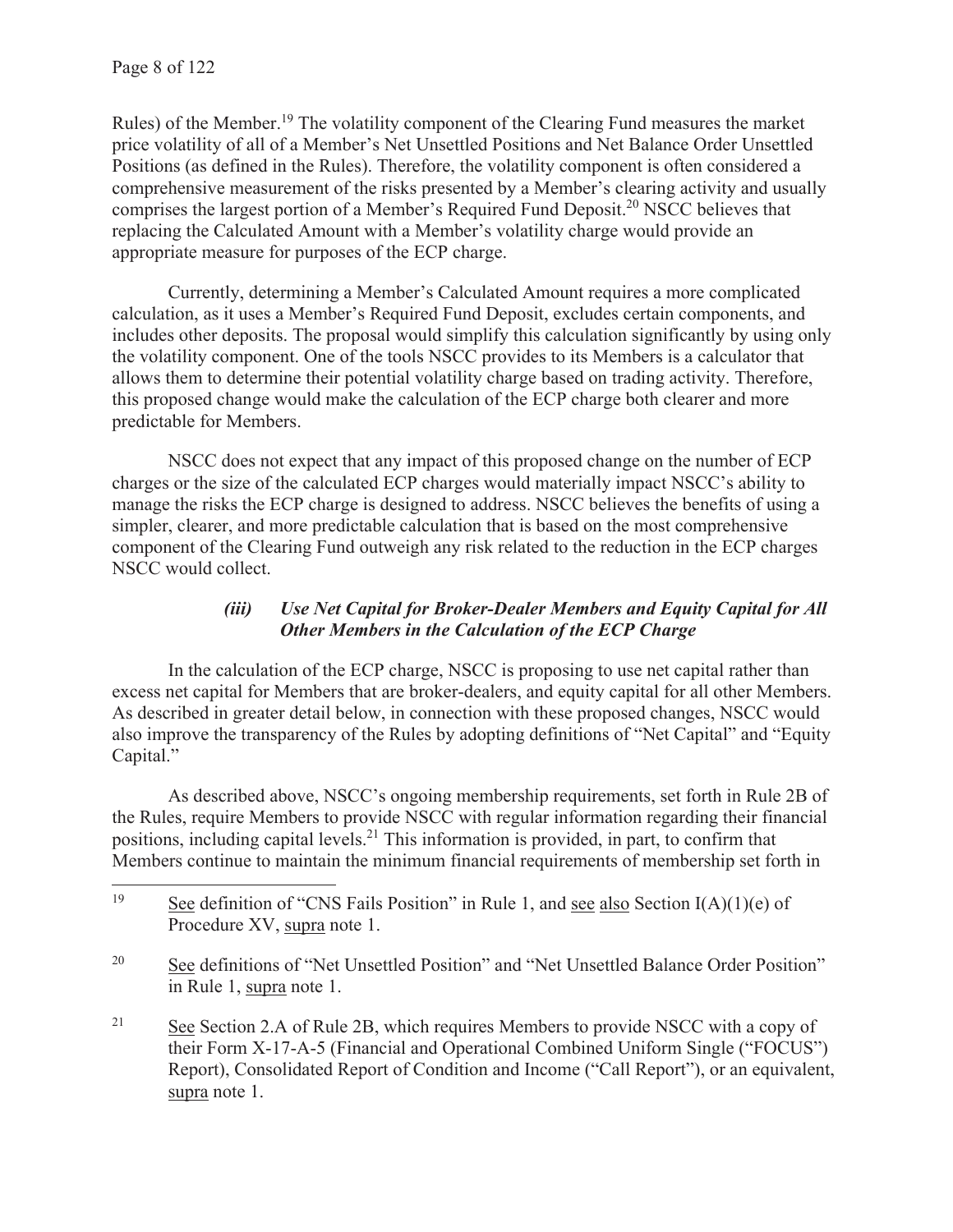Addendum B of the Rules.<sup>22</sup> Currently, NSCC also uses these reported capital amounts in the calculation of the ECP charge.

First, NSCC believes it would be appropriate to revise the capital measure used to calculate the ECP charge for broker-dealer Members to replace excess net capital with net capital. This revision would align the capital measures used for broker-dealer Members and other Members, which would result in more consistent calculations of the ECP charge across different types of Members.

In addition to creating consistency in the calculations for different Members, NSCC believes that using net capital rather than excess net capital would also provide NSCC with a better measure of the increased default risks presented when a Member operates at low net capital levels relative to its margin requirements. This approach would be consistent with the rationale for the Commission's amendments to Rule 15c3-1 under the Act (the "Net Capital Rule"), which were designed to promote a broker-dealer's capital quality and require the maintenance of "net capital" (*i.e.*, capital in excess of liabilities) in specified amounts as determined by the type of business conducted.<sup>23</sup> The Net Capital Rule was designed to ensure the availability of funds and assets (including securities) in the event that a broker-dealer's liquidation becomes necessary. The Net Capital Rule represented a net worth perspective, which is adjusted by unrealized profit or loss, deferred tax provisions, and certain liabilities as detailed in the rule. It also included deductions and offsets and required that a broker-dealer demonstrate compliance with the Net Capital Rule, including maintaining sufficient net capital at all times (including intraday).

Similarly, NSCC believes that the Net Capital Rule is an effective process of separating liquid and illiquid assets and computing a broker-dealer's regulatory net capital that should replace NSCC's existing practice of using excess net capital in the calculation of the ECP charge.

Second, NSCC is proposing to revise the Rules to provide that, for all Members that are not broker-dealers, it would use equity capital in calculating the ECP charge. Currently, the Rules state that NSCC would use a Member's capital amount set forth in the membership standards in Addendum B of the Rules.<sup>24</sup> Section 1.B of Addendum B describes the membership standards of Members, and currently states that the applicable capital measure for Members that are banks is equity capital, for Members that are trust companies and not banks the applicable capital measure is consolidated capital, and for other legal entities that are Members the applicable capital measure is determined by NSCC. Currently, and historically, NSCC has had very few Members that are trusts and not banks. For all Members that are not banks, non-bank trusts or broker-dealers (which generally include, for example, exchanges and registered clearing agencies), NSCC uses those Members' reported equity capital in the calculation of the ECP charge. Therefore, in practice, the ECP charge is calculated for the majority of Members that are

<sup>22</sup> Supra note 1.

<sup>&</sup>lt;sup>23</sup> 17 CFR 240.15c3-1. See Securities Exchange Act Release No. 70072 (July 30, 2013), 78 FR 51823 (August 21, 2013) (File No. S7-08-07).

<sup>24</sup> Supra note 1.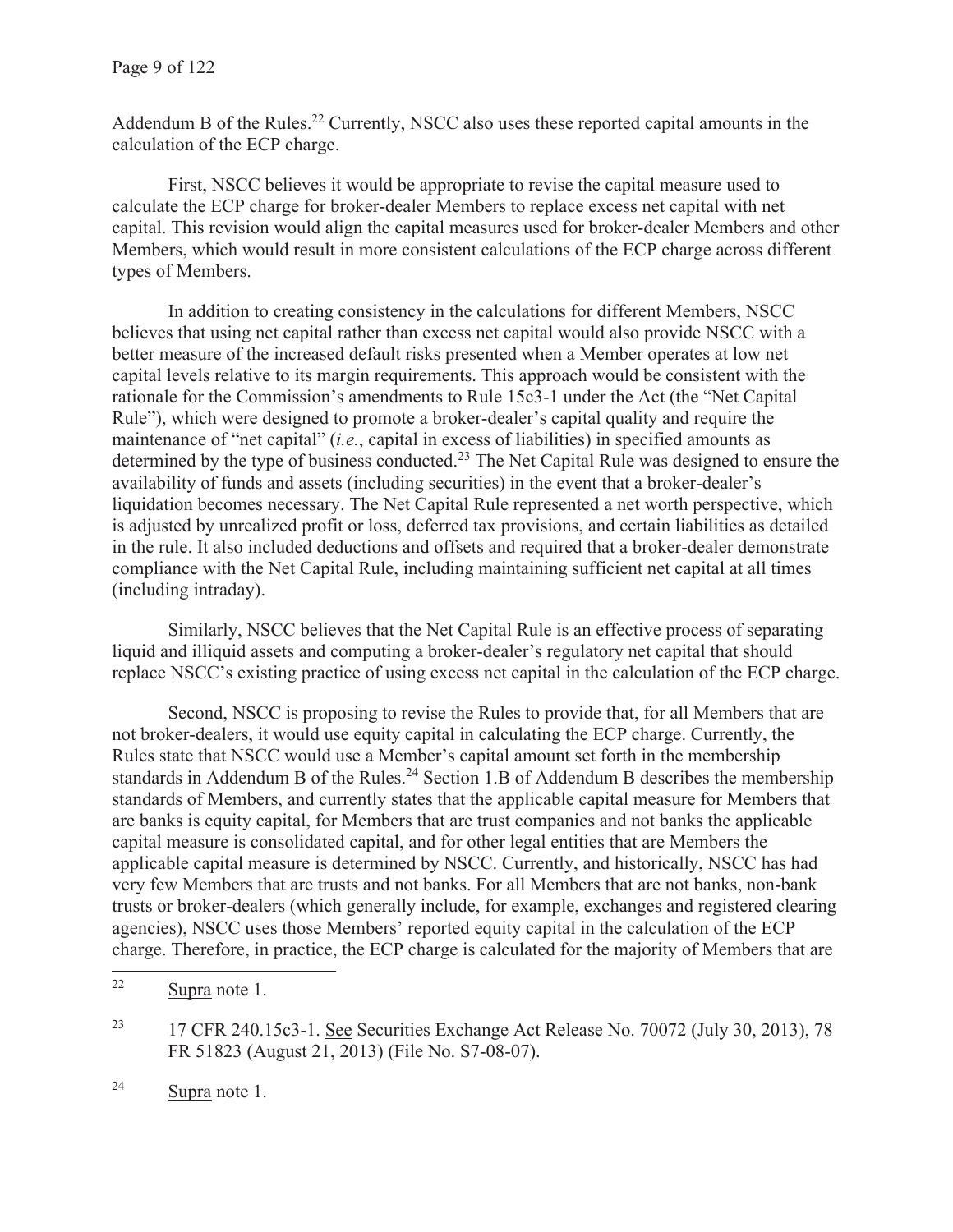not broker-dealers using their equity capital, and this proposed change is not expected to have a material impact on the collection of ECP charges. The proposal would simplify the calculation of the ECP charge for Members that are not broker-dealers by stating in Section I(B)(2) of Procedure XV that NSCC would use equity capital rather than use different measures that are based on other membership requirements. This proposed change would also create consistency in the calculations across Members.

# *(iv) Establish a Cap for the Excess Capital Ratio*

NSCC is proposing to set a maximum amount of Excess Capital Ratio that is used in calculating Members' ECP charge to 2.0. NSCC believes capping the multiplier that is used in this calculation would allow NSCC to appropriately address the risks it faces without imposing an overly burdensome ECP charge. Historically, the Excess Capital Ratio has rarely exceeded 2.0 in the calculation of Members' ECP charges, and in cases when 2.0 was exceeded NSCC typically exercised the discretion provided to it in the Rules to reduce the applicable charge. NSCC's discretion was appropriate in these circumstances because NSCC believes it is able to mitigate the risks presented to it by a Member's lower capital levels by collecting an ECP charge calculated with an Excess Capital Ratio that is at or below 2.0.

Therefore, given that NSCC is now proposing to remove its discretion to waive the ECP charge, as described below, NSCC believes capping the Excess Capital Ratio at 2.0 would continue to provide NSCC with an appropriate measure of the risks presented to it relative to Members' capital levels. This proposed change would also provide Members with more clarity and transparency into the ECP charge, by allowing them to predict and estimate the maximum amount of their potential ECP charge.

### *(v) Improve Transparency Regarding the ECP Charge*

NSCC is proposing changes to Section I(B)(2) of Procedure XV to improve transparency regarding the ECP charge by (a) clarifying the description of the capital amounts that NSCC uses in the calculation of the ECP charge by adopting new defined terms, (b) removing NSCC's discretion to waive or reduce the charge, and (c) providing that NSCC may calculate the charge based on updated capital information.

First, NSCC is proposing to clarify the description of the capital amounts that it uses to calculate the ECP charge by introducing defined terms and specifying the reporting requirements that NSCC relies on to obtain that capital information for Members. As described above, for Members that are broker-dealers, NSCC is proposing to use a Member's net capital amount, and for all other Members, NSCC would use a Member's equity capital in the calculation of the ECP charge. In order to improve the clarity of the Rules, NSCC is proposing to introduce a defined term for "Equity Capital" in Rule 1 and to revise a proposed defined term for "Net Capital" in order to align the two defined terms. The proposal would also revise Section I(B)(2) of Procedure XV in describing the calculation of the ECP charge to use these defined terms where appropriate. Finally, the proposal would amend Addendum B to include the new defined term for Equity Capital.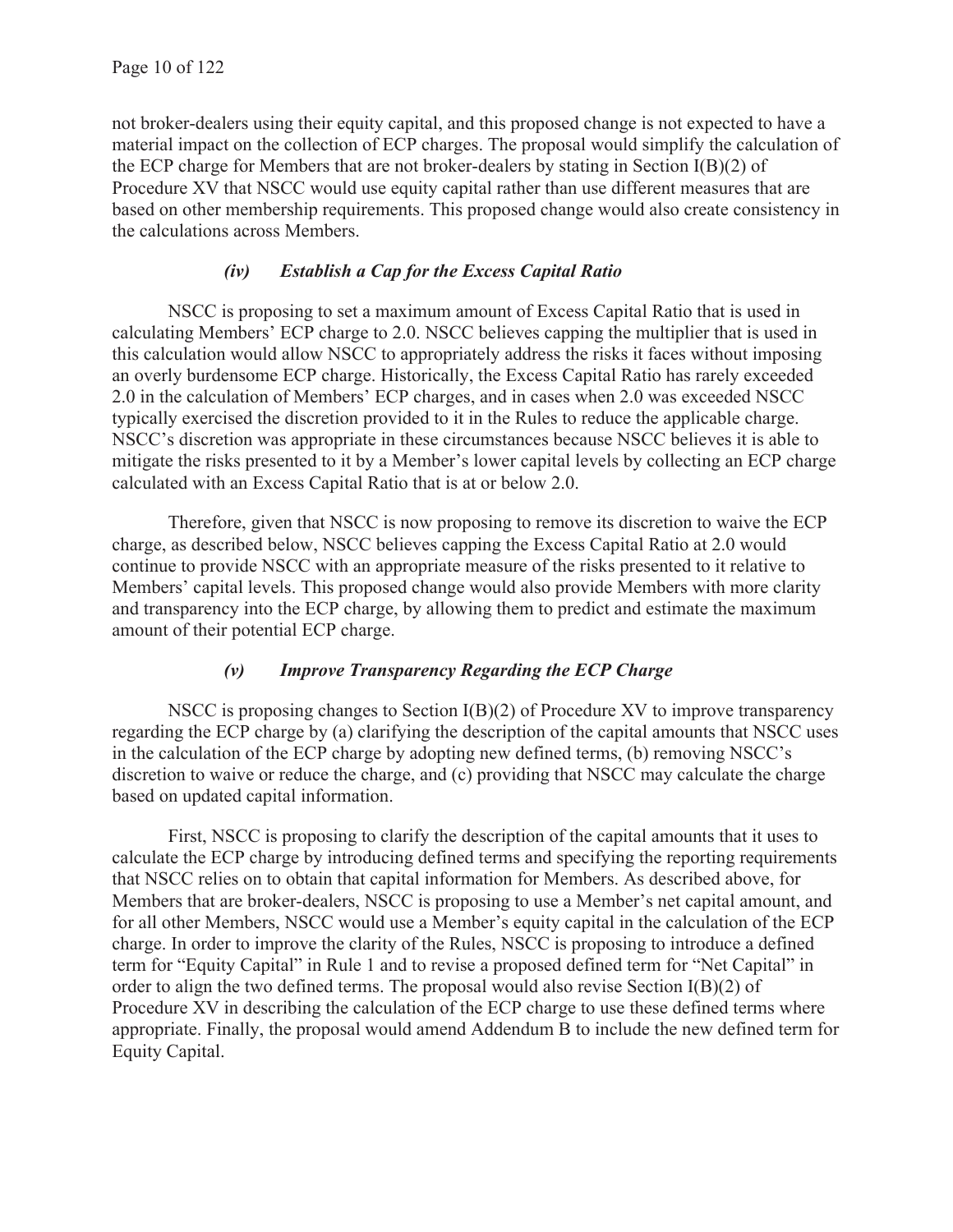The definition of Equity Capital would be, as of a particular date, the amount equal to the equity capital as reported on the Member's or Limited Member's most recent Call Report, or, if the Member or Limited Member is not required to file a Call Report, then as reported on its most recent financial statements or equivalent reporting. NSCC would also align a proposed definition of Net Capital to be, as of a particular date, the amount equal to the net capital as reported on the Member's or Limited Member's most recent FOCUS Report, or, if the Member or Limited Member is not required to file a FOCUS Report, then as reported on its most recent financial statements or equivalent reporting.

In addition to using these new defined terms, NSCC would also add a statement to Section I(B)(2) of Procedure XV to clarify to Members that the amounts used in the calculation of the ECP charge would be the amounts included in their regular reporting that is provided to NSCC pursuant to the ongoing membership reporting requirements, specifically in their FOCUS Report or Call Report, as applicable, or in an equivalent financial statement or report that is delivered to NSCC pursuant to the same requirement. Collectively, these proposed changes would provide Members with improved clarity and certainty regarding the amounts that would be used in calculating the ECP charge.

Second, the proposed changes would eliminate NSCC's discretion to waive or reduce the ECP charge. NSCC believes that the proposed changes to the ECP charge described in this filing would have the collective impact of eliminating most circumstances in which NSCC would have exercised this discretion. For example, the proposal to cap the Excess Capital Ratio at 2.0 and the proposal to specify that NSCC may calculate an ECP charge based on updated capital amounts, both address the most common circumstances when NSCC has either waived or reduced the ECP charge in the past. By eliminating this discretion, the proposal would provide Members with more certainty in predicting when an ECP charge may be applied and how any such charge would be calculated. Therefore, NSCC has determined that it is no longer necessary to retain discretion to waive or reduce the ECP charge under the proposed methodology.

Third, NSCC would provide that it may calculate the ECP charge based on updated capital information. As described above, NSCC would use the net capital or equity capital amounts that are reported on Members' most recent financial reporting or financial statements delivered to NSCC in connection with the ongoing membership reporting requirements. Under the proposal, if a Member's capital amounts change between the dates when it submits these financial reports, it may provide NSCC with updated capital information for purposes of calculating the ECP charge. Today, when NSCC exercises its discretion to waive or reduce the amount of an applicable ECP charge, NSCC occasionally does so by applying updated capital information in its calculation. Therefore, in connection with eliminating this discretion, NSCC would disclose in the Rules that it may use updated capital information in the calculation of an ECP charge rather than require Members to wait until the issuances of their next financial reporting or financial statements for changes in their capital positions to be reflected in an ECP charge calculation.

NSCC is proposing to retain some discretion in when it would accept updated capital information for this purpose. For example, NSCC may require a Member to provide documentation of the circumstances that caused a change in capital information, and if adequate evidence is not available or NSCC does not believe the evidence sufficiently verifies that the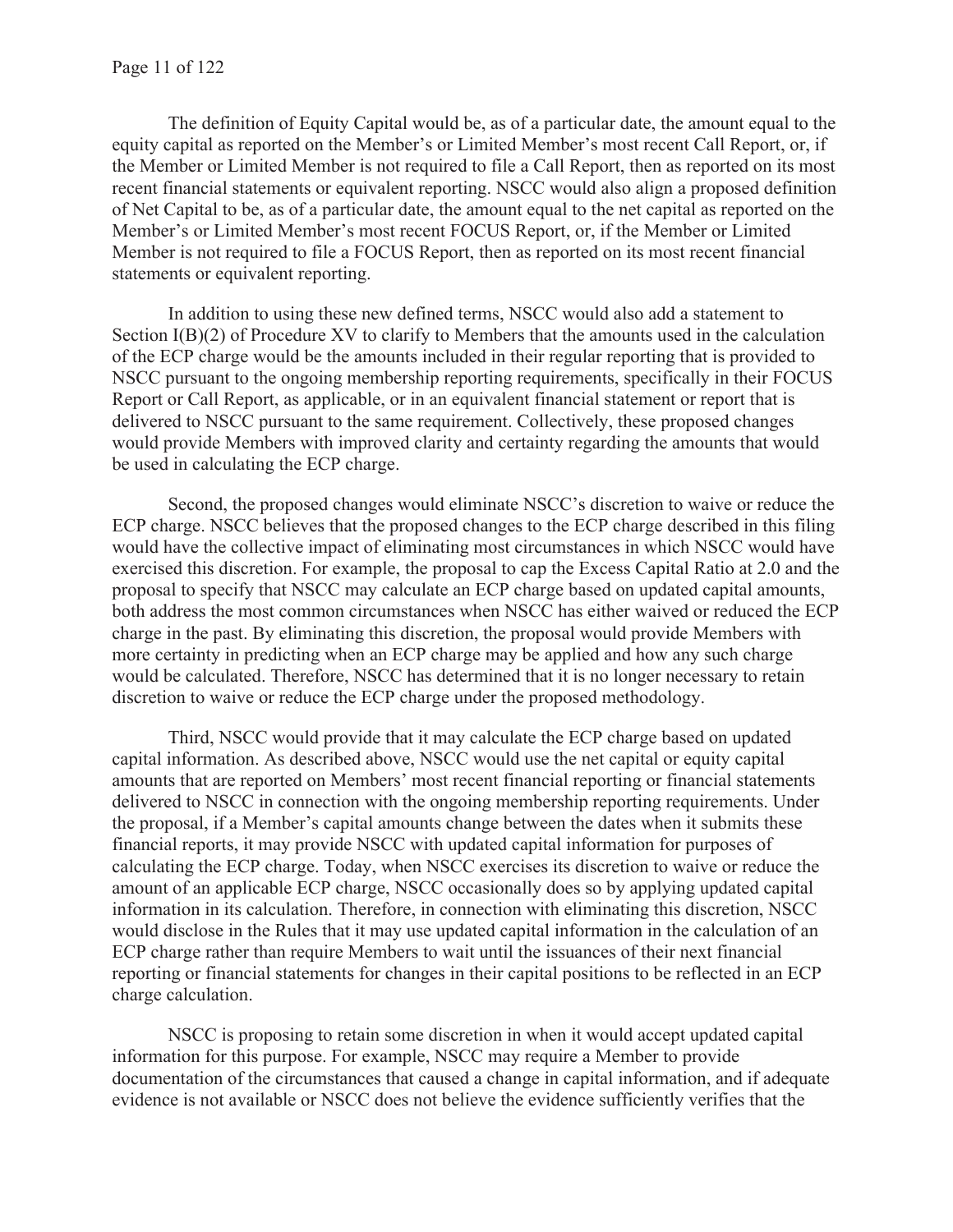Member's capital position has changed, NSCC would continue to calculate the ECP charge for that Member based on the prior capital information available to NSCC until the next financial reporting or financial statements are delivered. NSCC believes it is appropriate to retain some discretion to allow NSCC to determine if updated capital information is adequately verified before it agrees to rely on that information for this calculation. NSCC believes the proposal to disclose that Members would have the opportunity to provide updated capital information to NSCC to be used in an ECP charge calculation would improve the transparency of the Rules despite NSCC's proposal to retain a certain level of discretion.

### *(vi) Proposed Changes to Procedure XV of the Rules*

The proposal would also amend Section I(B)(2) of Procedure XV of the Rules. This section would describe the calculation used to determine if an ECP charge may be applicable to a Member. The revised description of this calculation would (i) replace the definition of Calculated Amount with Members' volatility charge, (ii) replace references to the capital amounts used in the calculation with the new defined terms for Net Capital and Equity Capital, and (iii) state that the Excess Capital Ratio used in calculating an ECP charge is set at a maximum of 2.0. The proposed change also includes a statement that the applicable capital amounts used in the calculation would be the amounts most recently reported to NSCC on Members' FOCUS Reports or Call Reports, as applicable, or other equivalent financial reporting submitted to NSCC pursuant to Section 2 of Rule 2B. Finally, the proposal would state that NSCC may, in its sole discretion, accept updated capital amounts in calculating an ECP charge.

### *(vii) Impact Study Results*

NSCC has provided the Commission with the results of an impact study that reviewed the potential impacts of the proposal during the period of June 1, 2020 through December 31, 2021. The study showed that the proposed enhancement would have reduced the number of ECP charges that would have been triggered by the calculation by 65 percent, from 327 ECP charges triggered for 17 Members to 114 ECP charges triggered for 14 Members. The total aggregate amount that would have been triggered by the proposed calculation if the proposal was effective during that time would have been reduced from \$50.95 billion (the actual total amount of ECP charges triggered by the current calculation during that period) to approximately \$17.22 billion (the total amount of ECP charges that would have been triggered during that time by the proposed calculation). The average amount that would have been calculated for each Member would have been reduced from \$155.8 million to approximately \$151.1 million. The study showed that the proposal would have had no impact to NSCC's overall, or Member-level, endof-day Clearing Fund Requirement backtesting coverage.

Over the impact study period, NSCC waived and reduced calculated ECP charges by \$38.46 billion. NSCC waived a total of 20 ECP charges, that totaled approximately \$25.77 billion. If the proposal had been in place at that time, 15 of these charges would have been collected from Members (although the amount would have been reduced), totaling \$6.43 billion, 2 charges would not have been triggered as the calculated ECP ratio was below 1.0, and NSCC would have waived 3 of the ECP charges following receipt of updated financial information. NSCC reduced the amount of 16 ECP charges by a total of approximately \$12.69 billion. If the proposal had been in place at that time, 6 of these charges would have been still collected,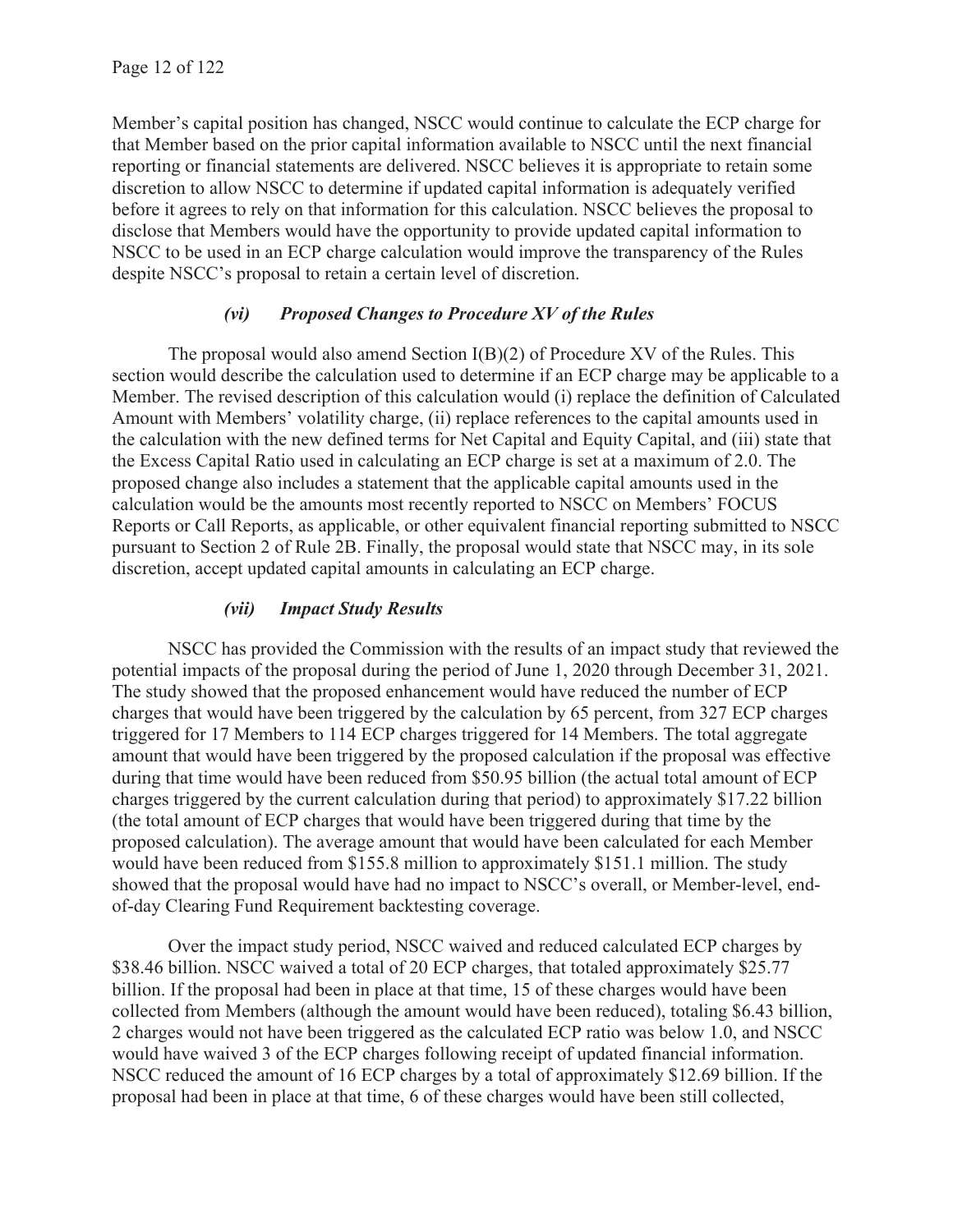totaling \$6.35 billion, and 10 charges would not have been triggered as the calculated ECP ratio was below 1.0.

## *(viii) Implementation Timeframe*

NSCC would implement the proposed changes no later than 30 Business Days after the approval of the proposed rule change by the Commission. NSCC would announce the effective date of the proposed changes by Important Notice posted to its website.

### (b) Statutory Basis

NSCC believes the proposed rule change is consistent with the requirements of the Act, and the rules and regulations thereunder applicable to a registered clearing agency. In particular, NSCC believes the proposed rule change is consistent with Section  $17A(b)(3)(F)$  of the Act,<sup>25</sup> and Rules 17Ad-22(e)(4)(i), (e)(6)(i) and (e)(23)(ii), each promulgated under the Act,<sup>26</sup> for the reasons described below.

Section  $17A(b)(3)(F)$  of the Act requires that the rules of NSCC be designed to, among other things, promote the prompt and accurate clearance and settlement of securities transactions and to assure the safeguarding of securities and funds which are in the custody or control of the clearing agency or for which it is responsible.<sup>27</sup>

NSCC believes the proposed changes are consistent with the requirements of Section  $17A(b)(3)(F)$  of the Act because such changes enhance the effectiveness of the ECP charge by (1) replacing the Calculated Amount with a Member's volatility component, (2) replacing excess net capital with net capital for broker-dealer Members and using equity capital for all other Members, and (3) establishing a cap for the Excess Capital Ratio. As described above, NSCC believes these proposed changes would create a simpler, clearer calculation of the ECP charge that is based on more consistent metrics, while allowing NSCC to continue to effectively address the heightened default risks presented by Members that operate at lower capital levels.

The Clearing Fund is a key tool that NSCC uses to mitigate potential losses to NSCC associated with liquidating a Member's portfolio in the event of Member default. Each of the proposed enhancements described above are designed to collectively improve NSCC's ability to collect amounts that reflect the risks posed by its Members. The proposal to enhance the calculation of the ECP charge by replacing the Calculated Amounts with Members' volatility charges would make the calculation clearer and more predictable to Members. The proposal to use net capital for broker-dealer Members and equity capital for all other Members in the calculation of the ECP charge would result in a more consistent calculation across different types of Members. The proposal to cap the Excess Capital Ratio at 2.0 would allow NSCC to appropriately address the risks it faces without imposing an overly burdensome ECP charge, and

<sup>27</sup> 15 U.S.C. 78q-1(b)(3)(F).

<sup>&</sup>lt;sup>25</sup> 15 U.S.C. 78q-1(b)(3)(F).

<sup>&</sup>lt;sup>26</sup> 17 CFR 240.17Ad-22(e)(4)(i), (e)(6)(i) and (e)(23)(ii).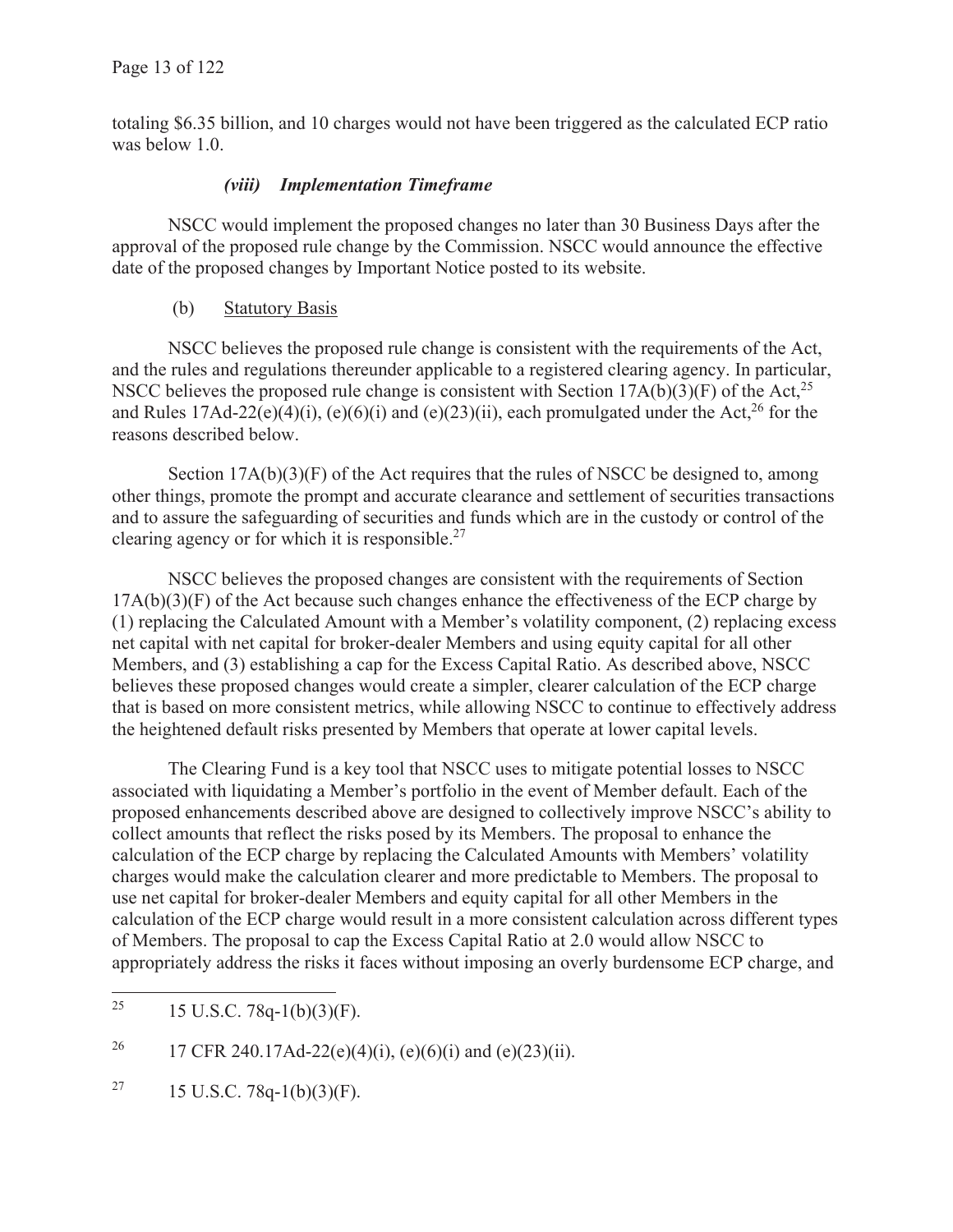would allow NSCC to eliminate its discretion to waive or reduce the charge, resulting in a more transparent margining methodology.

Together, by improving the consistency and predictability of the ECP charge, the proposed enhancements would also improve NSCC's ability to collect amounts that reflect the risks posed by its Members such that, in the event of Member default, NSCC's operations would not be disrupted, and non-defaulting Members would not be exposed to losses they cannot anticipate or control. In this way, the proposed rule change is designed to assure the safeguarding of securities and funds which are in the custody or control of NSCC or for which it is responsible, consistent with Section  $17A(b)(3)(F)$  of the Act.<sup>28</sup>

The proposed changes are also designed to improve the transparency of the Rules regarding the ECP charge, for example, by removing NSCC's discretion to recalculate, reduce or waive the charge, as described above, and by introducing new defined terms regarding the capital amounts used in the charge. By enhancing the clarity and transparency of the Rules, the proposed changes would allow Members to better anticipate their margin charges, which would allow them to more efficiently and effectively conduct their business in accordance with the Rules. In this way, NSCC believes the proposed changes would promote the prompt and accurate clearance and settlement of securities transactions, consistent with Section 17A(b)(3)(F) of the Act. $29$ 

Rule  $17Ad-22(e)(4)(i)$  under the Act requires that NSCC establish, implement, maintain and enforce written policies and procedures reasonably designed to effectively identify, measure, monitor, and manage its credit exposures to participants and those arising from its payment, clearing, and settlement processes, including by maintaining sufficient financial resources to cover its credit exposure to each participant fully with a high degree of confidence.<sup>30</sup>

As described above, NSCC believes the proposed rule change would enable NSCC to better identify, measure, monitor, and, through the collection of Members' Required Fund Deposits, manage its credit exposures to Members by maintaining sufficient resources to cover those credit exposures fully with a high degree of confidence. Specifically, NSCC believes that the proposed enhancements to the calculation of the ECP charge to use the volatility charge rather than the Calculated Amount, and to use net capital and equity capital, as appropriate, would collectively make the calculation clearer and more predictable to Members. The proposal to use net capital rather than excess net capital for broker-dealer Members, and equity capital for all other Members, would also result in a more consistent calculation across different types of Members. Finally, the proposal to cap the Excess Capital Ratio at 2.0 would allow NSCC to appropriately address the risks it faces without imposing an overly burdensome ECP charge, and would allow NSCC to eliminate its discretion to waive or reduce the charge, resulting in a more transparent margining methodology.

<sup>28</sup> Id.

<sup>29</sup> Id.

 $30$  17 CFR 240.17Ad-22(e)(4)(i).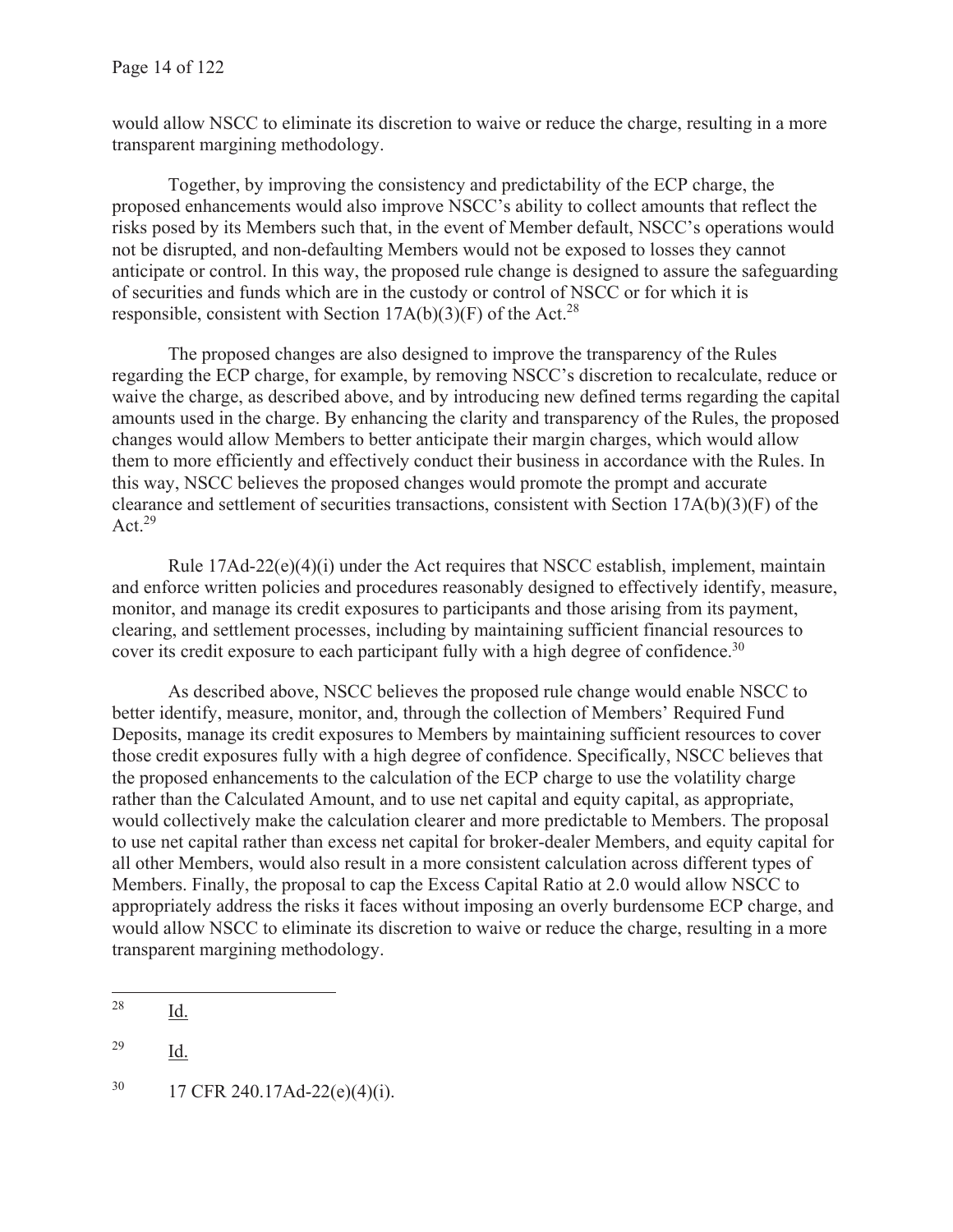Overall, NSCC believes the proposal would improve the clarity and predictability of the ECP charge and, in this way, would enhance NSCC's ability to effectively identify, measure and monitor its credit exposures, and would enhance NSCC's ability to maintain sufficient financial resources to cover NSCC's credit exposure to each participant fully with a high degree of confidence. As such, NSCC believes the proposed rule change is consistent with Rule 17Ad- $22(e)(4)(i)$  under the Act.<sup>31</sup>

Rule  $17\text{Ad}-22(e)(6)(i)$  under the Act requires that NSCC establish, implement, maintain and enforce written policies and procedures reasonably designed to cover its credit exposures to its participants by establishing a risk-based margin system that, at a minimum, considers, and produces margin levels commensurate with, the risks and particular attributes of each relevant product, portfolio, and market. $32$ 

The Required Fund Deposits are made up of risk-based components (as margin) that are calculated and assessed daily to limit NSCC's exposures to Members. NSCC's proposed changes to use the volatility charge rather than the Calculated Amount, and to use net capital and equity capital, as appropriate, in the calculation of the ECP charge would collectively make the calculation clearer and more predictable to Members, while continuing to apply an appropriate risk-based charge designed to mitigate the risks presented to NSCC. Similarly, the proposal to cap the Excess Capital Ratio at 2.0 would allow NSCC to appropriately address the risks it faces without imposing an overly burdensome ECP charge, and would allow NSCC to eliminate its discretion to waive or reduce the charge, resulting in a more transparent margining methodology. Overall, these proposed changes would improve the effectiveness of the calculation of the ECP charge and, therefore, allow NSCC to more effectively address the increased default risks presented by Members that operate with lower capital levels relative to their margin requirements. In this way, the proposed changes enhance the ability of the ECP charge to produce margin levels commensurate with the risks NSCC faces related to its Members' operating capital levels. Therefore, NSCC believes the proposed rule change is consistent with Rule  $17\text{Ad}-22(e)(6)(i)$  under the Act.<sup>33</sup>

Rule  $17Ad-22(e)(23)(ii)$  under the Act requires that NSCC establish, implement, maintain and enforce written policies and procedures reasonably designed to provide for providing sufficient information to enable participants to identify and evaluate the risks, fees, and other material costs they incur by participating in NSCC.<sup>34</sup> NSCC is proposing to improve the clarity and transparency of the Rules related to its calculation of the ECP charge in a number of ways described in this filing. The proposed changes would clarify the description of the capital amounts that NSCC uses in the calculation of the ECP charge by adopting new defined terms, remove NSCC's discretion to waive or reduce the charge, and provide that NSCC may calculate the charge based on updated capital information. Additionally, as described above, the proposed

<sup>31</sup> Id.

 $32 \qquad 17 \text{ CFR } 240.17 \text{Ad-}22(e)(6)(i).$ 

<sup>33</sup> Id.

<sup>34 17</sup> CFR 240.17Ad-22(e)(23)(ii).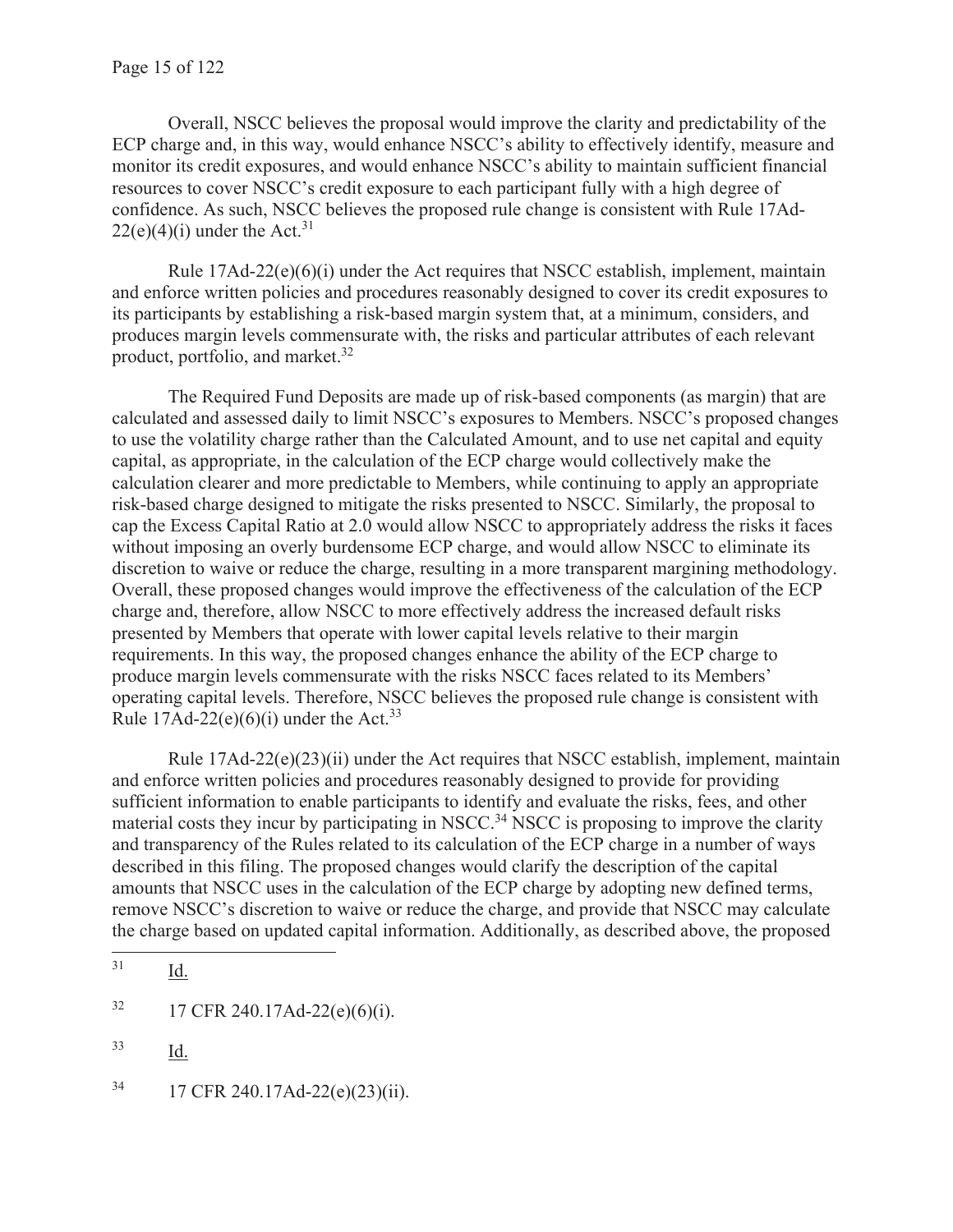changes to use the volatility charge rather than the Calculated Amount, and to use net capital and equity capital, as appropriate, in the calculation of the ECP charge, would collectively make the calculation clearer and more predictable to Members. Through these proposed amendments to the Rules, the proposal would assist NSCC in providing its Members with sufficient information to identify and evaluate the risks and costs, in the form of Required Fund Deposits to the Clearing Fund, that they incur by participating in NSCC. In this way, NSCC believes the proposed changes are consistent with Rule  $17$ Ad-22(e)(23)(ii) under the Act.<sup>35</sup>

# **4. Self-Regulatory Organization's Statement on Burden on Competition**

NSCC does not believe the proposed rule change to enhance the calculation of the ECP charge would impact competition because the proposed changes are designed to create a clearer and simpler calculation that is based on more consistent metrics, and is likely to result in lower and less frequent ECP charges than are applied under the current methodology. More specifically, the replacement of the Calculated Amount with the volatility charge, which is currently a portion of the Calculated Amount, when used in the calculation to determine if an ECP charge is applicable, is likely to result in fewer triggered ECP charges, as evidenced by the impact study referenced above. Additionally, the replacement of excess net capital with net capital for broker-dealer Members, and using equity capital for all other Members, would create more consistent calculations of the ECP charge across types of Members, reducing any burden on competition that the existing calculation could have presented. Finally, the proposal to cap the Excess Capital Ratio to 2.0 in the calculation of the ECP charge would limit the total amount a Member could be charged, and would provide all Members with more certainty and transparency into their potential margin requirements.

Therefore, by creating a simpler and clearer calculation that uses more consistent metrics, the proposals would improve NSCC's ability to apply the ECP charge more consistently across its Members, and reduce the impact this charge could have on competition. As noted above, in the impact study results, the proposed changes are also expected to result in fewer and lower ECP charges.

Further, NSCC does not believe the proposed rule change to improve the clarity and predictability of the calculation of the ECP charge would impact competition because this proposed change would not impact the calculation of Members' Required Fund Deposits. Therefore, this proposed change would not affect NSCC's operations or the rights and obligations of membership. As such, NSCC believes the proposed rule change to improve the transparency of the Rules would not have any impact on competition.

## **5. Self-Regulatory Organization's Statement on Comments on the Proposed Rule Change Received from Members, Participants, or Others**

NSCC has not received or solicited any written comments relating to this proposal. If any written comments are received, they will be publicly filed as an Exhibit 2 to this filing, as required by Form 19b-4 and the General Instructions thereto.

<sup>35</sup> Id.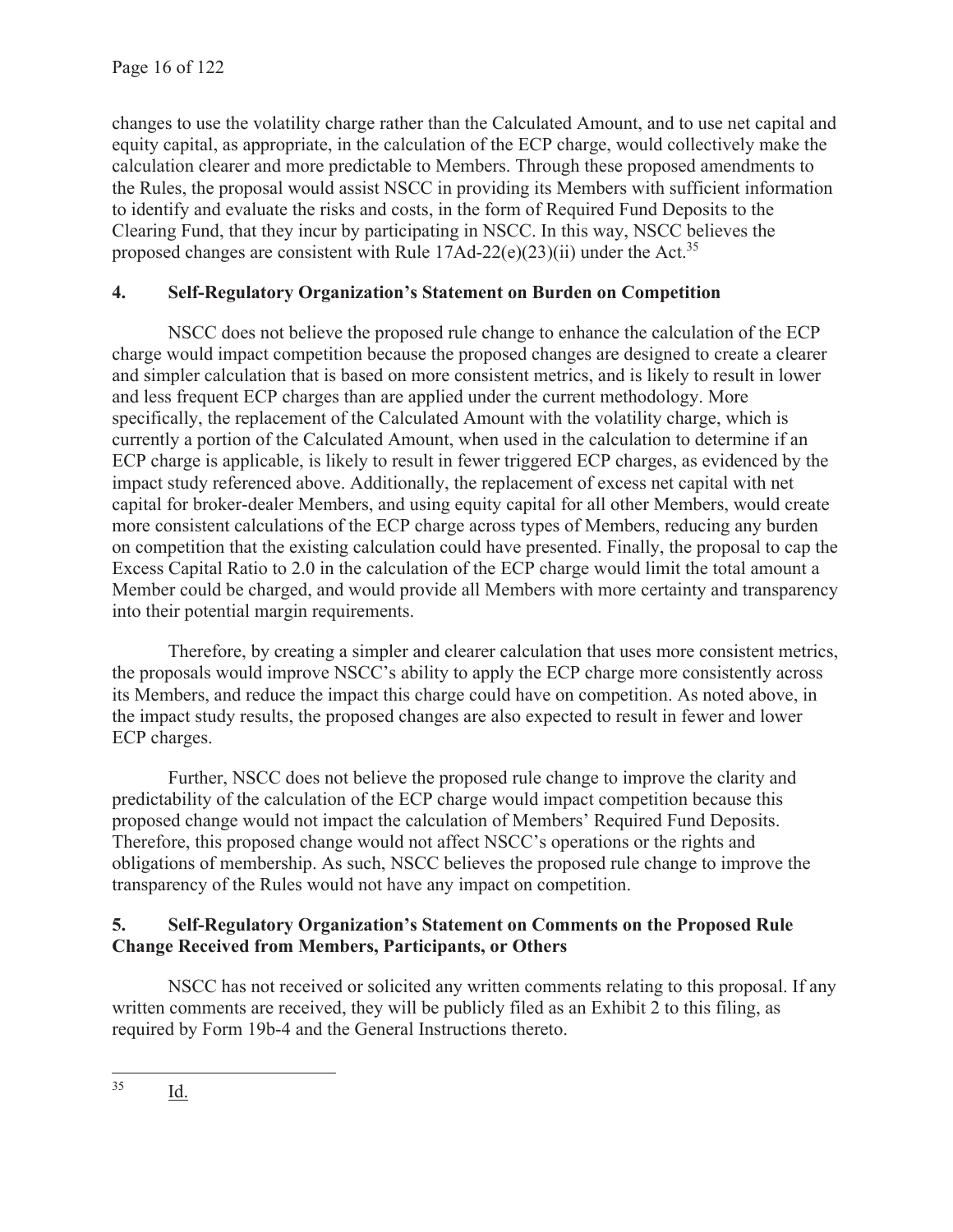Persons submitting comments are cautioned that, according to Section IV (Solicitation of Comments) of the Exhibit 1A in the General Instructions to Form 19b-4, the Commission does not edit personal identifying information from comment submissions. Commenters should submit only information that they wish to make available publicly, including their name, email address, and any other identifying information.

All prospective commenters should follow the Commission's instructions on how to submit comments, available at https://www.sec.gov/regulatory-actions/how-to-submitcomments. General questions regarding the rule filing process or logistical questions regarding this filing should be directed to the Main Office of the Commission's Division of Trading and Markets at tradingandmarkets@sec.gov or 202-551-5777.

NSCC reserves the right to not respond to any comments received.

# **6. Extension of Time Period for Commission Action**

NSCC does not consent to an extension of the time period specified in Section 19(b)(2) of the Act<sup>36</sup> for Commission action.

## **7. Basis for Summary Effectiveness Pursuant to Section 19(b)(3) or for Accelerated Effectiveness Pursuant to Section 19(b)(2)**

- (a) Not applicable.
- (b) Not applicable.
- (c) Not applicable.
- (d) Not applicable.

## **8. Proposed Rule Change Based on Rules of Another Self-Regulatory Organization or of the Commission**

Not applicable.

# **9. Security-Based Swap Submissions Filed Pursuant to Section 3C of the Act**

Not applicable.

## **10. Advance Notice Filed Pursuant to Section 806(e) of the Payment, Clearing, and Settlement Supervision Act of 2010**

Not applicable.

 $36$  15 U.S.C. 78s(b)(2).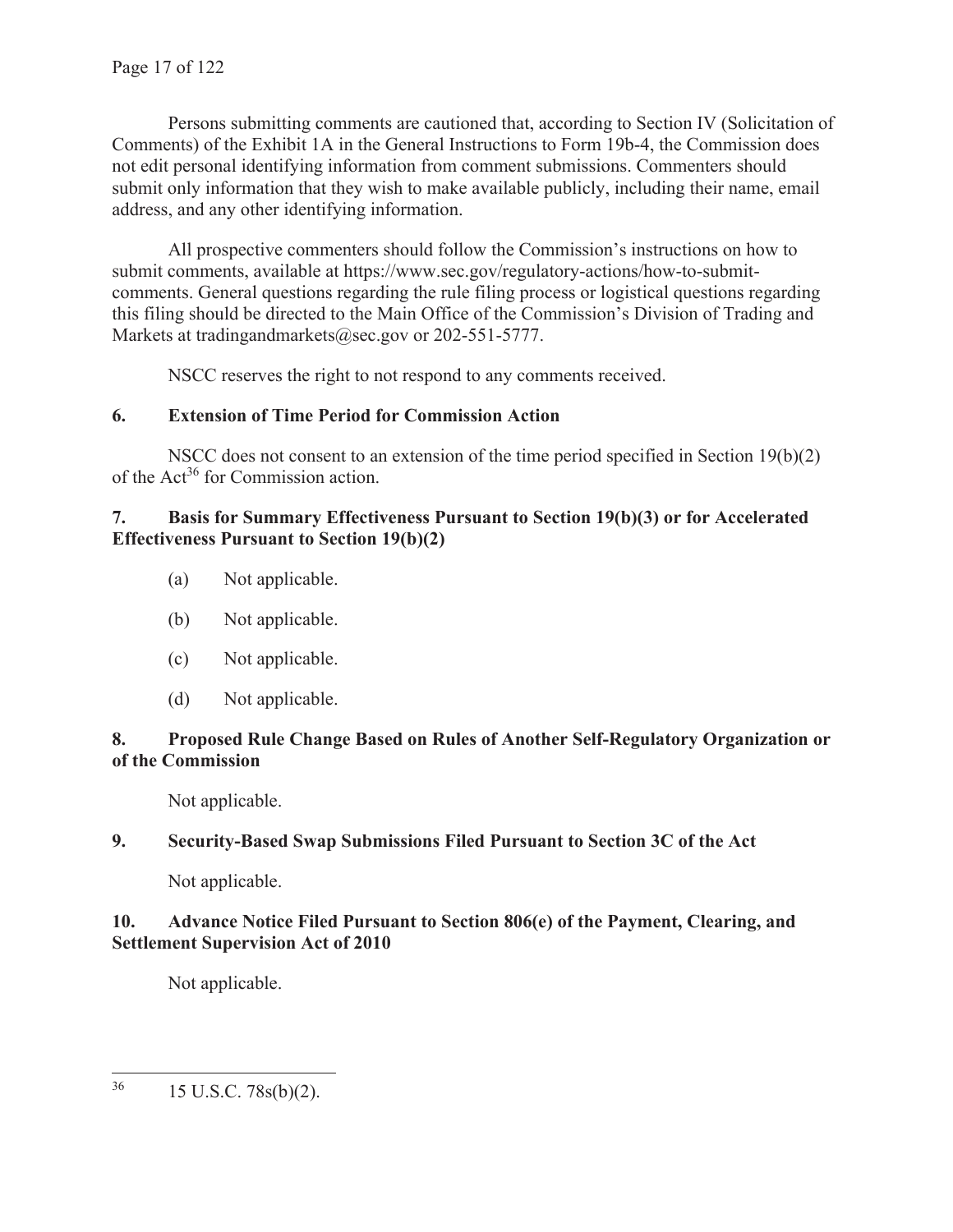# **11. Exhibits**

Exhibit  $1 - Not applicable.$ 

Exhibit 1A – Notice of proposed rule change for publication in the Federal Register.

Exhibit 2 – Not applicable.

Exhibit 3a – Impact Study Data. *Omitted and filed separately with the Commission. Confidential treatment of this Exhibit 3a pursuant to 17 CFR 240.24b-2 being requested.*

Exhibit 3b – NSCC Clearing Fund Requirement Methodology Documentation (marked). *Omitted and filed separately with the Commission. Confidential treatment of this Exhibit 3b pursuant to 17 CFR 240.24b-2 being requested.*

Exhibit 4 – Not applicable.

Exhibit 5 – Proposed changes to the Rules.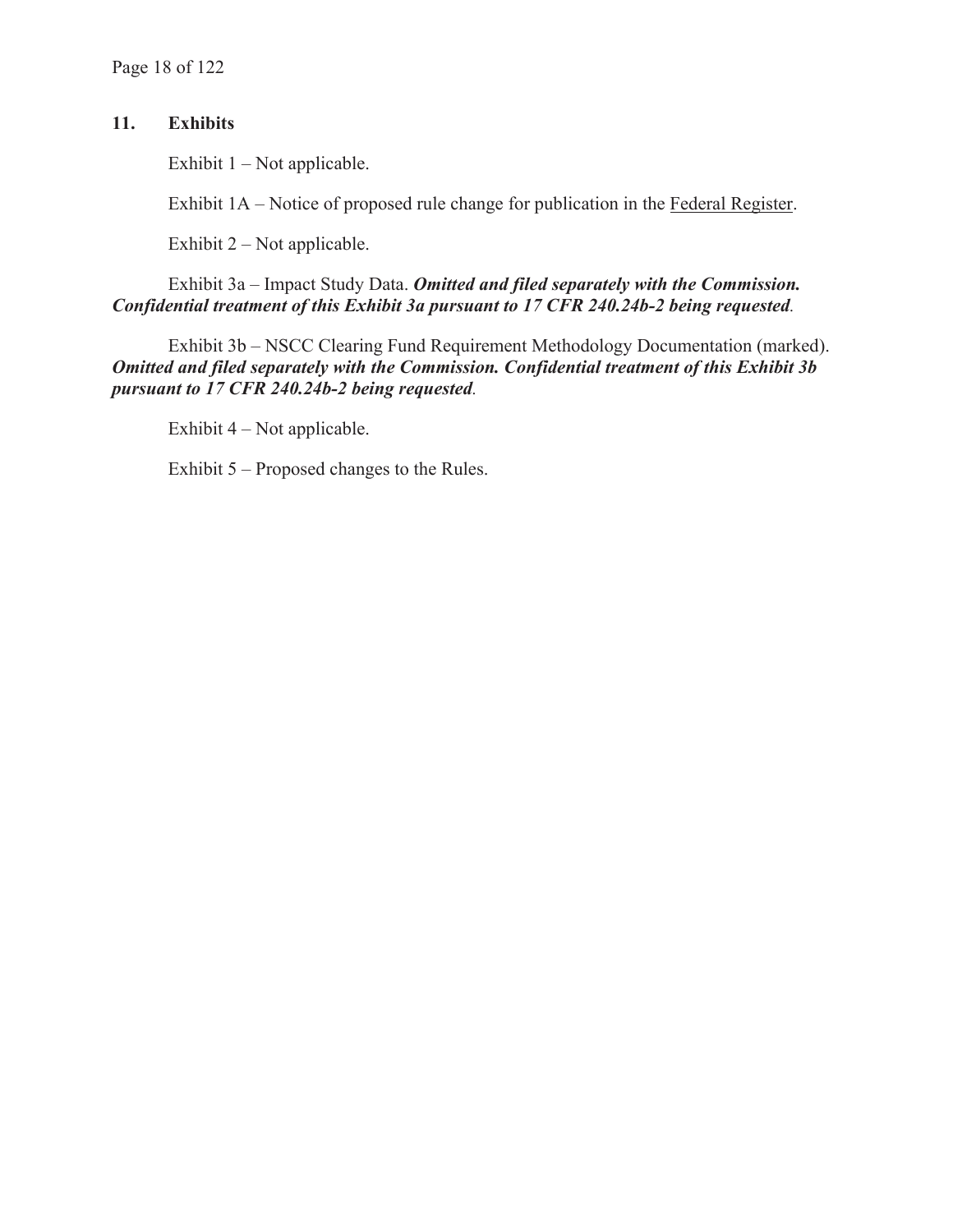### **EXHIBIT 1A**

# SECURITIES AND EXCHANGE COMMISSION (Release No. 34-[\_\_\_\_\_\_\_\_\_]; File No. SR-NSCC-2022-005)

### [DATE]

Self-Regulatory Organizations; National Securities Clearing Corporation; Notice of Filing of Proposed Rule Change to Revise the Excess Capital Premium Charge

Pursuant to Section 19(b)(1) of the Securities Exchange Act of 1934 ("Act")<sup>1</sup> and Rule 19b-4 thereunder,<sup>2</sup> notice is hereby given that on May  $\_,$  2022, National Securities Clearing Corporation ("NSCC") filed with the Securities and Exchange Commission ("Commission") the proposed rule change as described in Items I, II and III below, which Items have been prepared by the clearing agency. The Commission is publishing this notice to solicit comments on the proposed rule change from interested persons.

# I. Clearing Agency's Statement of the Terms of Substance of the Proposed Rule Change

The proposed rule change consists of modifications to Procedure XV (Clearing Fund Formula and Other Matters) of NSCC's Rules & Procedures ("Rules")<sup>3</sup> to revise the Excess Capital Premium ("ECP") charge by enhancing the methodology for calculating the charge to (1) compare a Member's applicable capital amounts with the amount it contributes to the Clearing Fund that represents its volatility charge, (2) for Members that are broker-dealers, use net capital amounts rather than excess net capital amounts in the calculation of the ECP charge; and for all other Members, use equity

<sup>1</sup> 15 U.S.C. 78s(b)(1).

<sup>2</sup> 17 CFR 240.19b-4.

<sup>3</sup> Capitalized terms not defined herein are defined in the Rules, available at http://dtcc.com/~/media/Files/Downloads/legal/rules/nscc\_rules.pdf.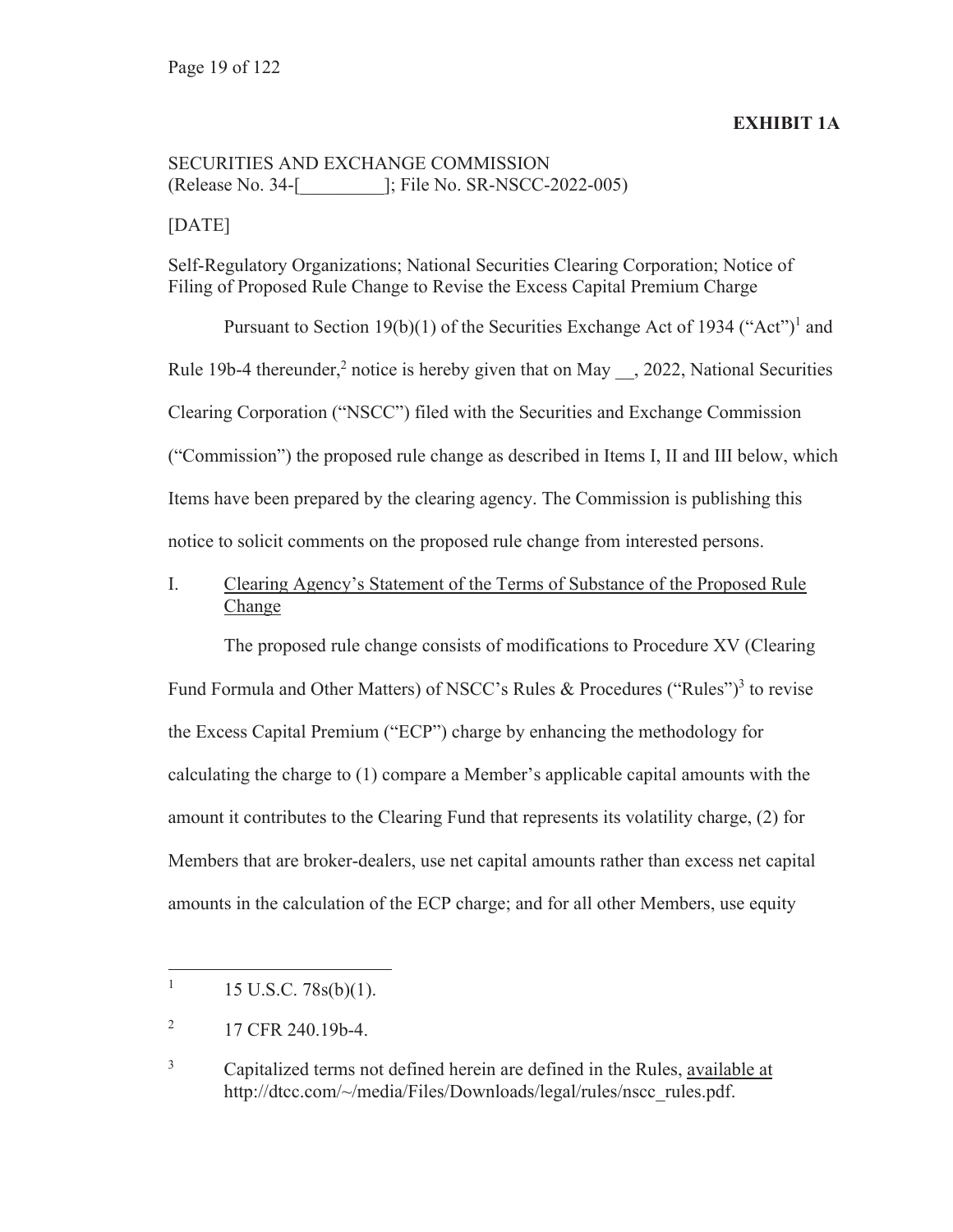capital in the calculation of the ECP charge, and (3) establish a cap of 2.0 for the Excess Capital Ratio (as defined below) that is used in calculating a Member's ECP charge.

 The proposed changes would also improve the transparency of the Rules regarding the ECP charge by (1) clarifying the capital amounts that are used in the calculation of the charge by introducing new defined terms, (2) removing NSCC's discretion to waive or reduce the charge, and (3) providing that NSCC may calculate the charge based on updated capital information, as described in greater detail below.

### II. Clearing Agency's Statement of the Purpose of, and Statutory Basis for, the Proposed Rule Change

In its filing with the Commission, the clearing agency included statements concerning the purpose of and basis for the proposed rule change and discussed any comments it received on the proposed rule change. The text of these statements may be examined at the places specified in Item IV below. The clearing agency has prepared summaries, set forth in sections A, B, and C below, of the most significant aspects of such statements.

### (A) Clearing Agency's Statement of the Purpose of, and Statutory Basis for, the Proposed Rule Change

1. Purpose

NSCC is proposing to modify the ECP charge, which is a component of its Clearing Fund that NSCC may impose on a Member when a portion of that Member's Required Fund Deposit (defined in the Rules as the "Calculated Amount") exceeds its applicable capital amounts by 1.0 (defined in the Rules as the "Excess Capital Ratio"), as described in greater detail below.<sup>4</sup> The proposed changes would revise the ECP charge by

4

See Section I(B)(2) of Procedure XV, id.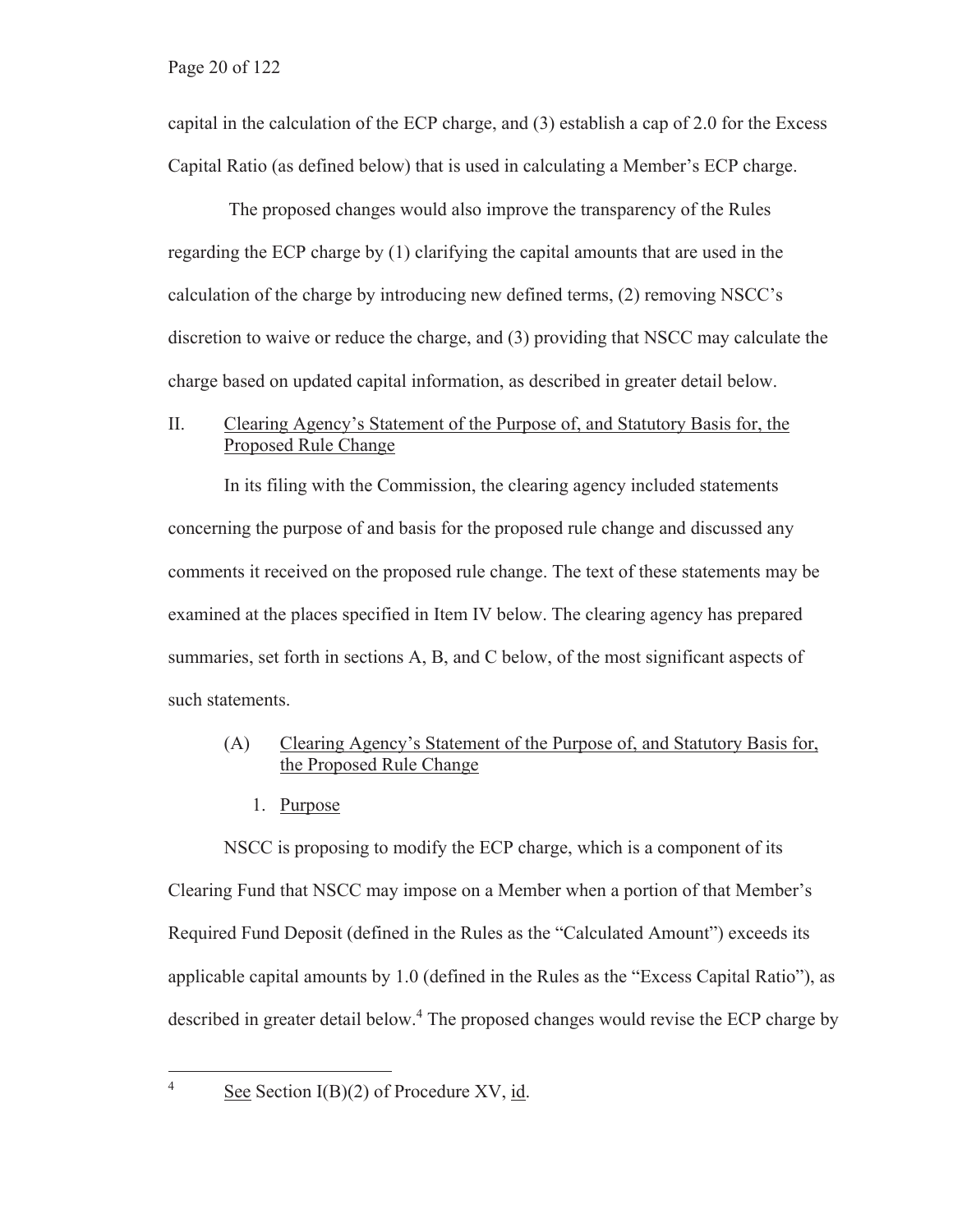enhancing the methodology for calculating the charge to (1) compare a Member's applicable capital amounts with the amount it contributes to the Clearing Fund that represents its volatility charge, (2) for Members that are broker-dealers, use net capital amounts rather than excess net capital amounts in the calculation of the ECP charge; and for all other Members, use equity capital in the calculation of the ECP charge, and (3) establish a cap of 2.0 for the Excess Capital Ratio that is used in calculating a Member's ECP charge.

The proposed changes would also improve the transparency of the Rules regarding the ECP charge by (1) clarifying the capital amounts that are used in the calculation of the charge by introducing new defined terms, (2) removing NSCC's discretion to waive or reduce the charge, and (3) providing that NSCC may calculate the charge based on updated capital information, as described in greater detail below.

### *(i) Overview of the Required Fund Deposit and NSCC's Clearing Fund*

As part of its market risk management strategy, NSCC manages its credit exposure to Members by determining the appropriate Required Fund Deposits to the Clearing Fund and monitoring its sufficiency, as provided for in the Rules.<sup>5</sup> The Required Fund Deposit serves as each Member's margin.

The objective of a Member's Required Fund Deposit is to mitigate potential losses to NSCC associated with liquidating a Member's portfolio in the event NSCC

<sup>5</sup> See Rule 4 and Procedure XV, supra note 3. NSCC's market risk management strategy is designed to comply with Rule 17Ad-22(e)(4) under the Act, where these risks are referred to as "credit risks." 17 CFR 240.17Ad-22(e)(4).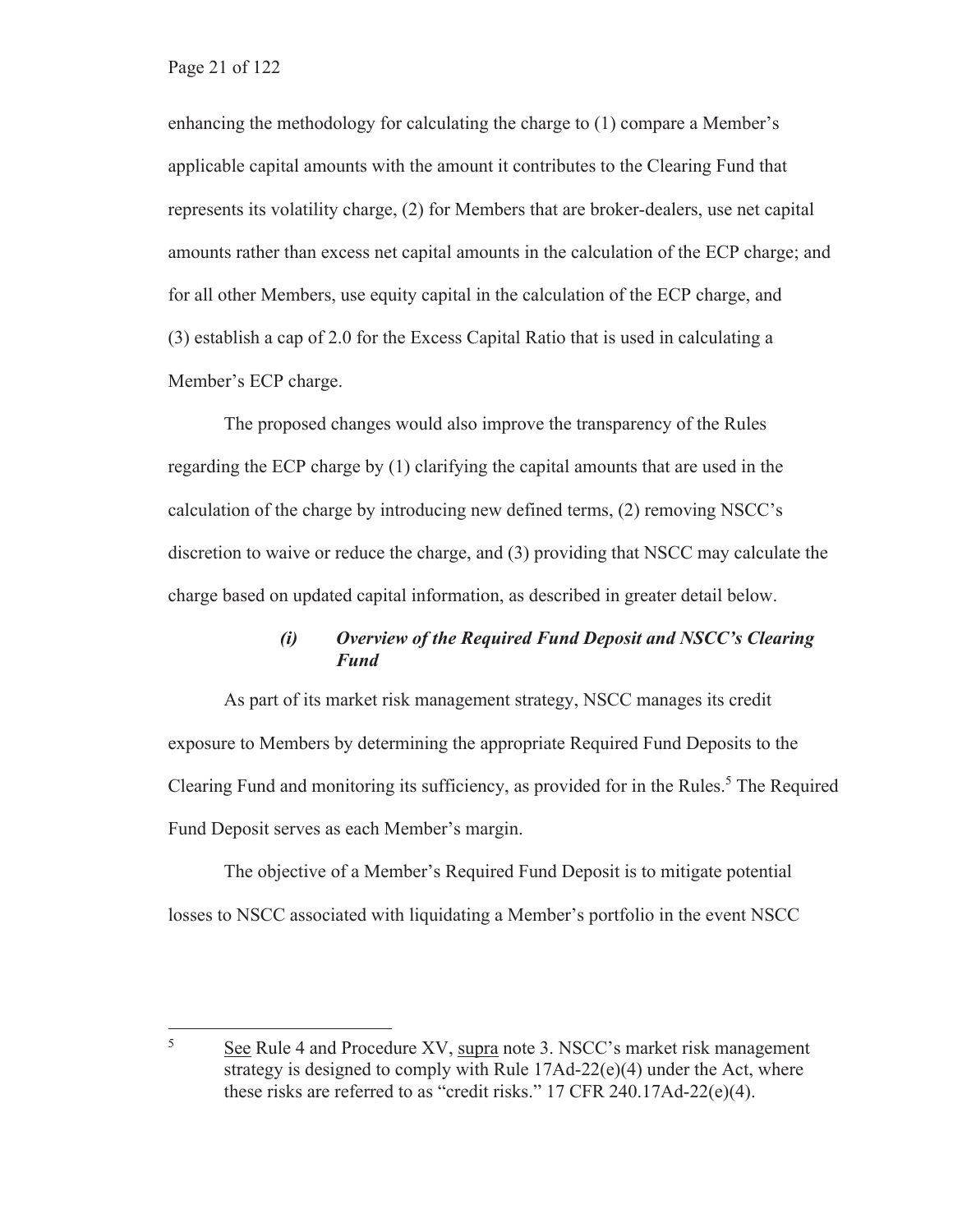ceases to act for that Member (hereinafter referred to as a "default").<sup>6</sup> The aggregate of all Members' Required Fund Deposits constitutes the Clearing Fund of NSCC. NSCC would access its Clearing Fund should a defaulting Member's own Required Fund Deposit be insufficient to satisfy losses to NSCC caused by the liquidation of that Member's portfolio. Pursuant to the Rules, each Member's Required Fund Deposit consists of a number of applicable components, each of which is calculated to address specific risks faced by NSCC, as identified within Procedure XV of the Rules.<sup>7</sup>

While many components of the Clearing Fund are designed to measure risks presented by the net unsettled positions a Member submits to NSCC to be cleared and settled, some components measure and mitigate other risks that NSCC may face, such as credit risks. For example, a Member may be required to make an additional deposit to the Clearing Fund pursuant to Section  $I(B)(1)$  of Procedure XV of the Rules if it is placed on the Watch List, which is defined in Rule 1 (Definitions and Descriptions) of the Rules as a list of Members who NSCC deems to pose heightened risk to it and its other Members based on consideration of relevant factors.<sup>8</sup>

<sup>6</sup> The Rules identify when NSCC may cease to act for a Member and the types of actions NSCC may take. For example, NSCC may suspend a firm's membership with NSCC or prohibit or limit a Member's access to NSCC's services in the event that Member defaults on a financial or other obligation to NSCC. See Rule 46, supra note 3.

<sup>7</sup> Supra note 3.

<sup>8</sup> See Section 4 of Rule 2B, which describes NSCC's ongoing monitoring and review of Members and the factors NSCC considers in assigning Members a credit rating that could result in a Member being placed on the Watch List, supra note 3.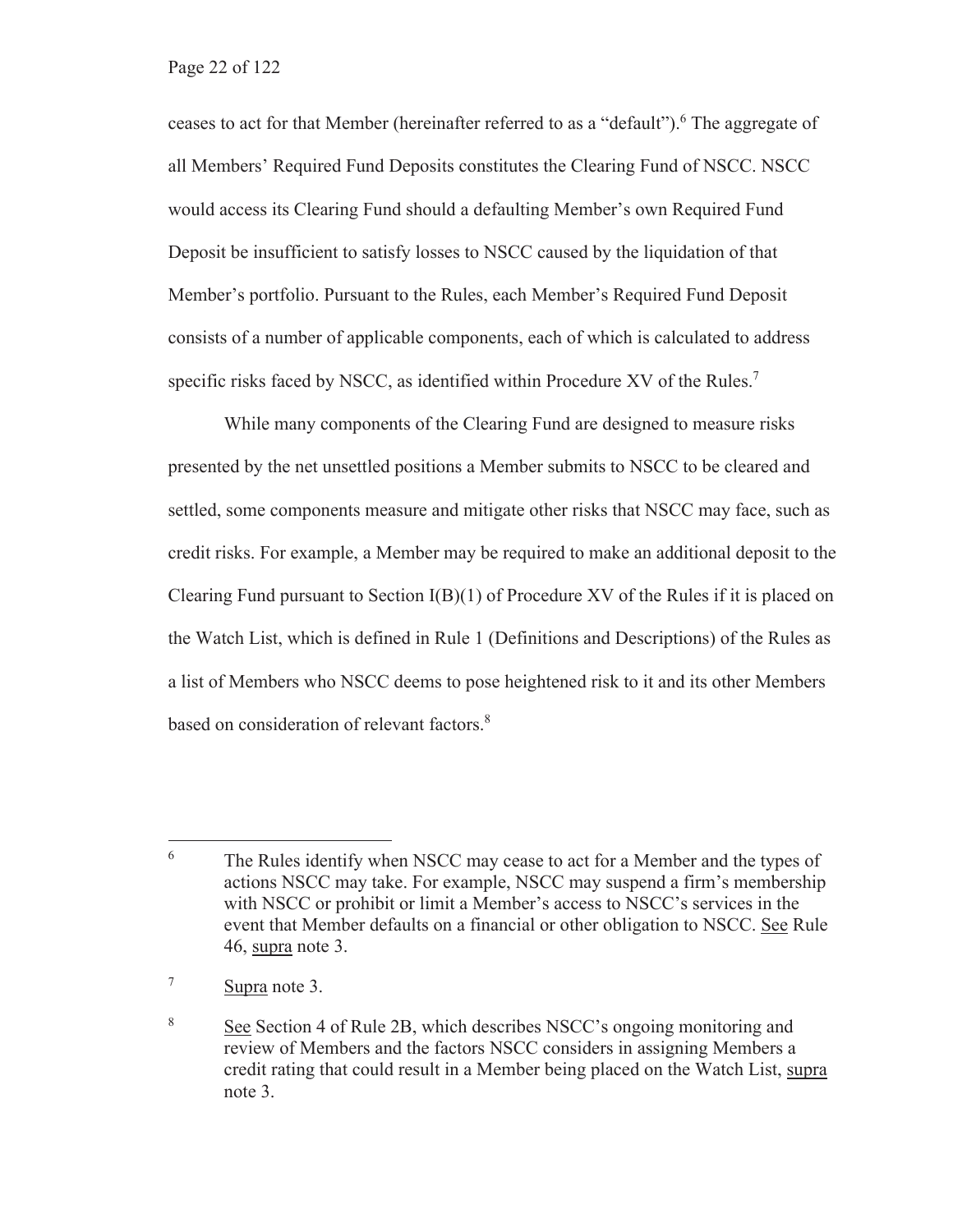Similarly, the ECP charge is a component of the Clearing Fund that is designed to mitigate the heightened default risk a Member could pose to NSCC if it operates with lower capital levels relative to its margin requirements. Each Business Day, NSCC determines if a Member may be subject to the ECP charge by first determining its Calculated Amount. The Calculated Amount is a portion of a Member's Required Fund Deposit designed to represent its margin requirements to NSCC. A Member's Calculated Amount is calculated as its Required Fund Deposit excluding any applicable special charge, margin requirement differential charge, coverage component charge or margin liquidity adjustment charge,  $9$  plus any additional amounts the Member is required to deposit to the Clearing Fund either due to being placed on the Watch List<sup>10</sup> or pursuant to Rule 15 (Assurances of Financial Responsibility and Operational Capability) of the Rules.<sup>11</sup>

NSCC then divides the Member's Calculated Amount by its current capital amount, which is the amount reported to NSCC pursuant to its ongoing membership standards, as set out in Rule 2B (Ongoing Membership Requirements and Monitoring) and Addendum B (Qualifications and Standards of Financial Responsibility, Operational

<sup>9</sup> The special charge is described in Section  $I(A)(1)(c)$  and  $(2)(c)$  of Procedure XV, the MRD charge is described in Section  $I(A)(1)(e)$  and  $(2)(d)$  of Procedure XV, the coverage component charge is described in Section  $I(A)(1)(f)$  and  $(2)(e)$  of Procedure XV, and the MLA charge is described in Section  $I(A)(1)(g)$  and  $(2)(f)$ of Procedure XV, supra note 3.

<sup>10</sup> Supra note 8.

<sup>&</sup>lt;sup>11</sup> Pursuant to Section  $2(b)(iv)$  of Rule 15, NSCC may require a Member to provide NSCC with adequate assurances of that Member's financial responsibility in the form of increased Clearing Fund deposits. Supra note 3.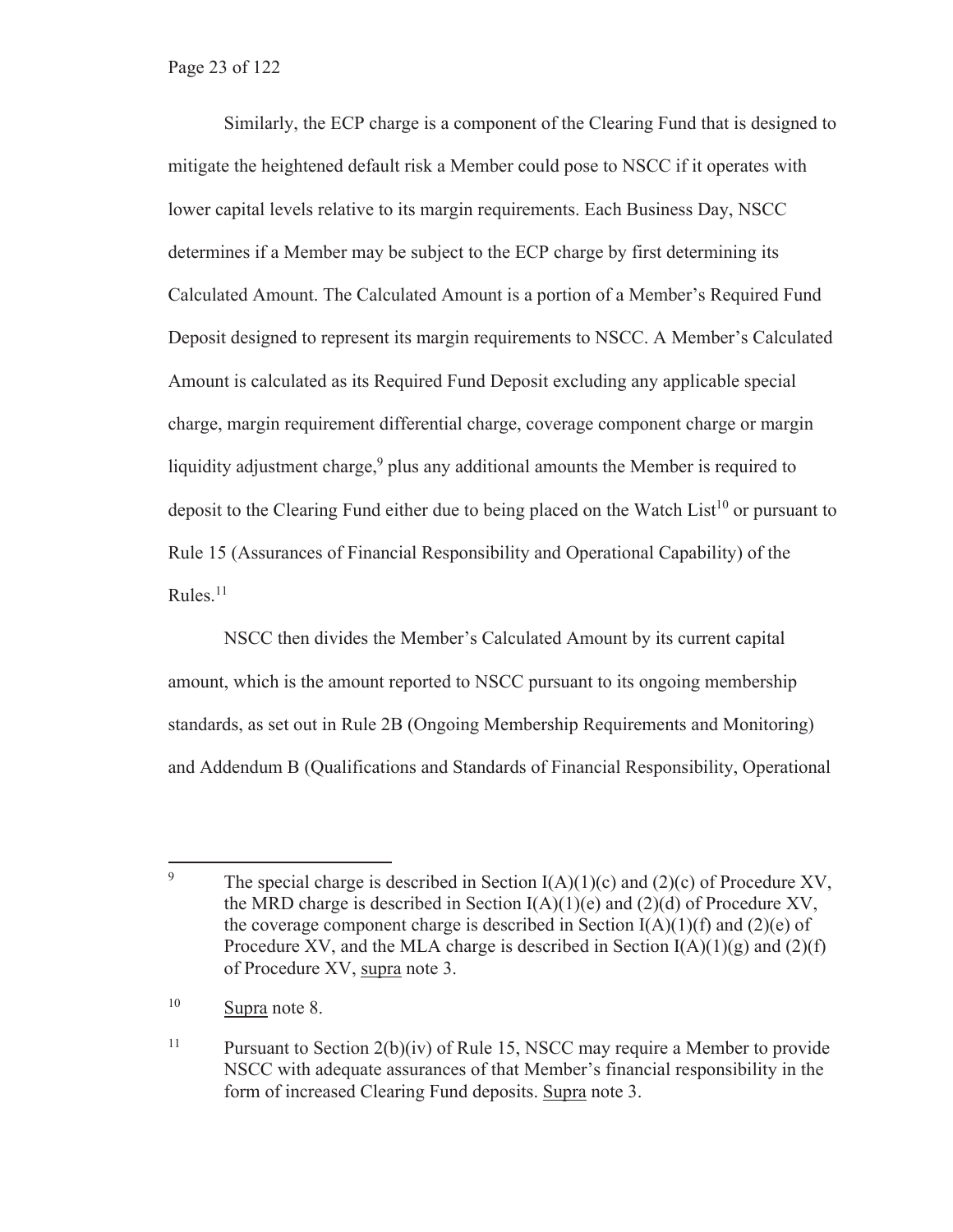Capability and Business History) of the Rules.12 Pursuant to the current membership standards in Addendum B of the Rules, Members that are broker-dealers are required to maintain a certain level of excess net capital, and Members that are banks are required to maintain a certain level of equity capital as a requirement for continued membership with NSCC.<sup>13</sup> Pursuant to Section 2 of Rule 2B of the Rules, Members are required to provide NSCC with financial information, including information regarding Members' current capital amounts, on a regular basis and NSCC uses these reported capital amounts in the calculation of the ECP charge. $14$ 

Pursuant to Section I(B)(2) of Procedure XV, if a Member's Calculated Amount, when divided by its applicable capital amount, is greater than the Excess Capital Ratio of 1.0, NSCC may require that Member to deposit an ECP charge.15 The applicable ECP charge may be equal to the product of  $(1)$  the amount by which a Member's Calculated Amount exceeds its applicable capital amount, multiplied by (2) the Member's Excess Capital Ratio. Members are able to access and view reports regarding their Clearing Fund and, through these reports, Members may be alerted when their Calculated Amount divided by the applicable capital amount is greater than 0.5, as an early warning regarding their capital levels.

<sup>14</sup> See Section 2(A) of Rule 2B, supra note 3.

15 Supra note 3.

<sup>12</sup> Supra note 3.

<sup>13</sup> See Section 1. B.1. of Addendum B, supra note 3. NSCC has proposed changes to the membership standards set forth in Addendum B that would modify the capital requirements for Members. See Securities Exchange Act Release No. 94068 (January 26, 2022), 21 FR 5544 (February 1, 2022) (SR-NSCC-2021-016).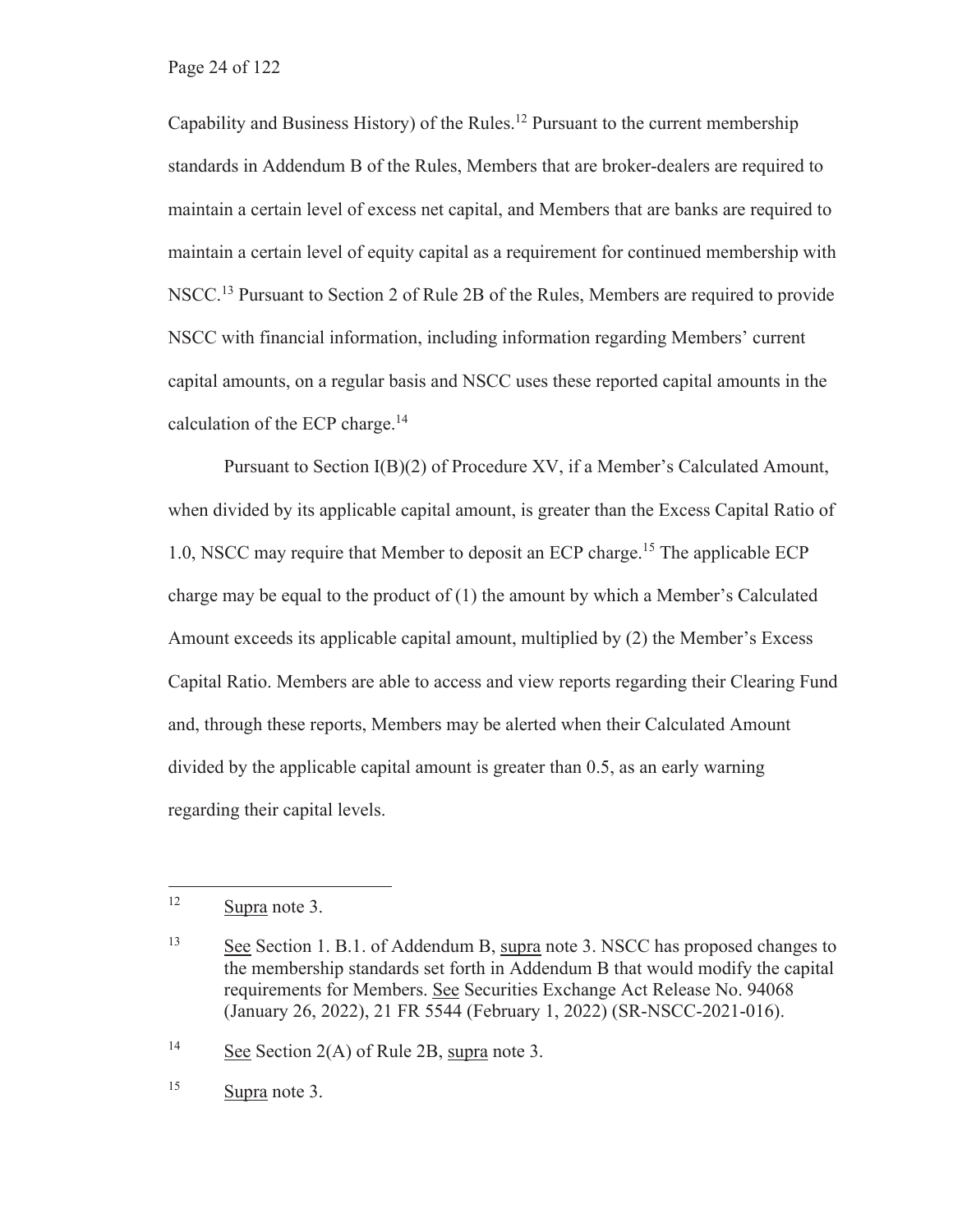Under Section I(B)(2) of Procedure XV, NSCC may collect a lower ECP charge than the amount calculated pursuant to the Rules, may determine not to collect the ECP charge from a Member at all, and may return all or a portion of a collected ECP charge if it believes the imposition or maintenance of the ECP charge is not necessary or appropriate.<sup>16</sup> Section I(B)(2) of Procedure XV describes some circumstances when NSCC may determine not to collect an ECP charge from a Member, which includes, for example, when an ECP charge results from trading activity for which the Member submits later offsetting activity that lowers its Required Fund Deposit.<sup>17</sup> The discretion to adjust, waive or return an ECP charge was designed to provide NSCC with the ability to determine when a calculated ECP charge may not be necessary or appropriate to mitigate the risks it was designed to address.<sup>18</sup>

Since the ECP charge was adopted, NSCC has calculated and assessed the ECP charge consistent with the Rules, and NSCC has exercised its discretion to both reduce and waive the ECP charge when NSCC has deemed it necessary or appropriate. NSCC recently reviewed the effectiveness of the ECP charge to identify ways NSCC could enhance both the calculation of the charge and the disclosures regarding the charge in the Rules. In connection with this review, NSCC discussed the ECP charge and its proposed enhancements with Members, NSCC management, and NSCC's supervisors at the

17 See footnote 7 of Procedure XV, supra note 3.

<sup>&</sup>lt;sup>16</sup> When NSCC determines to collect a lower amount than that amount calculated pursuant to the Rules, as provided for under Procedure XV, NSCC may, for example, calculate that lower amount by reducing the Excess Capital Ratio used in the calculation to 2.0. Supra note 3.

<sup>18</sup> See Securities Exchange Act Release No. 54457 (September 15, 2006), 71 FR 55239 (September 21, 2006) (SR-FICC-2006-03 and SR-NSCC-2006-03).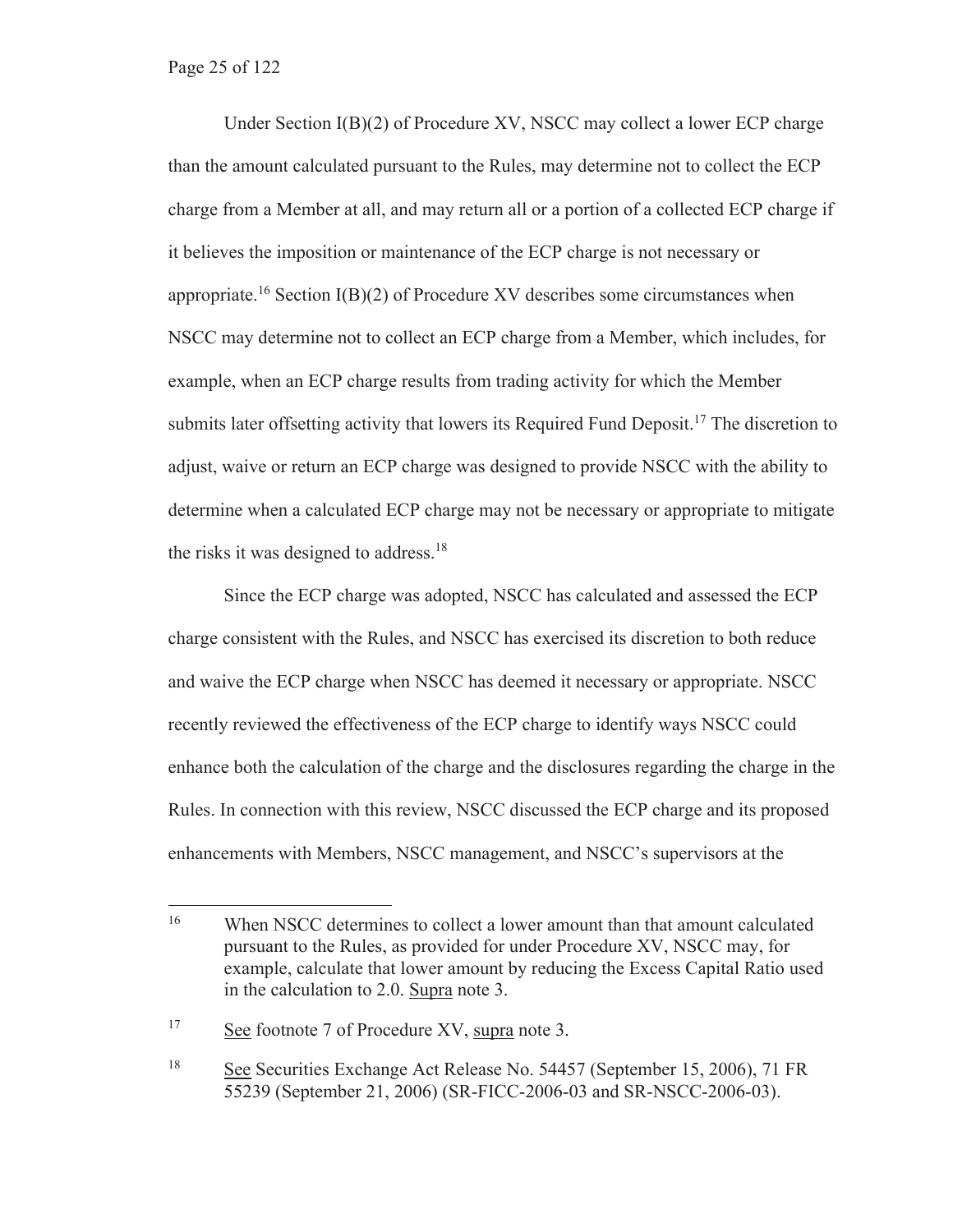Commission. As a result of this review, NSCC is proposing to make several enhancements to the ECP charge, as described in greater detail below.

These enhancements are designed to improve NSCC's ability to measure the increased default risks that are presented by Members who operate with lower capital. The proposed changes would simplify the calculation of the charge and the description of the charge in the Rules, making it more predictable to Members. The proposed changes are designed to improve the transparency of the ECP charge to Members by removing NSCC's discretion to waive or reduce the charge and providing that NSCC may calculate the charge based on updated capital information. The proposed improvements to the transparency of the ECP charge also include clarifying the descriptions of the capital amounts that would be used in the calculation of the charge through new defined terms. Collectively, the proposal would make the ECP charge more consistent, transparent, and predictable to Members, while maintaining the effectiveness of NSCC's risk-based margining methodology as it relates to the ECP charge.

#### *(ii) Use Members' Volatility Component as the Calculated Amount*

NSCC is proposing to replace the Calculated Amount with the amount collected as that Member's volatility component as determined pursuant to Sections  $I(A)(1)(a)(i)$ -(iii) and  $(2)(a)(i)$ -(iii) of Procedure XV of the Rules.<sup>19</sup>

<sup>&</sup>lt;sup>19</sup> The volatility component is designed to capture the market price risk associated with each Member's portfolio at a 99th percentile level of confidence. NSCC has two methodologies for calculating the volatility component – a model-based volatility-at-risk, or VaR, charge and a haircut-based calculation, for certain positions that are excluded from the VaR charge calculation. The charge that is applied to a Member's Required Fund Deposit with respect to the volatility component is referred to as the volatility charge and is the sum of the applicable VaR charge and the haircut-based calculation. Amounts calculated pursuant to Sections  $I(A)(1)(a)(iv)$  and  $(2)(a)(iv)$  of Procedure XV with respect to long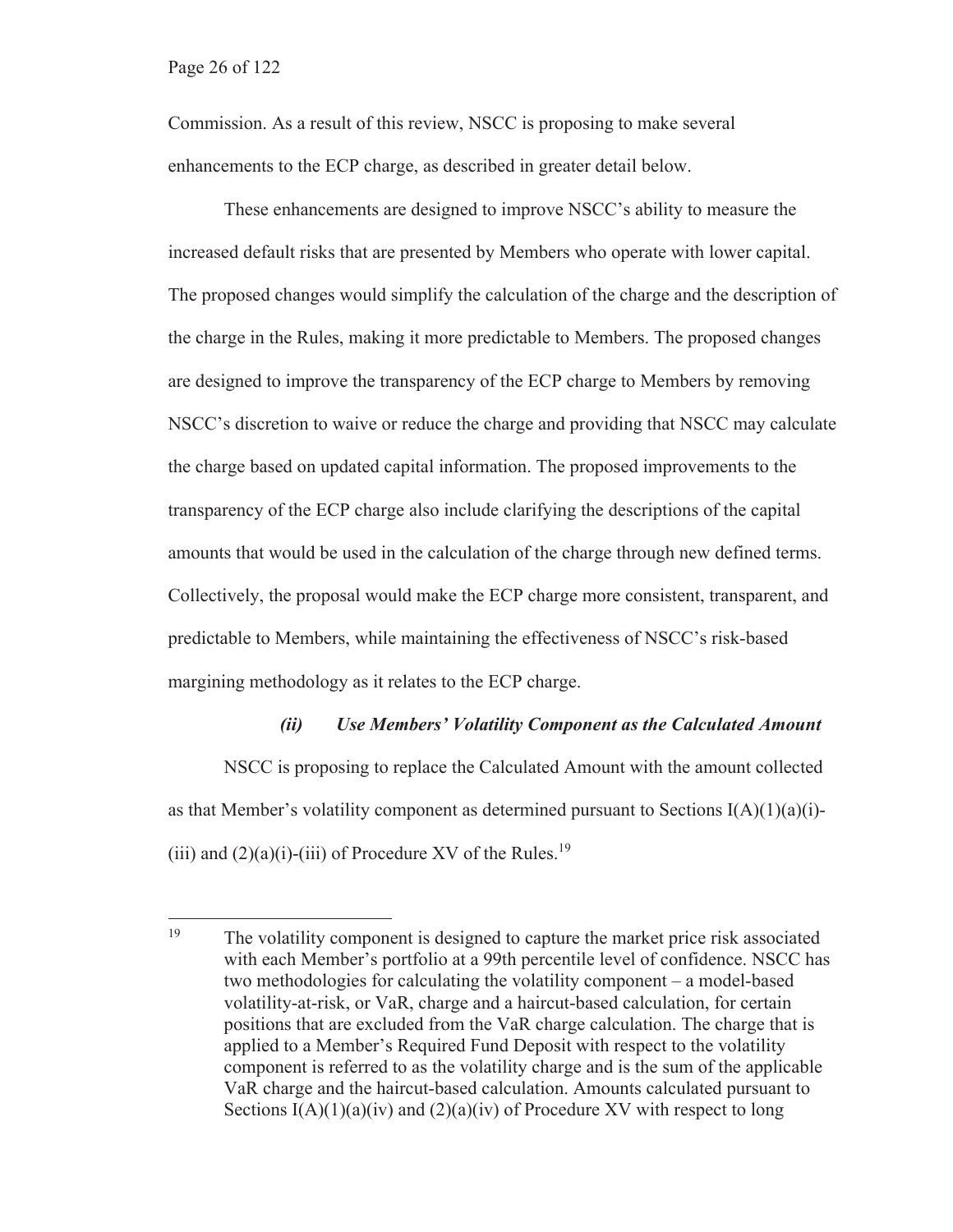#### Page 27 of 122

In both determining if an ECP charge is applicable and in calculating an ECP charge, NSCC currently compares a Member's Calculated Amount to its reported capital levels. As described above, the Calculated Amount is defined in Section  $I(B)(2)$  of Procedure XV as a Member's Required Fund Deposit, excluding certain components and including other additional deposits to the Clearing Fund.<sup>20</sup> Because a goal of the ECP charge is to identify and mitigate risks presented when a Member's capital levels may not be adequate to meet its margin requirements to NSCC, the Calculated Amount is designed to represent a material portion of those margin requirements.

As described above, because each component of the Clearing Fund is calculated to address specific risks faced by NSCC, some components are applied only to certain positions in a Member's portfolio. For example, the CNS fails charge, which is included in the Calculated Amount, is based on the market value of only a Member's CNS Fails Positions (as defined in the Rules) of the Member.<sup>21</sup> The volatility component of the Clearing Fund measures the market price volatility of all of a Member's Net Unsettled Positions and Net Balance Order Unsettled Positions (as defined in the Rules). Therefore, the volatility component is often considered a comprehensive measurement of the risks presented by a Member's clearing activity and usually comprises the largest portion of a

positions in Net Unsettled Positions in Family-Issued Securities are designed to address wrong-way risk presented by these positions, not volatility risks, and, as such, are not a part of a Member's volatility charge. See Sections  $I(A)(1)(a)$  and (2)(a) of Procedure XV, supra note 3.

<sup>20</sup> See supra note 9.

<sup>&</sup>lt;sup>21</sup> See definition of "CNS Fails Position" in Rule 1, and see also Section I(A)(1)(e) of Procedure XV, supra note 3.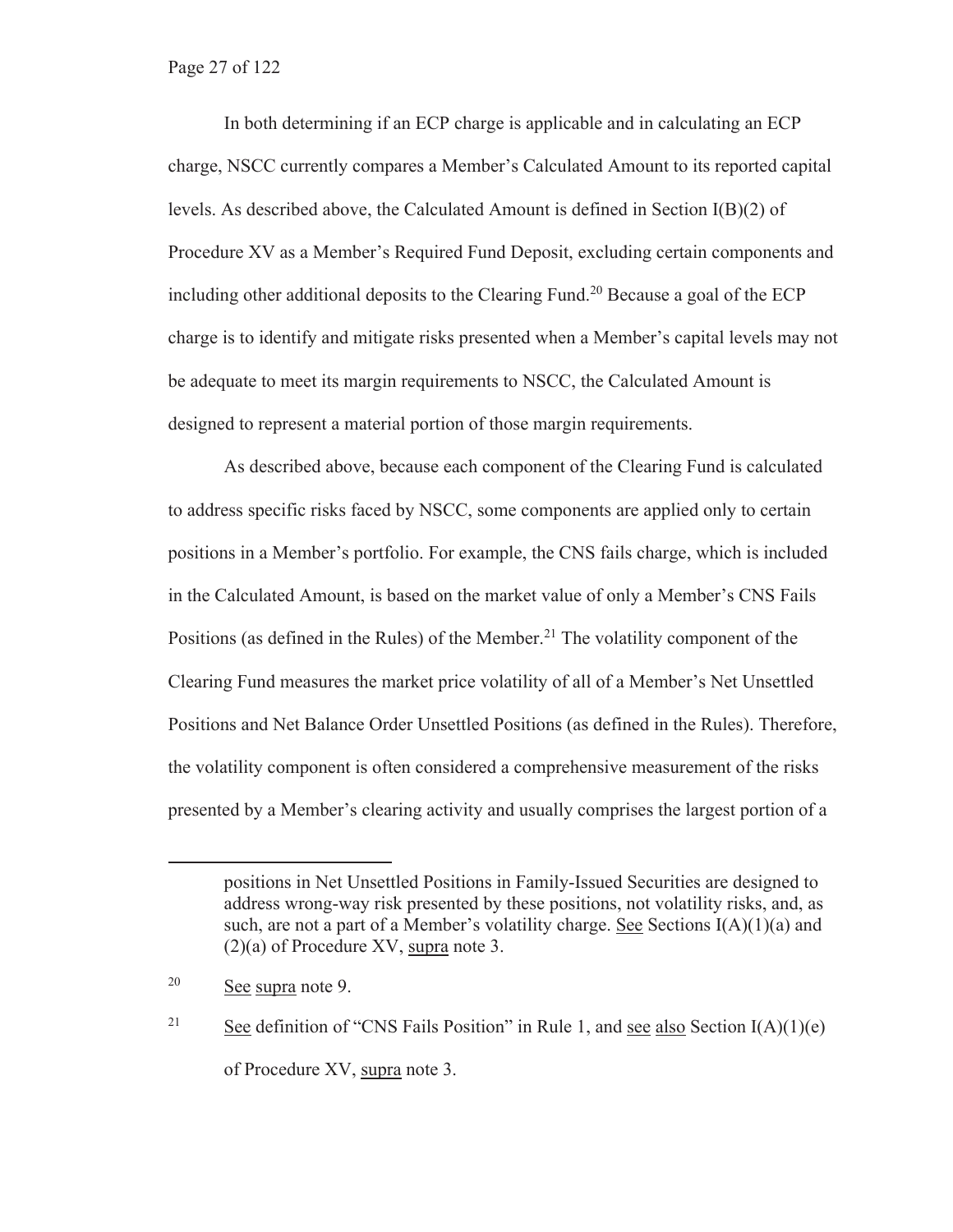Member's Required Fund Deposit.<sup>22</sup> NSCC believes that replacing the Calculated Amount with a Member's volatility charge would provide an appropriate measure for purposes of the ECP charge.

Currently, determining a Member's Calculated Amount requires a more complicated calculation, as it uses a Member's Required Fund Deposit, excludes certain components, and includes other deposits. The proposal would simplify this calculation significantly by using only the volatility component. One of the tools NSCC provides to its Members is a calculator that allows them to determine their potential volatility charge based on trading activity. Therefore, this proposed change would make the calculation of the ECP charge both clearer and more predictable for Members.

NSCC does not expect that any impact of this proposed change on the number of ECP charges or the size of the calculated ECP charges would materially impact NSCC's ability to manage the risks the ECP charge is designed to address. NSCC believes the benefits of using a simpler, clearer, and more predictable calculation that is based on the most comprehensive component of the Clearing Fund outweigh any risk related to the reduction in the ECP charges NSCC would collect.

#### *(iii) Use Net Capital for Broker-Dealer Members and Equity Capital for All Other Members in the Calculation of the ECP Charge*

In the calculation of the ECP charge, NSCC is proposing to use net capital rather than excess net capital for Members that are broker-dealers, and equity capital for all other Members. As described in greater detail below, in connection with these proposed

<sup>&</sup>lt;sup>22</sup> See definitions of "Net Unsettled Position" and "Net Unsettled Balance Order Position" in Rule 1, supra note 3.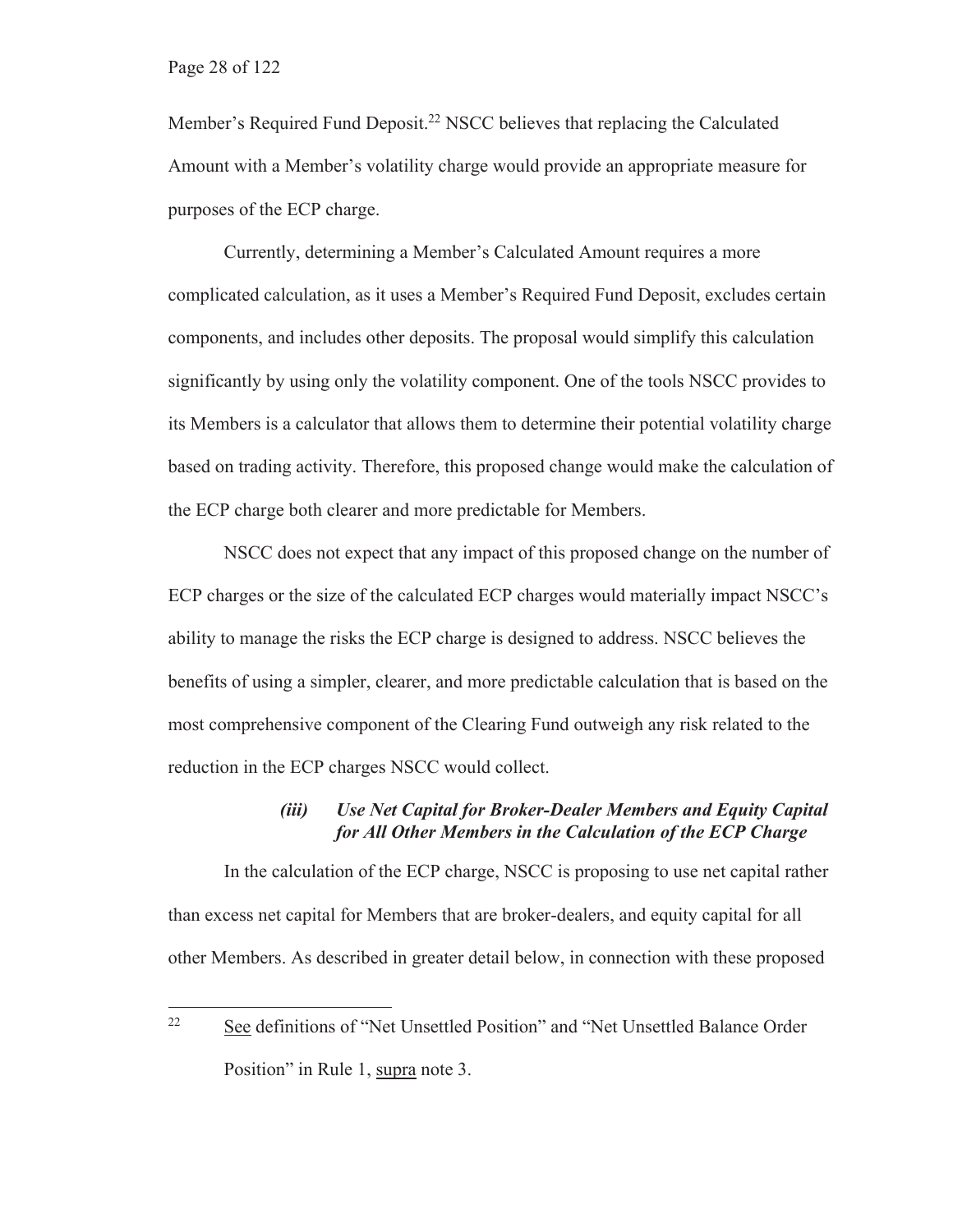changes, NSCC would also improve the transparency of the Rules by adopting definitions of "Net Capital" and "Equity Capital."

As described above, NSCC's ongoing membership requirements, set forth in Rule 2B of the Rules, require Members to provide NSCC with regular information regarding their financial positions, including capital levels.<sup>23</sup> This information is provided, in part, to confirm that Members continue to maintain the minimum financial requirements of membership set forth in Addendum B of the Rules.<sup>24</sup> Currently, NSCC also uses these reported capital amounts in the calculation of the ECP charge.

First, NSCC believes it would be appropriate to revise the capital measure used to calculate the ECP charge for broker-dealer Members to replace excess net capital with net capital. This revision would align the capital measures used for broker-dealer Members and other Members, which would result in more consistent calculations of the ECP charge across different types of Members.

In addition to creating consistency in the calculations for different Members, NSCC believes that using net capital rather than excess net capital would also provide NSCC with a better measure of the increased default risks presented when a Member operates at low net capital levels relative to its margin requirements. This approach would be consistent with the rationale for the Commission's amendments to Rule 15c3-1 under the Act (the "Net Capital Rule"), which were designed to promote a broker-dealer's

<sup>&</sup>lt;sup>23</sup> See Section 2.A of Rule 2B, which requires Members to provide NSCC with a copy of their Form X-17-A-5 (Financial and Operational Combined Uniform Single ("FOCUS") Report), Consolidated Report of Condition and Income ("Call Report"), or an equivalent, supra note 3.

<sup>24</sup> Supra note 3.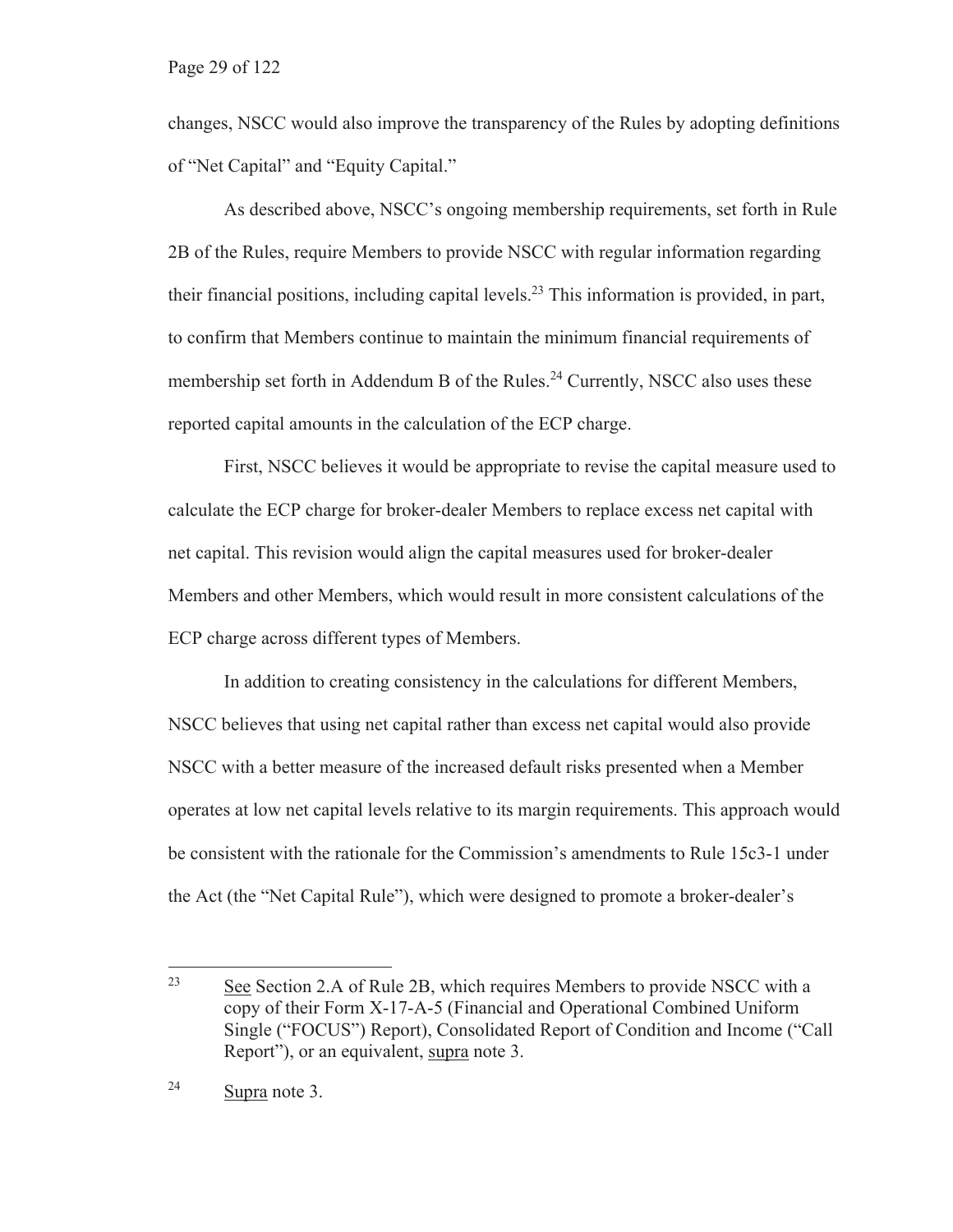capital quality and require the maintenance of "net capital" (*i.e.*, capital in excess of liabilities) in specified amounts as determined by the type of business conducted.<sup>25</sup> The Net Capital Rule was designed to ensure the availability of funds and assets (including securities) in the event that a broker-dealer's liquidation becomes necessary. The Net Capital Rule represented a net worth perspective, which is adjusted by unrealized profit or loss, deferred tax provisions, and certain liabilities as detailed in the rule. It also included deductions and offsets and required that a broker-dealer demonstrate compliance with the Net Capital Rule, including maintaining sufficient net capital at all times (including intraday).

Similarly, NSCC believes that the Net Capital Rule is an effective process of separating liquid and illiquid assets and computing a broker-dealer's regulatory net capital that should replace NSCC's existing practice of using excess net capital in the calculation of the ECP charge.

Second, NSCC is proposing to revise the Rules to provide that, for all Members that are not broker-dealers, it would use equity capital in calculating the ECP charge. Currently, the Rules state that NSCC would use a Member's capital amount set forth in the membership standards in Addendum B of the Rules.<sup>26</sup> Section 1.B of Addendum B describes the membership standards of Members, and currently states that the applicable capital measure for Members that are banks is equity capital, for Members that are trust companies and not banks the applicable capital measure is consolidated capital, and for

<sup>&</sup>lt;sup>25</sup> 17 CFR 240.15c3-1. See Securities Exchange Act Release No. 70072 (July 30, 2013), 78 FR 51823 (August 21, 2013) (File No. S7-08-07).

<sup>26</sup> Supra note 3.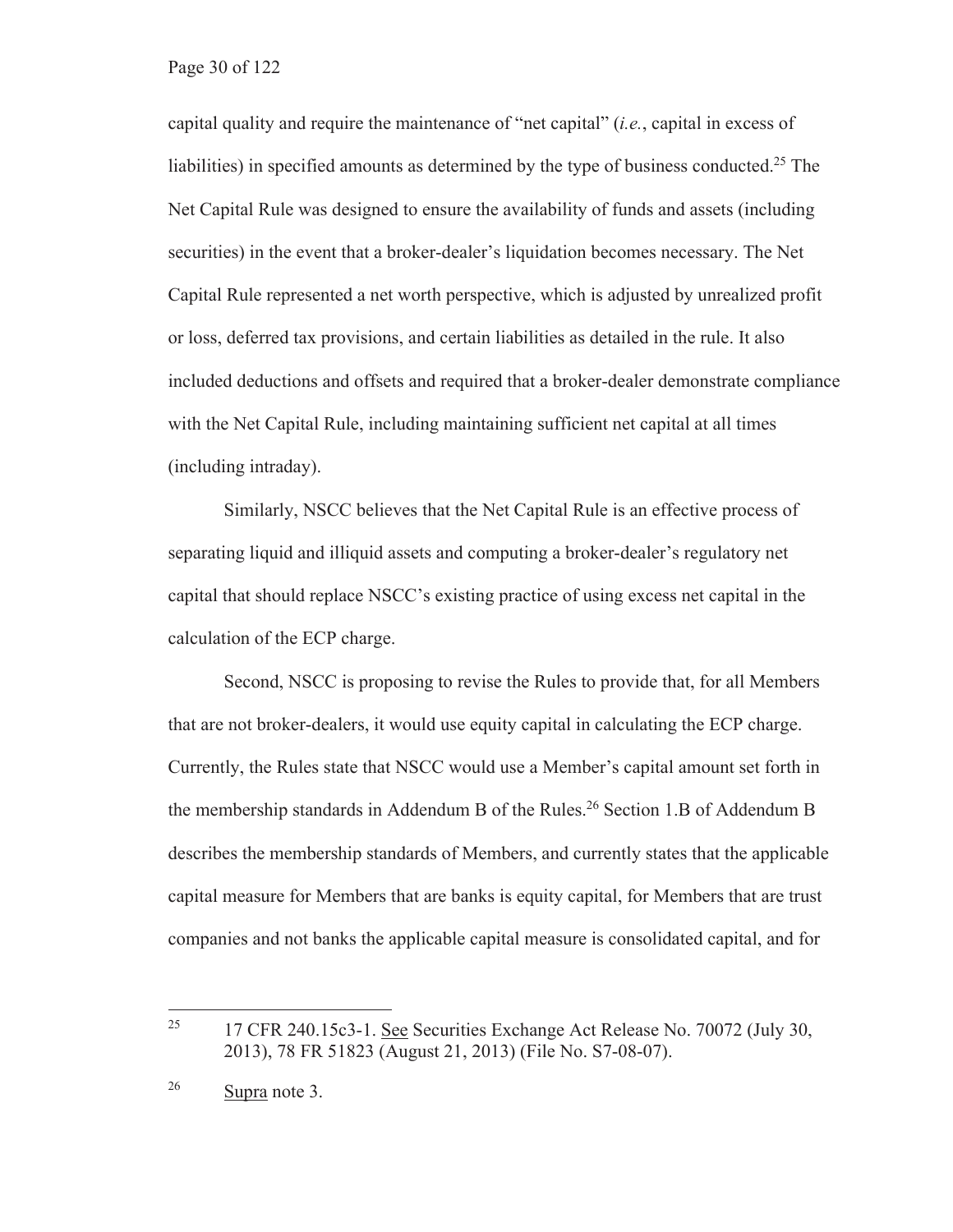other legal entities that are Members the applicable capital measure is determined by NSCC. Currently, and historically, NSCC has had very few Members that are trusts and not banks. For all Members that are not banks, non-bank trusts or broker-dealers (which generally include, for example, exchanges and registered clearing agencies), NSCC uses those Members' reported equity capital in the calculation of the ECP charge. Therefore, in practice, the ECP charge is calculated for the majority of Members that are not brokerdealers using their equity capital, and this proposed change is not expected to have a material impact on the collection of ECP charges. The proposal would simplify the calculation of the ECP charge for Members that are not broker-dealers by stating in Section I(B)(2) of Procedure XV that NSCC would use equity capital rather than use different measures that are based on other membership requirements. This proposed change would also create consistency in the calculations across Members.

#### *(iv) Establish a Cap for the Excess Capital Ratio*

NSCC is proposing to set a maximum amount of Excess Capital Ratio that is used in calculating Members' ECP charge to 2.0. NSCC believes capping the multiplier that is used in this calculation would allow NSCC to appropriately address the risks it faces without imposing an overly burdensome ECP charge. Historically, the Excess Capital Ratio has rarely exceeded 2.0 in the calculation of Members' ECP charges, and in cases when 2.0 was exceeded NSCC typically exercised the discretion provided to it in the Rules to reduce the applicable charge. NSCC's discretion was appropriate in these circumstances because NSCC believes it is able to mitigate the risks presented to it by a Member's lower capital levels by collecting an ECP charge calculated with an Excess Capital Ratio that is at or below 2.0.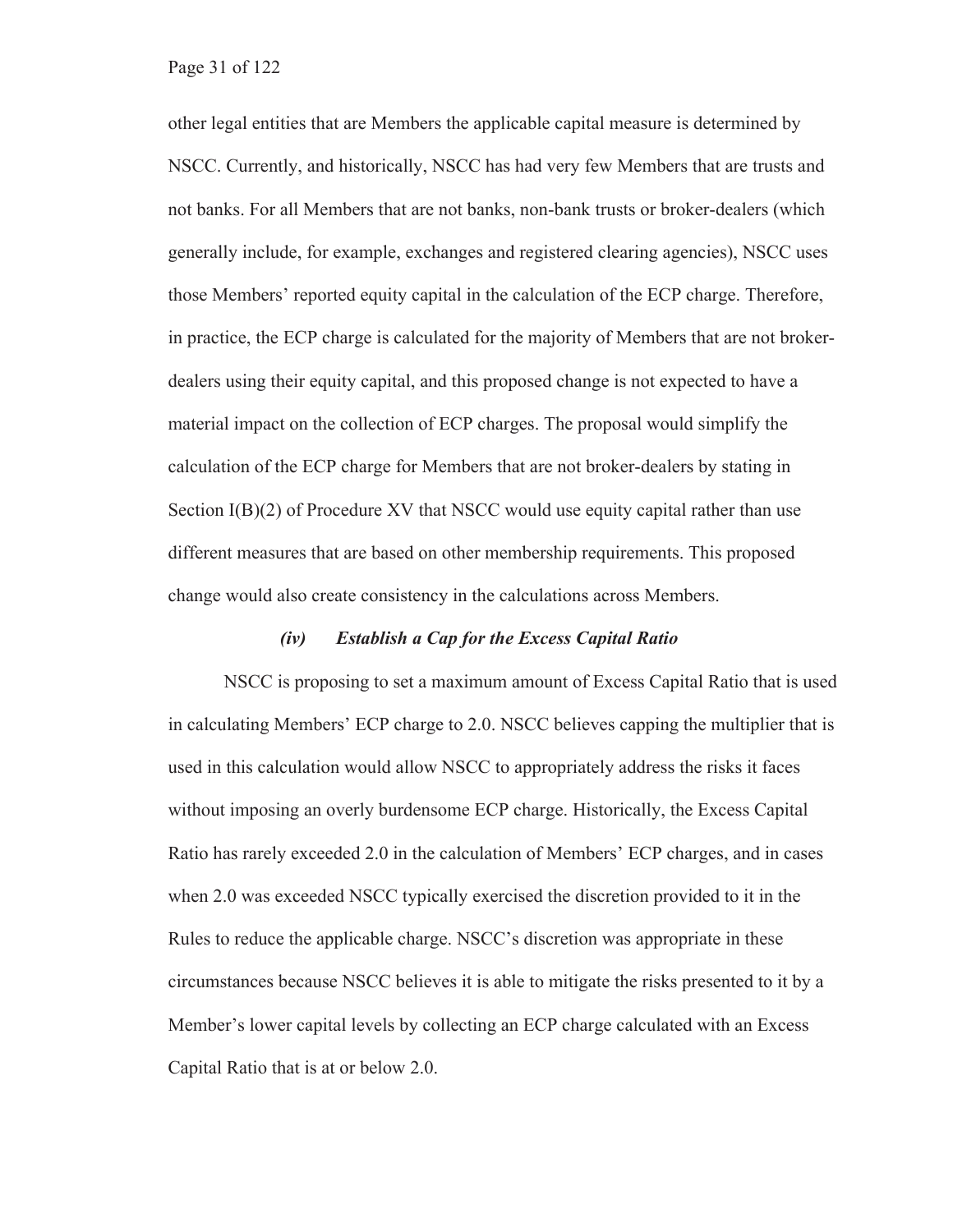#### Page 32 of 122

Therefore, given that NSCC is now proposing to remove its discretion to waive the ECP charge, as described below, NSCC believes capping the Excess Capital Ratio at 2.0 would continue to provide NSCC with an appropriate measure of the risks presented to it relative to Members' capital levels. This proposed change would also provide Members with more clarity and transparency into the ECP charge, by allowing them to predict and estimate the maximum amount of their potential ECP charge.

#### *(v) Improve Transparency Regarding the ECP Charge*

NSCC is proposing changes to Section I(B)(2) of Procedure XV to improve transparency regarding the ECP charge by (a) clarifying the description of the capital amounts that NSCC uses in the calculation of the ECP charge by adopting new defined terms, (b) removing NSCC's discretion to waive or reduce the charge, and (c) providing that NSCC may calculate the charge based on updated capital information.

First, NSCC is proposing to clarify the description of the capital amounts that it uses to calculate the ECP charge by introducing defined terms and specifying the reporting requirements that NSCC relies on to obtain that capital information for Members. As described above, for Members that are broker-dealers, NSCC is proposing to use a Member's net capital amount, and for all other Members, NSCC would use a Member's equity capital in the calculation of the ECP charge. In order to improve the clarity of the Rules, NSCC is proposing to introduce a defined term for "Equity Capital" in Rule 1 and to revise a proposed defined term for "Net Capital" in order to align the two defined terms. The proposal would also revise Section  $I(B)(2)$  of Procedure XV in describing the calculation of the ECP charge to use these defined terms where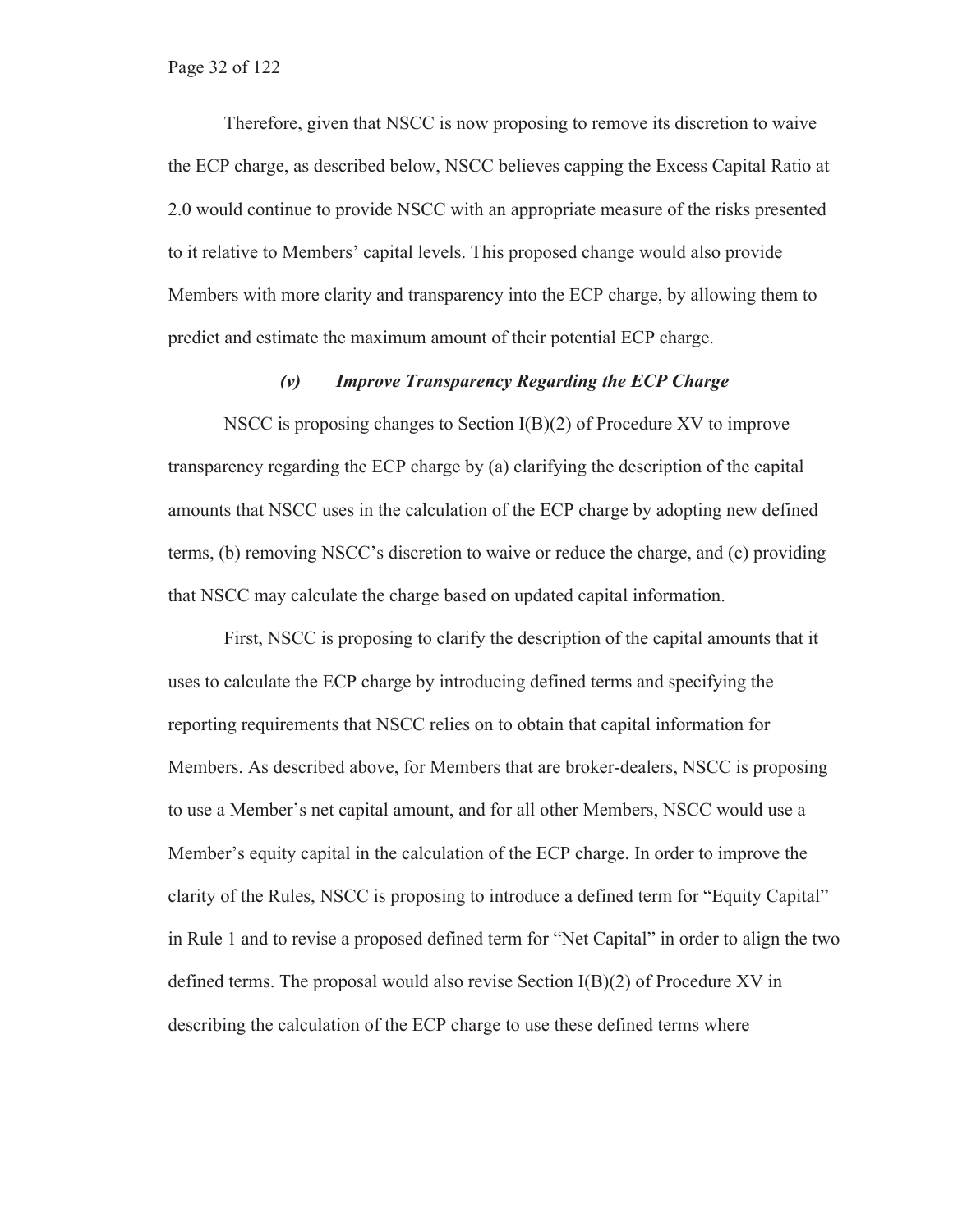appropriate. Finally, the proposal would amend Addendum B to include the new defined term for Equity Capital.

The definition of Equity Capital would be, as of a particular date, the amount equal to the equity capital as reported on the Member's or Limited Member's most recent Call Report, or, if the Member or Limited Member is not required to file a Call Report, then as reported on its most recent financial statements or equivalent reporting. NSCC would also align a proposed definition of Net Capital to be, as of a particular date, the amount equal to the net capital as reported on the Member's or Limited Member's most recent FOCUS Report, or, if the Member or Limited Member is not required to file a FOCUS Report, then as reported on its most recent financial statements or equivalent reporting.

In addition to using these new defined terms, NSCC would also add a statement to Section  $I(B)(2)$  of Procedure XV to clarify to Members that the amounts used in the calculation of the ECP charge would be the amounts included in their regular reporting that is provided to NSCC pursuant to the ongoing membership reporting requirements, specifically in their FOCUS Report or Call Report, as applicable, or in an equivalent financial statement or report that is delivered to NSCC pursuant to the same requirement. Collectively, these proposed changes would provide Members with improved clarity and certainty regarding the amounts that would be used in calculating the ECP charge.

Second, the proposed changes would eliminate NSCC's discretion to waive or reduce the ECP charge. NSCC believes that the proposed changes to the ECP charge described in this filing would have the collective impact of eliminating most circumstances in which NSCC would have exercised this discretion. For example, the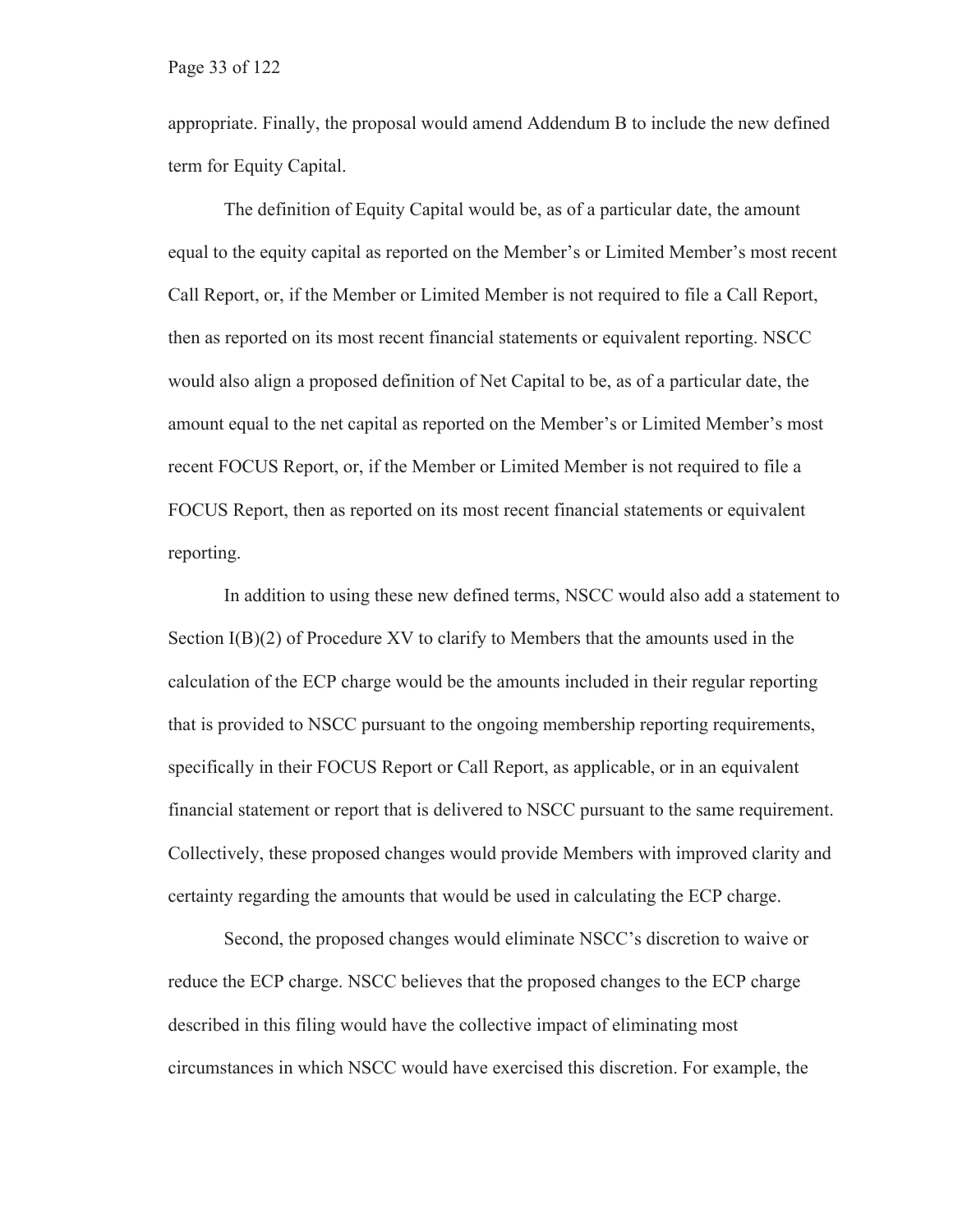proposal to cap the Excess Capital Ratio at 2.0 and the proposal to specify that NSCC may calculate an ECP charge based on updated capital amounts, both address the most common circumstances when NSCC has either waived or reduced the ECP charge in the past. By eliminating this discretion, the proposal would provide Members with more certainty in predicting when an ECP charge may be applied and how any such charge would be calculated. Therefore, NSCC has determined that it is no longer necessary to retain discretion to waive or reduce the ECP charge under the proposed methodology.

Third, NSCC would provide that it may calculate the ECP charge based on updated capital information. As described above, NSCC would use the net capital or equity capital amounts that are reported on Members' most recent financial reporting or financial statements delivered to NSCC in connection with the ongoing membership reporting requirements. Under the proposal, if a Member's capital amounts change between the dates when it submits these financial reports, it may provide NSCC with updated capital information for purposes of calculating the ECP charge. Today, when NSCC exercises its discretion to waive or reduce the amount of an applicable ECP charge, NSCC occasionally does so by applying updated capital information in its calculation. Therefore, in connection with eliminating this discretion, NSCC would disclose in the Rules that it may use updated capital information in the calculation of an ECP charge rather than require Members to wait until the issuances of their next financial reporting or financial statements for changes in their capital positions to be reflected in an ECP charge calculation.

NSCC is proposing to retain some discretion in when it would accept updated capital information for this purpose. For example, NSCC may require a Member to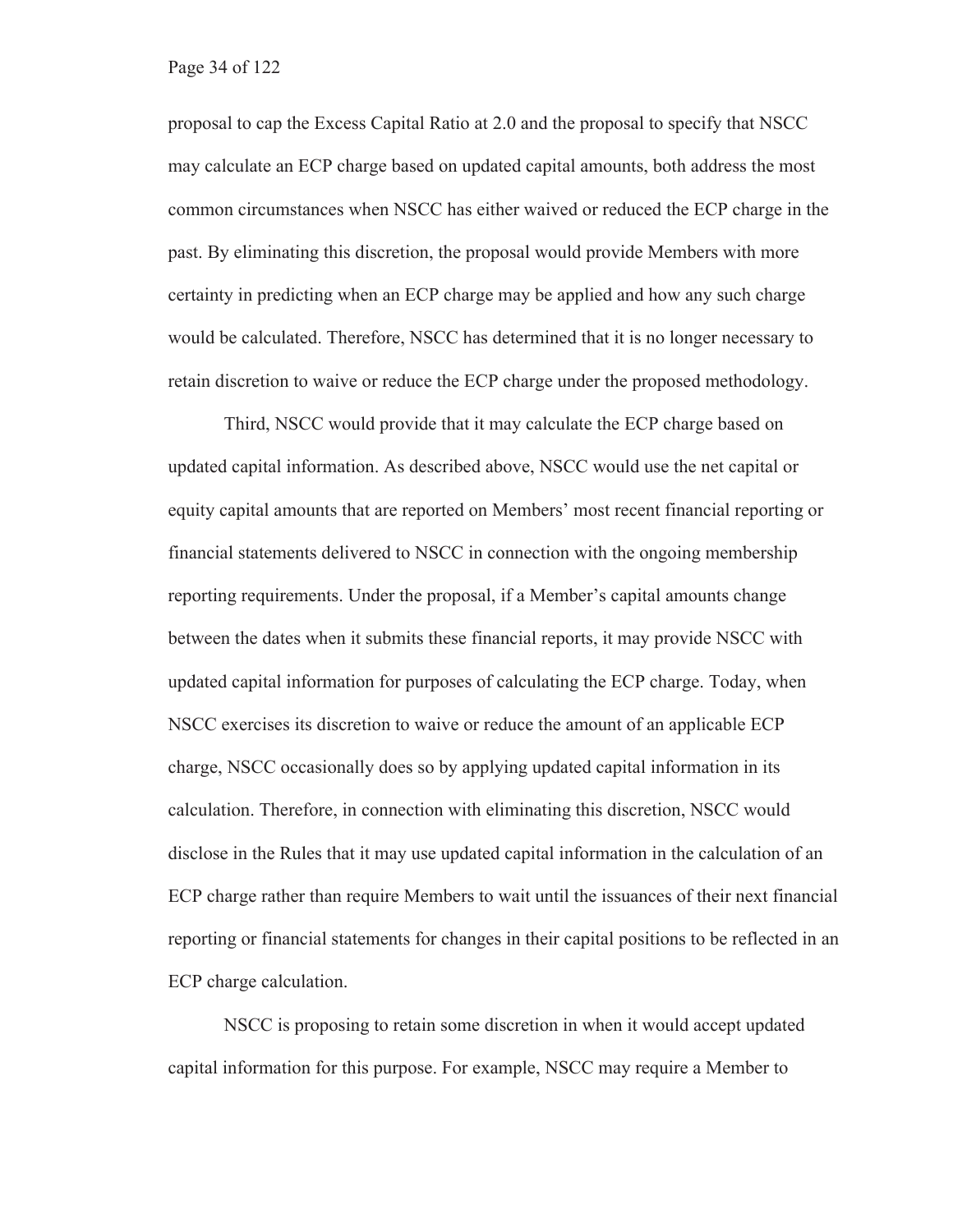provide documentation of the circumstances that caused a change in capital information, and if adequate evidence is not available or NSCC does not believe the evidence sufficiently verifies that the Member's capital position has changed, NSCC would continue to calculate the ECP charge for that Member based on the prior capital information available to NSCC until the next financial reporting or financial statements are delivered. NSCC believes it is appropriate to retain some discretion to allow NSCC to determine if updated capital information is adequately verified before it agrees to rely on that information for this calculation. NSCC believes the proposal to disclose that Members would have the opportunity to provide updated capital information to NSCC to be used in an ECP charge calculation would improve the transparency of the Rules despite NSCC's proposal to retain a certain level of discretion.

#### *(vi) Proposed Changes to Procedure XV of the Rules*

The proposal would also amend Section  $I(B)(2)$  of Procedure XV of the Rules. This section would describe the calculation used to determine if an ECP charge may be applicable to a Member. The revised description of this calculation would (i) replace the definition of Calculated Amount with Members' volatility charge, (ii) replace references to the capital amounts used in the calculation with the new defined terms for Net Capital and Equity Capital, and (iii) state that the Excess Capital Ratio used in calculating an ECP charge is set at a maximum of 2.0. The proposed change also includes a statement that the applicable capital amounts used in the calculation would be the amounts most recently reported to NSCC on Members' FOCUS Reports or Call Reports, as applicable, or other equivalent financial reporting submitted to NSCC pursuant to Section 2 of Rule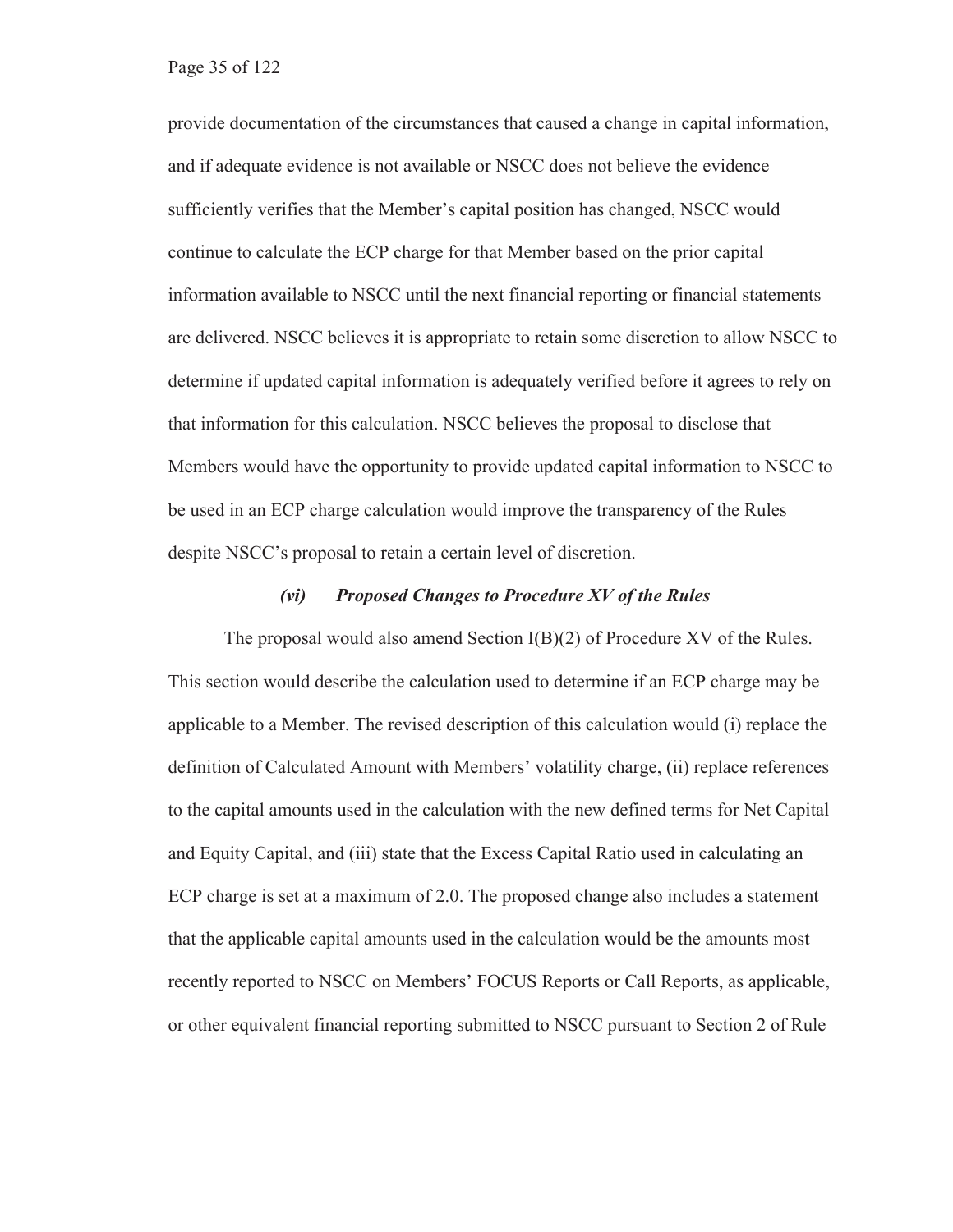Page 36 of 122

2B. Finally, the proposal would state that NSCC may, in its sole discretion, accept updated capital amounts in calculating an ECP charge.

#### *(vii) Impact Study Results*

NSCC has provided the Commission with the results of an impact study that reviewed the potential impacts of the proposal during the period of June 1, 2020 through December 31, 2021. The study showed that the proposed enhancement would have reduced the number of ECP charges that would have been triggered by the calculation by 65 percent, from 327 ECP charges triggered for 17 Members to 114 ECP charges triggered for 14 Members. The total aggregate amount that would have been triggered by the proposed calculation if the proposal was effective during that time would have been reduced from \$50.95 billion (the actual total amount of ECP charges triggered by the current calculation during that period) to approximately \$17.22 billion (the total amount of ECP charges that would have been triggered during that time by the proposed calculation). The average amount that would have been calculated for each Member would have been reduced from \$155.8 million to approximately \$151.1 million. The study showed that the proposal would have had no impact to NSCC's overall, or Member-level, end-of-day Clearing Fund Requirement backtesting coverage.

Over the impact study period, NSCC waived and reduced calculated ECP charges by \$38.46 billion. NSCC waived a total of 20 ECP charges, that totaled approximately \$25.77 billion. If the proposal had been in place at that time, 15 of these charges would have been collected from Members (although the amount would have been reduced), totaling \$6.43 billion, 2 charges would not have been triggered as the calculated ECP ratio was below 1.0, and NSCC would have waived 3 of the ECP charges following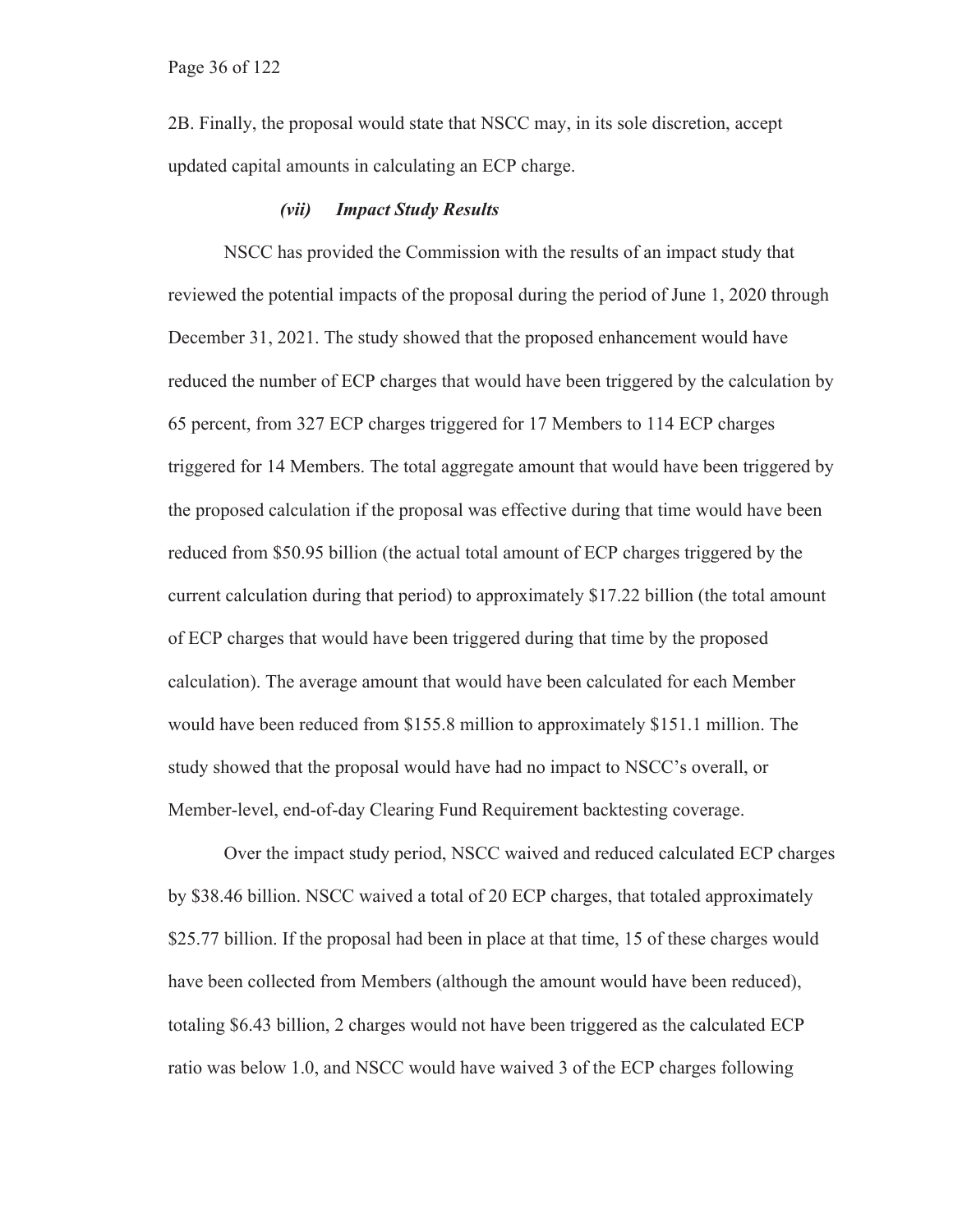receipt of updated financial information. NSCC reduced the amount of 16 ECP charges by a total of approximately \$12.69 billion. If the proposal had been in place at that time, 6 of these charges would have been still collected, totaling \$6.35 billion, and 10 charges would not have been triggered as the calculated ECP ratio was below 1.0.

#### *(viii) Implementation Timeframe*

NSCC would implement the proposed changes no later than 30 Business Days after the approval of the proposed rule change by the Commission. NSCC would announce the effective date of the proposed changes by Important Notice posted to its website.

#### 2. Statutory Basis

NSCC believes the proposed rule change is consistent with the requirements of the Act, and the rules and regulations thereunder applicable to a registered clearing agency. In particular, NSCC believes the proposed rule change is consistent with Section  $17A(b)(3)(F)$  of the Act,<sup>27</sup> and Rules  $17Ad-22(e)(4)(i)$ , (e)(6)(i) and (e)(23)(ii), each promulgated under the  $Act<sub>1</sub><sup>28</sup>$  for the reasons described below.

Section  $17A(b)(3)(F)$  of the Act requires that the rules of NSCC be designed to, among other things, promote the prompt and accurate clearance and settlement of securities transactions and to assure the safeguarding of securities and funds which are in the custody or control of the clearing agency or for which it is responsible.<sup>29</sup>

<sup>&</sup>lt;sup>27</sup> 15 U.S.C. 78q-1(b)(3)(F).

<sup>&</sup>lt;sup>28</sup> 17 CFR 240.17Ad-22(e)(4)(i), (e)(6)(i) and (e)(23)(ii).

<sup>&</sup>lt;sup>29</sup> 15 U.S.C. 78q-1(b)(3)(F).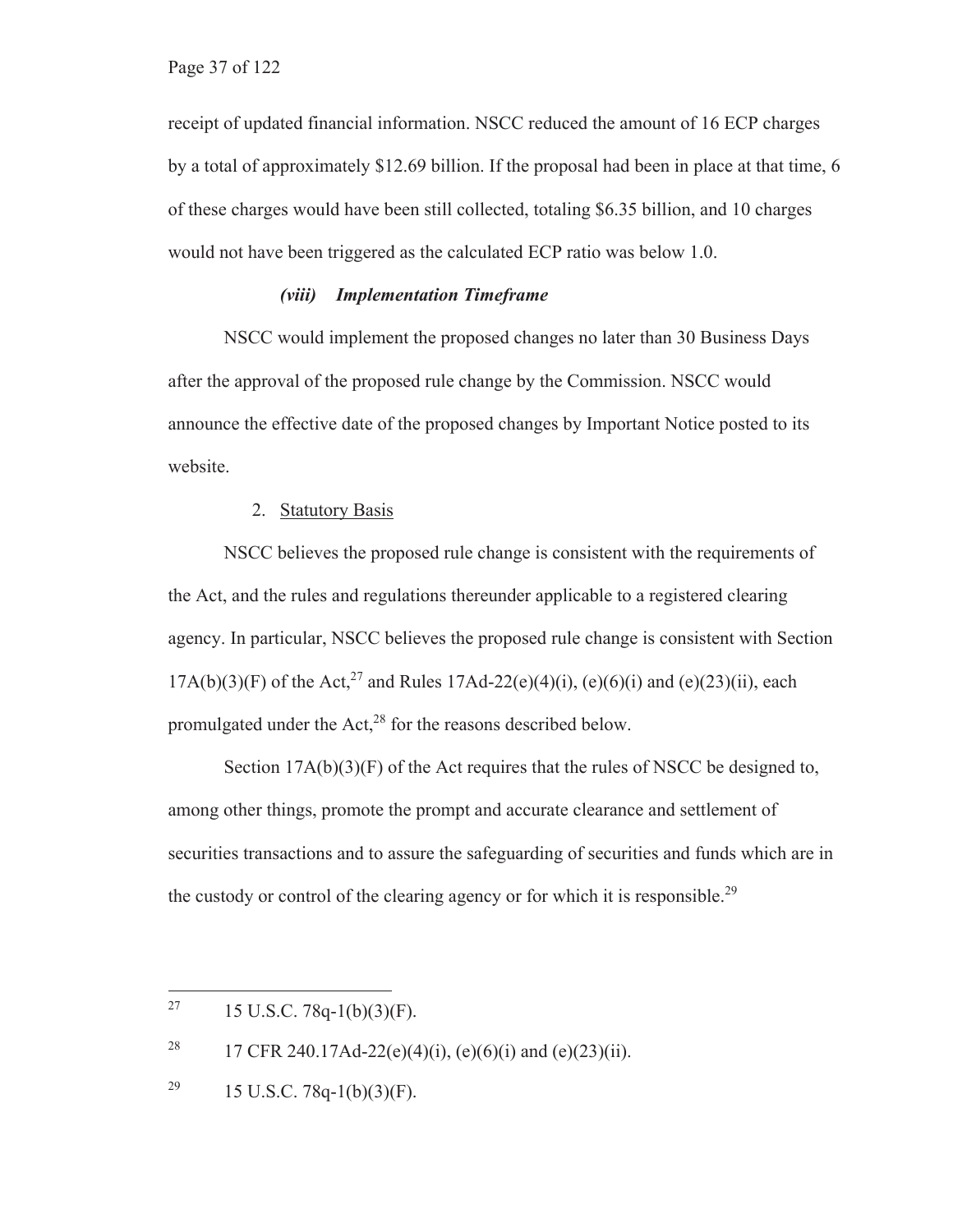Page 38 of 122

NSCC believes the proposed changes are consistent with the requirements of Section  $17A(b)(3)(F)$  of the Act because such changes enhance the effectiveness of the ECP charge by (1) replacing the Calculated Amount with a Member's volatility component, (2) replacing excess net capital with net capital for broker-dealer Members and using equity capital for all other Members, and (3) establishing a cap for the Excess Capital Ratio. As described above, NSCC believes these proposed changes would create a simpler, clearer calculation of the ECP charge that is based on more consistent metrics, while allowing NSCC to continue to effectively address the heightened default risks presented by Members that operate at lower capital levels.

The Clearing Fund is a key tool that NSCC uses to mitigate potential losses to NSCC associated with liquidating a Member's portfolio in the event of Member default. Each of the proposed enhancements described above are designed to collectively improve NSCC's ability to collect amounts that reflect the risks posed by its Members. The proposal to enhance the calculation of the ECP charge by replacing the Calculated Amounts with Members' volatility charges would make the calculation clearer and more predictable to Members. The proposal to use net capital for broker-dealer Members and equity capital for all other Members in the calculation of the ECP charge would result in a more consistent calculation across different types of Members. The proposal to cap the Excess Capital Ratio at 2.0 would allow NSCC to appropriately address the risks it faces without imposing an overly burdensome ECP charge, and would allow NSCC to eliminate its discretion to waive or reduce the charge, resulting in a more transparent margining methodology.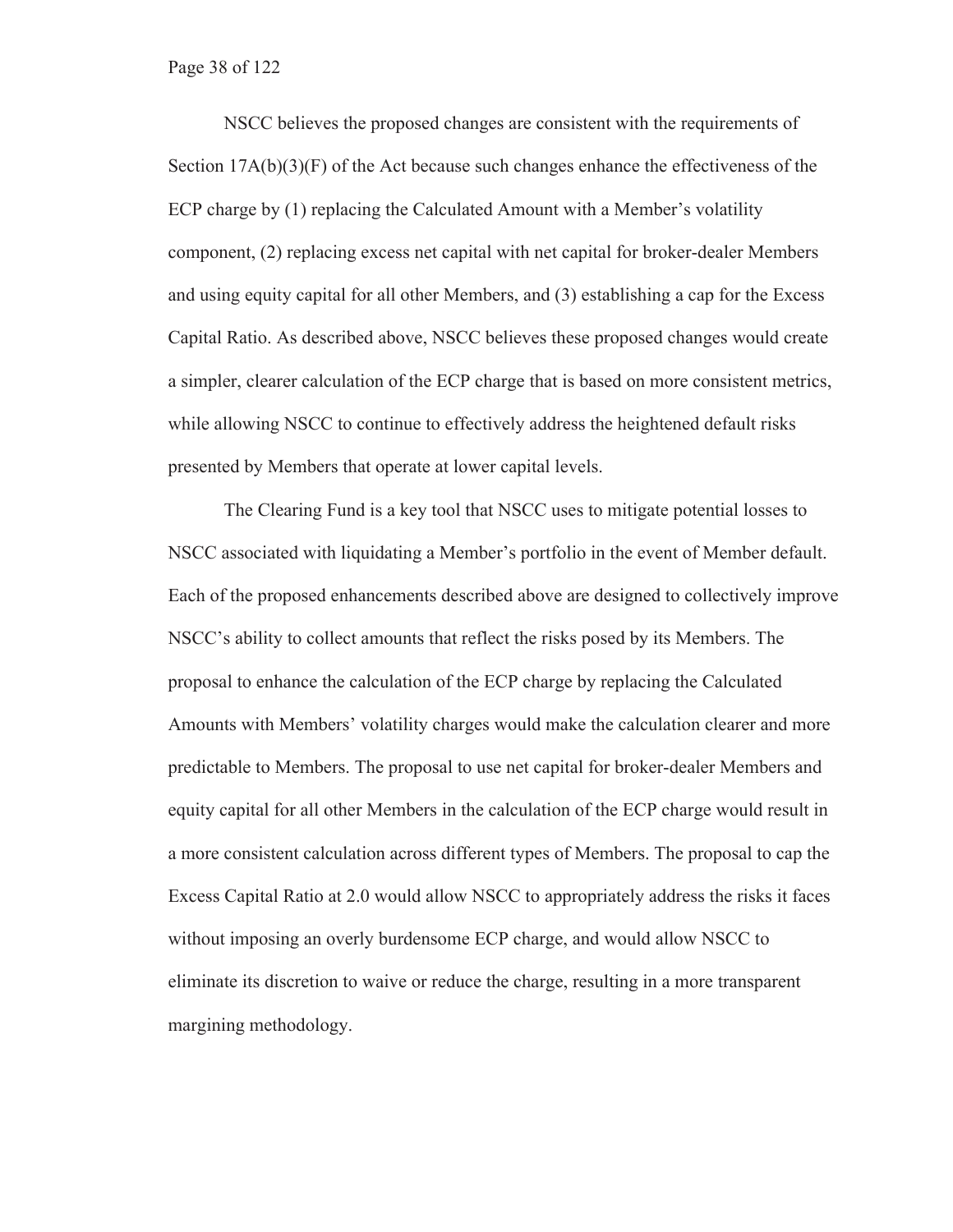Together, by improving the consistency and predictability of the ECP charge, the proposed enhancements would also improve NSCC's ability to collect amounts that reflect the risks posed by its Members such that, in the event of Member default, NSCC's operations would not be disrupted, and non-defaulting Members would not be exposed to losses they cannot anticipate or control. In this way, the proposed rule change is designed to assure the safeguarding of securities and funds which are in the custody or control of NSCC or for which it is responsible, consistent with Section  $17A(b)(3)(F)$  of the Act.<sup>30</sup>

The proposed changes are also designed to improve the transparency of the Rules regarding the ECP charge, for example, by removing NSCC's discretion to recalculate, reduce or waive the charge, as described above, and by introducing new defined terms regarding the capital amounts used in the charge. By enhancing the clarity and transparency of the Rules, the proposed changes would allow Members to better anticipate their margin charges, which would allow them to more efficiently and effectively conduct their business in accordance with the Rules. In this way, NSCC believes the proposed changes would promote the prompt and accurate clearance and settlement of securities transactions, consistent with Section  $17A(b)(3)(F)$  of the Act.<sup>31</sup>

Rule  $17\text{Ad}-22\text{(e)}(4)$ (i) under the Act requires that NSCC establish, implement, maintain and enforce written policies and procedures reasonably designed to effectively identify, measure, monitor, and manage its credit exposures to participants and those arising from its payment, clearing, and settlement processes, including by maintaining

30 Id.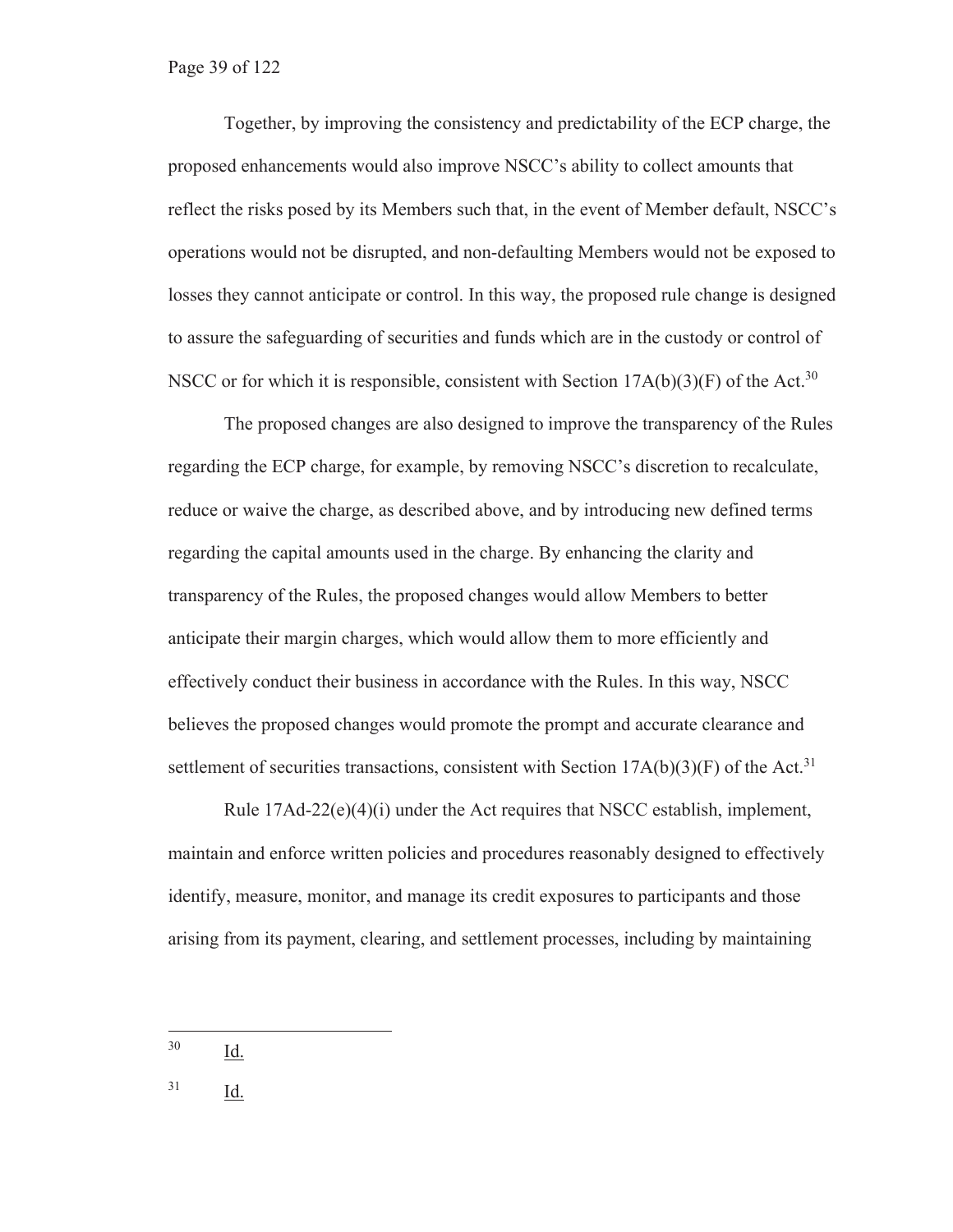sufficient financial resources to cover its credit exposure to each participant fully with a high degree of confidence.<sup>32</sup>

As described above, NSCC believes the proposed rule change would enable NSCC to better identify, measure, monitor, and, through the collection of Members' Required Fund Deposits, manage its credit exposures to Members by maintaining sufficient resources to cover those credit exposures fully with a high degree of confidence. Specifically, NSCC believes that the proposed enhancements to the calculation of the ECP charge to use the volatility charge rather than the Calculated Amount, and to use net capital and equity capital, as appropriate, would collectively make the calculation clearer and more predictable to Members. The proposal to use net capital rather than excess net capital for broker-dealer Members, and equity capital for all other Members, would also result in a more consistent calculation across different types of Members. Finally, the proposal to cap the Excess Capital Ratio at 2.0 would allow NSCC to appropriately address the risks it faces without imposing an overly burdensome ECP charge, and would allow NSCC to eliminate its discretion to waive or reduce the charge, resulting in a more transparent margining methodology.

Overall, NSCC believes the proposal would improve the clarity and predictability of the ECP charge and, in this way, would enhance NSCC's ability to effectively identify, measure and monitor its credit exposures, and would enhance NSCC's ability to maintain sufficient financial resources to cover NSCC's credit exposure to each participant fully

 $32$  17 CFR 240.17Ad-22(e)(4)(i).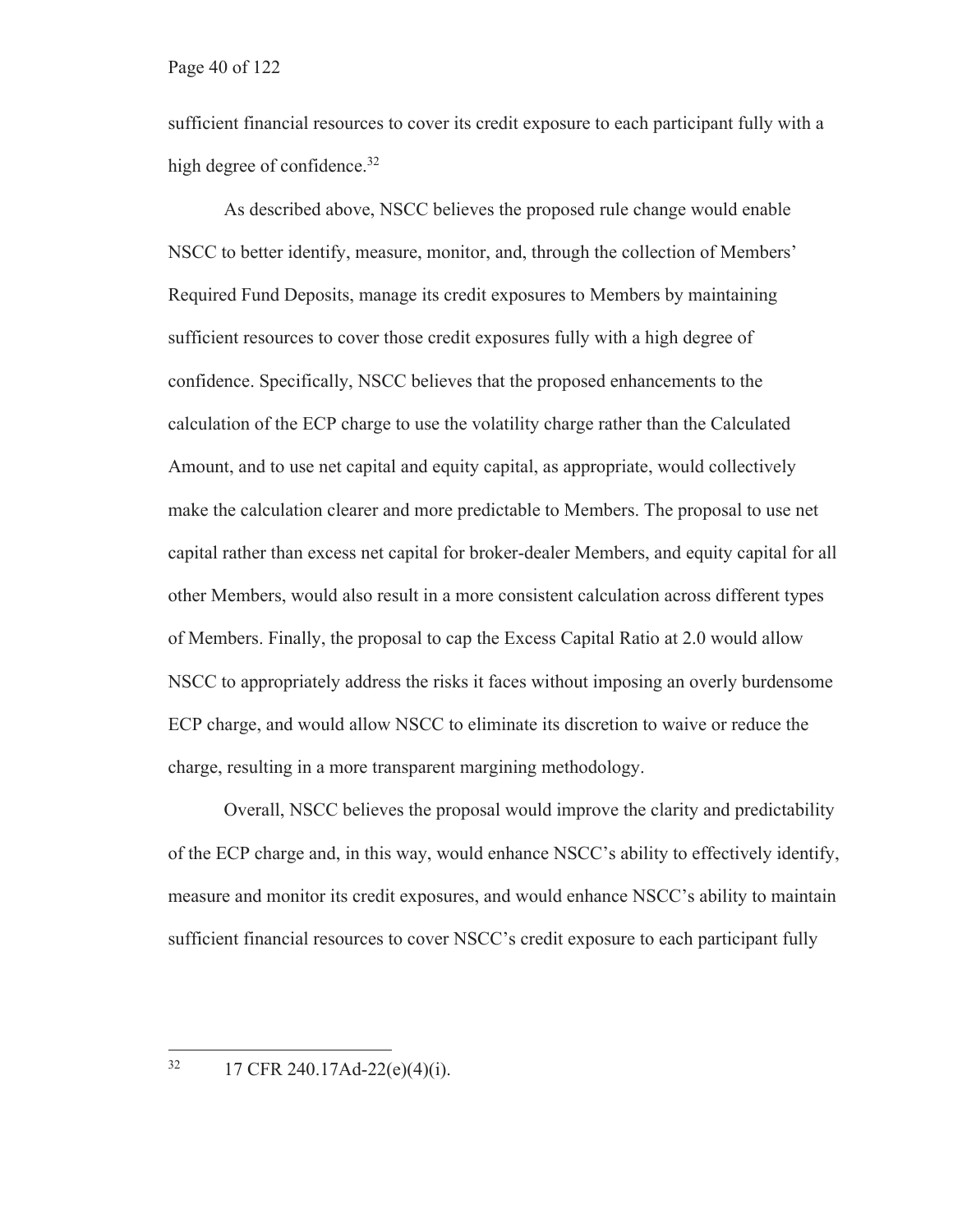with a high degree of confidence. As such, NSCC believes the proposed rule change is consistent with Rule  $17Ad-22(e)(4)(i)$  under the Act.<sup>33</sup>

Rule  $17\text{Ad}-22(e)(6)(i)$  under the Act requires that NSCC establish, implement, maintain and enforce written policies and procedures reasonably designed to cover its credit exposures to its participants by establishing a risk-based margin system that, at a minimum, considers, and produces margin levels commensurate with, the risks and particular attributes of each relevant product, portfolio, and market.<sup>34</sup>

The Required Fund Deposits are made up of risk-based components (as margin) that are calculated and assessed daily to limit NSCC's exposures to Members. NSCC's proposed changes to use the volatility charge rather than the Calculated Amount, and to use net capital and equity capital, as appropriate, in the calculation of the ECP charge would collectively make the calculation clearer and more predictable to Members, while continuing to apply an appropriate risk-based charge designed to mitigate the risks presented to NSCC. Similarly, the proposal to cap the Excess Capital Ratio at 2.0 would allow NSCC to appropriately address the risks it faces without imposing an overly burdensome ECP charge, and would allow NSCC to eliminate its discretion to waive or reduce the charge, resulting in a more transparent margining methodology. Overall, these proposed changes would improve the effectiveness of the calculation of the ECP charge and, therefore, allow NSCC to more effectively address the increased default risks presented by Members that operate with lower capital levels relative to their margin

 $34$  17 CFR 240.17Ad-22(e)(6)(i).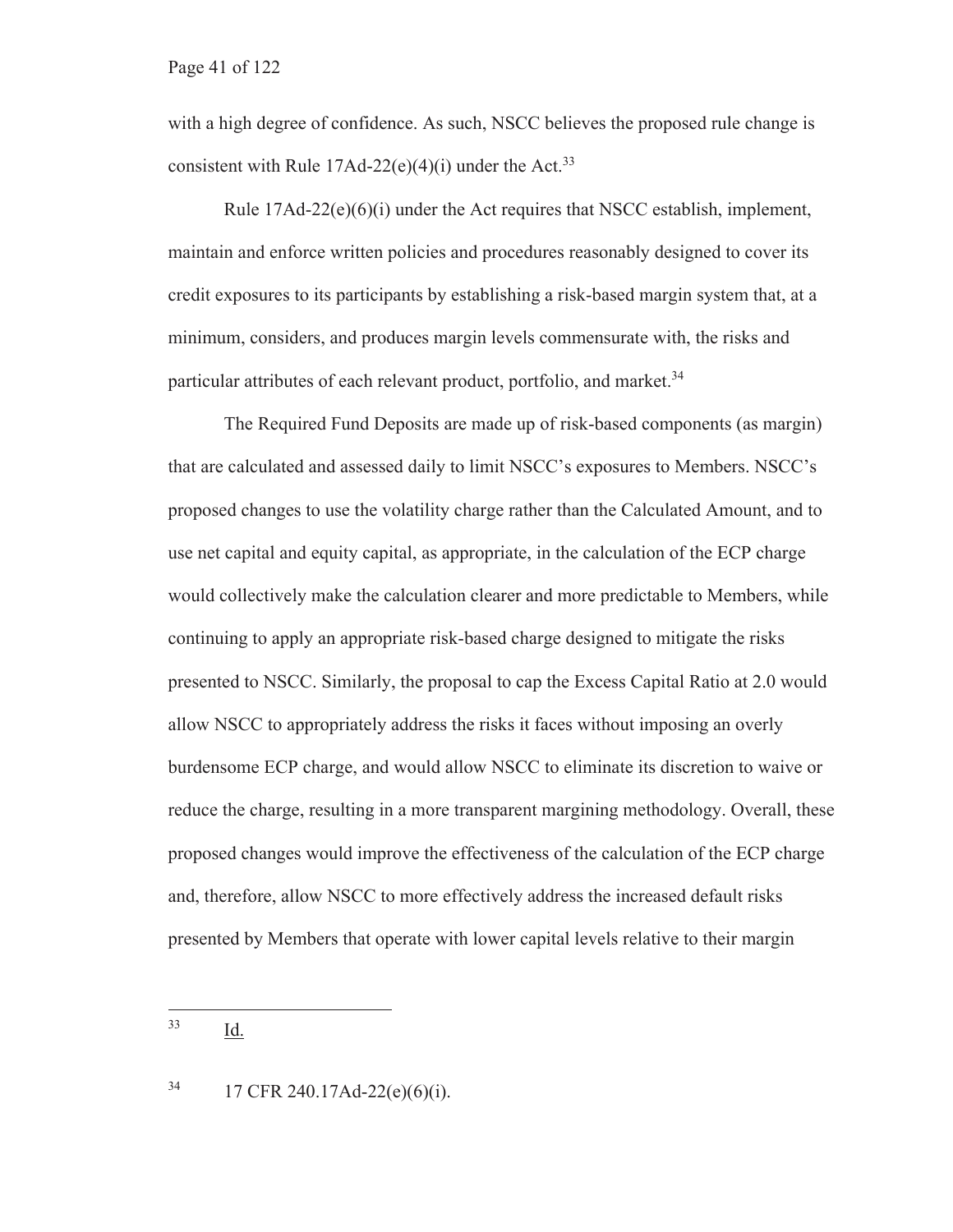requirements. In this way, the proposed changes enhance the ability of the ECP charge to produce margin levels commensurate with the risks NSCC faces related to its Members' operating capital levels. Therefore, NSCC believes the proposed rule change is consistent with Rule  $17\text{Ad}-22(e)(6)(i)$  under the Act.<sup>35</sup>

Rule  $17Ad-22(e)(23)(ii)$  under the Act requires that NSCC establish, implement, maintain and enforce written policies and procedures reasonably designed to provide for providing sufficient information to enable participants to identify and evaluate the risks, fees, and other material costs they incur by participating in NSCC.<sup>36</sup> NSCC is proposing to improve the clarity and transparency of the Rules related to its calculation of the ECP charge in a number of ways described in this filing. The proposed changes would clarify the description of the capital amounts that NSCC uses in the calculation of the ECP charge by adopting new defined terms, remove NSCC's discretion to waive or reduce the charge, and provide that NSCC may calculate the charge based on updated capital information. Additionally, as described above, the proposed changes to use the volatility charge rather than the Calculated Amount, and to use net capital and equity capital, as appropriate, in the calculation of the ECP charge, would collectively make the calculation clearer and more predictable to Members. Through these proposed amendments to the Rules, the proposal would assist NSCC in providing its Members with sufficient information to identify and evaluate the risks and costs, in the form of Required Fund Deposits to the Clearing Fund, that they incur by participating in NSCC. In this way,

<sup>36 17</sup> CFR 240.17Ad-22(e)(23)(ii).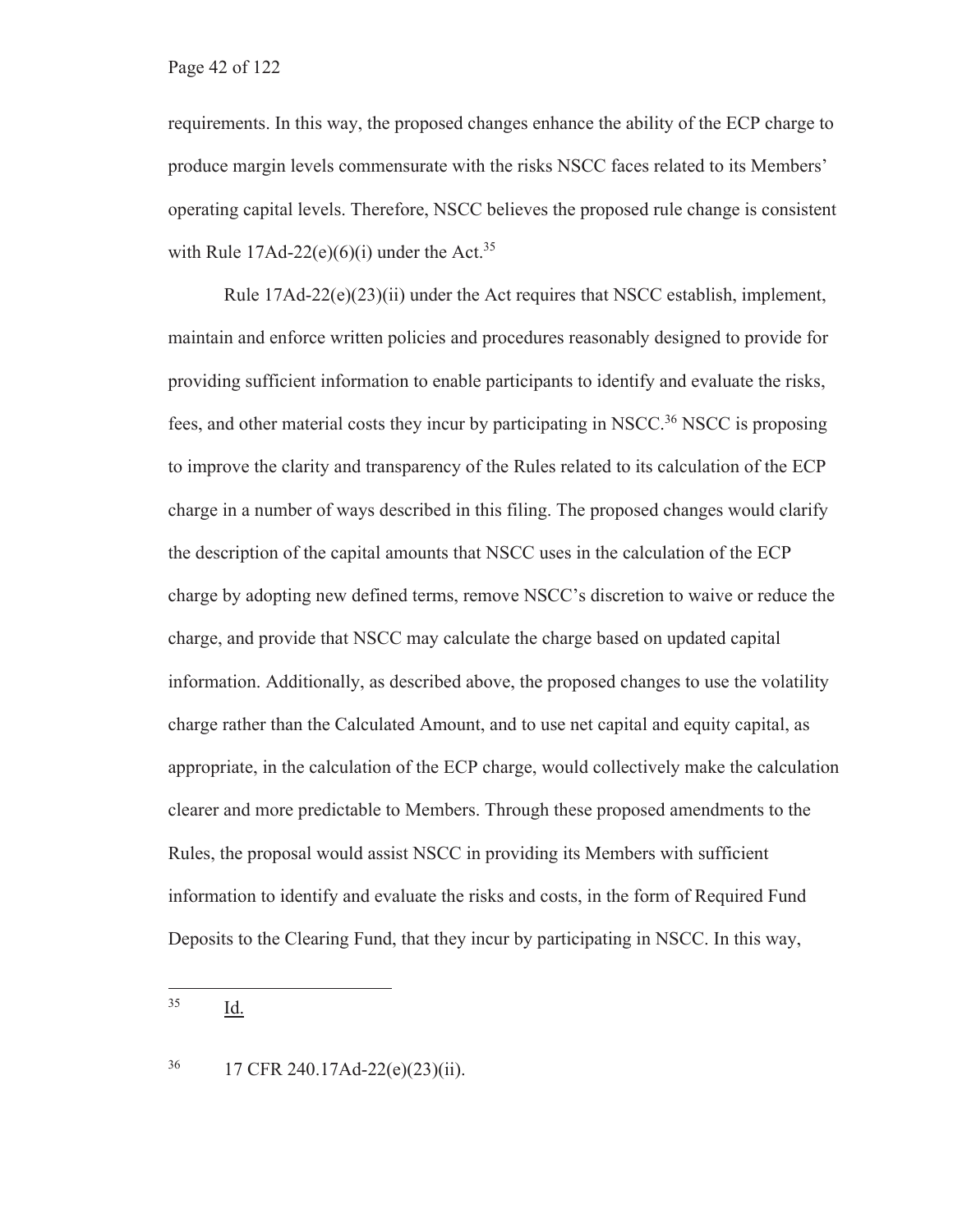NSCC believes the proposed changes are consistent with Rule  $17\text{Ad}-22\text{(e)}(23)\text{(ii)}$  under the Act.<sup>37</sup>

#### (B) Clearing Agency's Statement on Burden on Competition

NSCC does not believe the proposed rule change to enhance the calculation of the ECP charge would impact competition because the proposed changes are designed to create a clearer and simpler calculation that is based on more consistent metrics, and is likely to result in lower and less frequent ECP charges than are applied under the current methodology. More specifically, the replacement of the Calculated Amount with the volatility charge, which is currently a portion of the Calculated Amount, when used in the calculation to determine if an ECP charge is applicable, is likely to result in fewer triggered ECP charges, as evidenced by the impact study referenced above. Additionally, the replacement of excess net capital with net capital for broker-dealer Members, and using equity capital for all other Members, would create more consistent calculations of the ECP charge across types of Members, reducing any burden on competition that the existing calculation could have presented. Finally, the proposal to cap the Excess Capital Ratio to 2.0 in the calculation of the ECP charge would limit the total amount a Member could be charged, and would provide all Members with more certainty and transparency into their potential margin requirements.

Therefore, by creating a simpler and clearer calculation that uses more consistent metrics, the proposals would improve NSCC's ability to apply the ECP charge more consistently across its Members, and reduce the impact this charge could have on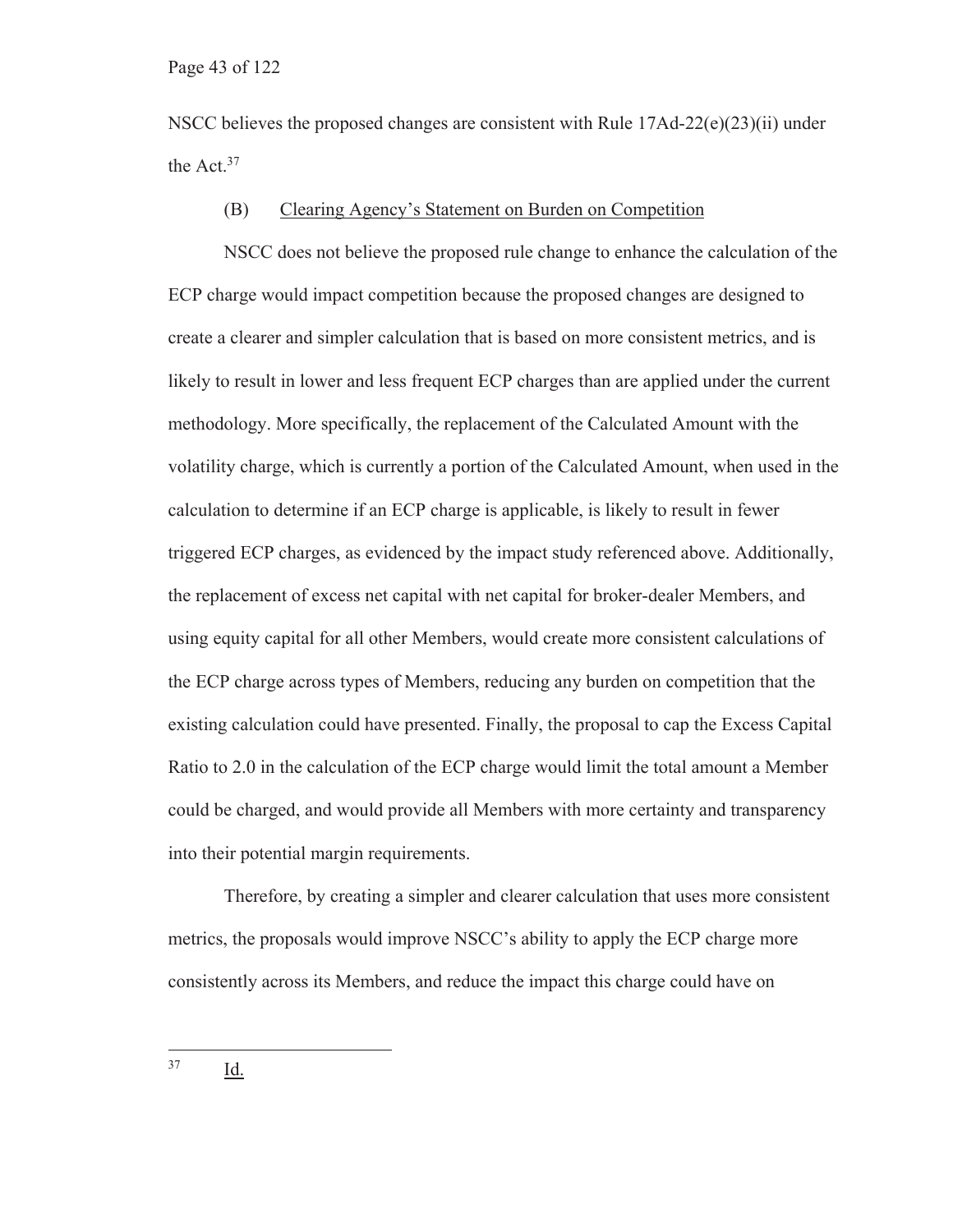competition. As noted above, in the impact study results, the proposed changes are also expected to result in fewer and lower ECP charges.

Further, NSCC does not believe the proposed rule change to improve the clarity and predictability of the calculation of the ECP charge would impact competition because this proposed change would not impact the calculation of Members' Required Fund Deposits. Therefore, this proposed change would not affect NSCC's operations or the rights and obligations of membership. As such, NSCC believes the proposed rule change to improve the transparency of the Rules would not have any impact on competition.

#### (C) Clearing Agency's Statement on Comments on the Proposed Rule Change Received from Members, Participants, or Others

NSCC has not received or solicited any written comments relating to this proposal. If any written comments are received, they will be publicly filed as an Exhibit 2 to this filing, as required by Form 19b-4 and the General Instructions thereto.

Persons submitting comments are cautioned that, according to Section IV (Solicitation of Comments) of the Exhibit 1A in the General Instructions to Form 19b-4, the Commission does not edit personal identifying information from comment submissions. Commenters should submit only information that they wish to make available publicly, including their name, email address, and any other identifying information.

All prospective commenters should follow the Commission's instructions on how to submit comments, available at https://www.sec.gov/regulatory-actions/how-to-submitcomments. General questions regarding the rule filing process or logistical questions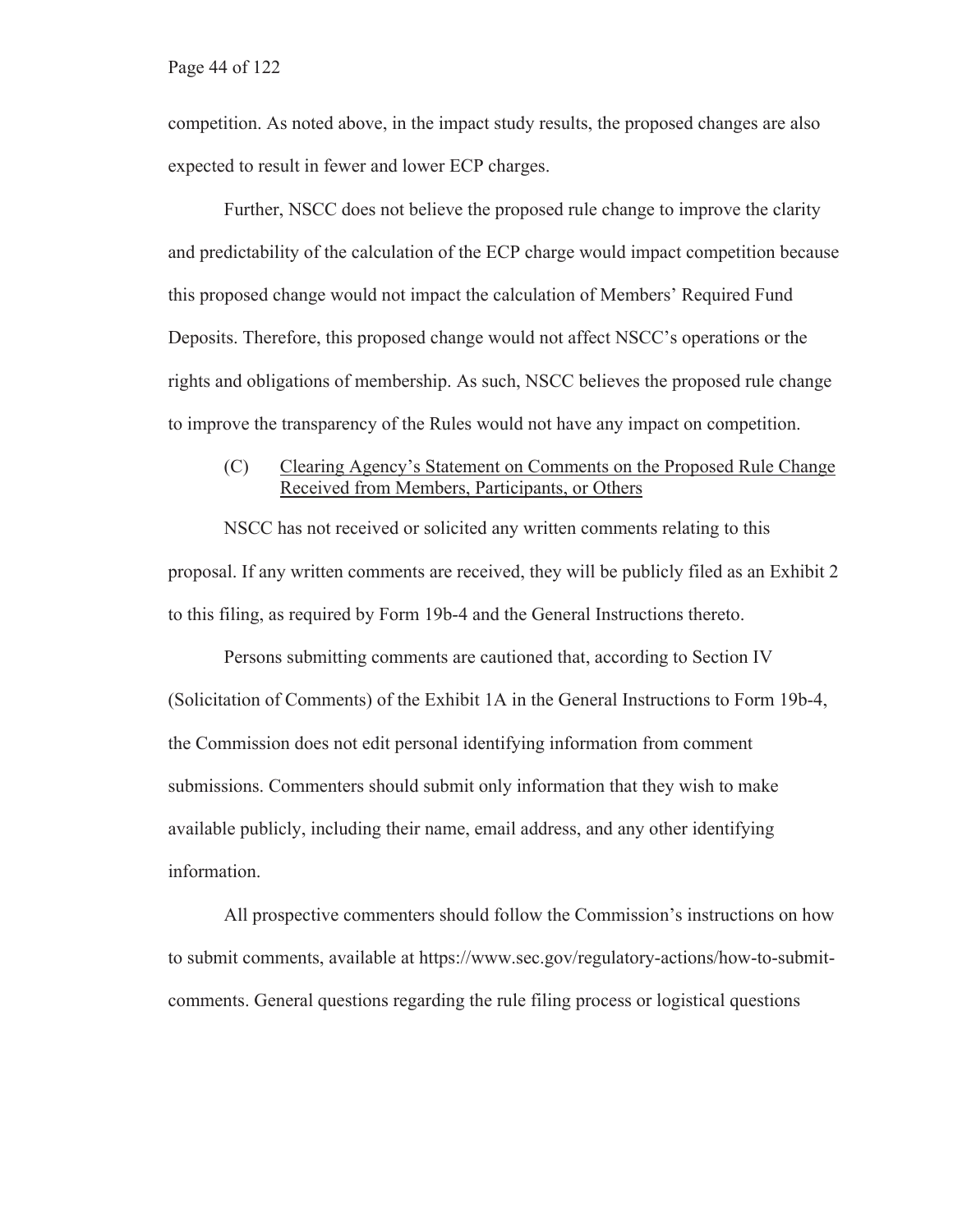Page 45 of 122

regarding this filing should be directed to the Main Office of the Commission's Division of Trading and Markets at tradingandmarkets@sec.gov or 202-551-5777.

NSCC reserves the right to not respond to any comments received.

#### III. Date of Effectiveness of the Proposed Rule Change, and Timing for Commission Action

Within 45 days of the date of publication of this notice in the Federal Register or within such longer period up to 90 days (i) as the Commission may designate if it finds such longer period to be appropriate and publishes its reasons for so finding or (ii) as to which the self-regulatory organization consents, the Commission will:

(A) by order approve or disapprove such proposed rule change, or

(B) institute proceedings to determine whether the proposed rule change should be disapproved.

IV. Solicitation of Comments

Interested persons are invited to submit written data, views and arguments concerning the foregoing, including whether the proposed rule change is consistent with the Act. Comments may be submitted by any of the following methods:

#### Electronic Comments:

- Use the Commission's Internet comment form (http://www.sec.gov/rules/sro.shtml); or
- Send an e-mail to rule-comments  $@sec.gov$ . Please include File Number SR-NSCC-2022-005 on the subject line.

#### Paper Comments:

• Send paper comments in triplicate to Secretary, Securities and Exchange Commission, 100 F Street, NE, Washington, DC 20549.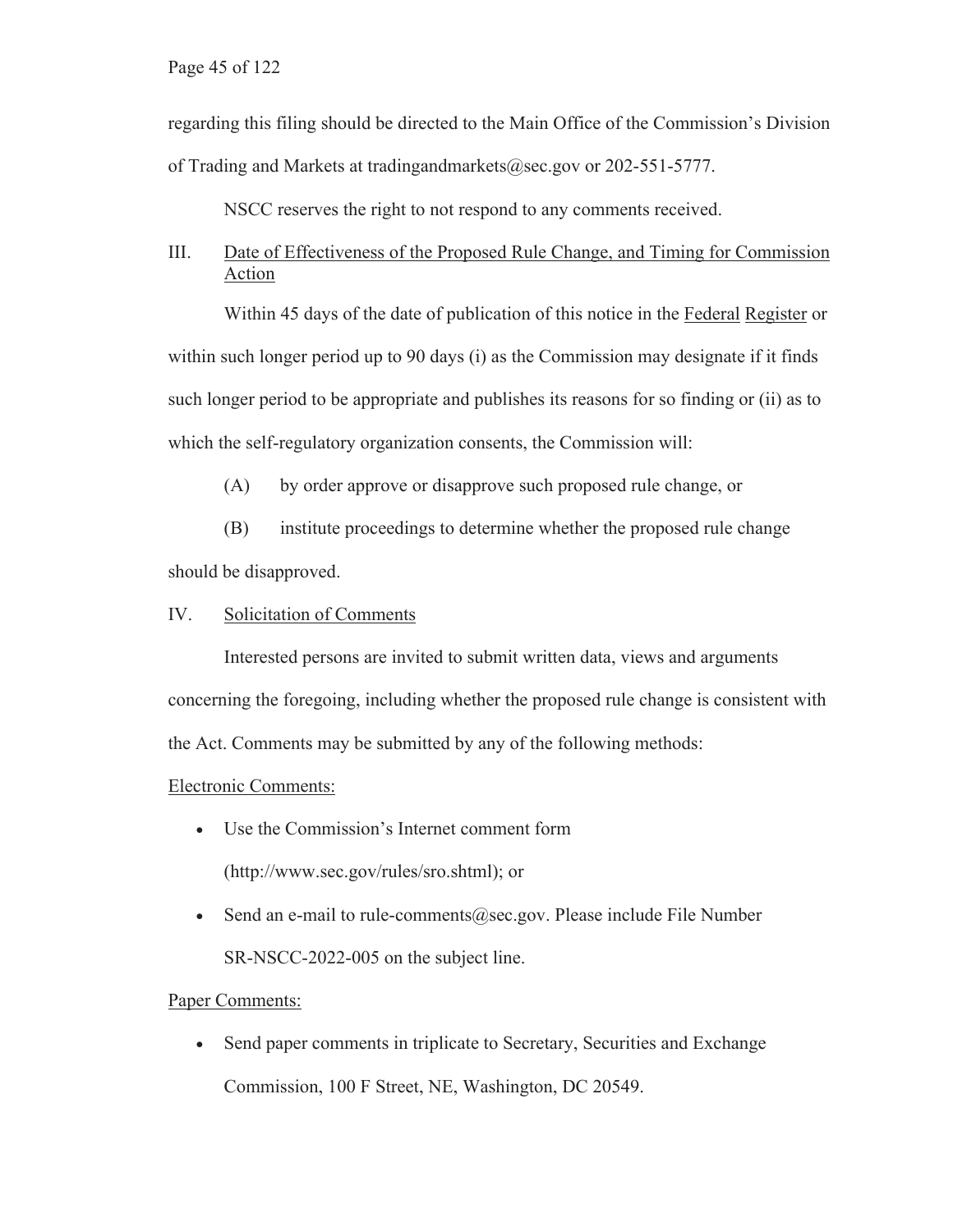All submissions should refer to File Number SR-NSCC-2022-005. This file number should be included on the subject line if e-mail is used. To help the Commission process and review your comments more efficiently, please use only one method. The Commission will post all comments on the Commission's Internet website (http://www.sec.gov/rules/sro.shtml). Copies of the submission, all subsequent amendments, all written statements with respect to the proposed rule change that are filed with the Commission, and all written communications relating to the proposed rule change between the Commission and any person, other than those that may be withheld from the public in accordance with the provisions of 5 U.S.C. 552, will be available for website viewing and printing in the Commission's Public Reference Room, 100 F Street, NE, Washington, DC 20549 on official business days between the hours of 10:00 a.m. and 3:00 p.m. Copies of the filing also will be available for inspection and copying at the principal office of NSCC and on DTCC's website (http://dtcc.com/legal/sec-rulefilings.aspx). All comments received will be posted without change. Persons submitting comments are cautioned that we do not redact or edit personal identifying information from comment submissions. You should submit only information that you wish to make available publicly. All submissions should refer to File Number SR-NSCC-2022-005 and should be submitted on or before [insert date 21 days from publication in the Federal Register].

For the Commission, by the Division of Trading and Markets, pursuant to delegated authority.<sup>38</sup>

Secretary

38 17 CFR 200.30-3(a)(12).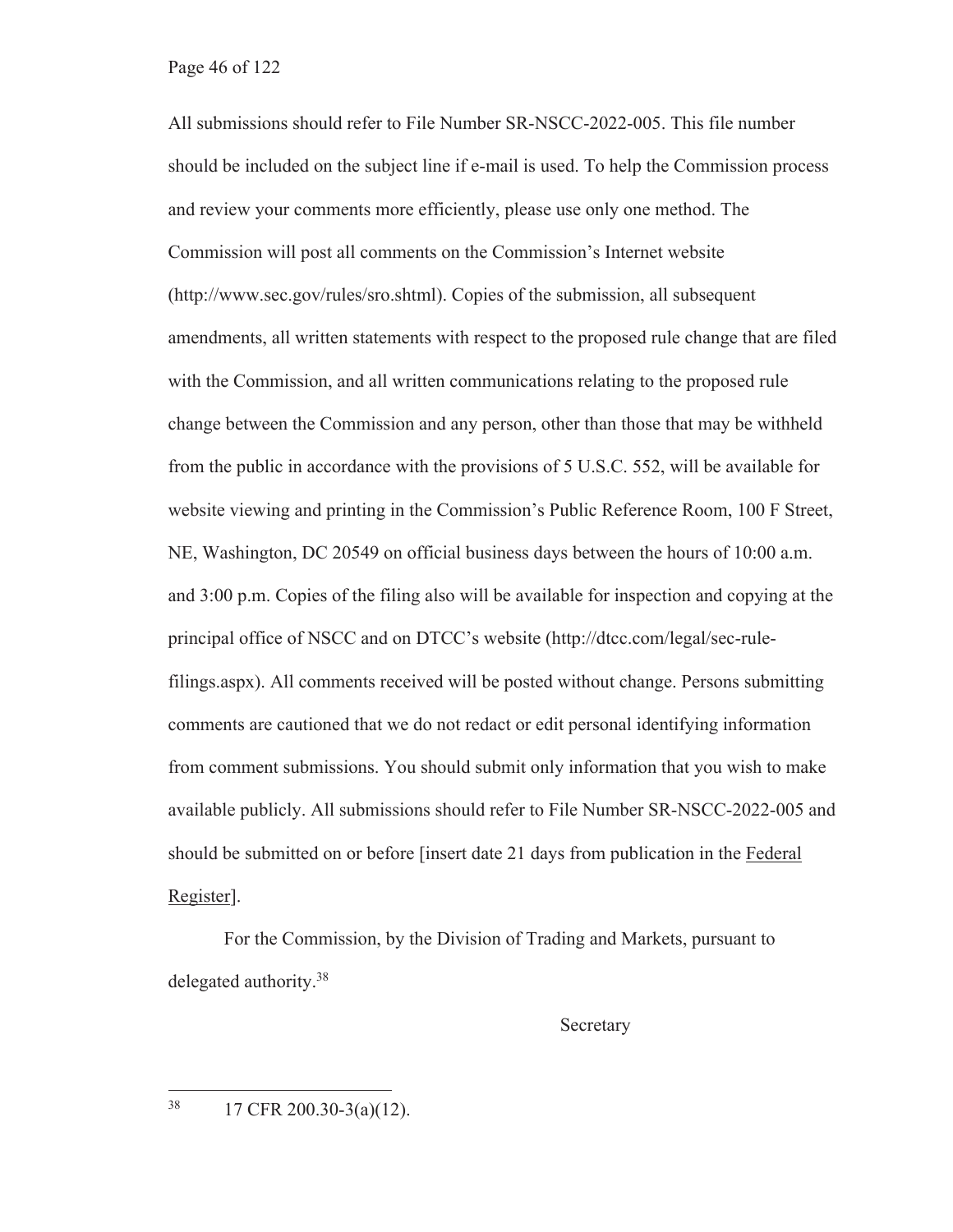# **EXHIBIT 3a**

# **Impact Study Data**

June 1, 2020 – December 31, 2021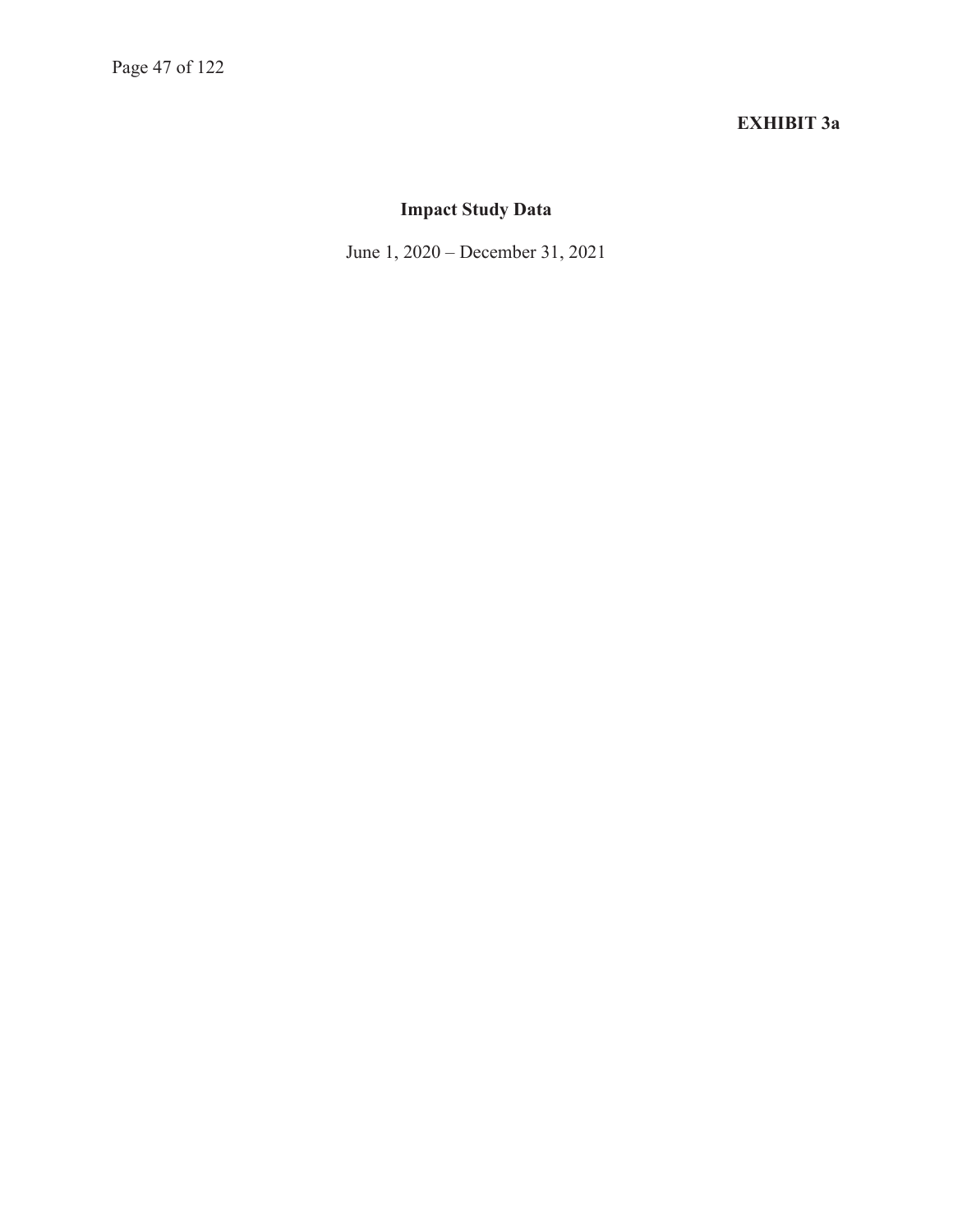Page 48 of 122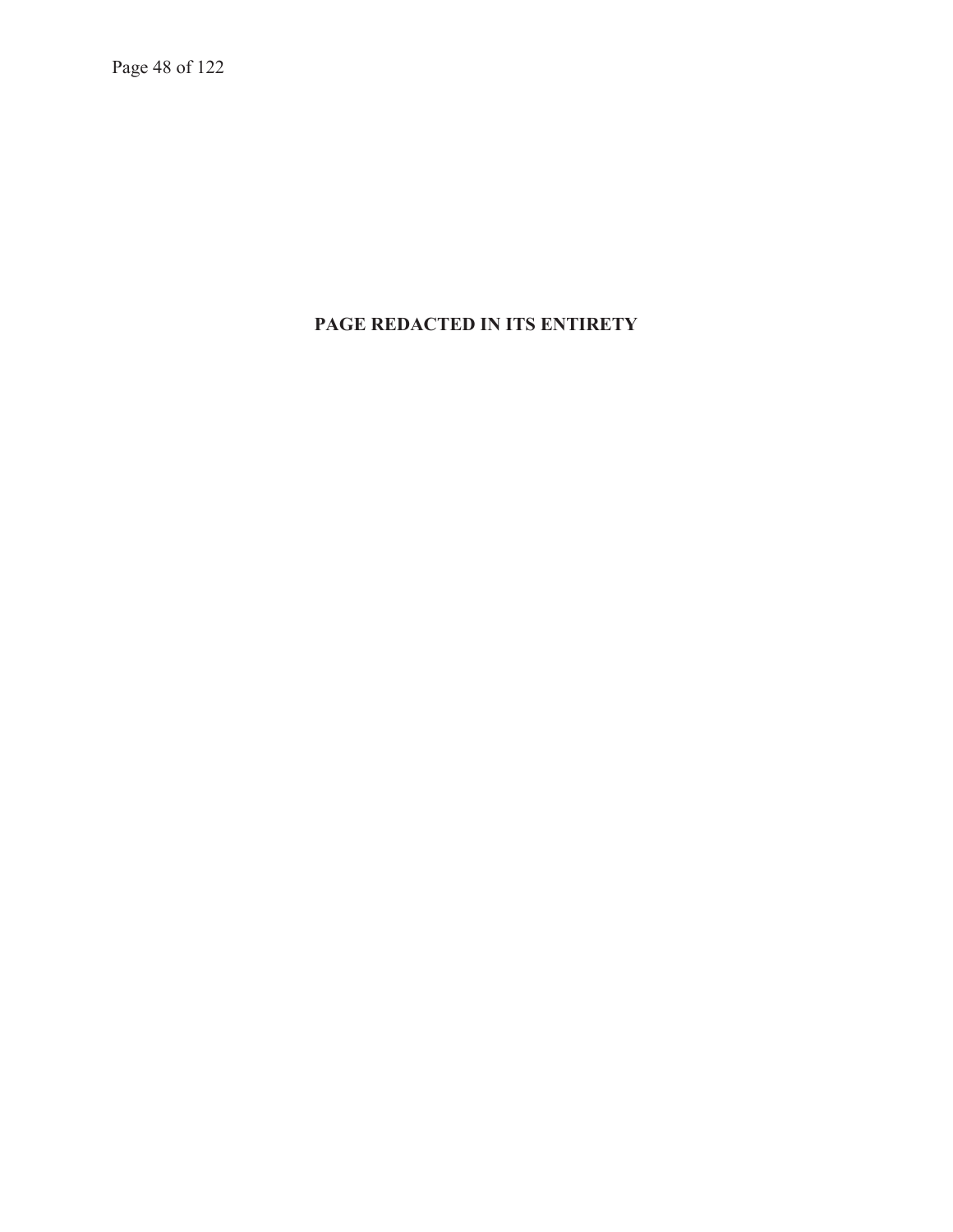Page 49 of 122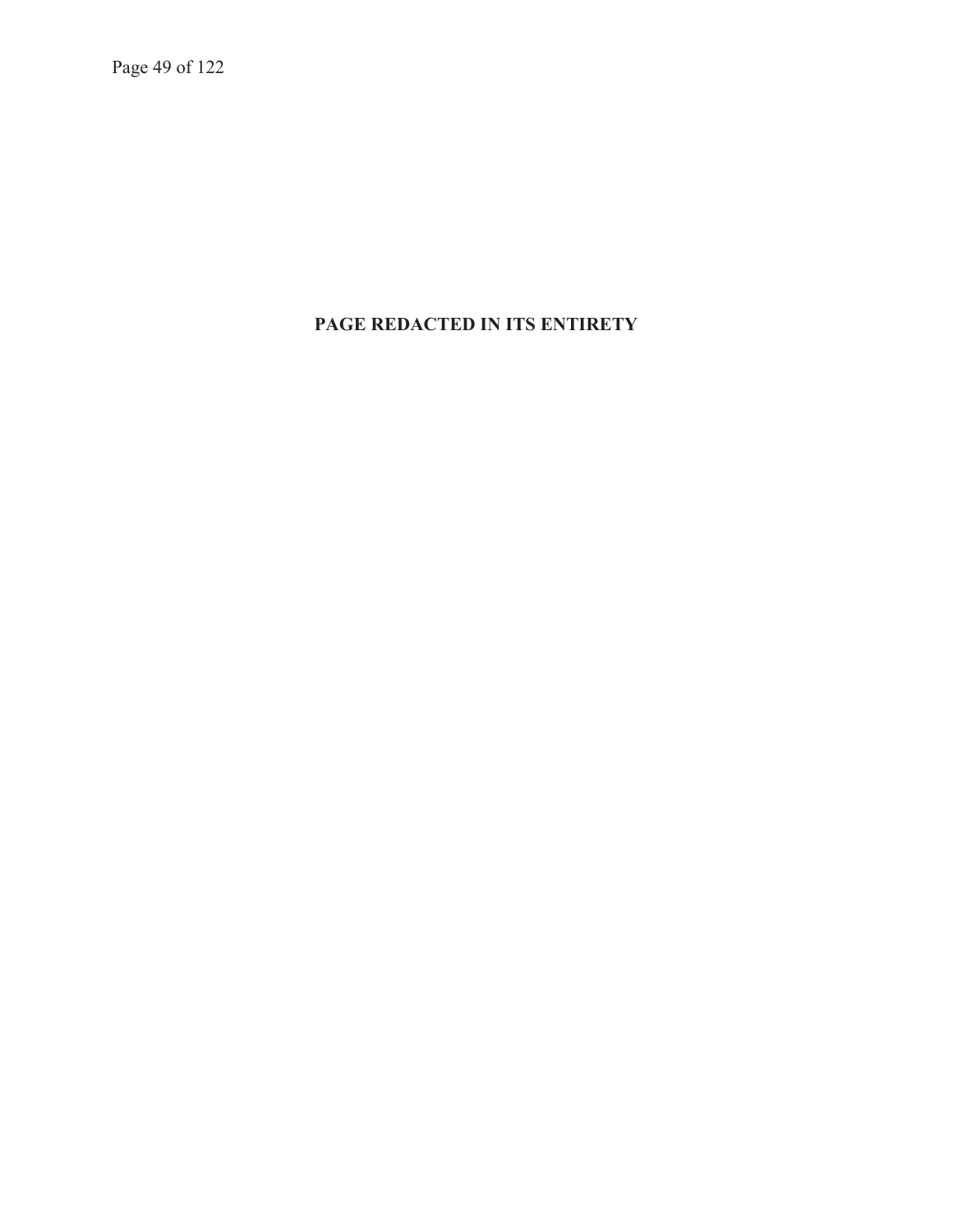Page 50 of 122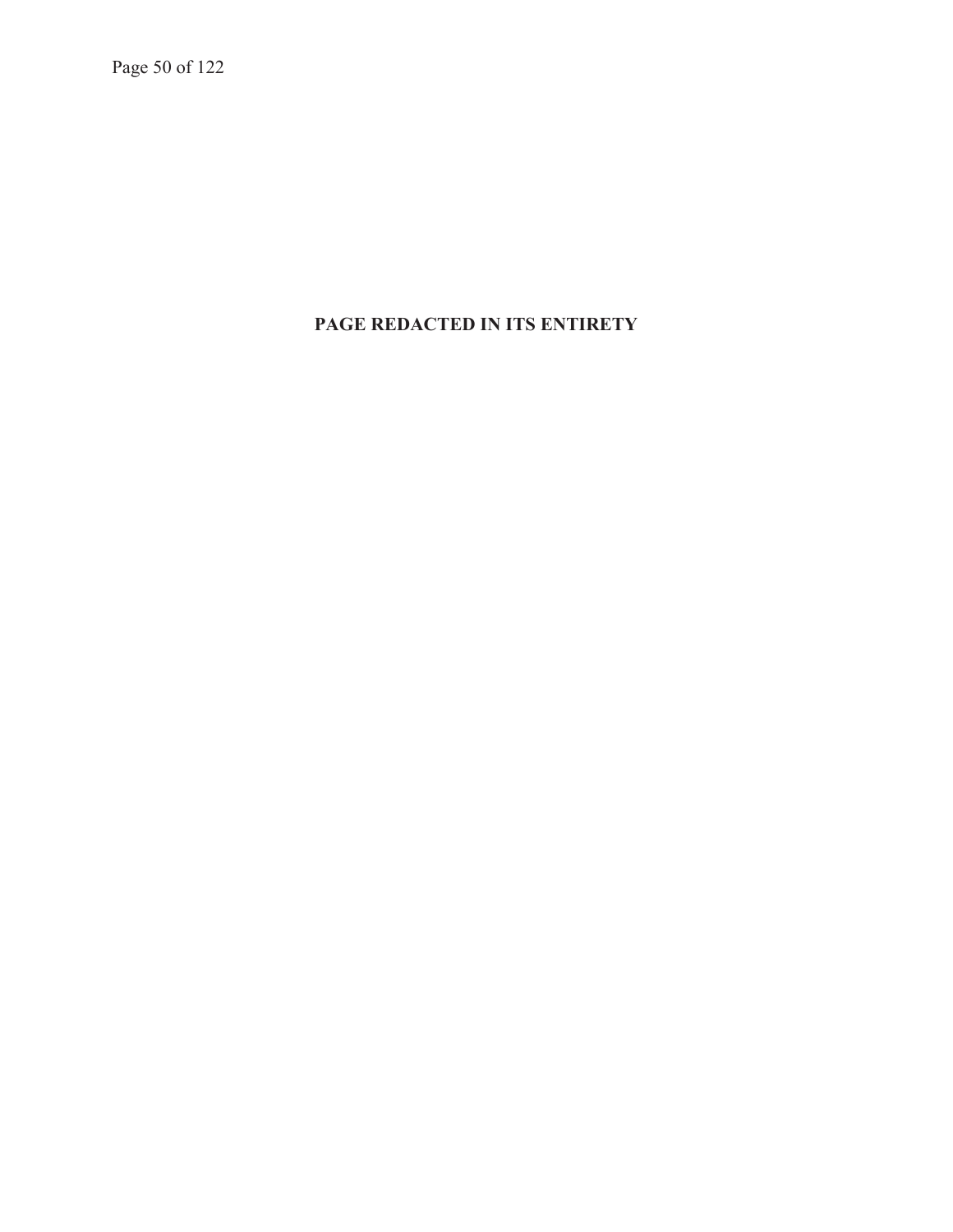Page 51 of 122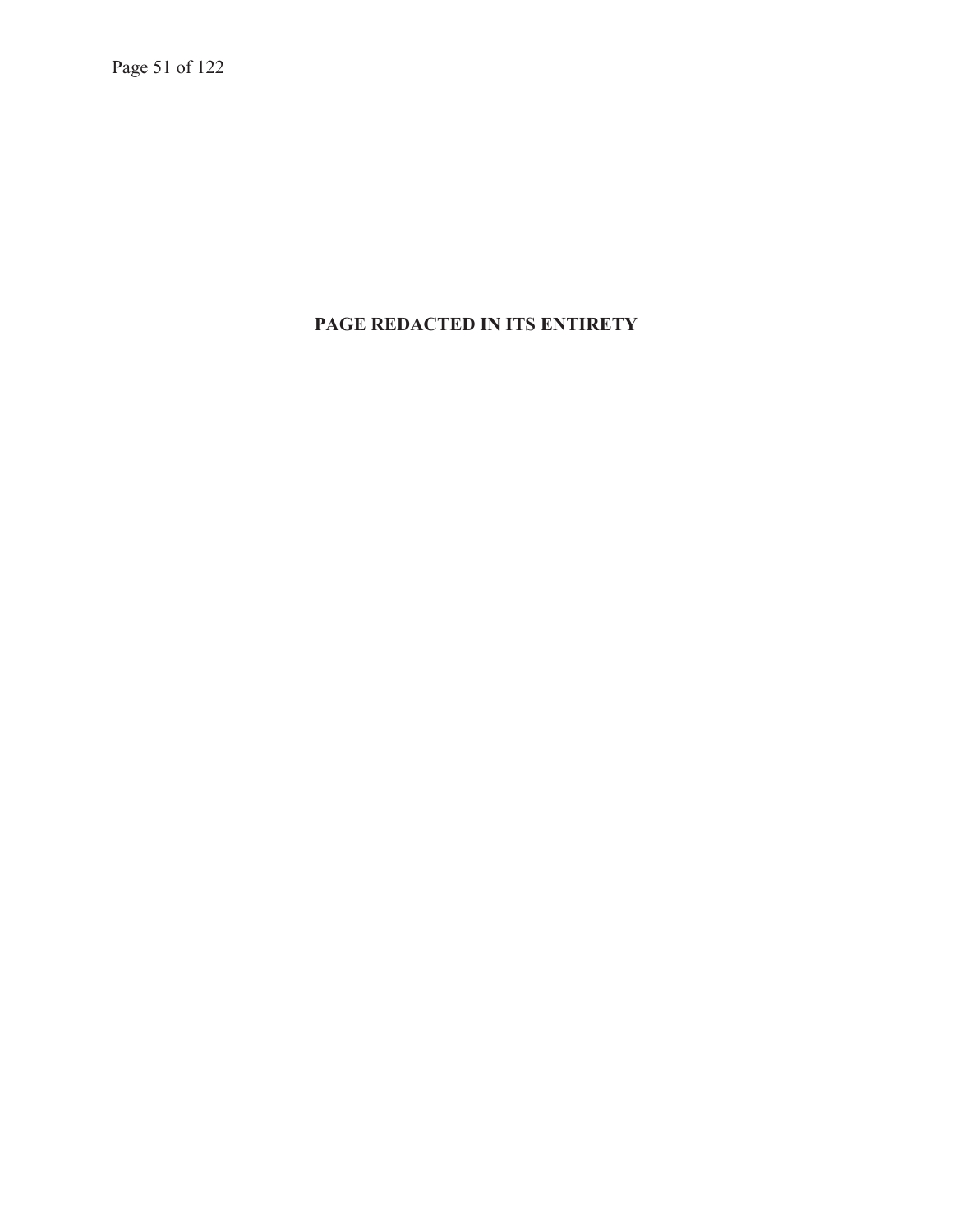Page 52 of 122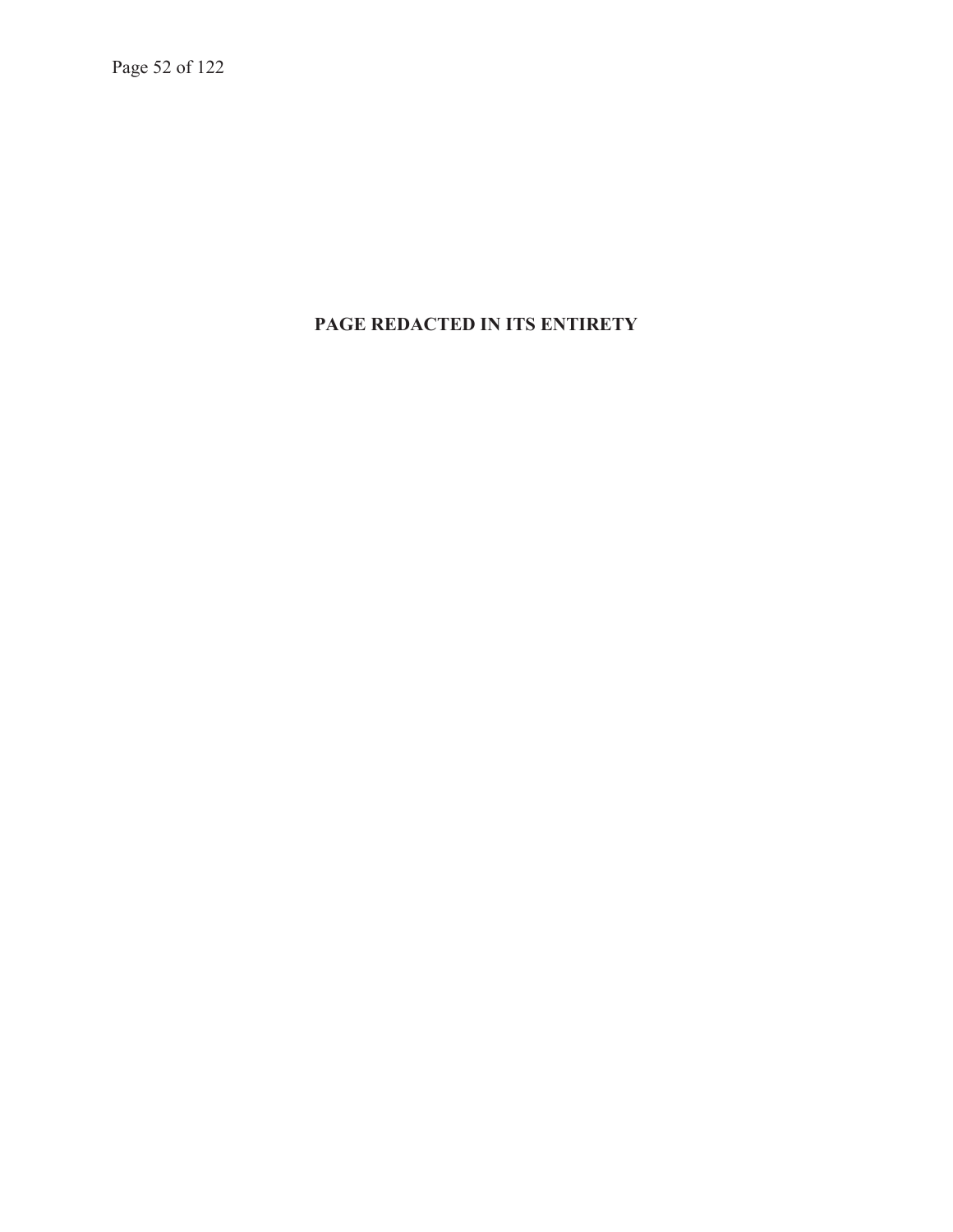Page 53 of 122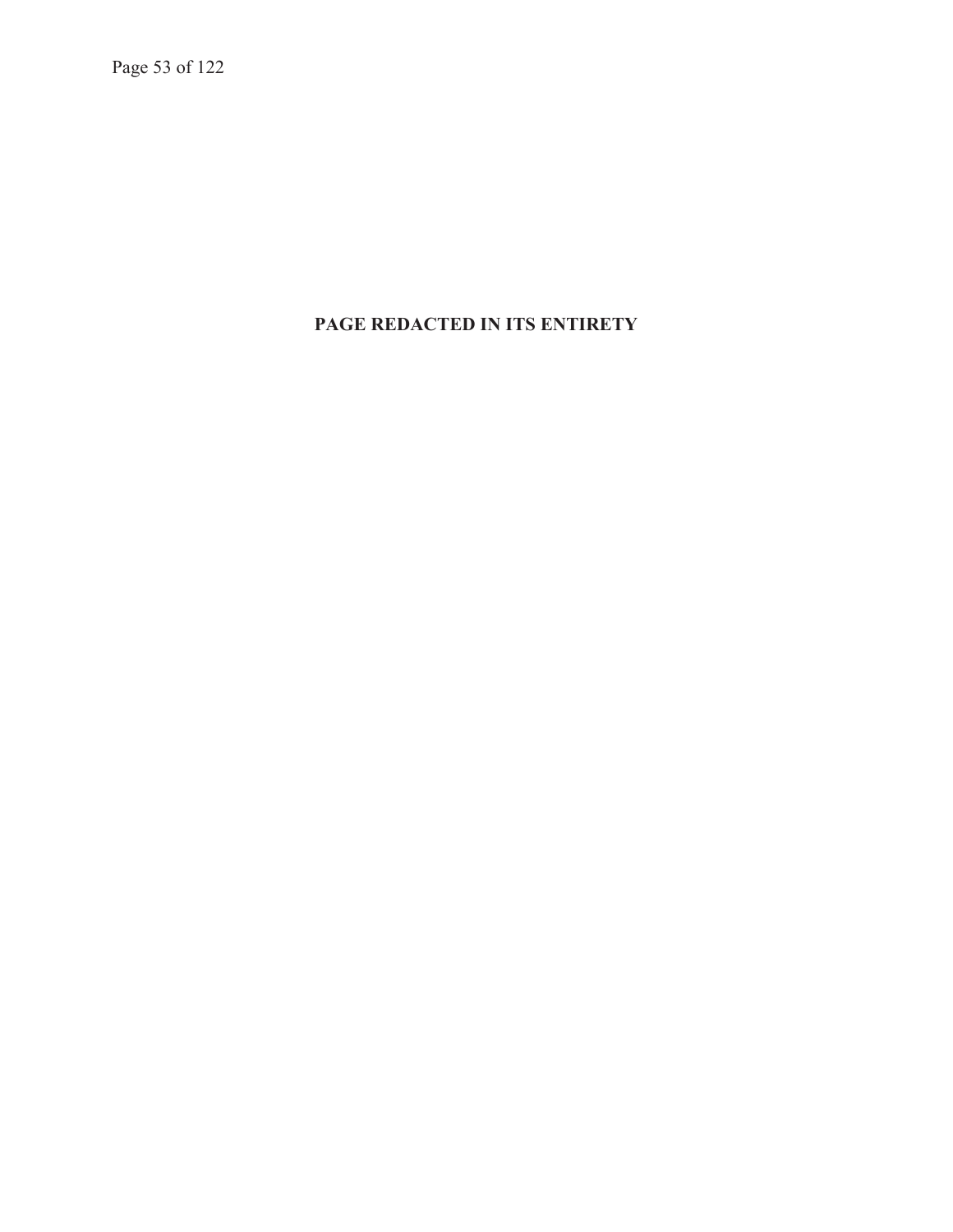Page 54 of 122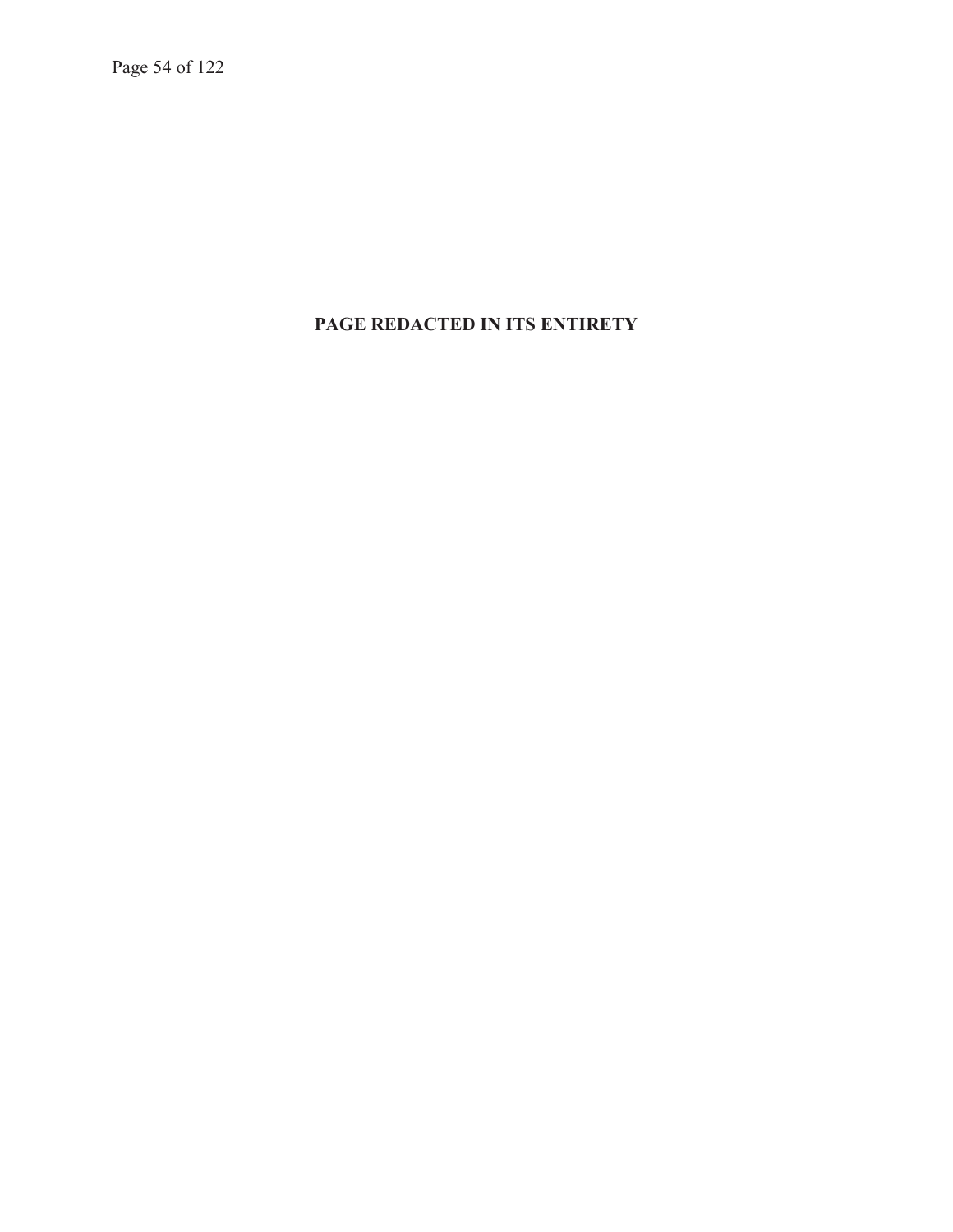Page 55 of 122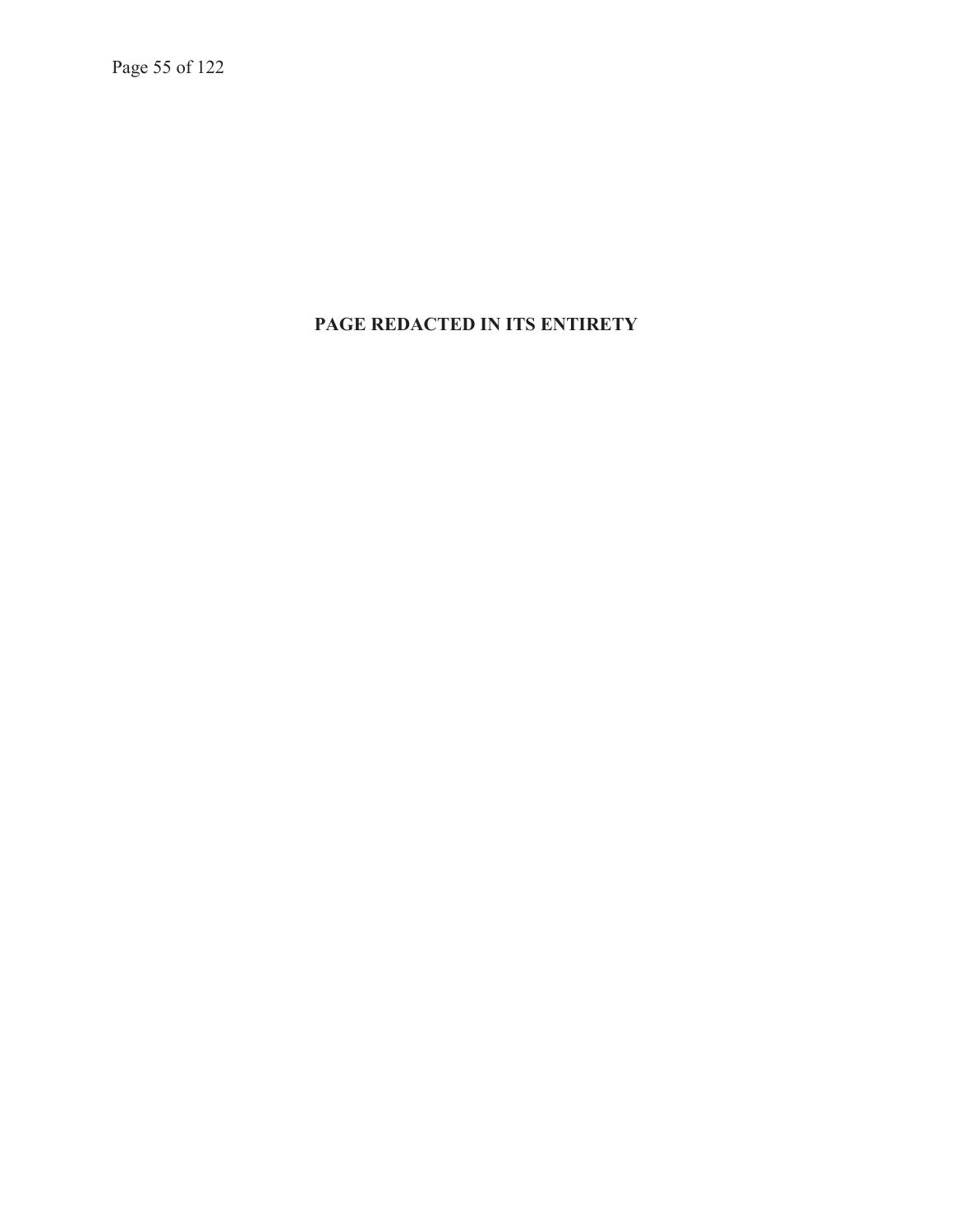Page 56 of 122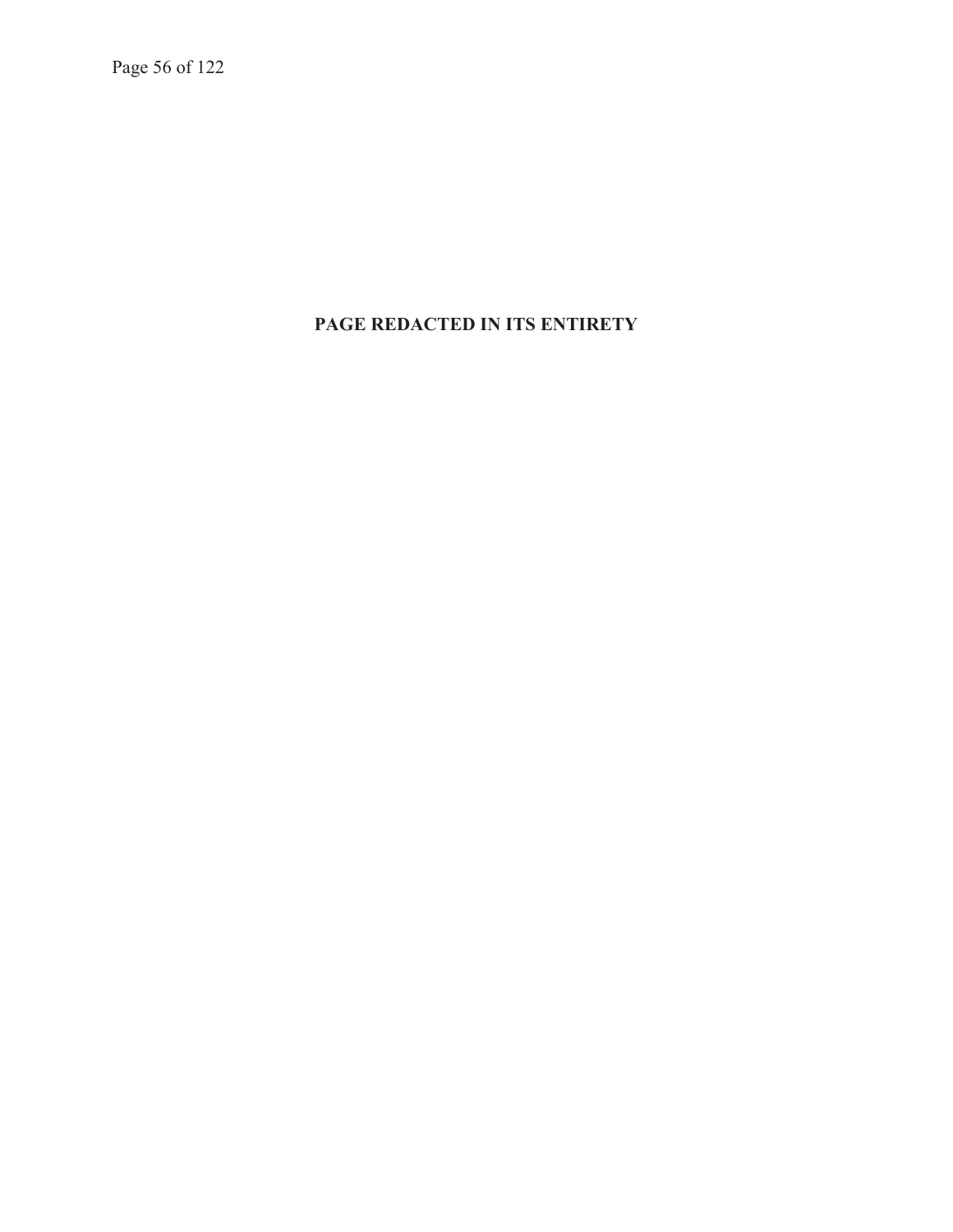Page 57 of 122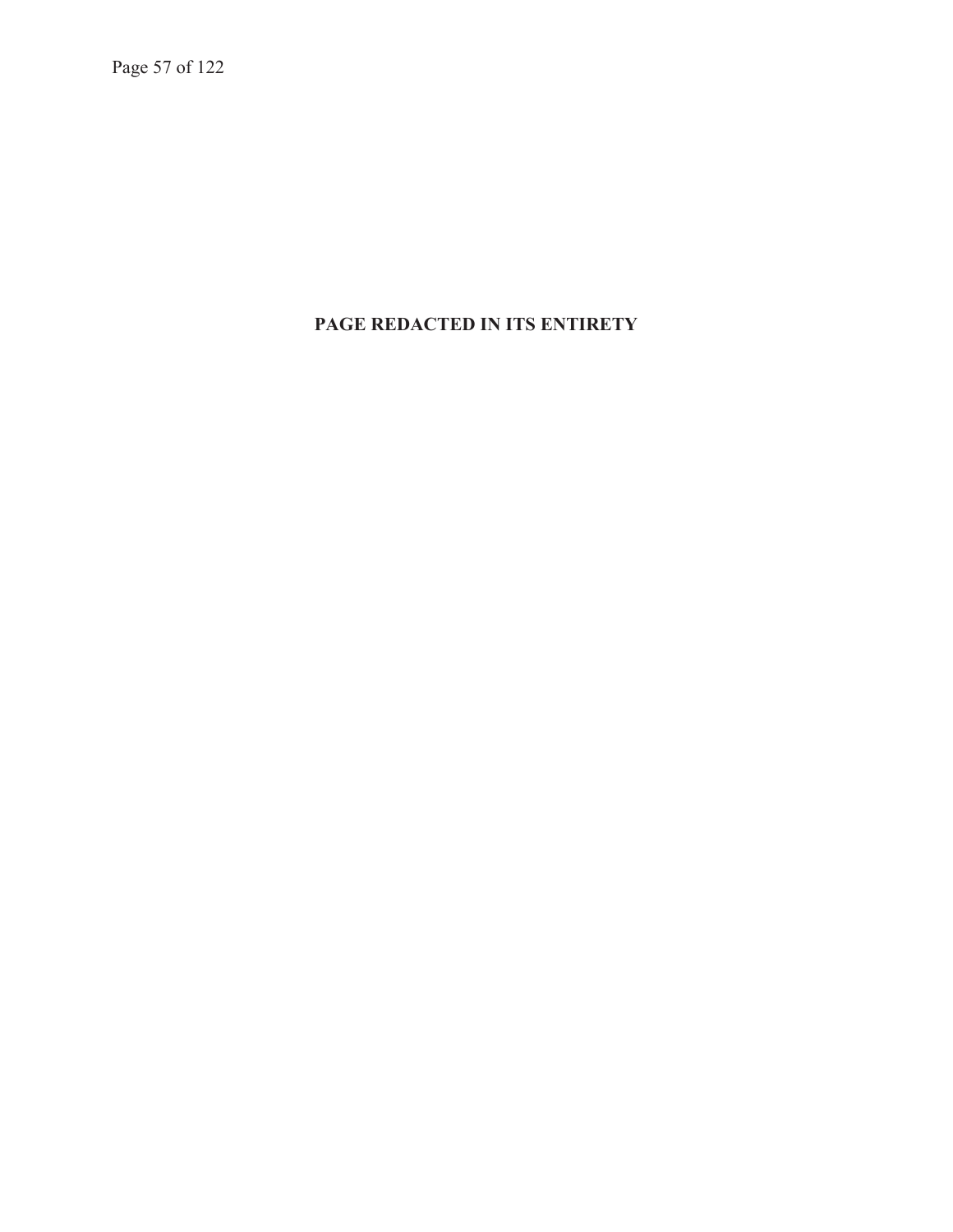Page 58 of 122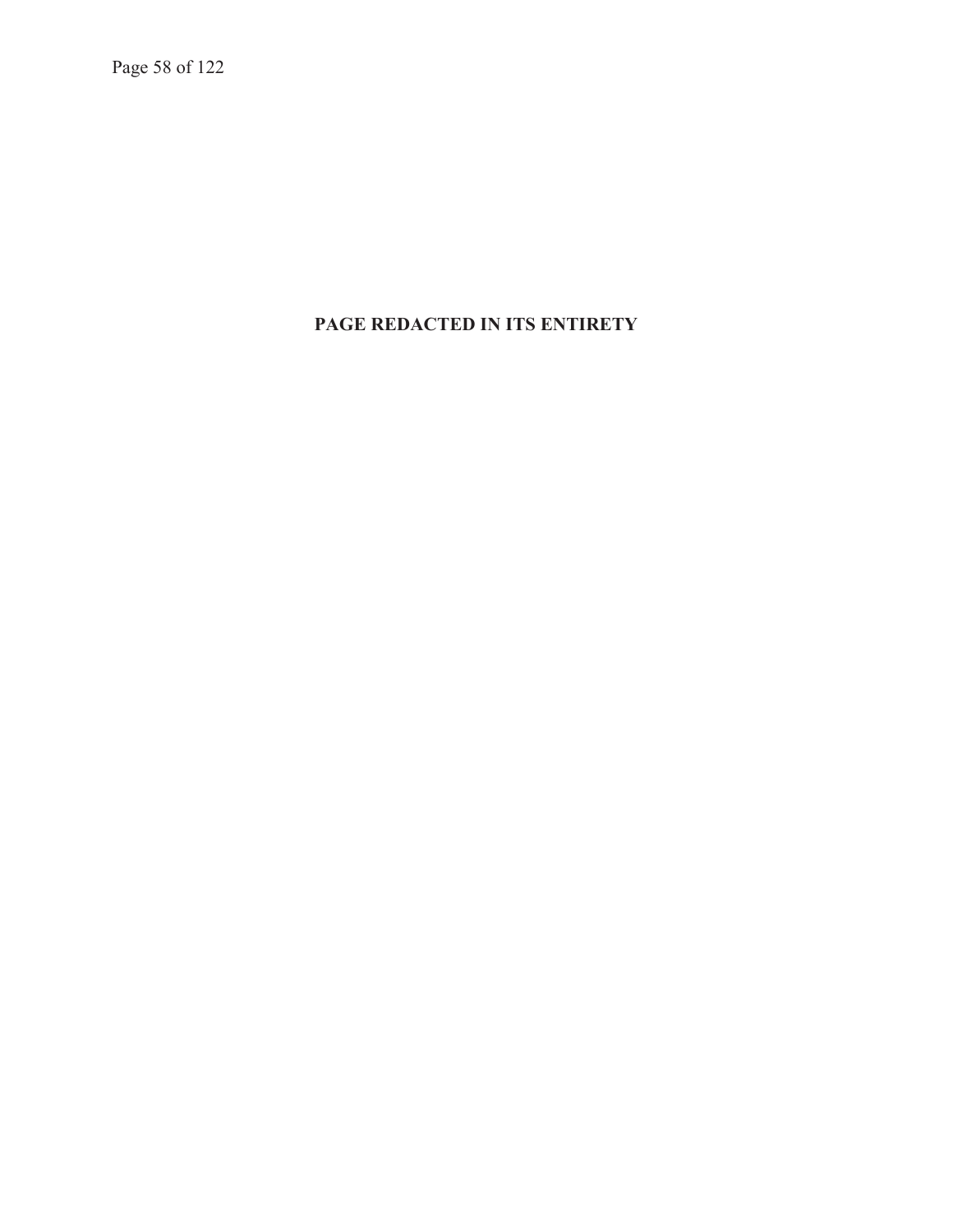Page 59 of 122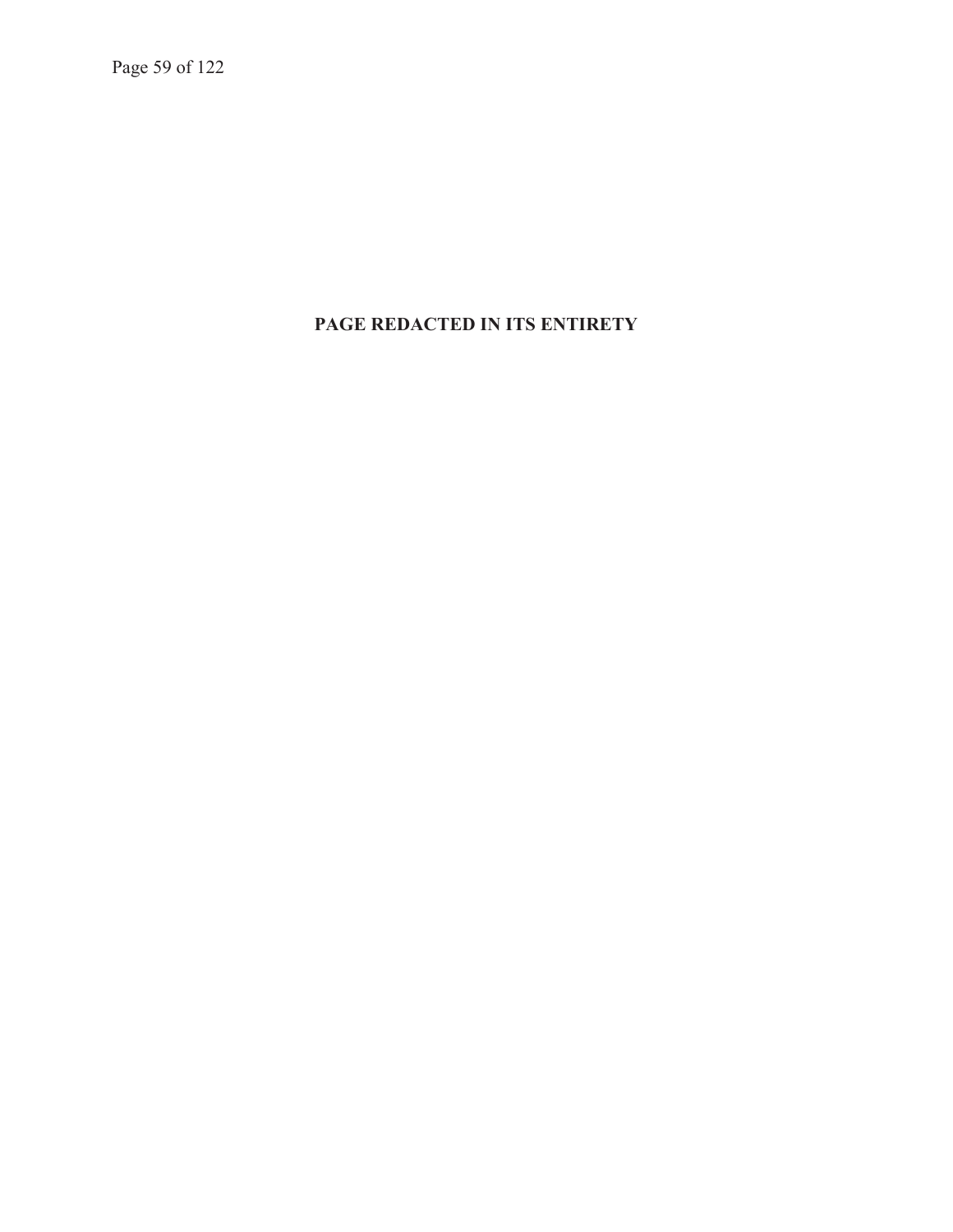Page 60 of 122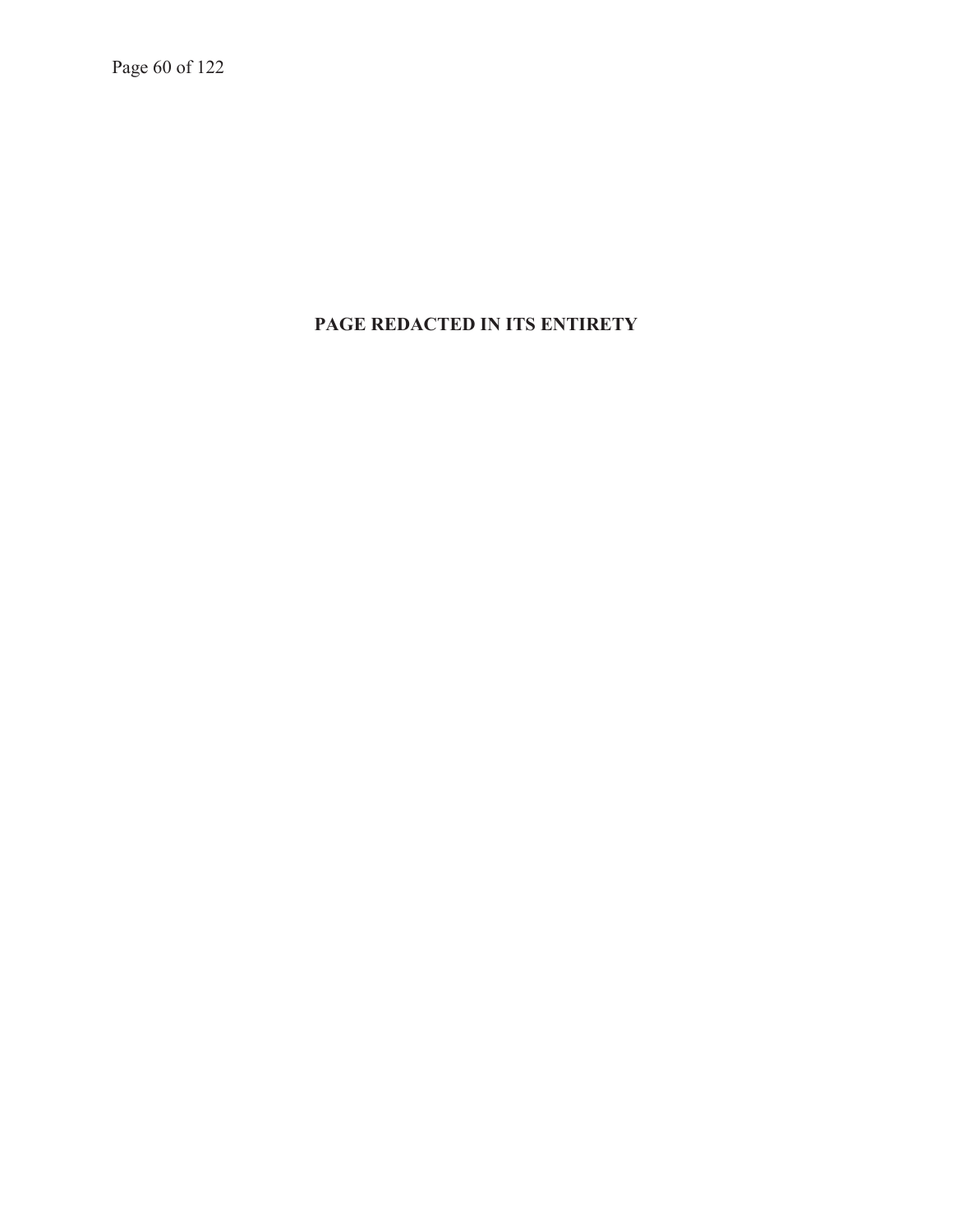Page 61 of 122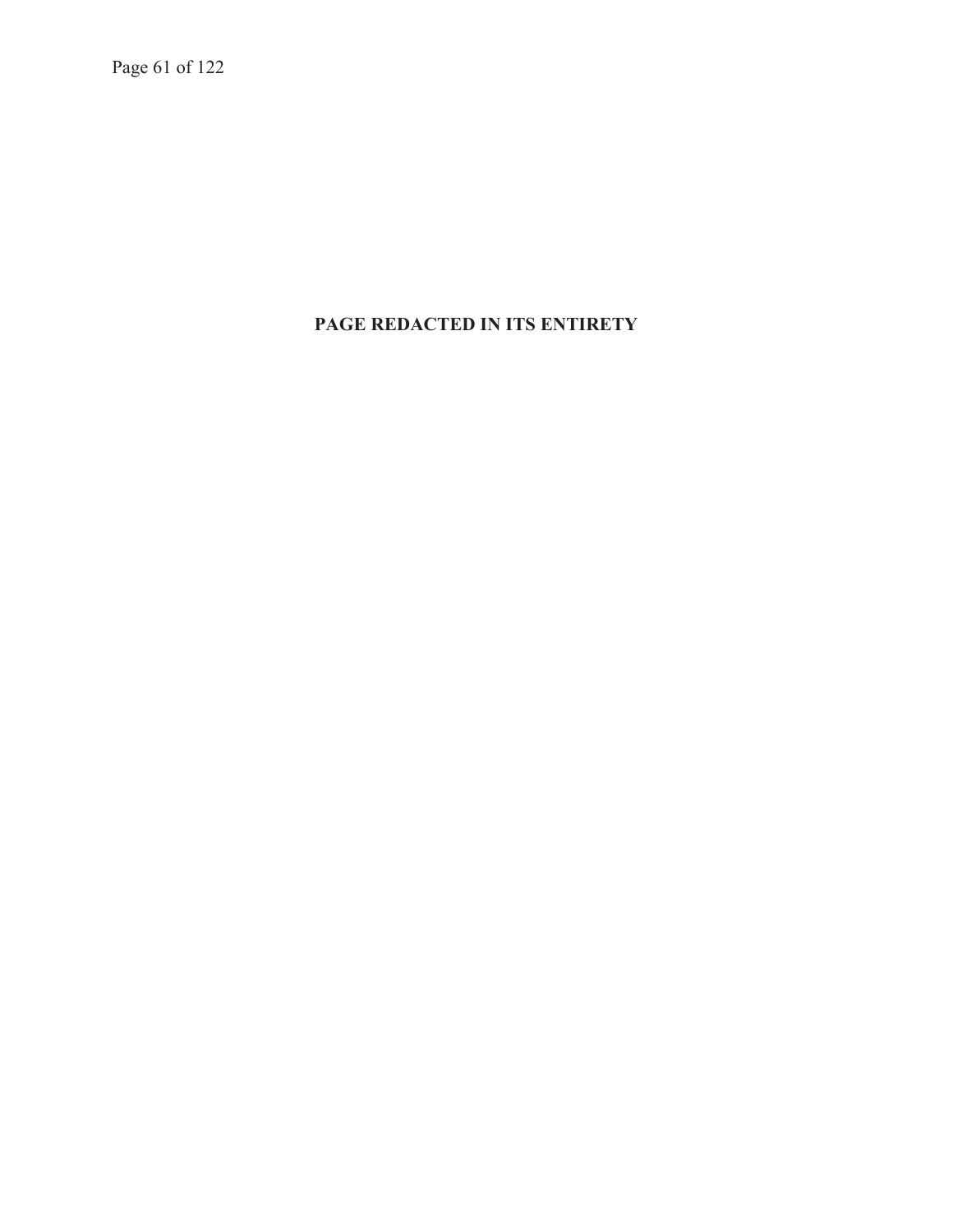Page 62 of 122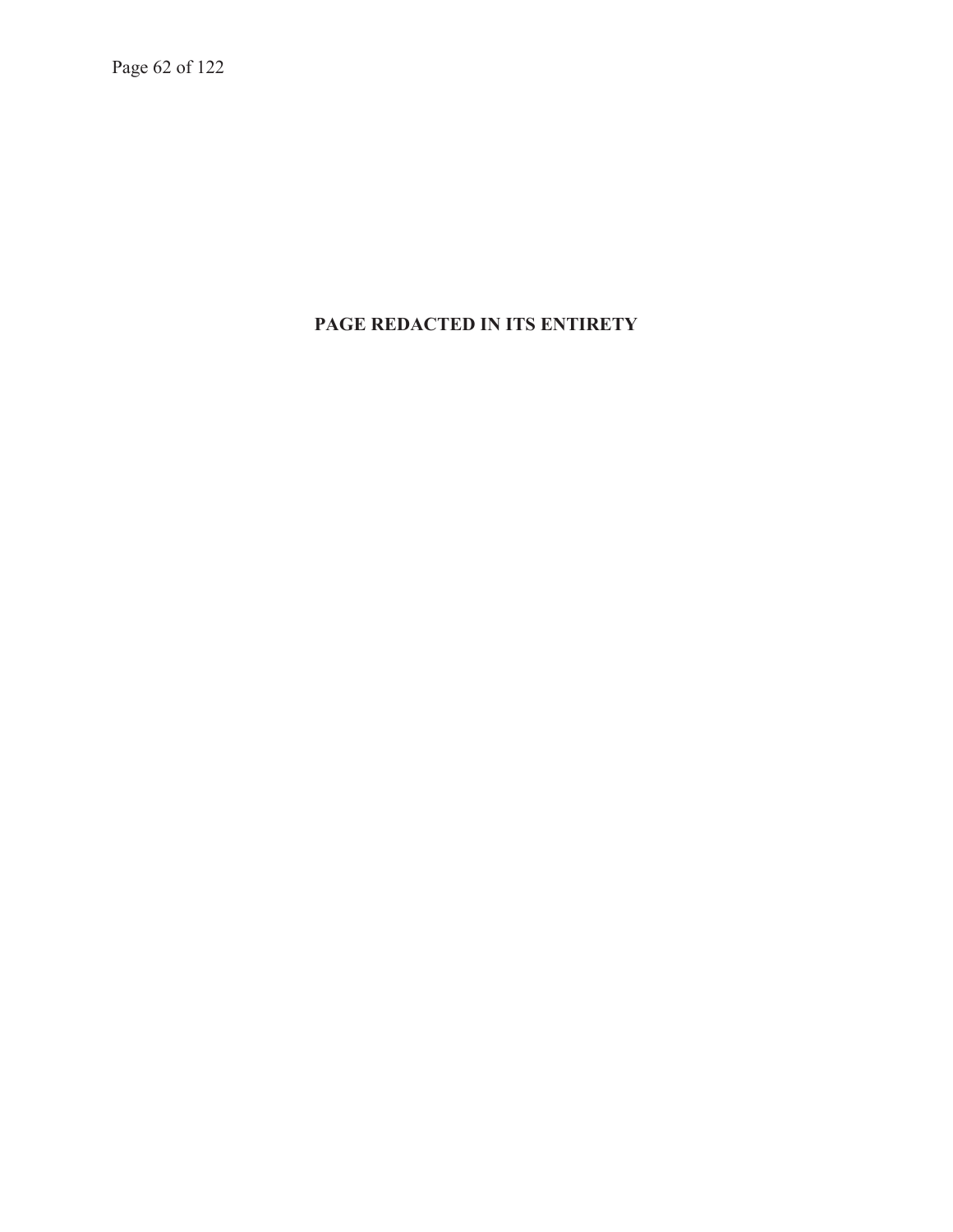**EXHIBIT 3b** 



Securing Today. Shaping Tomorrow.®

**NSCC Clearing Fund Requirement Methodology DOCUMENTATION**

#### **REMAINDER OF PAGE REDACTED IN ITS ENTIRETY**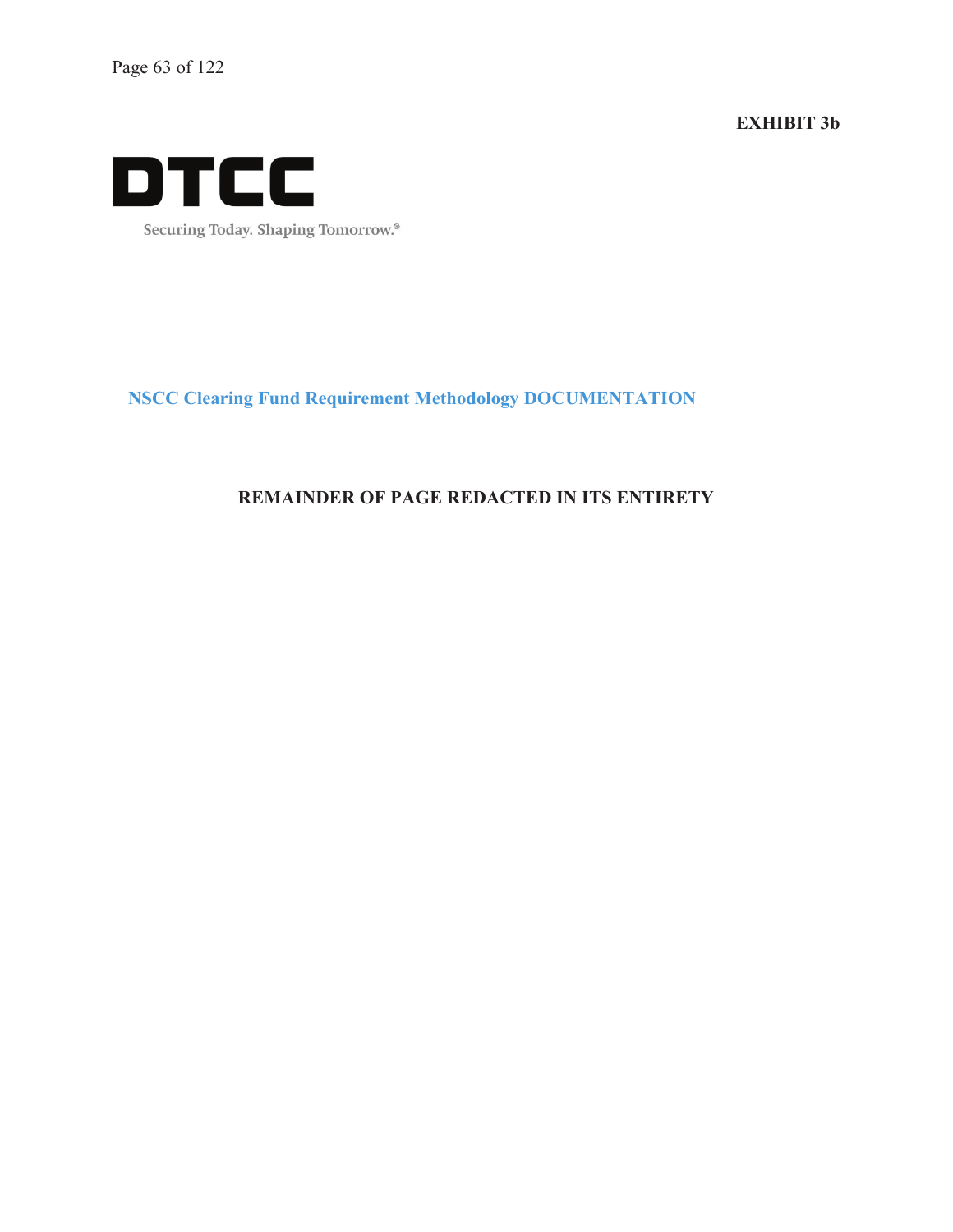Page 64 of 122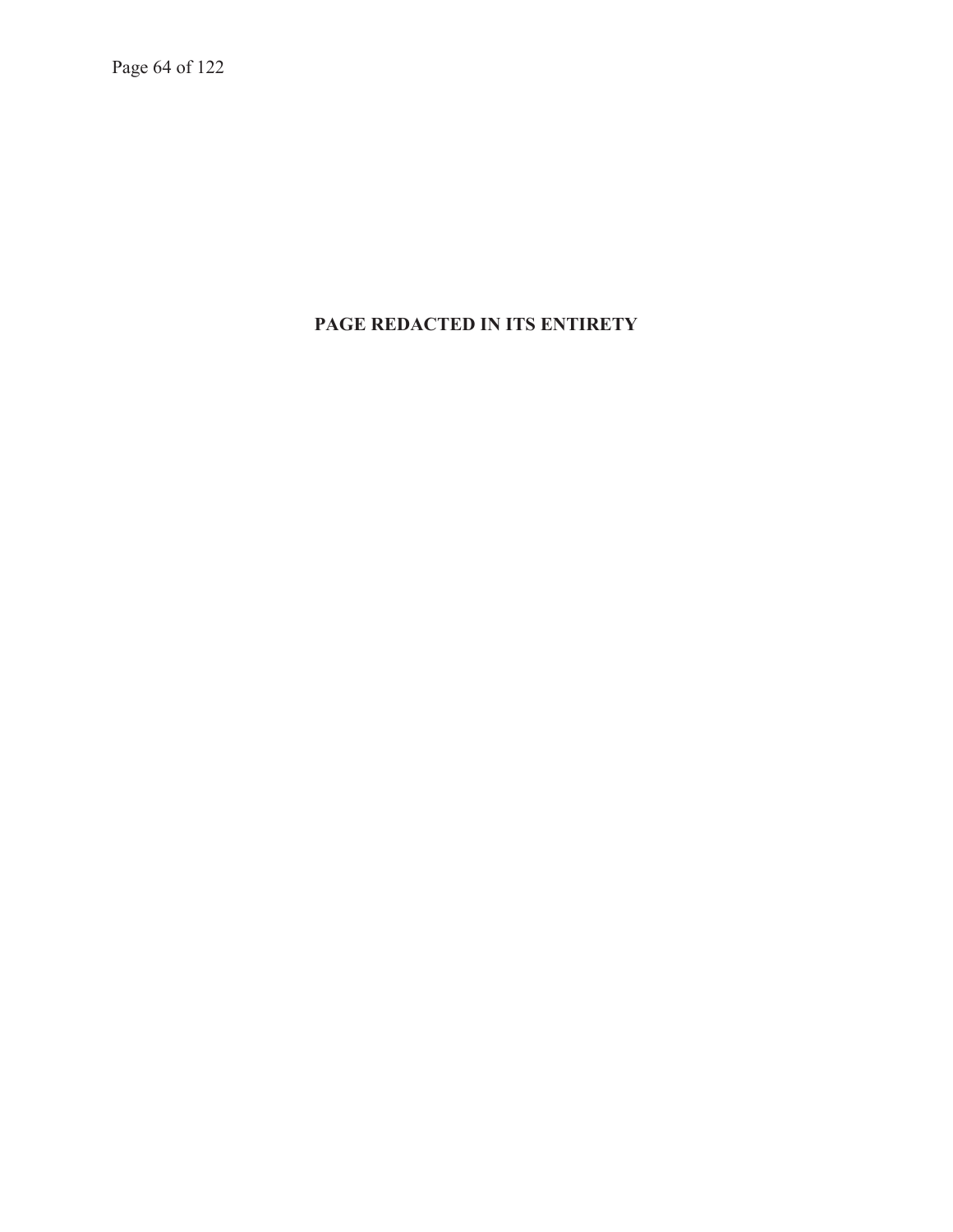Page 65 of 122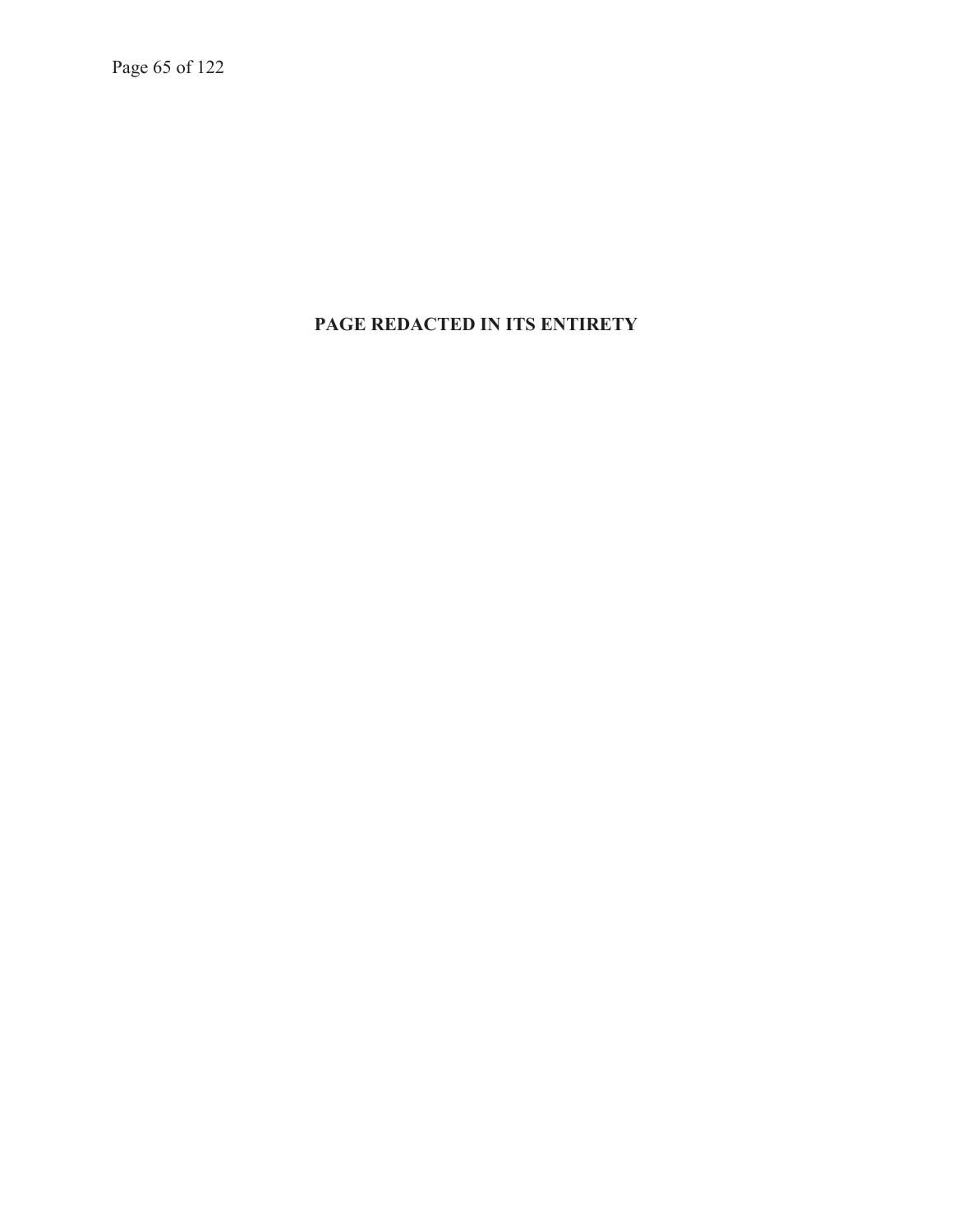Page 66 of 122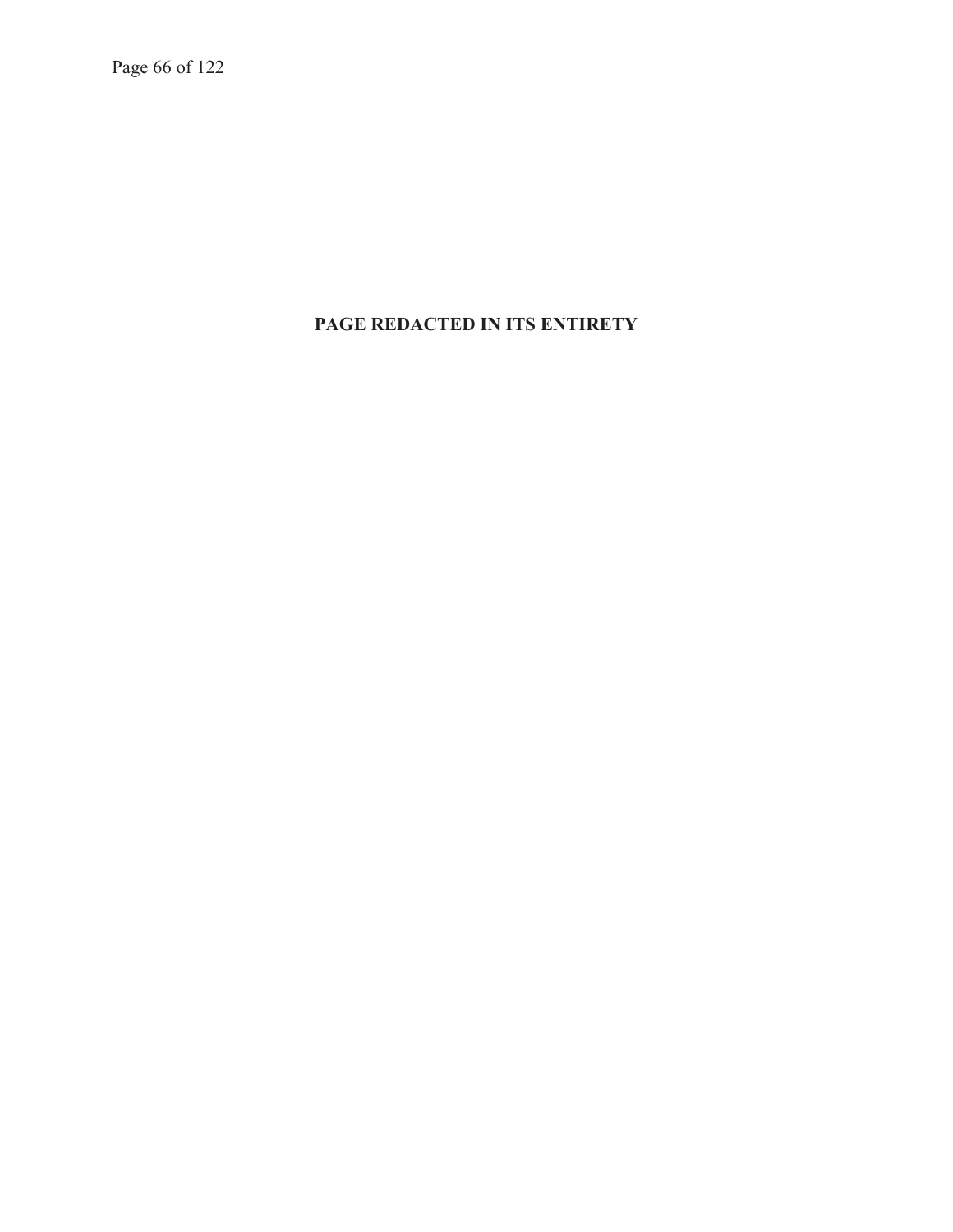Page 67 of 122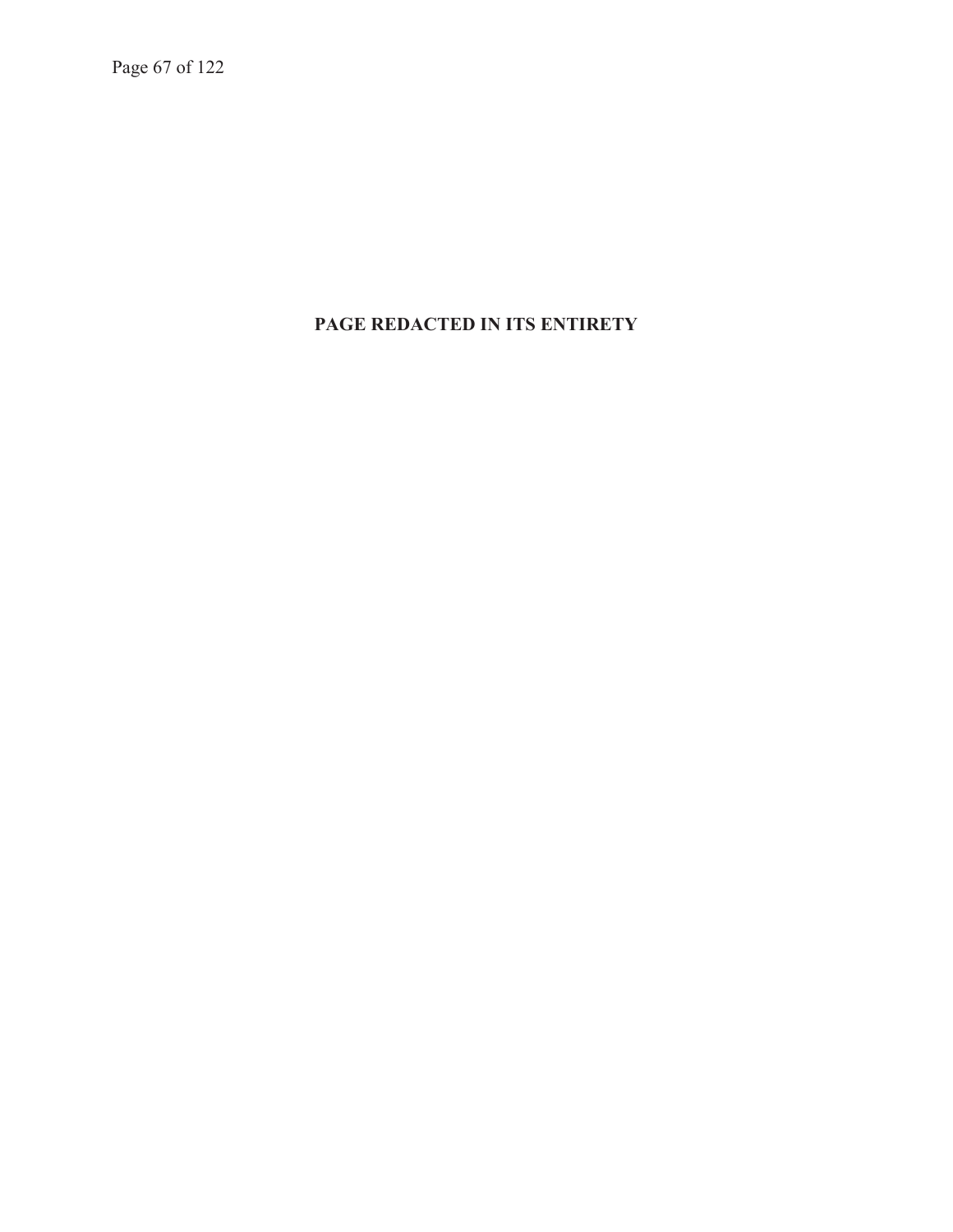Page 68 of 122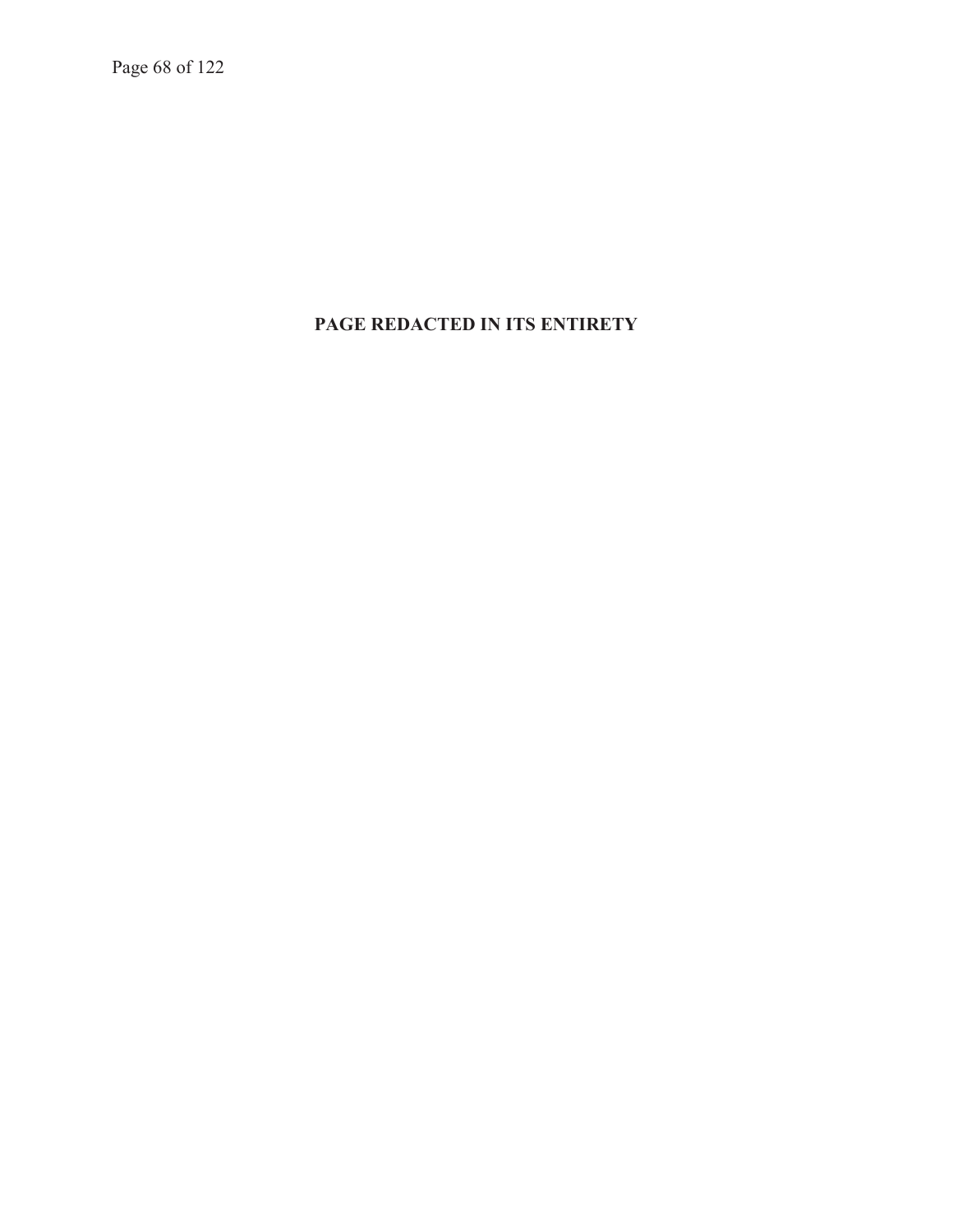Page 69 of 122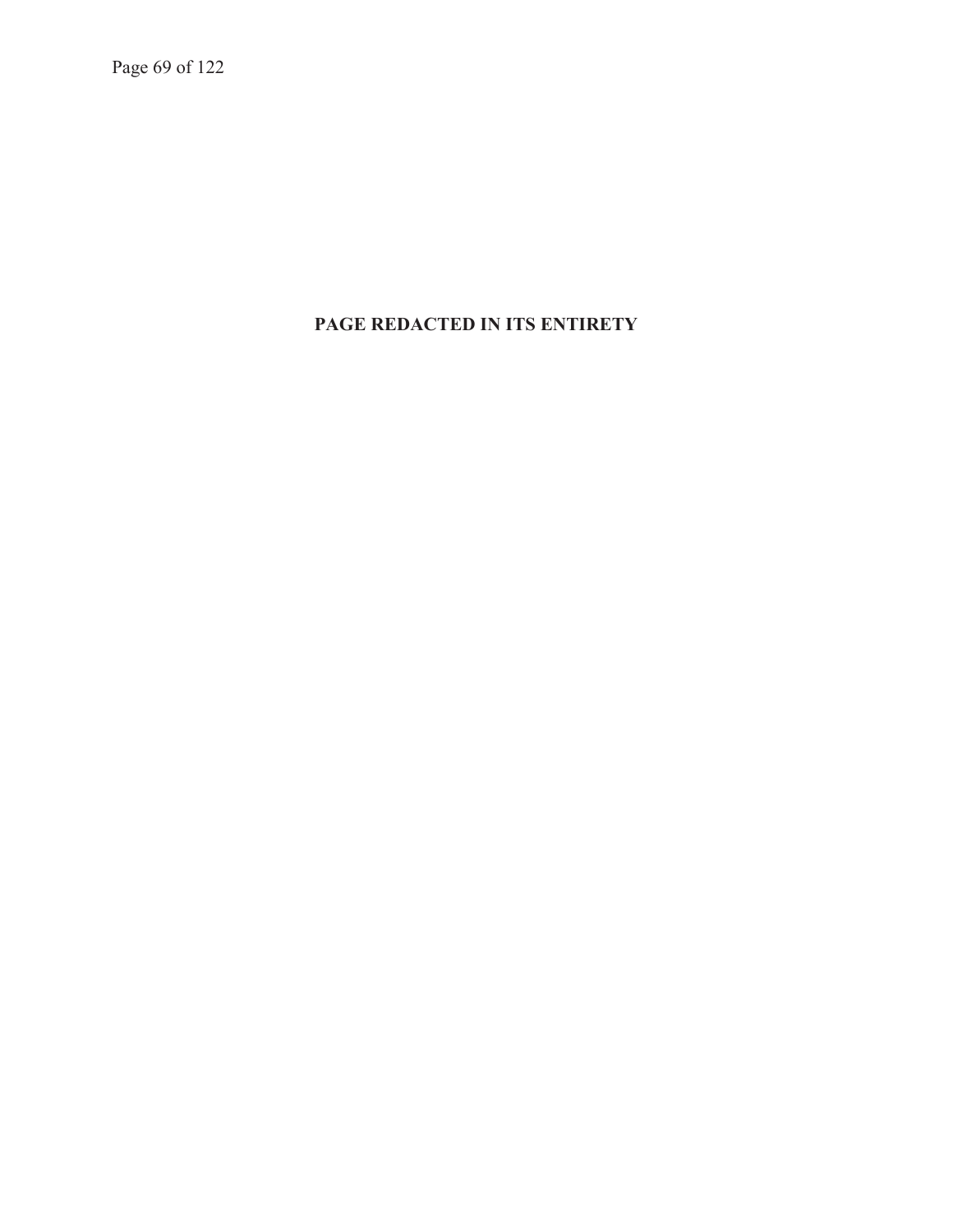Page 70 of 122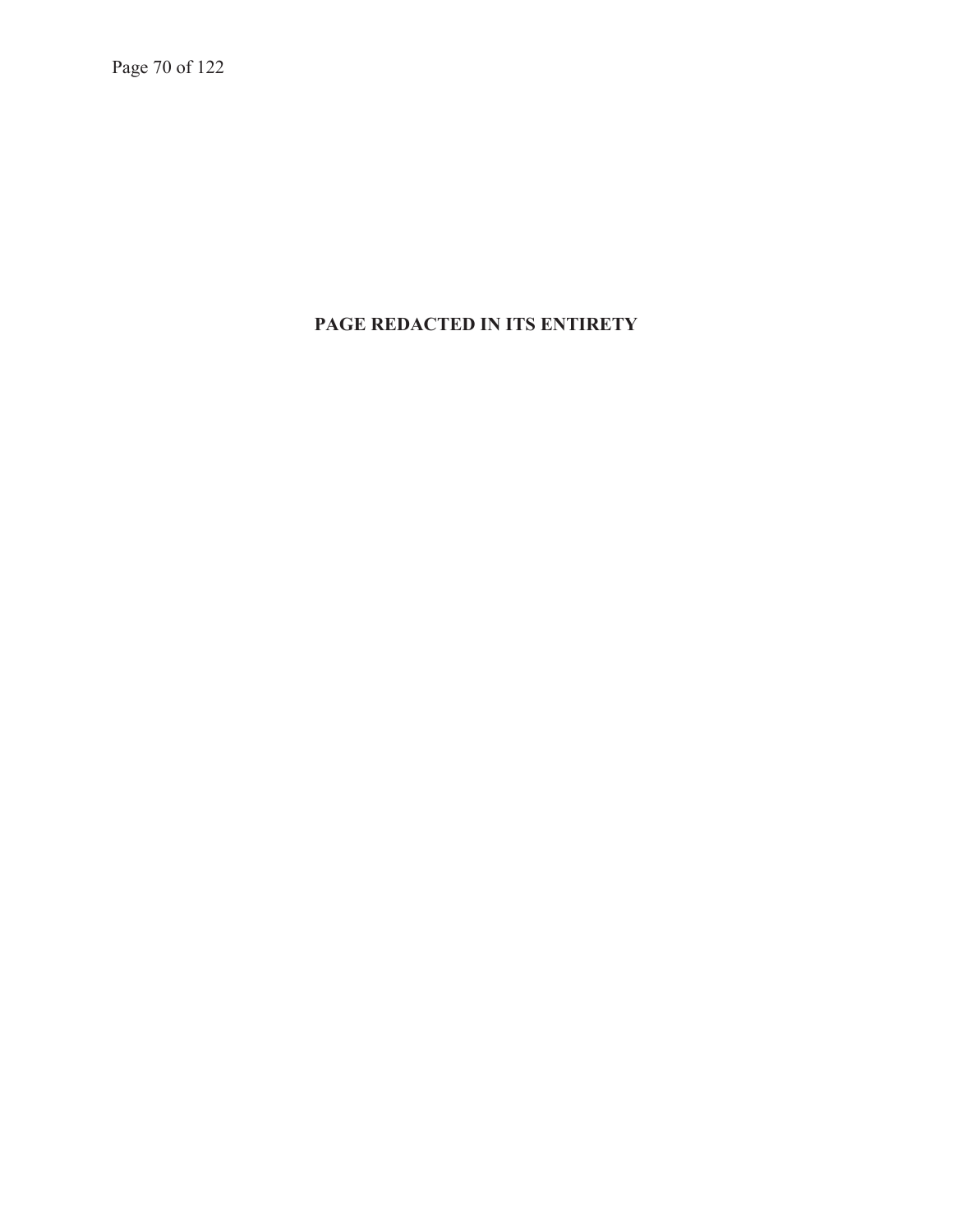Page 71 of 122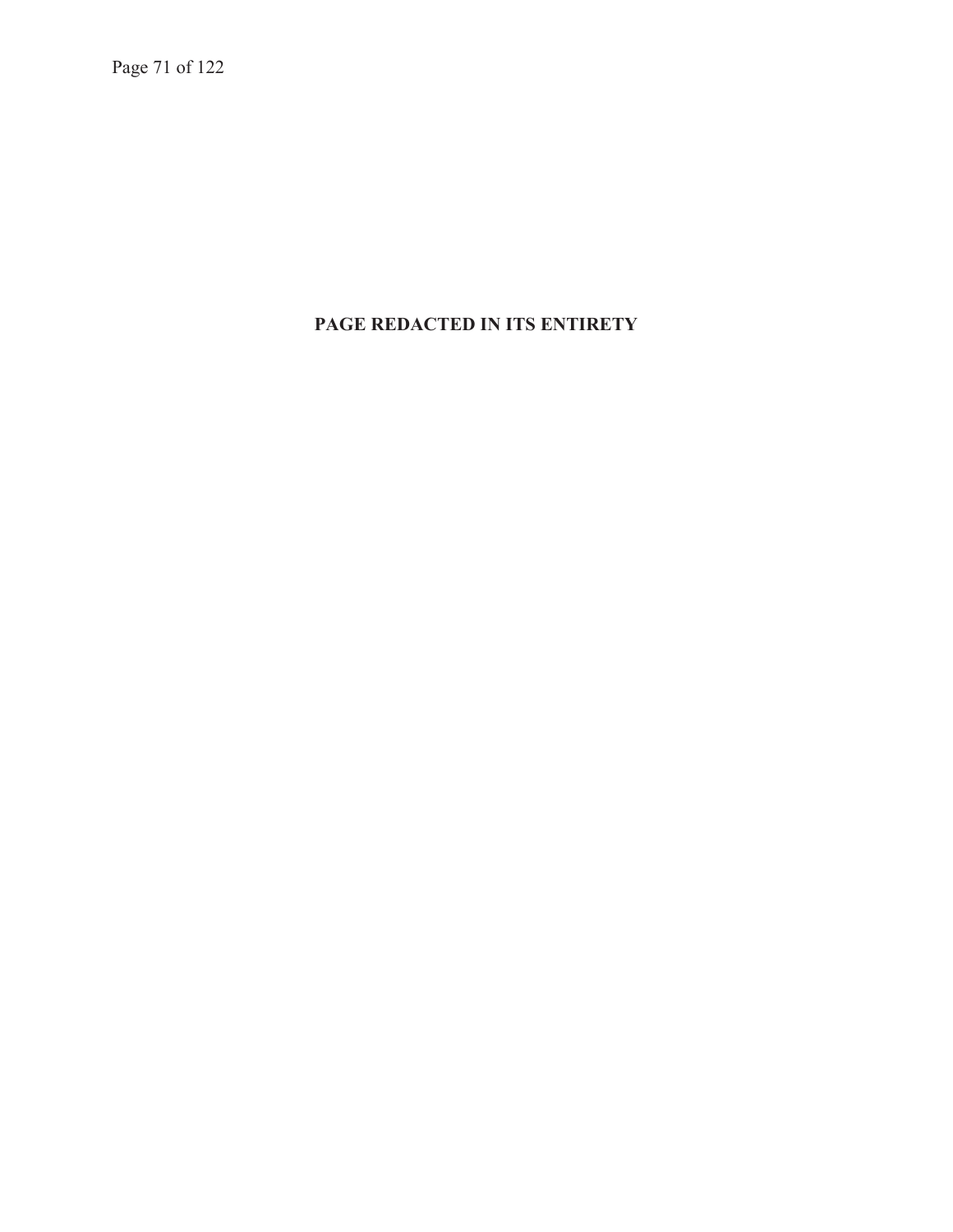Page 72 of 122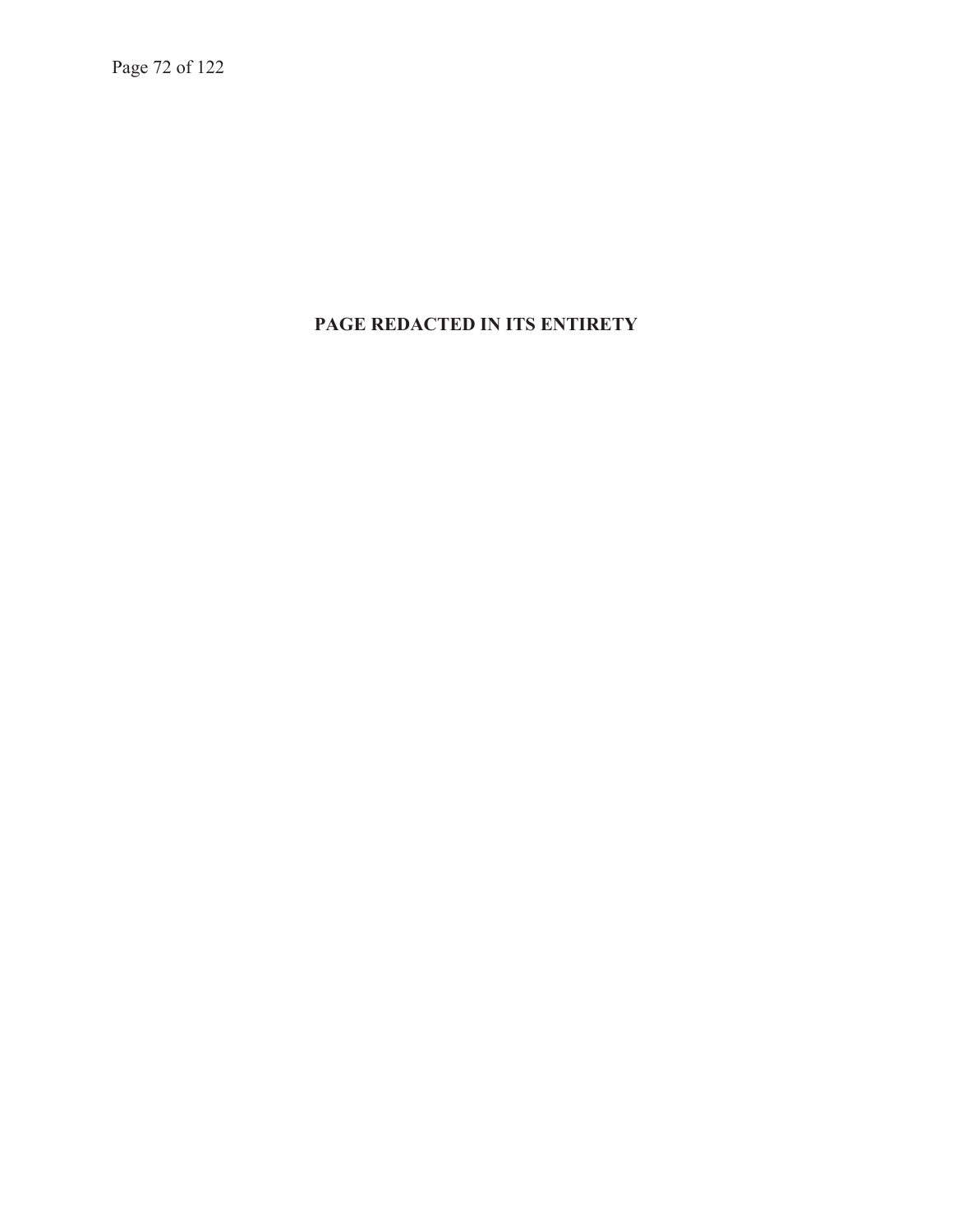Page 73 of 122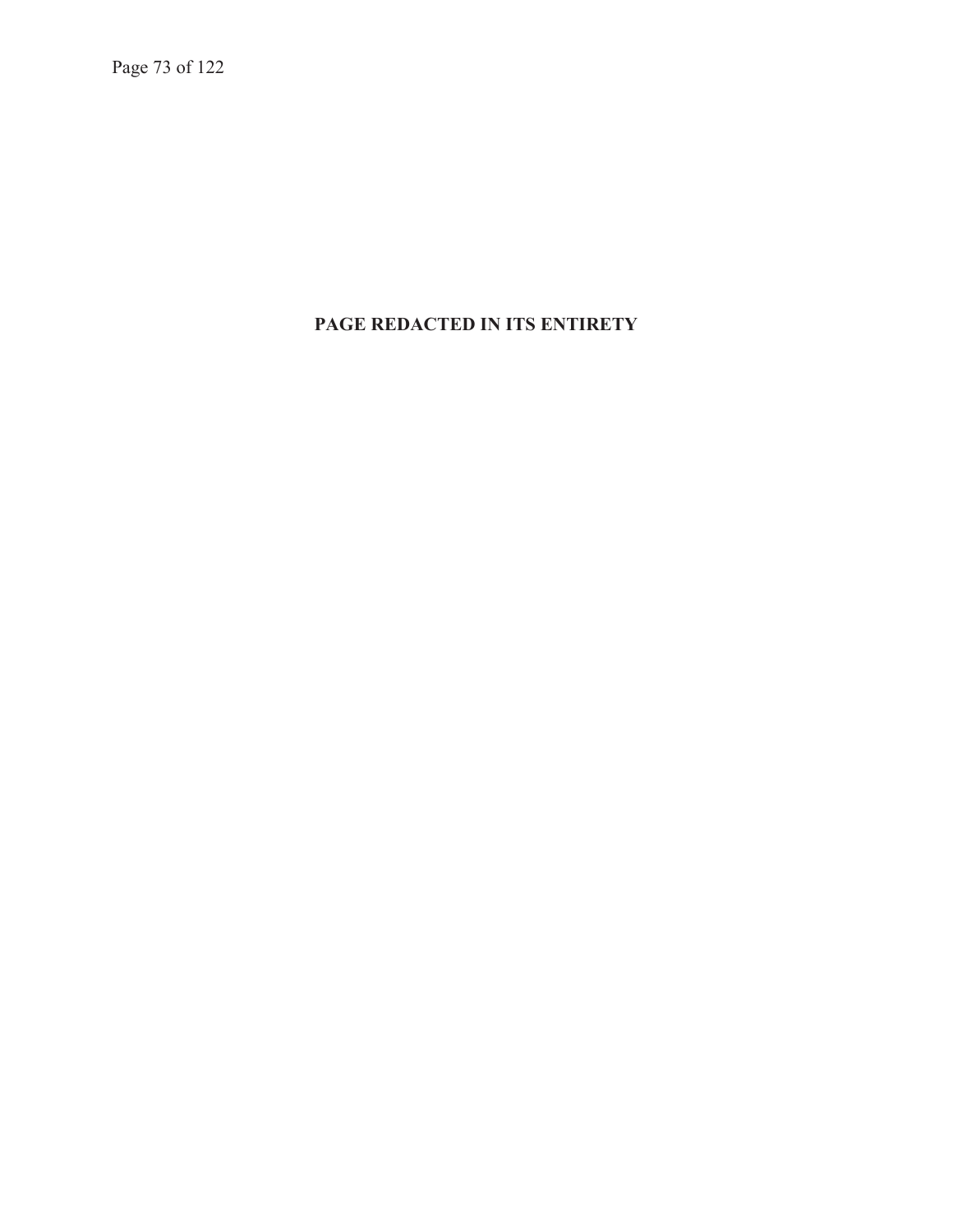Page 74 of 122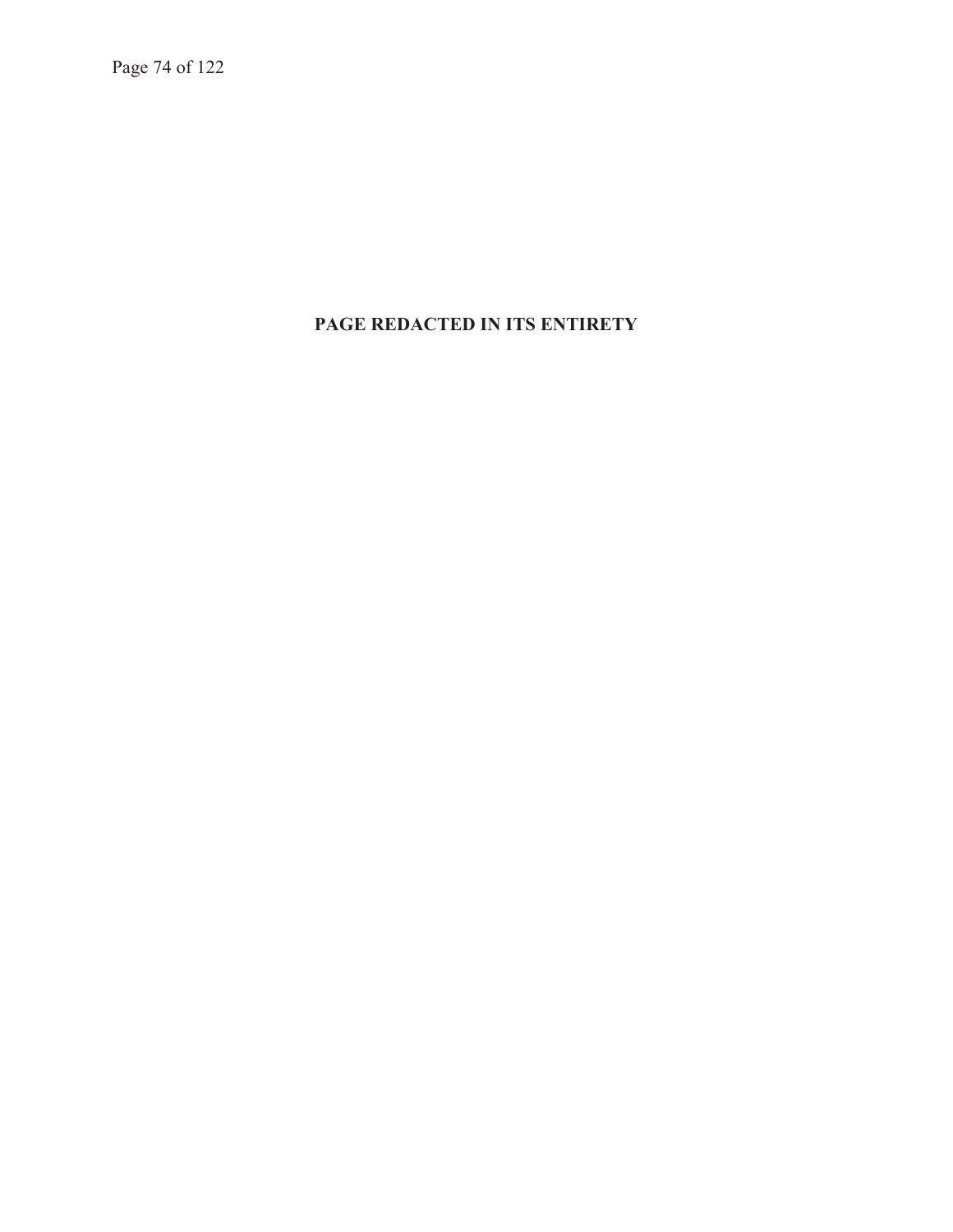Page 75 of 122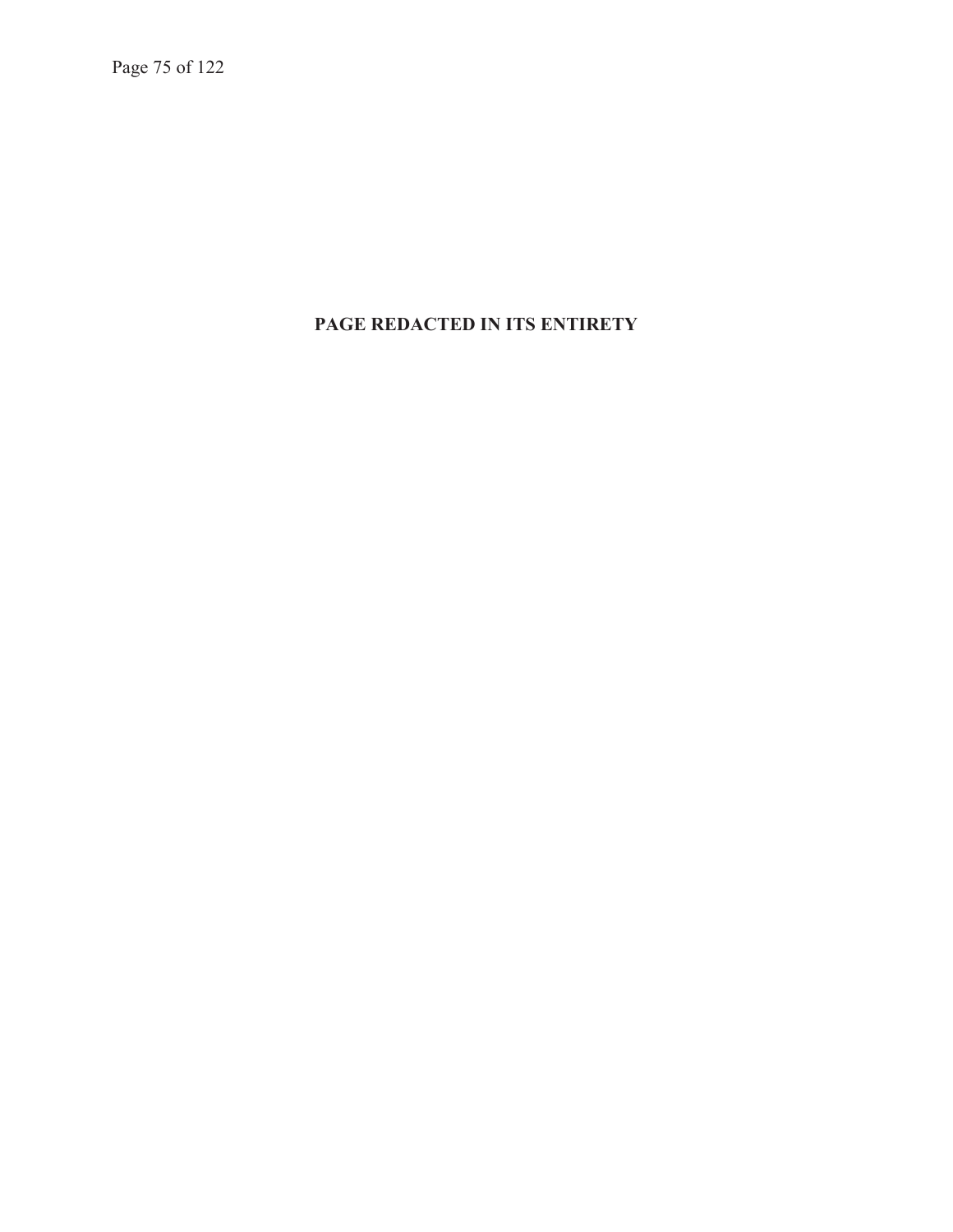Page 76 of 122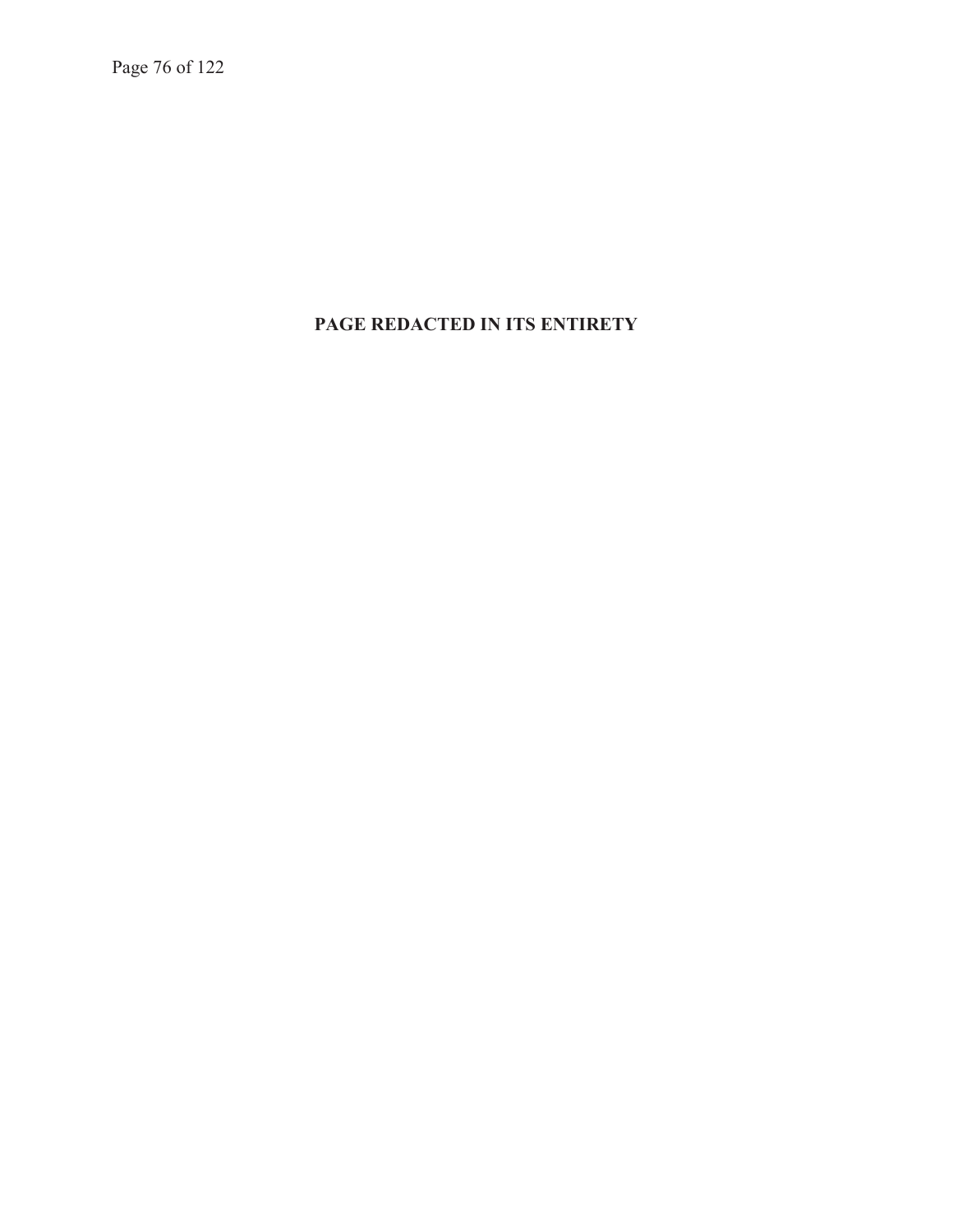Page 77 of 122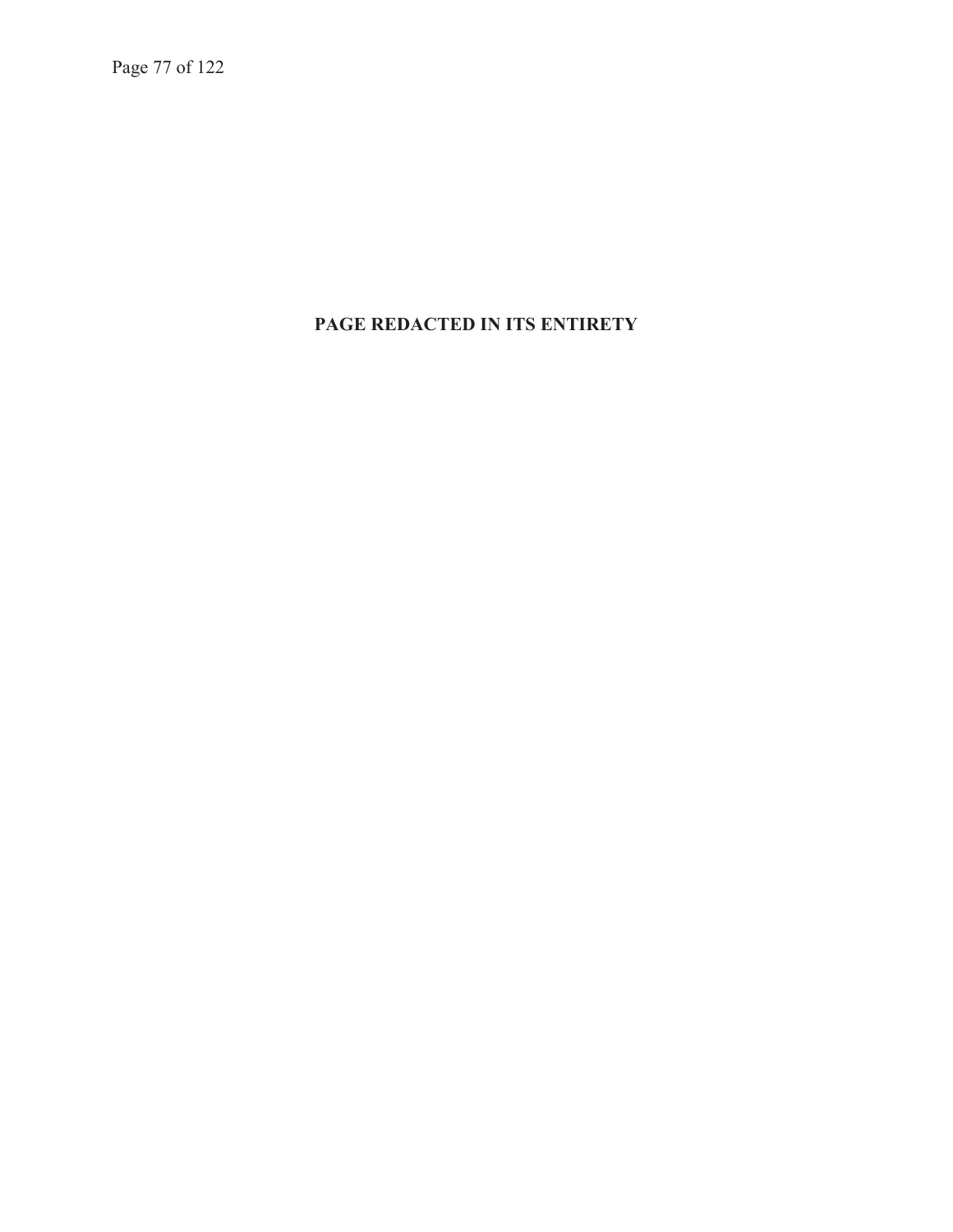Page 78 of 122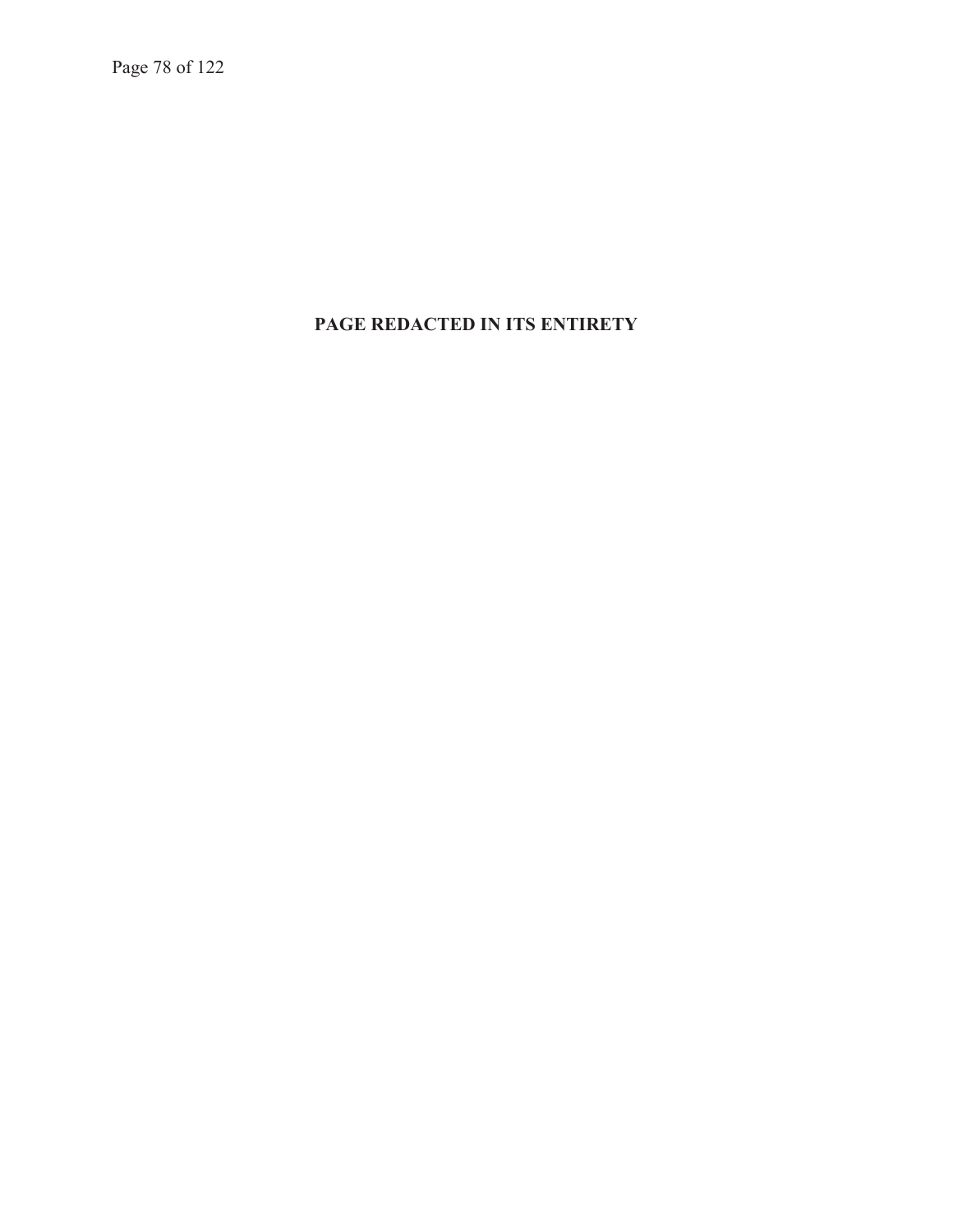Page 79 of 122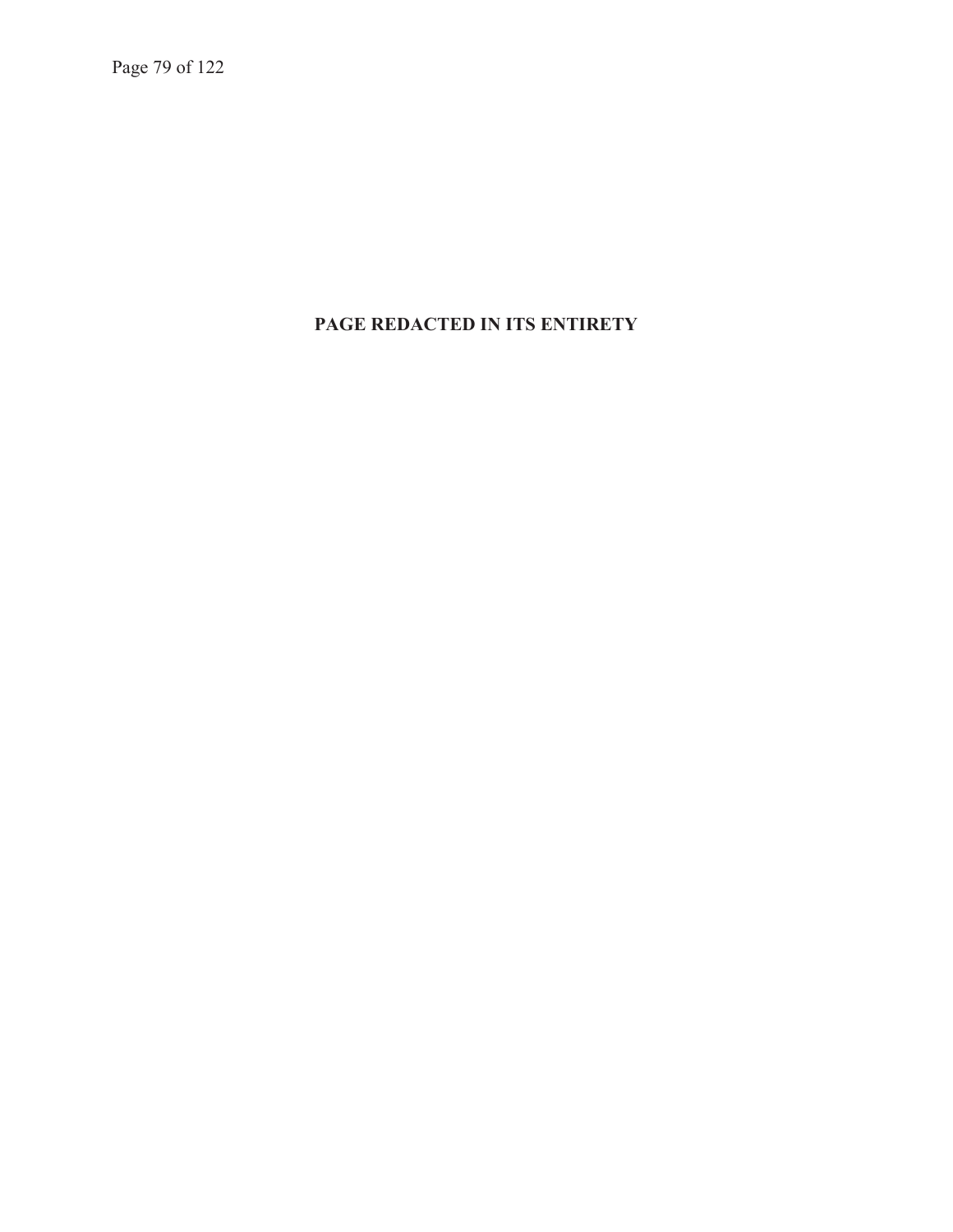Page 80 of 122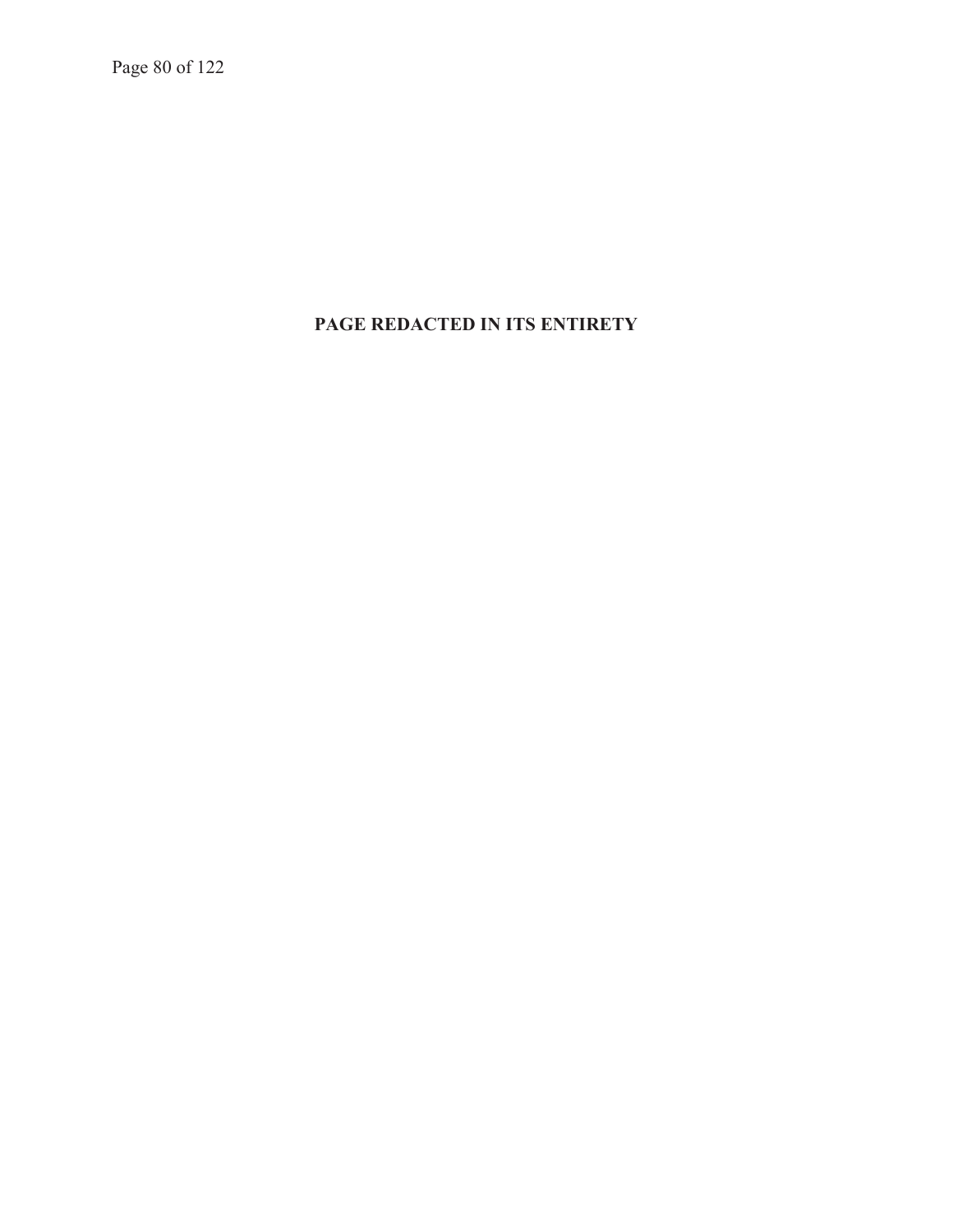Page 81 of 122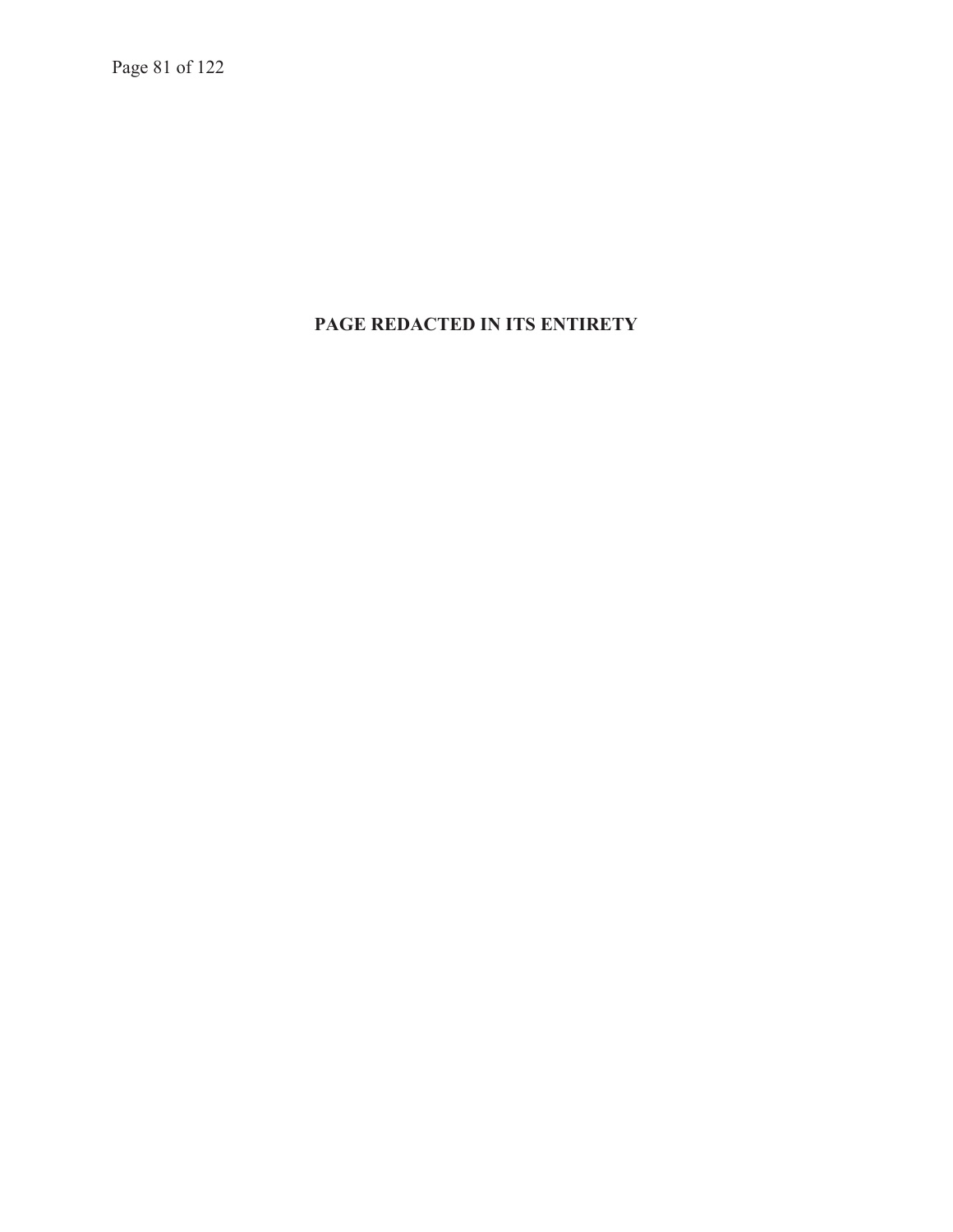Page 82 of 122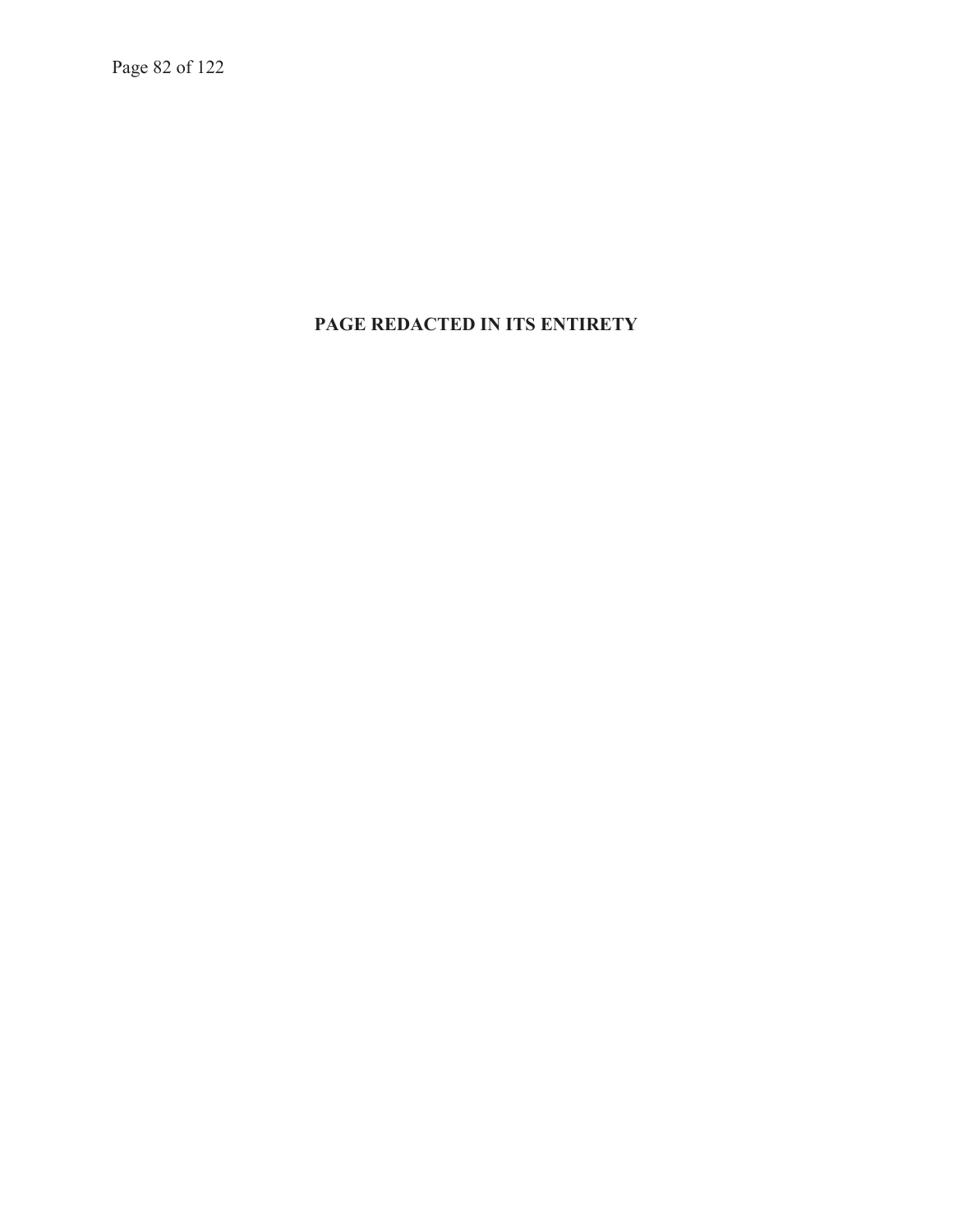Page 83 of 122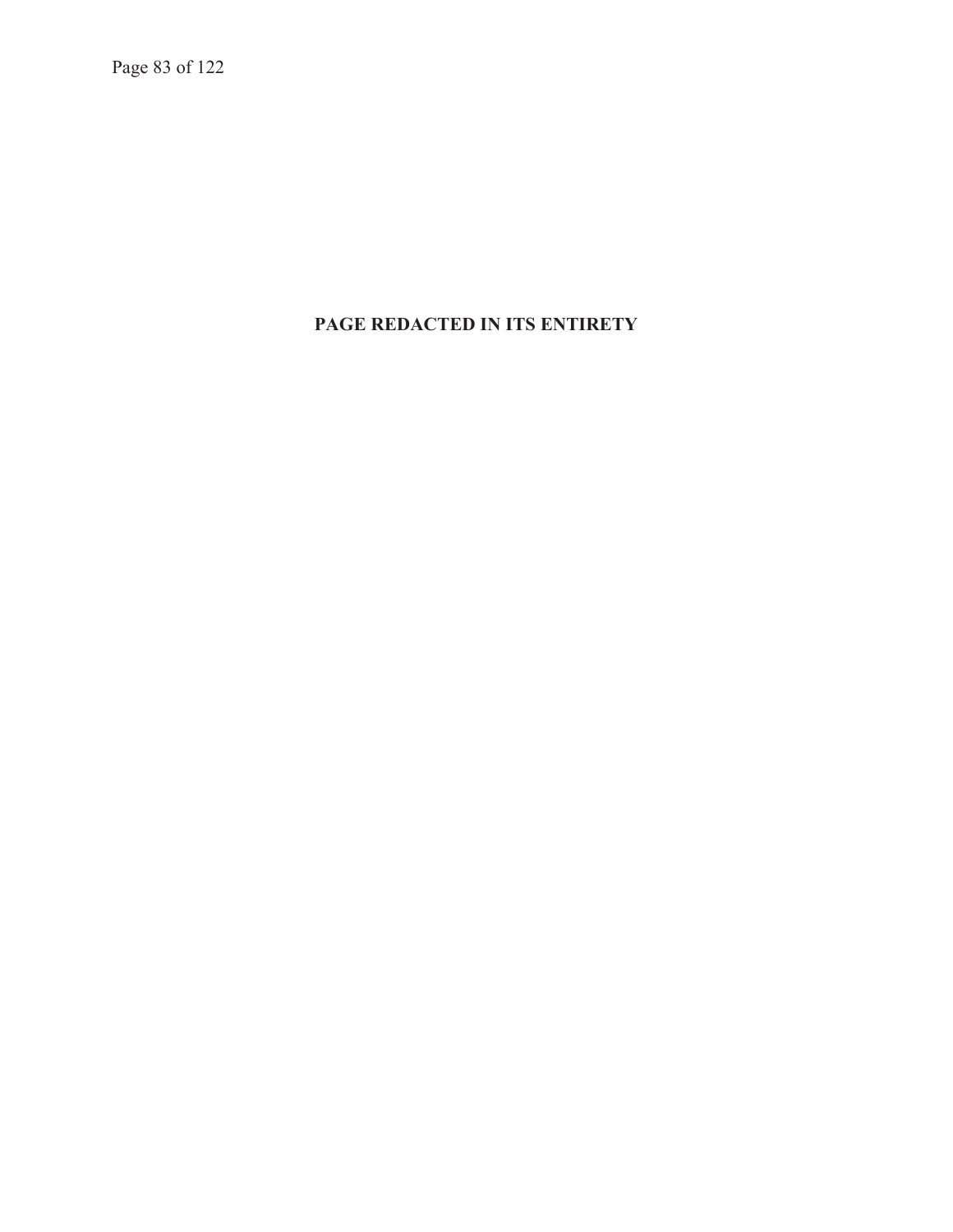Page 84 of 122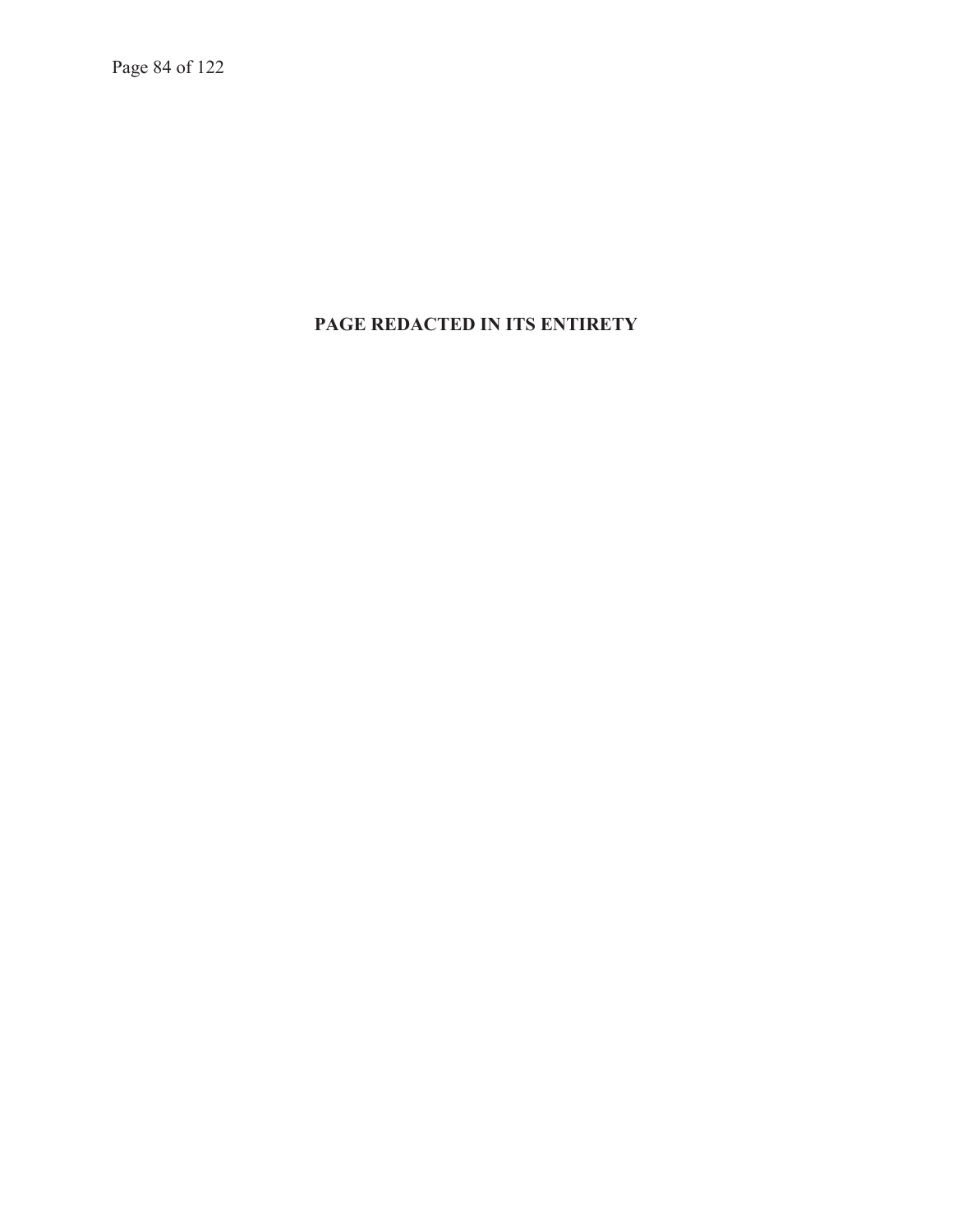Page 85 of 122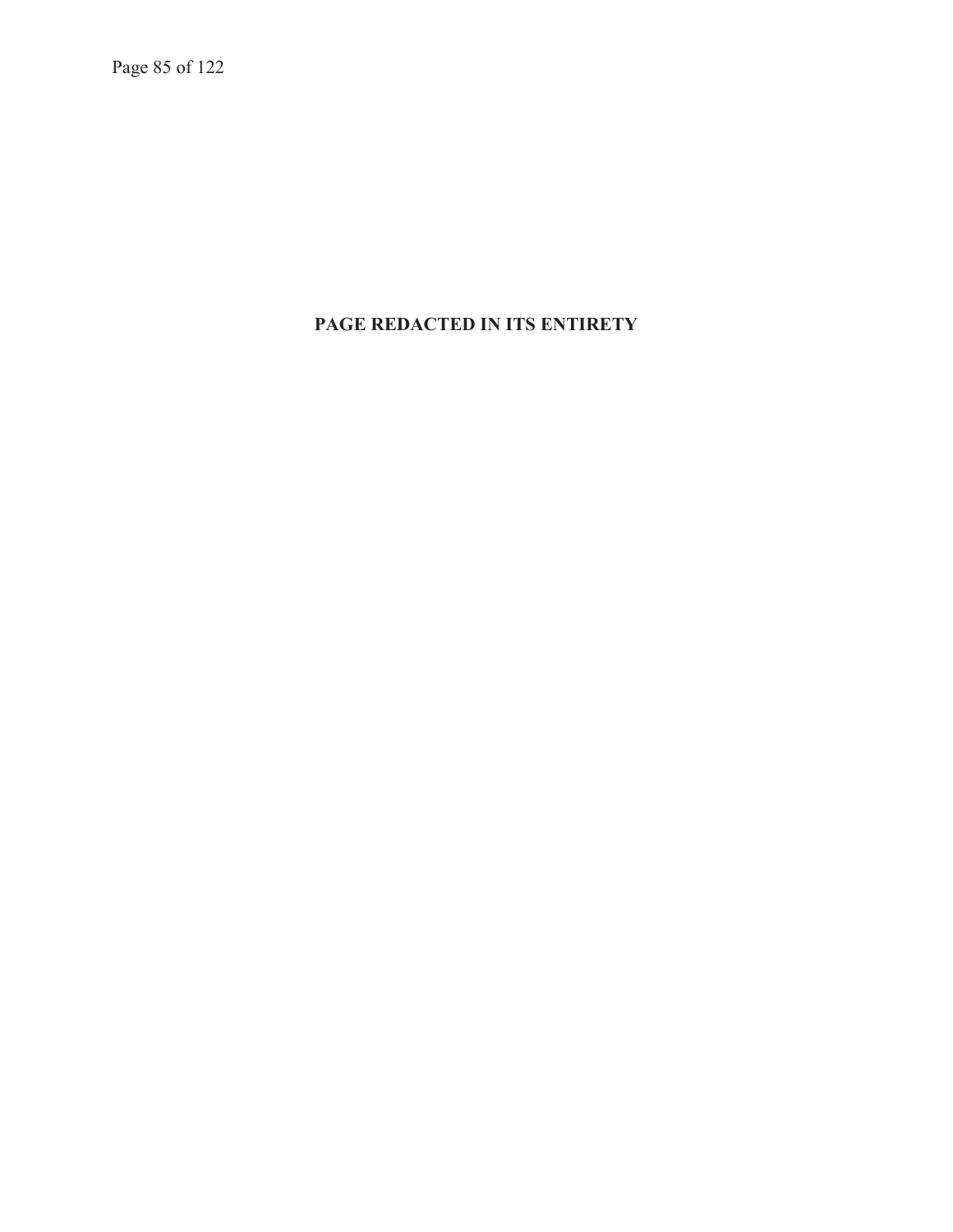Page 86 of 122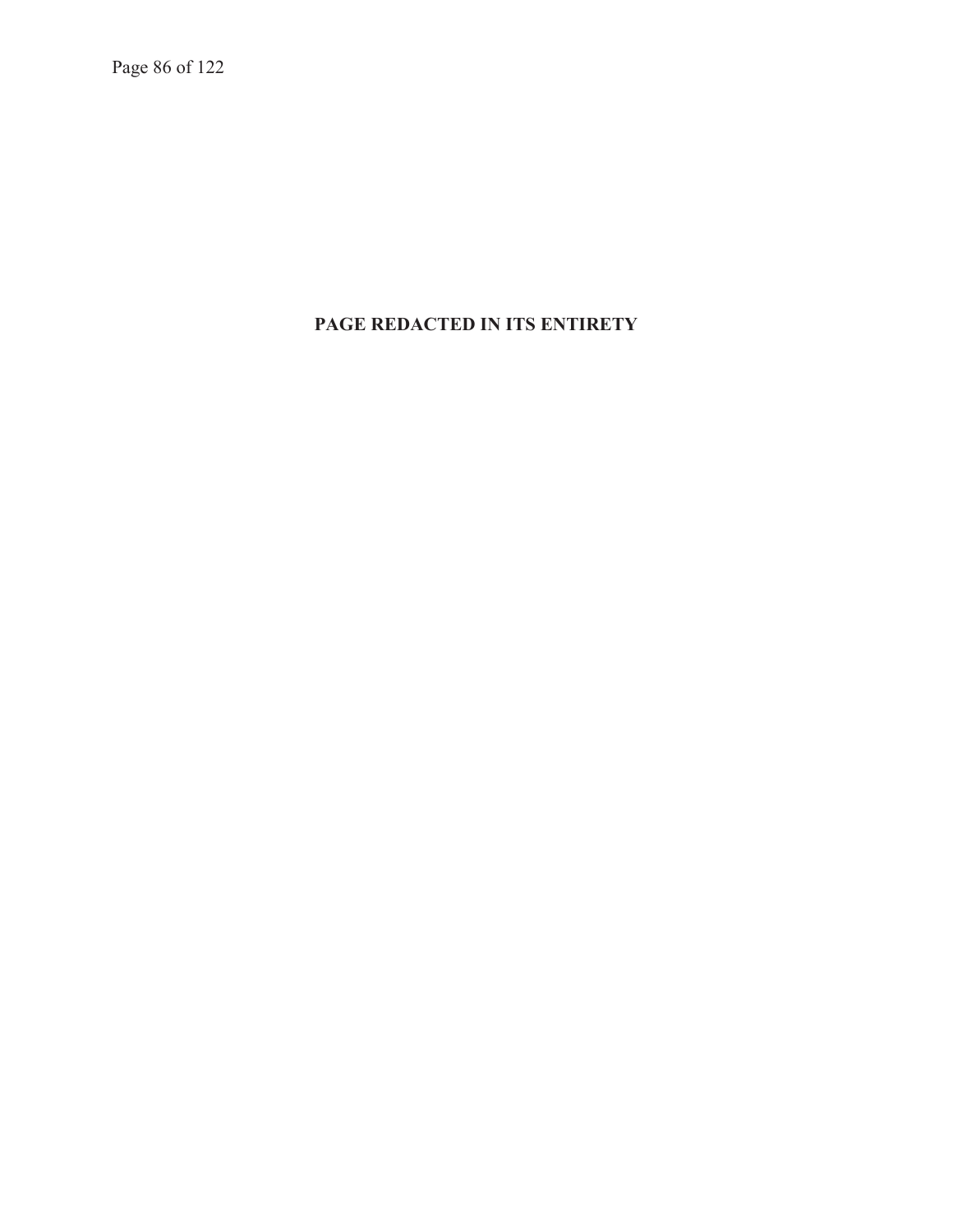Page 87 of 122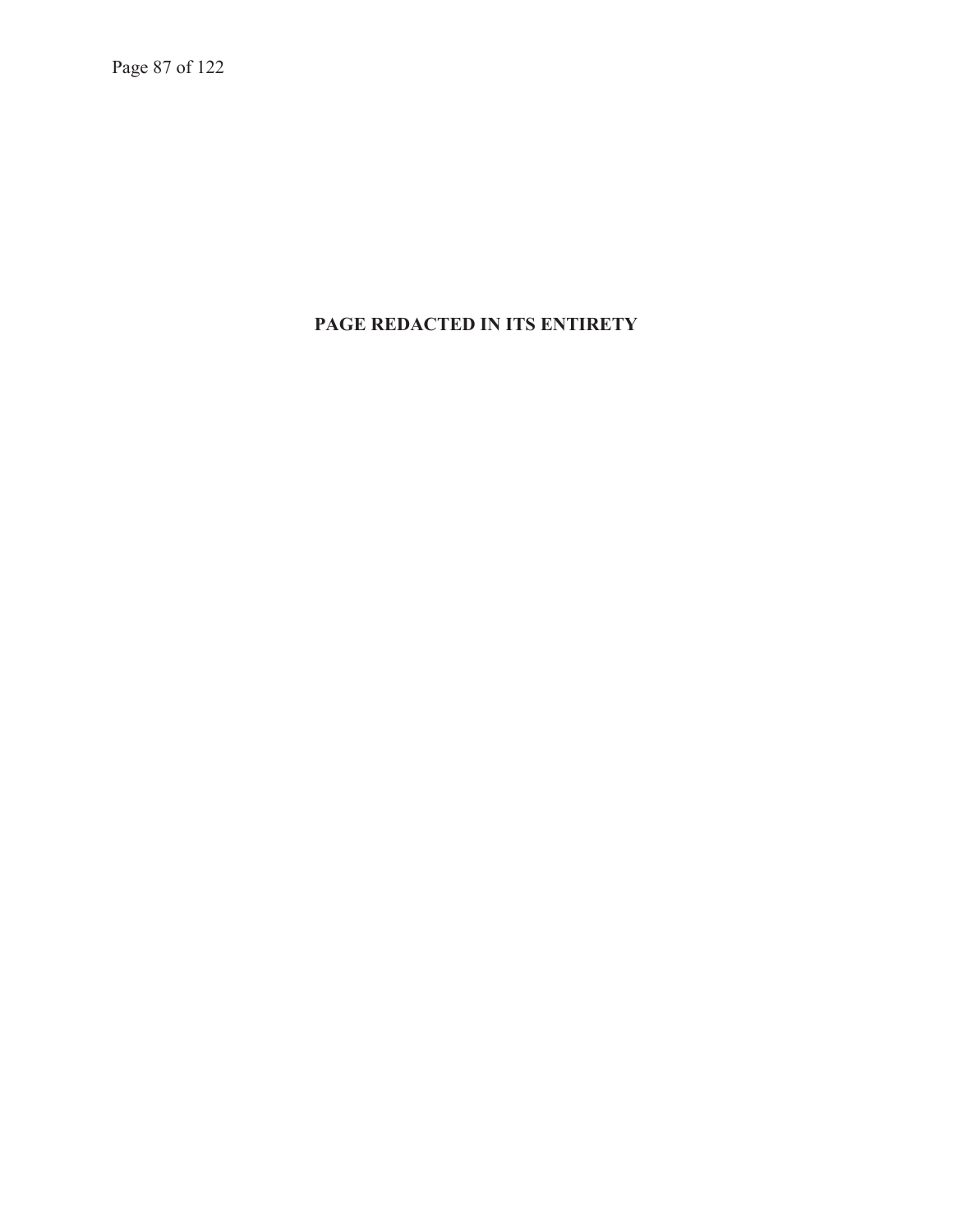Page 88 of 122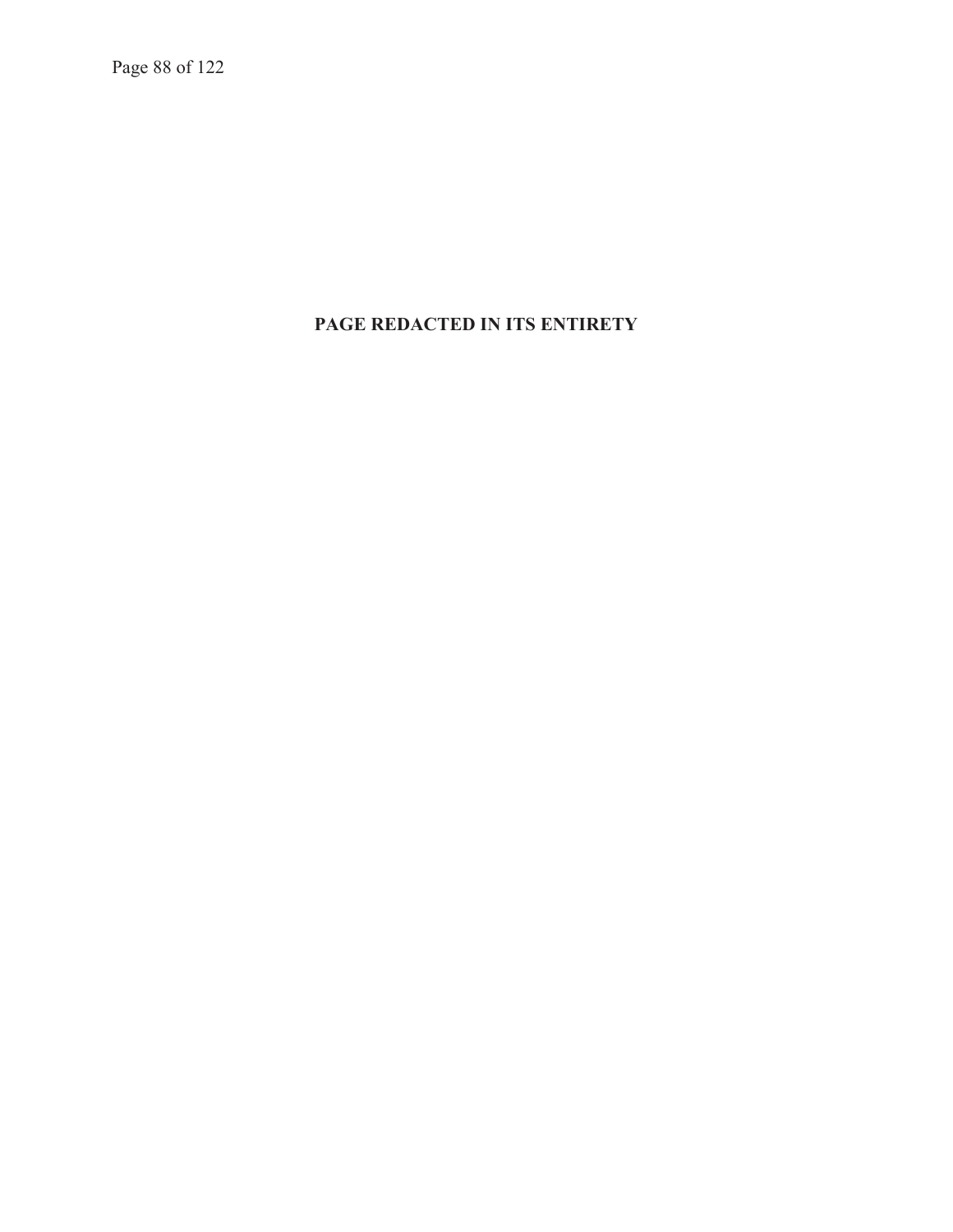Page 89 of 122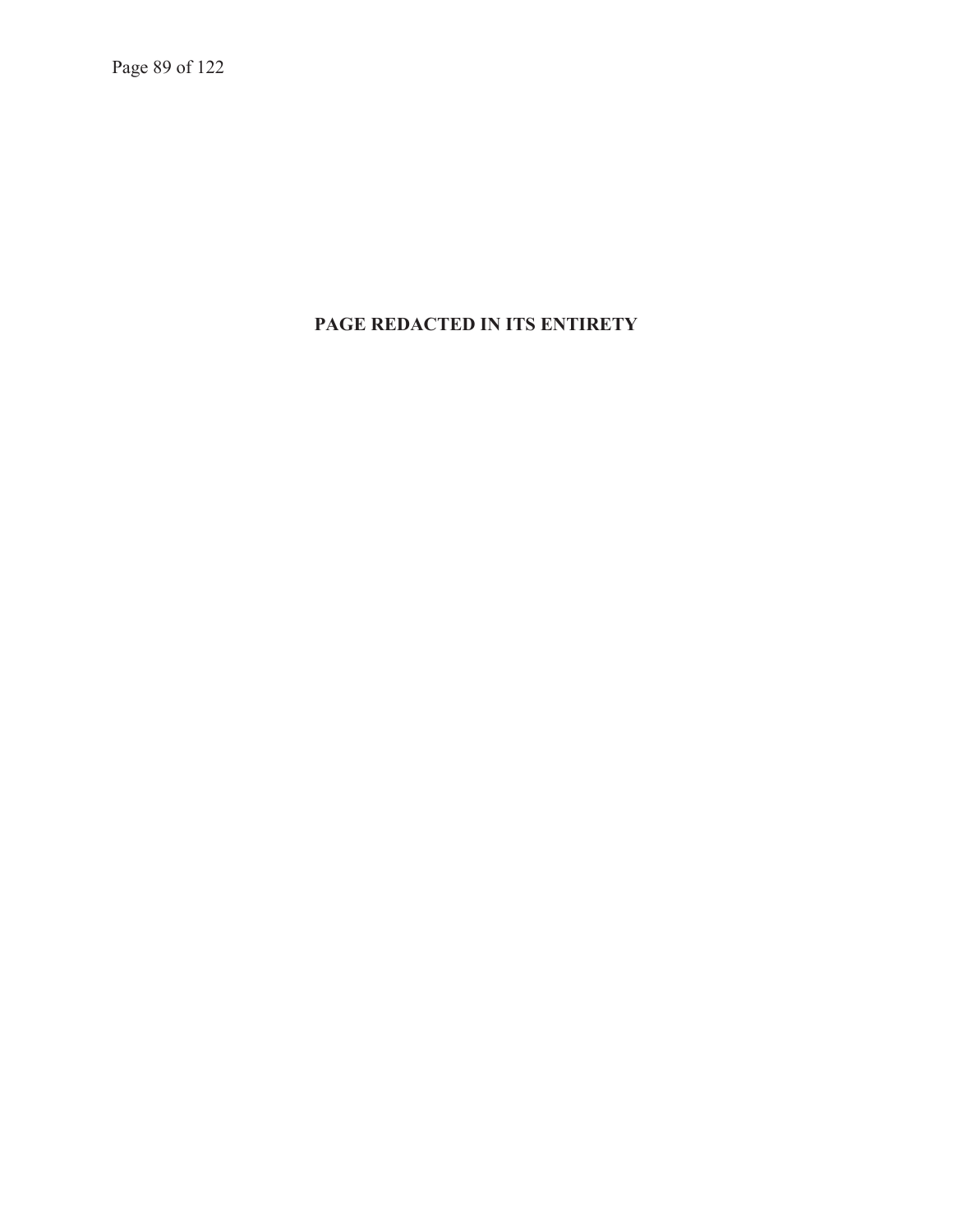Page 90 of 122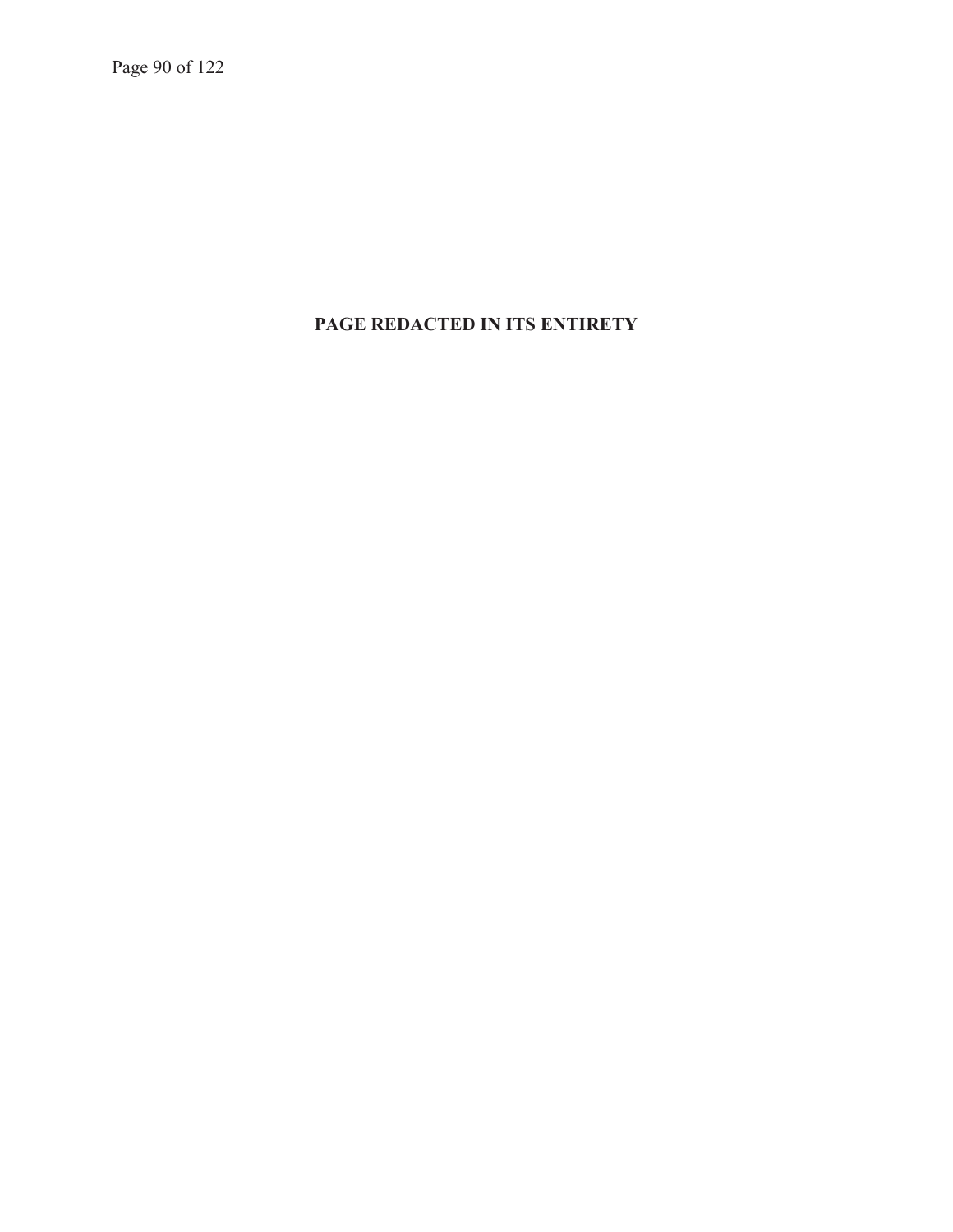Page 91 of 122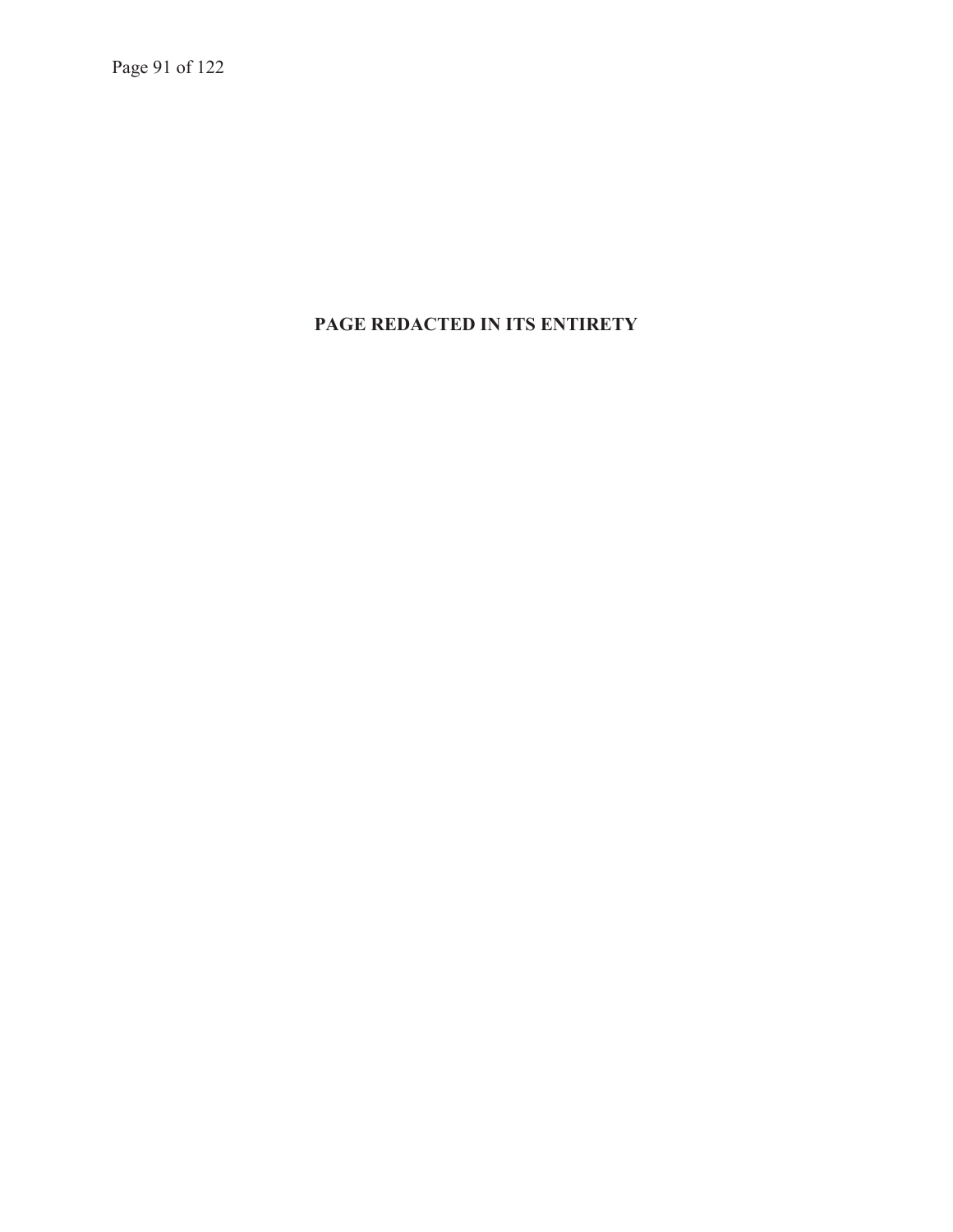Page 92 of 122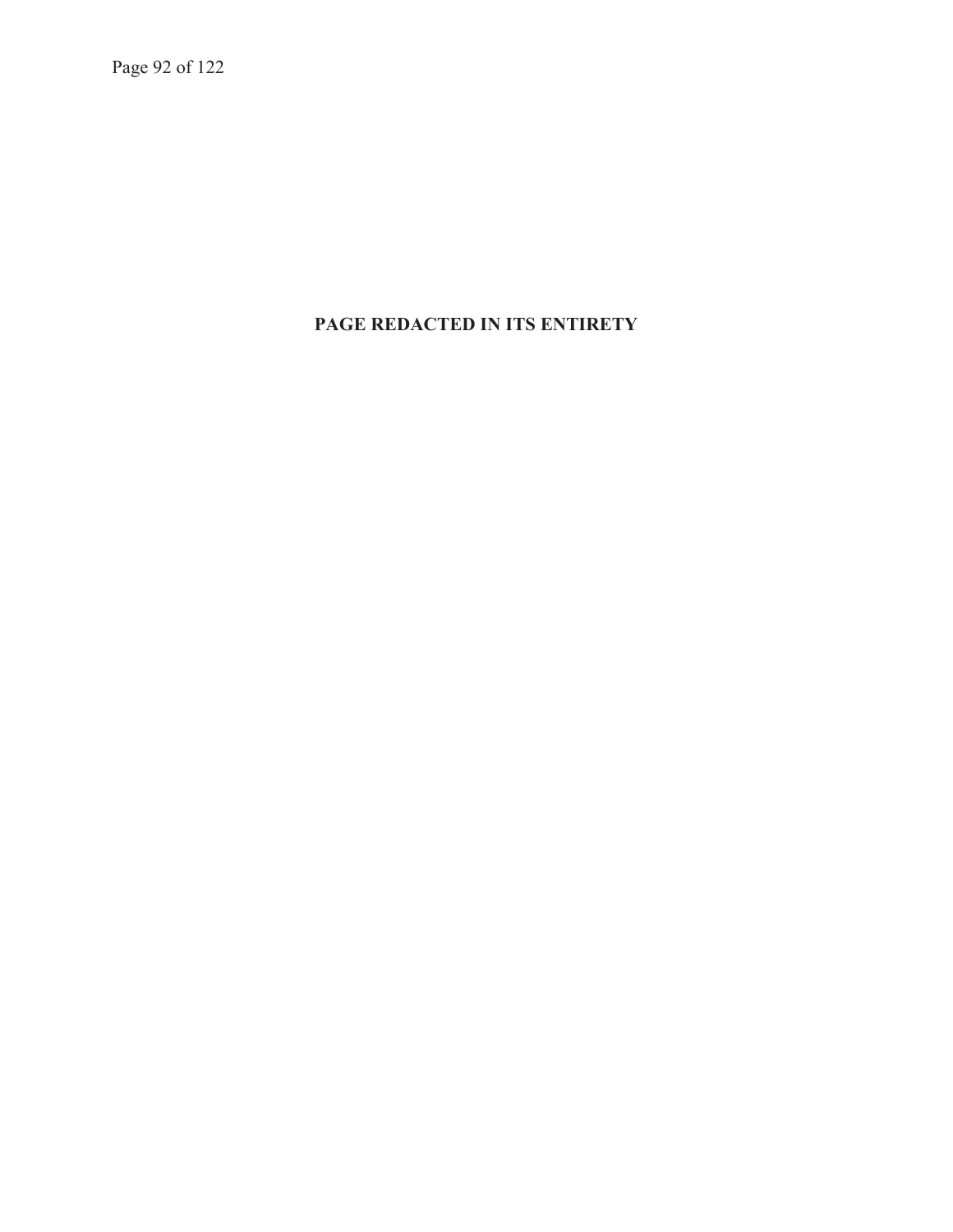Page 93 of 122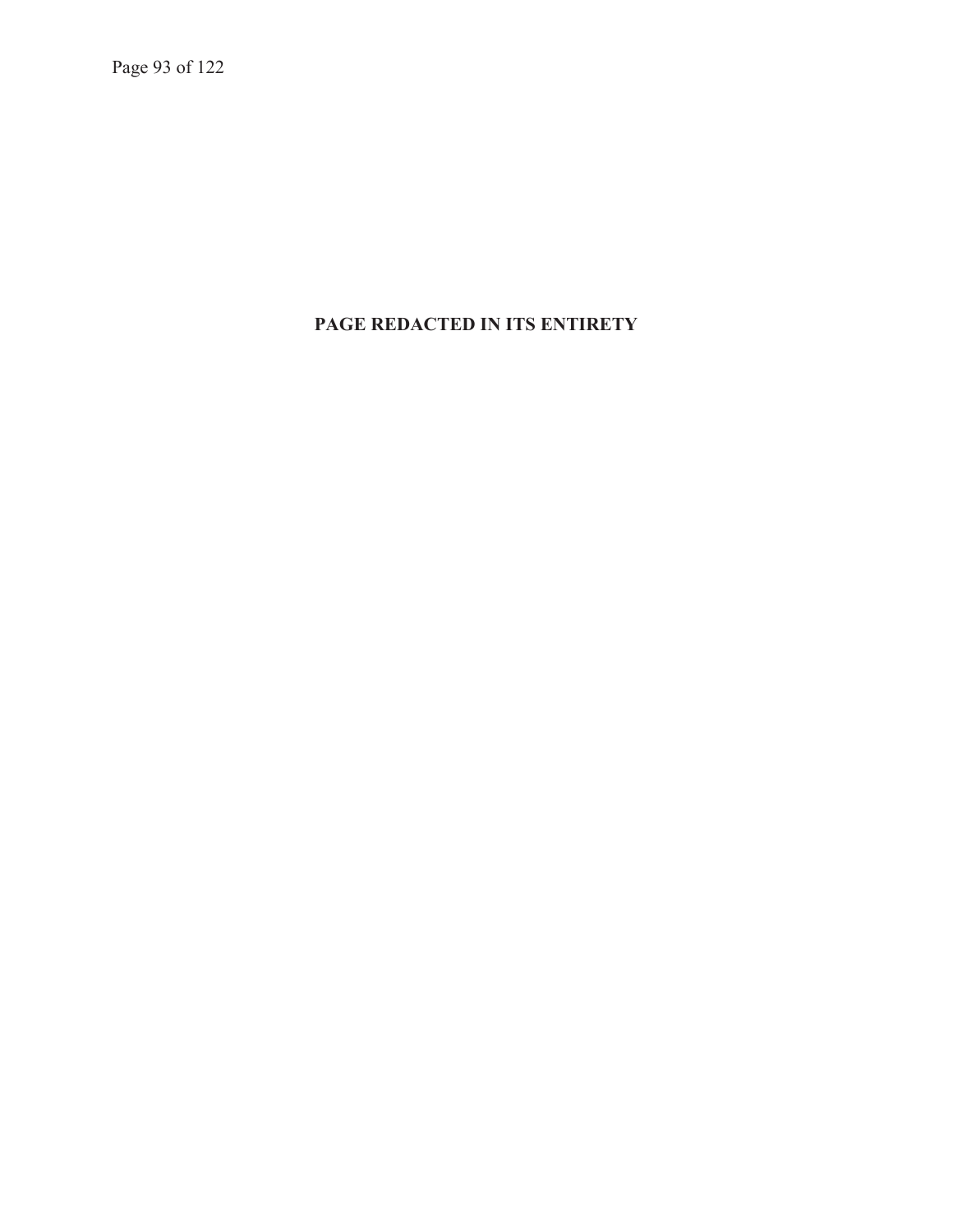Page 94 of 122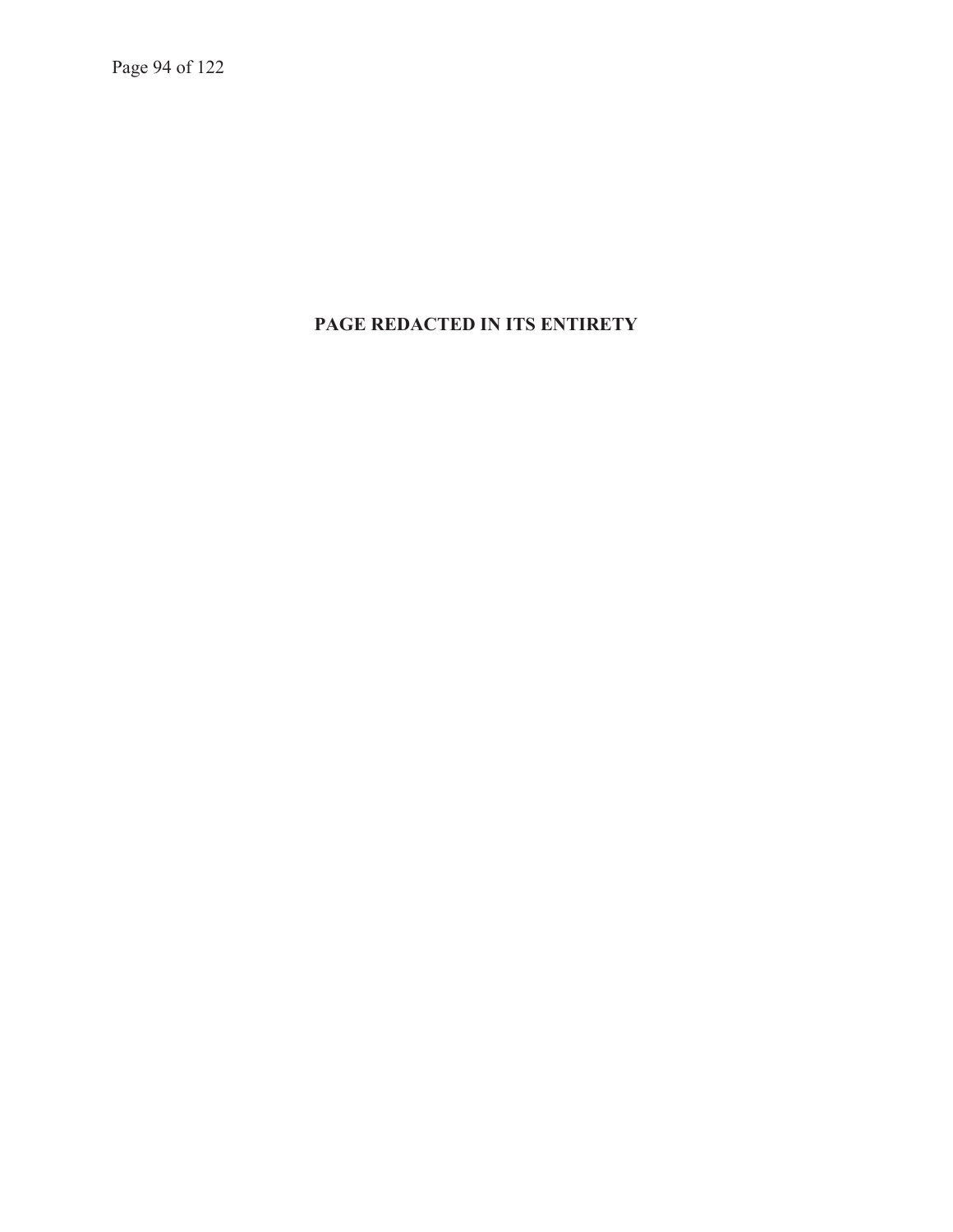Page 95 of 122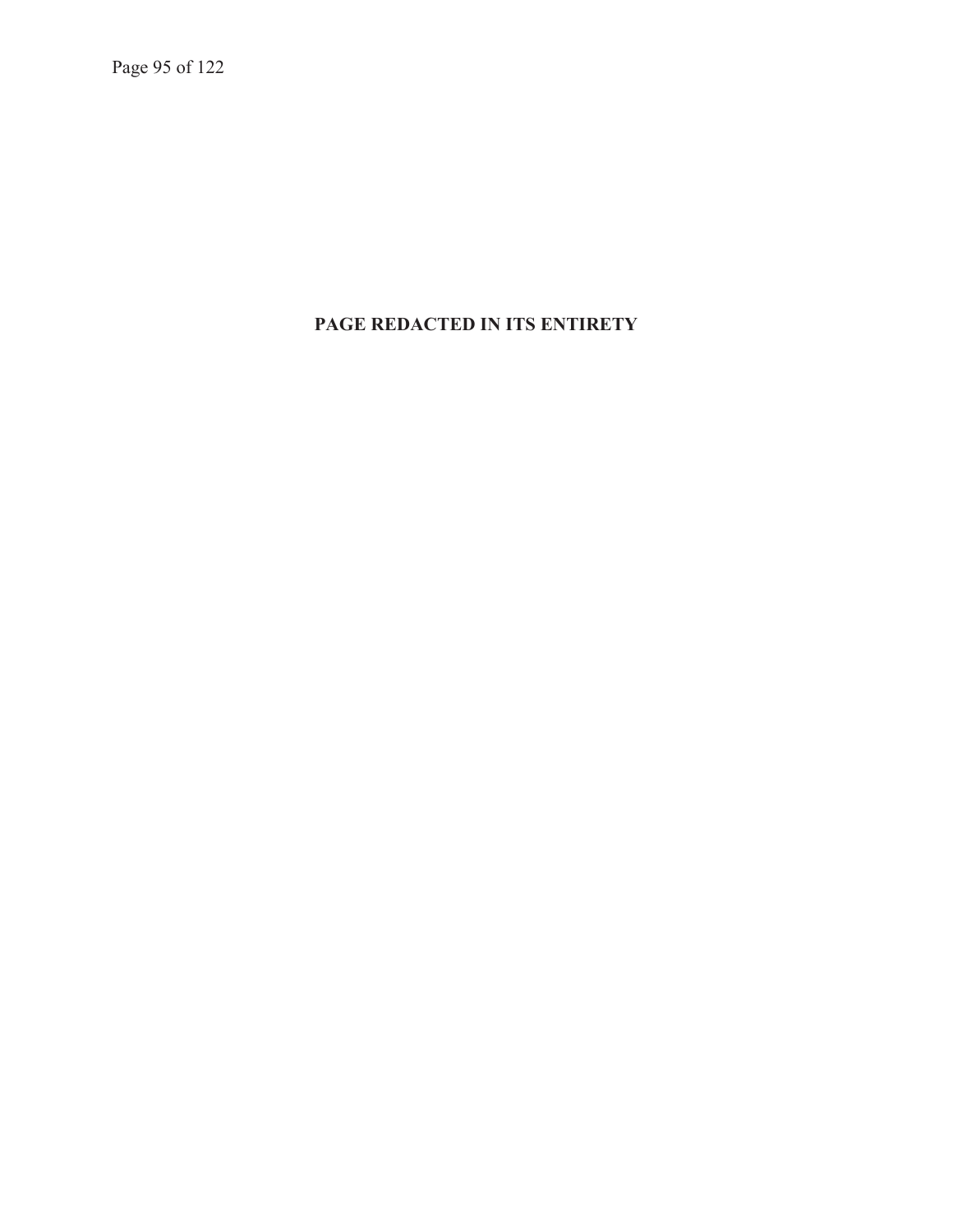Page 96 of 122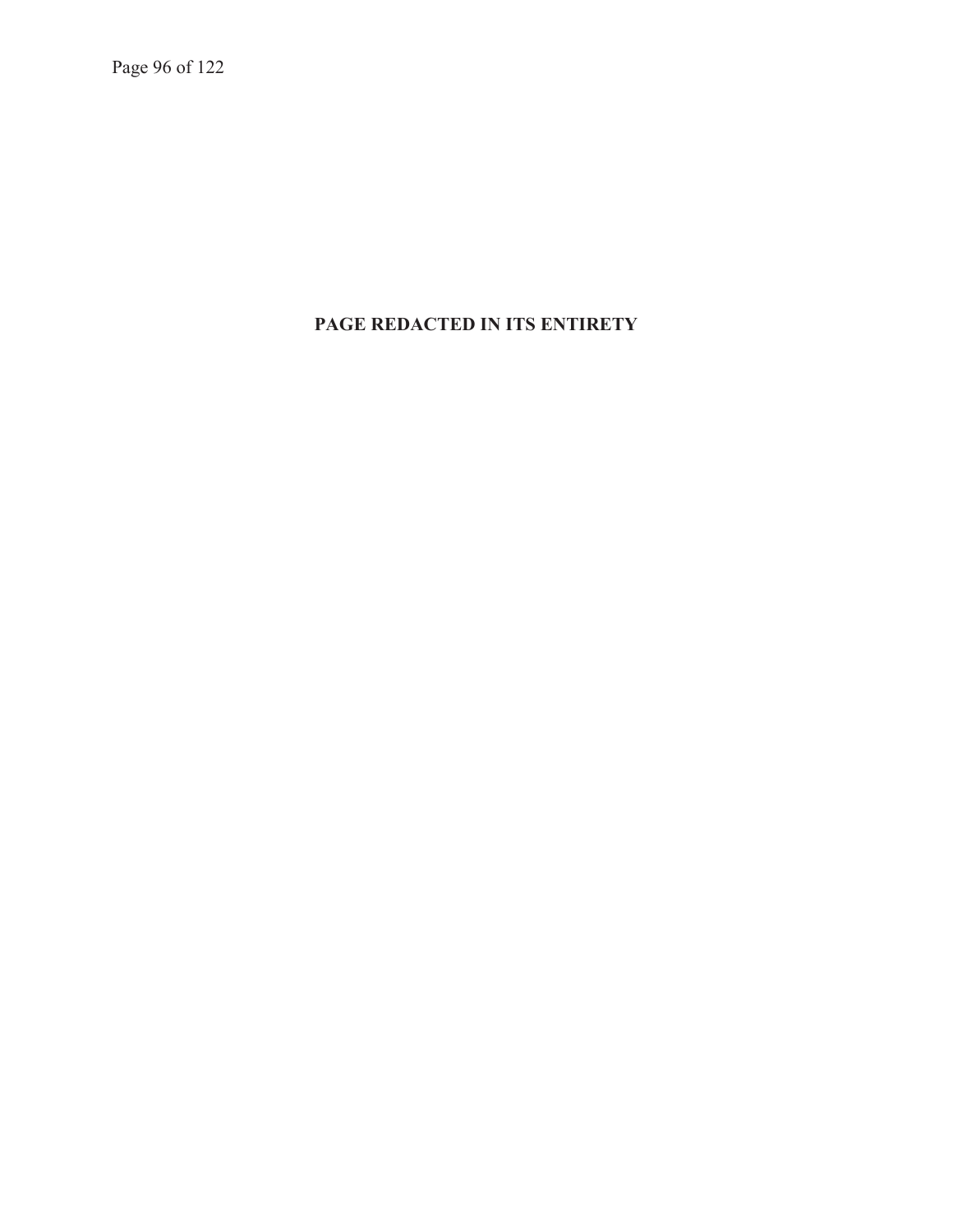Page 97 of 122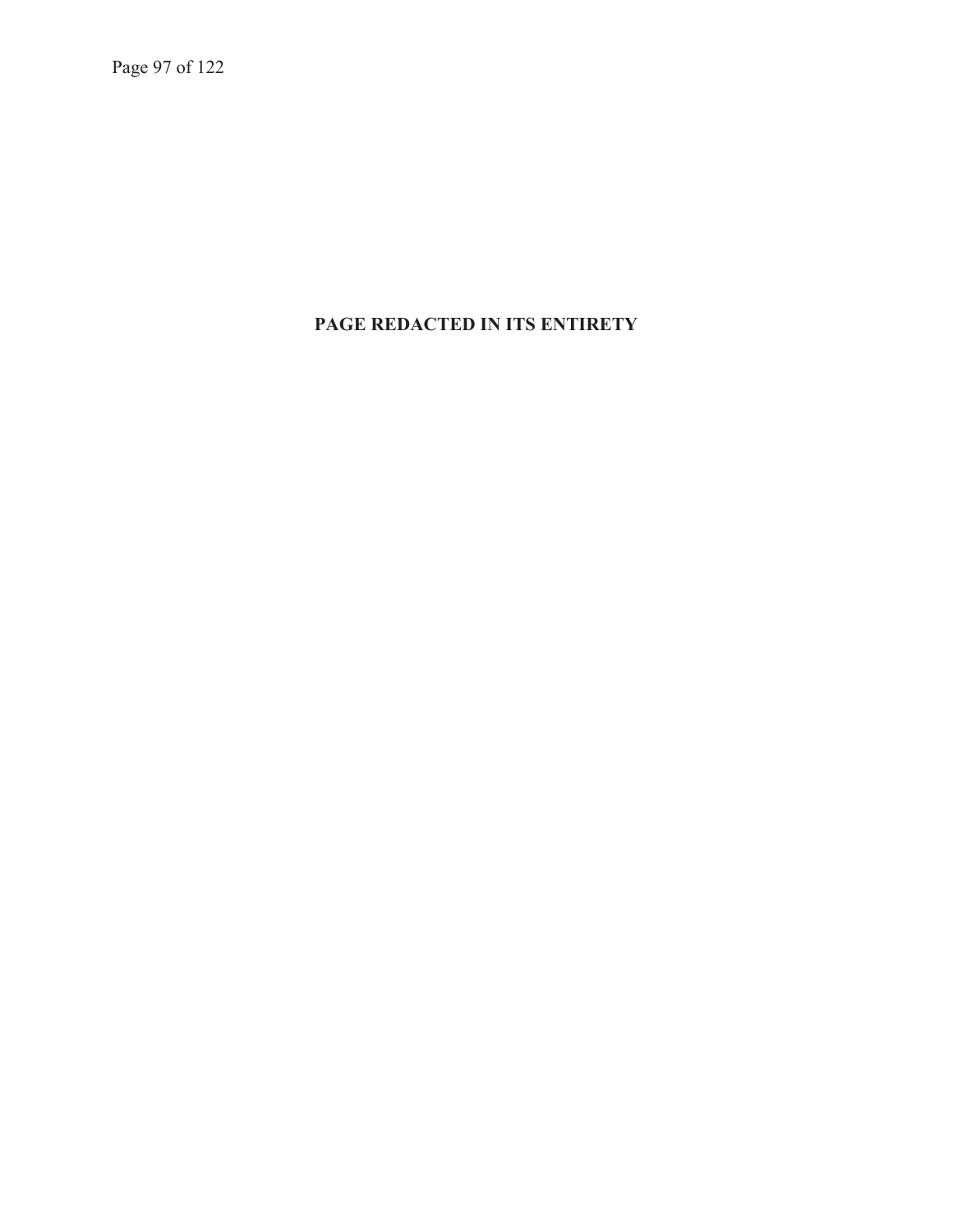Page 98 of 122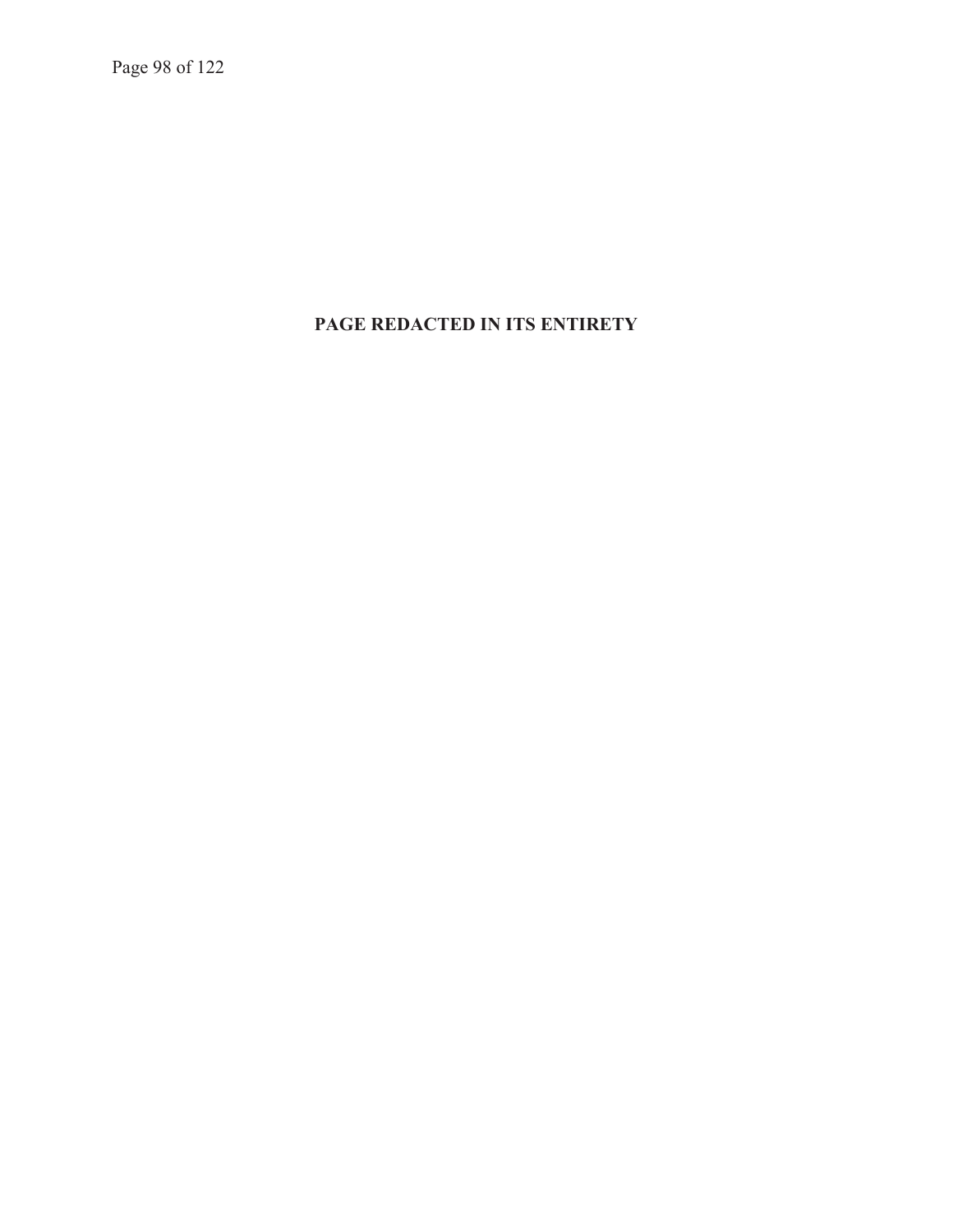Page 99 of 122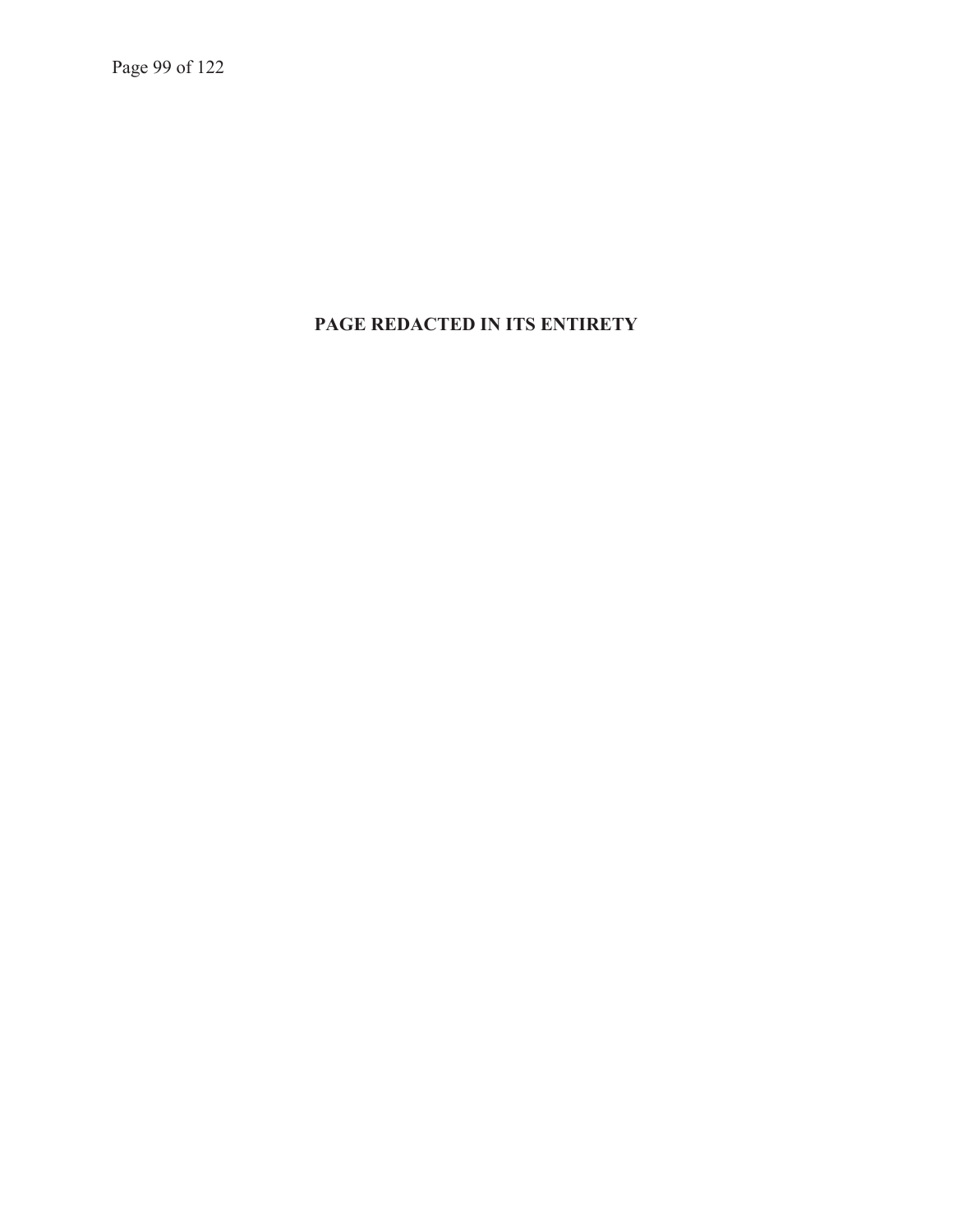Page 100 of 122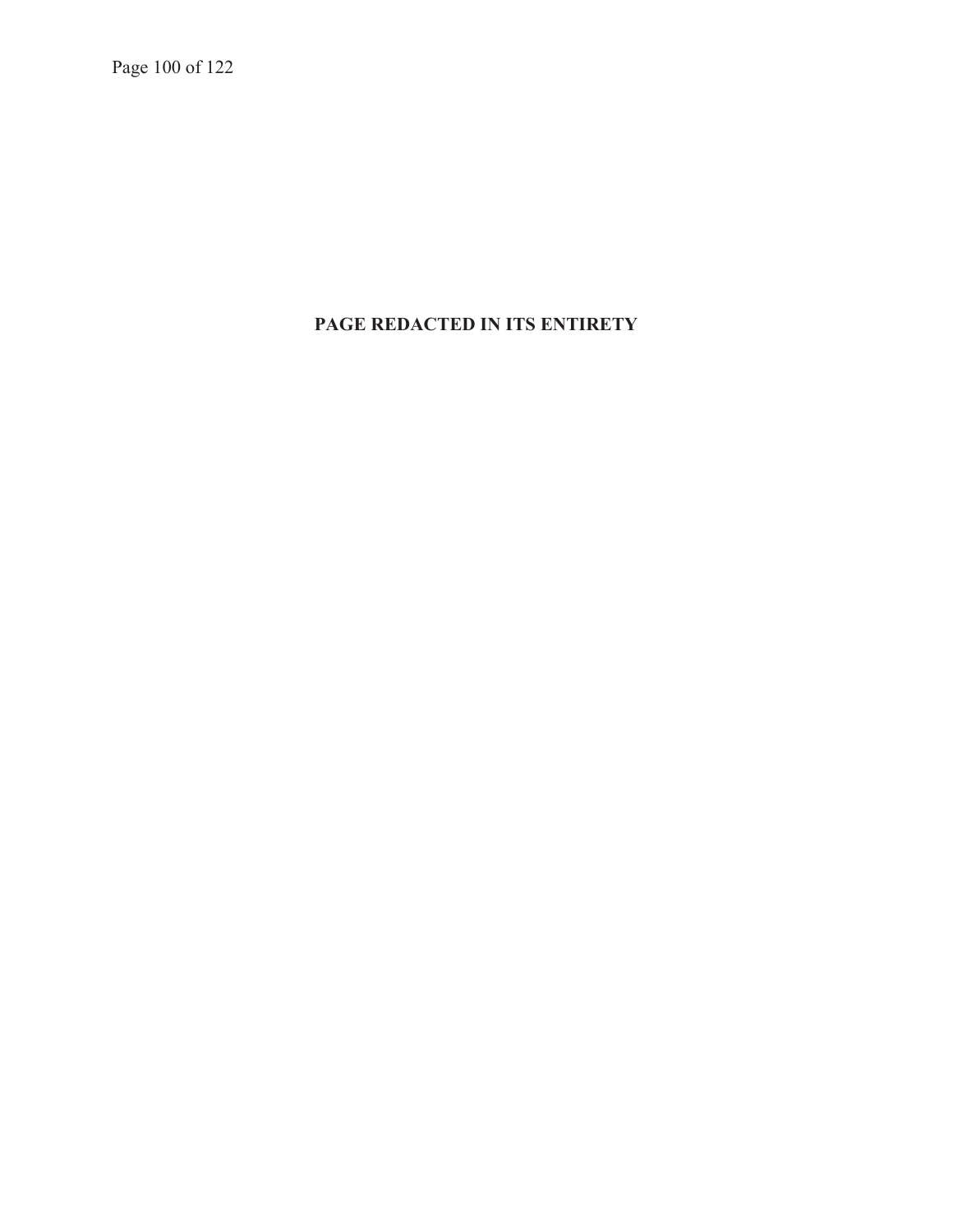Page 101 of 122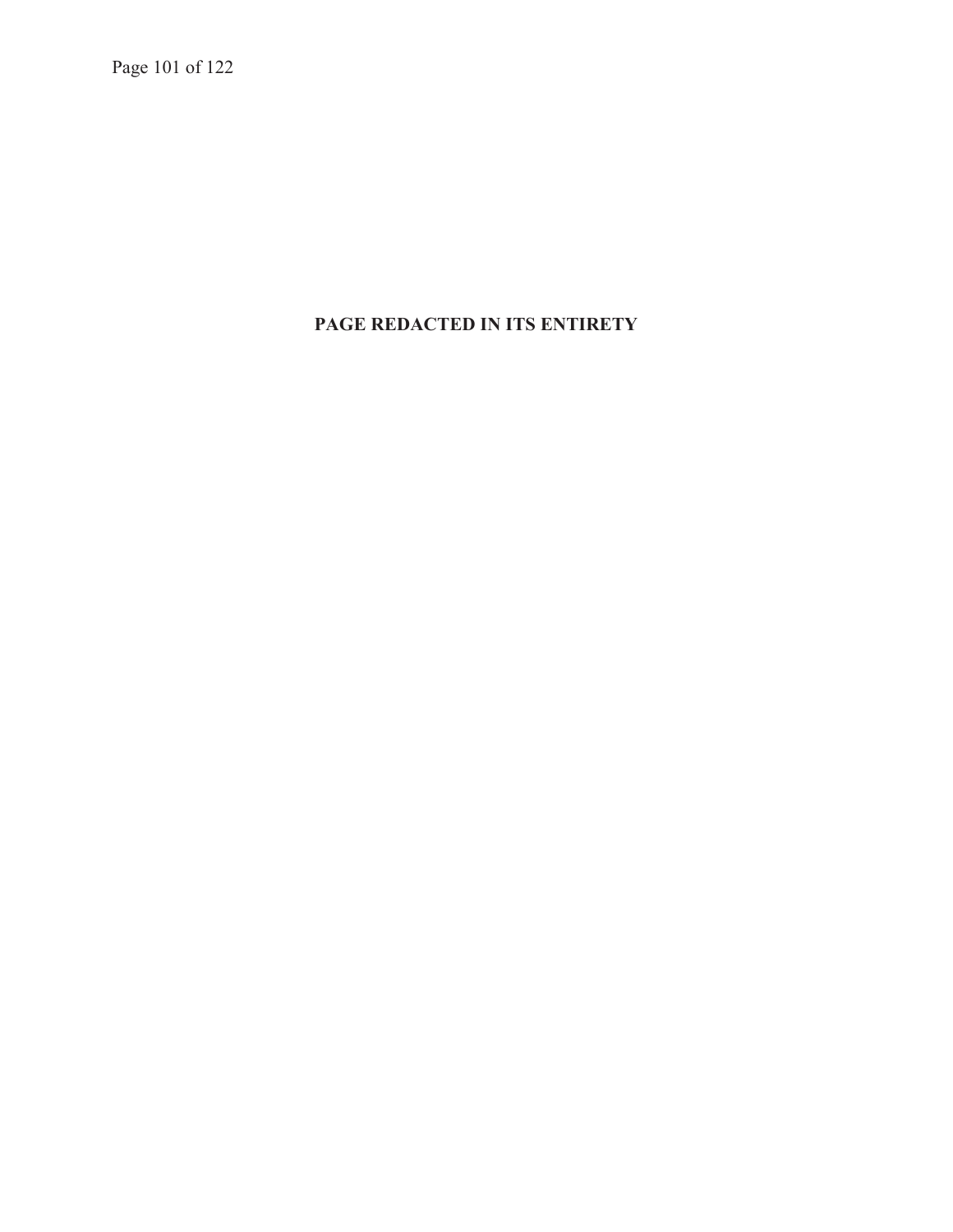Page 102 of 122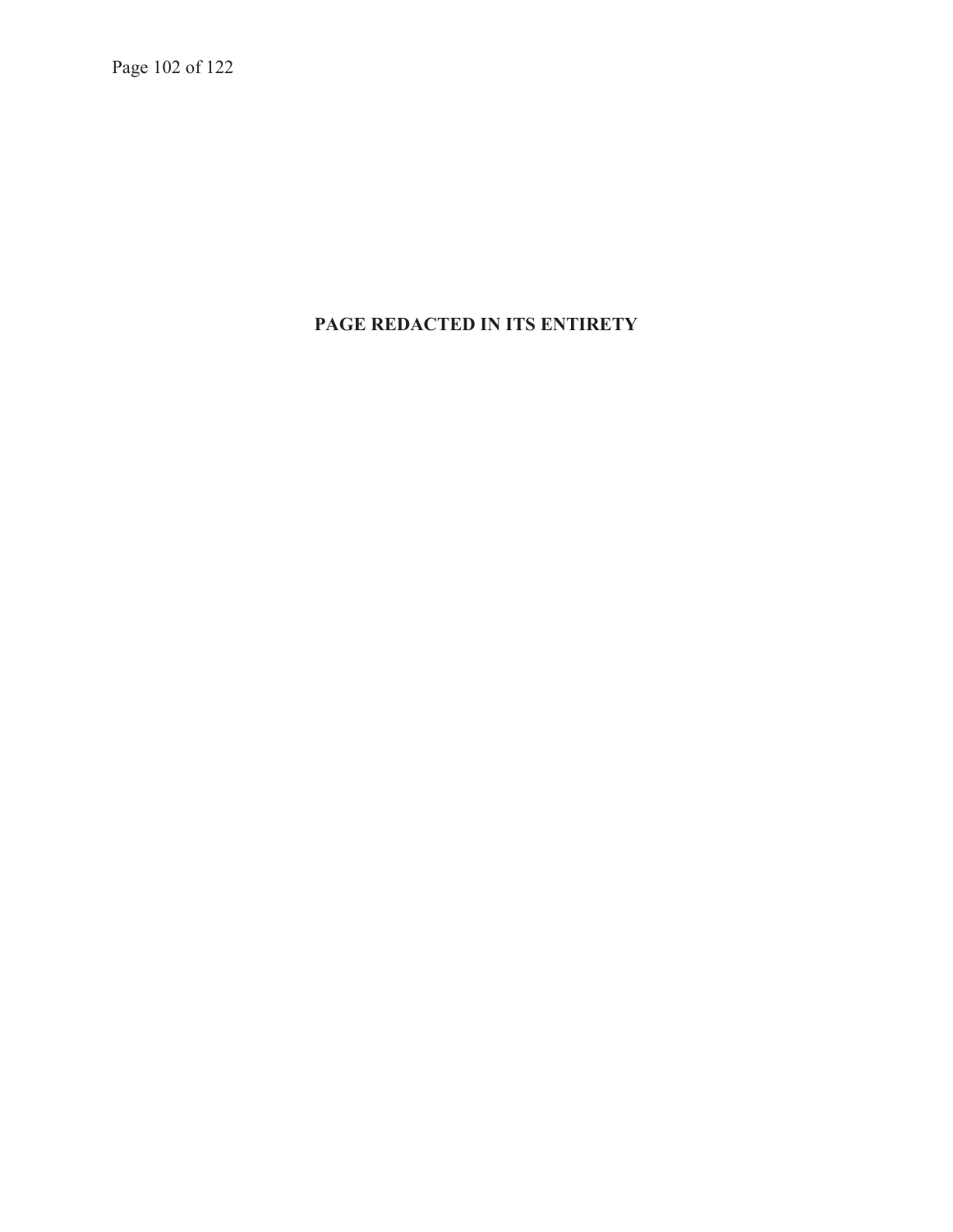Page 103 of 122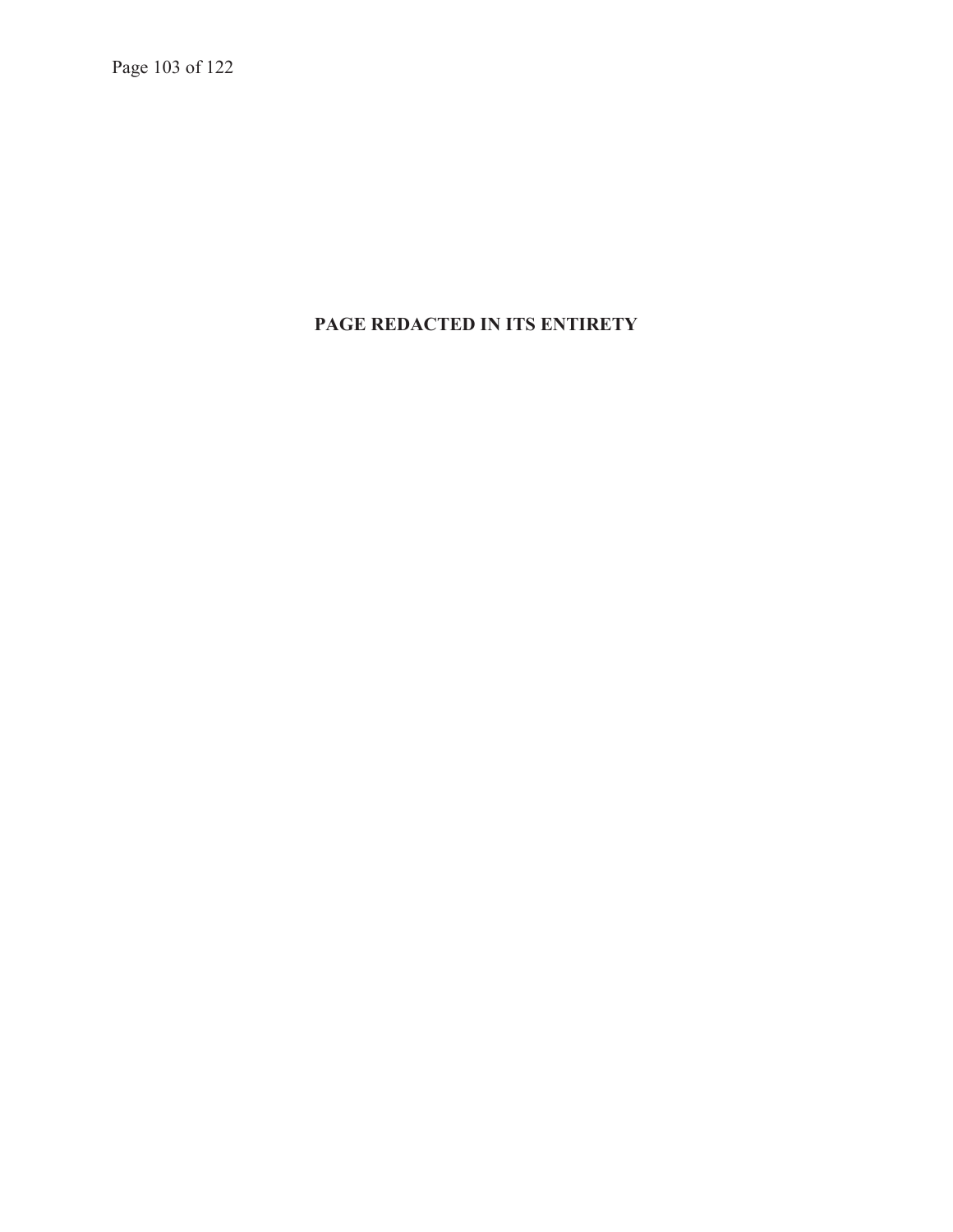Page 104 of 122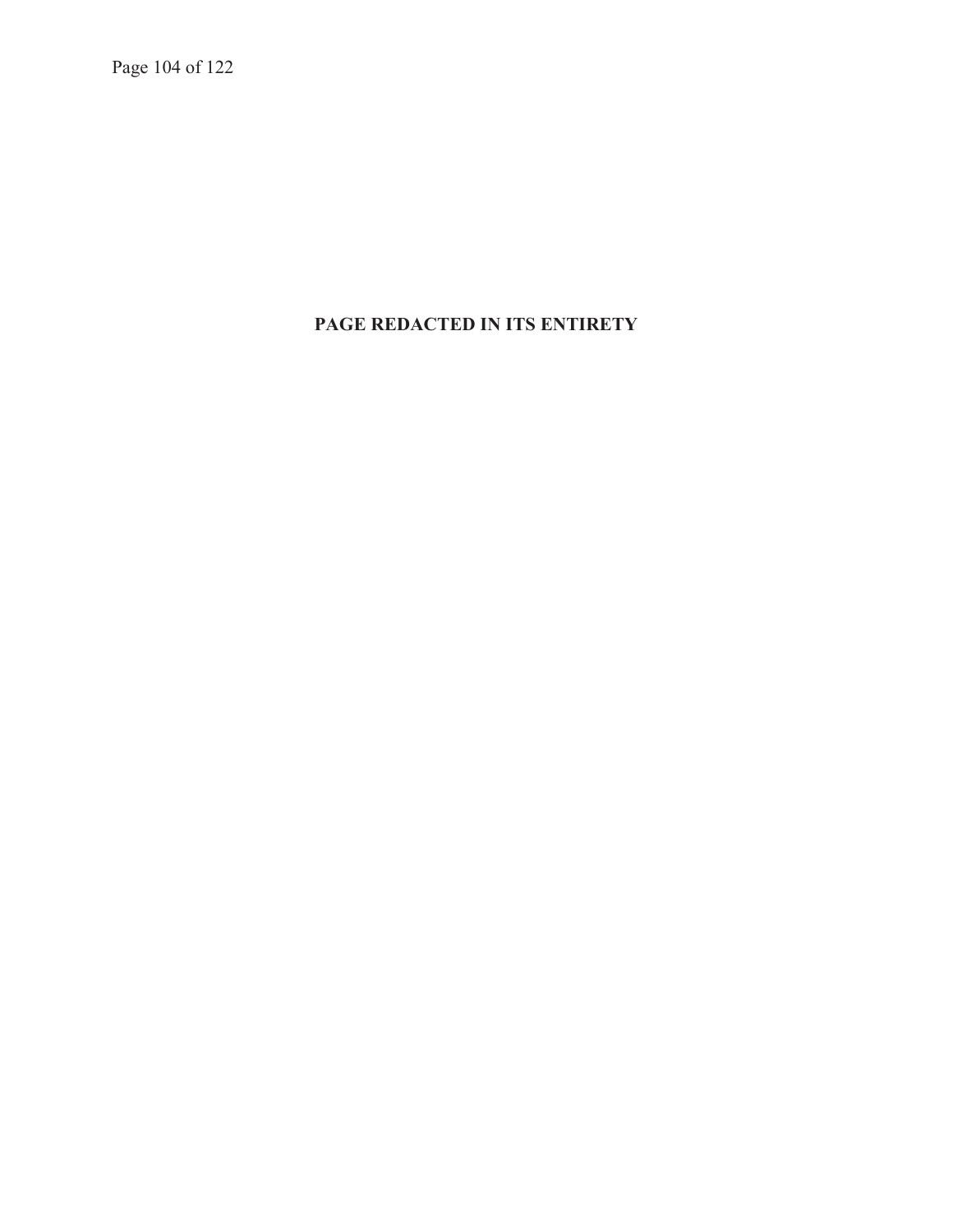Page 105 of 122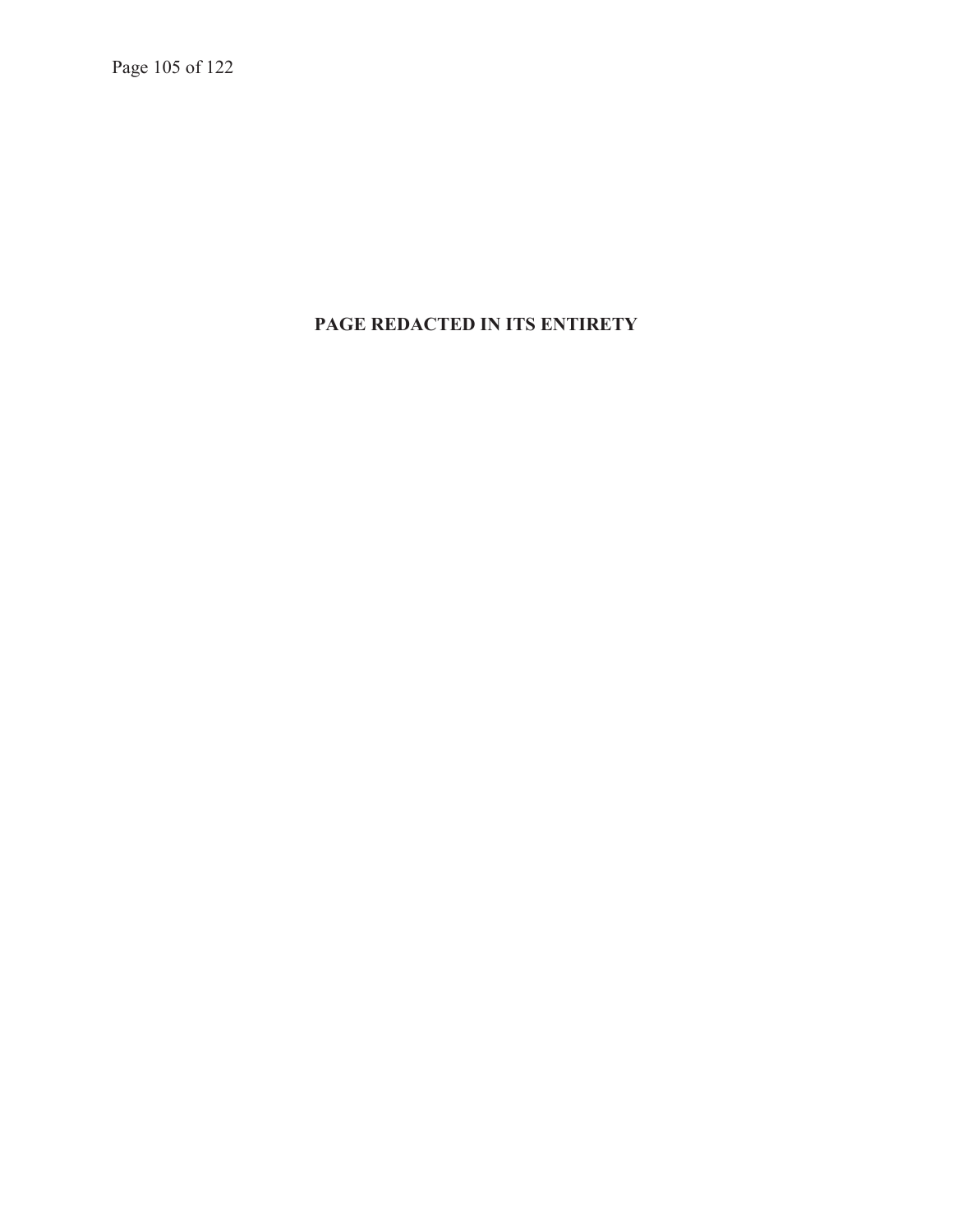Page 106 of 122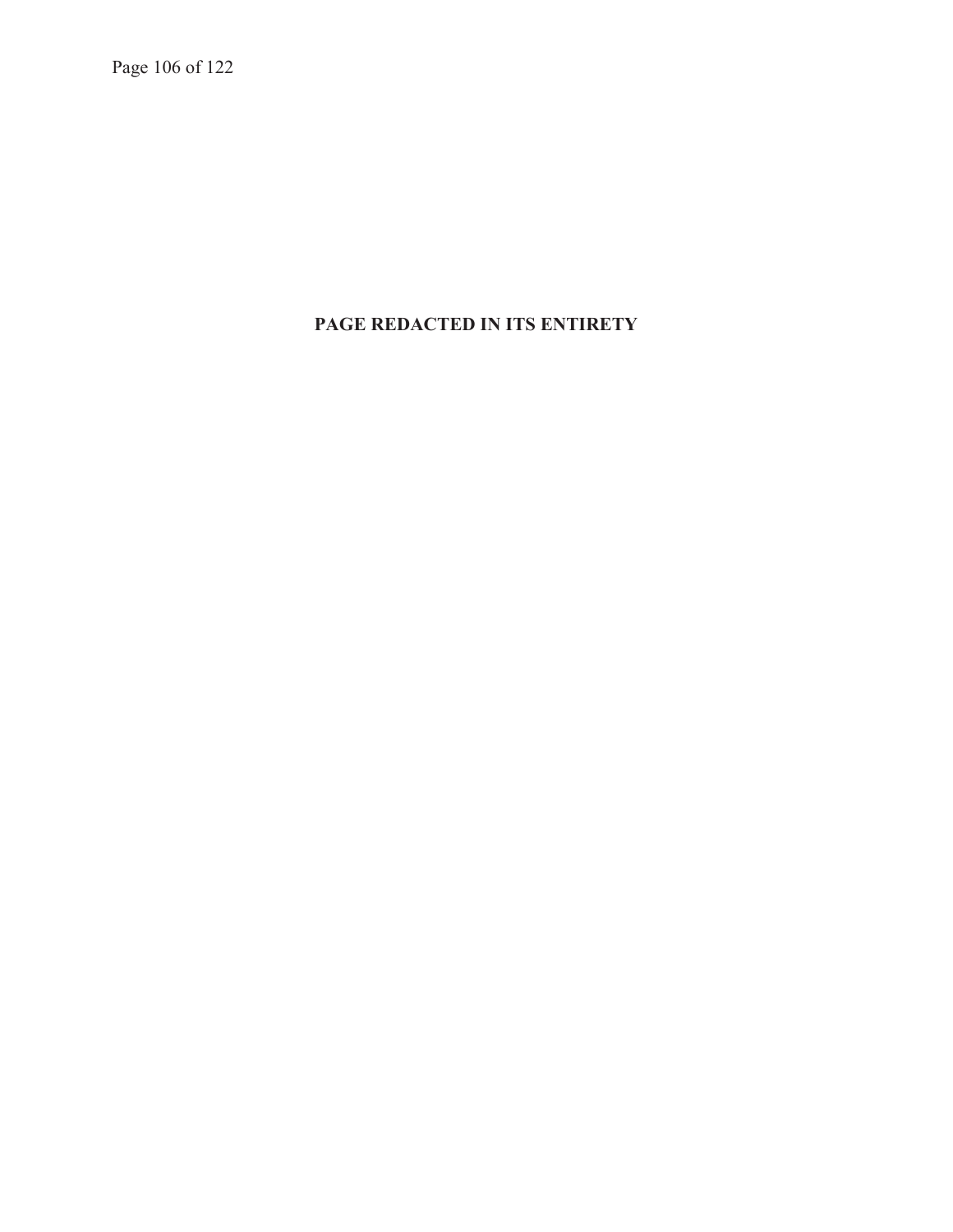Page 107 of 122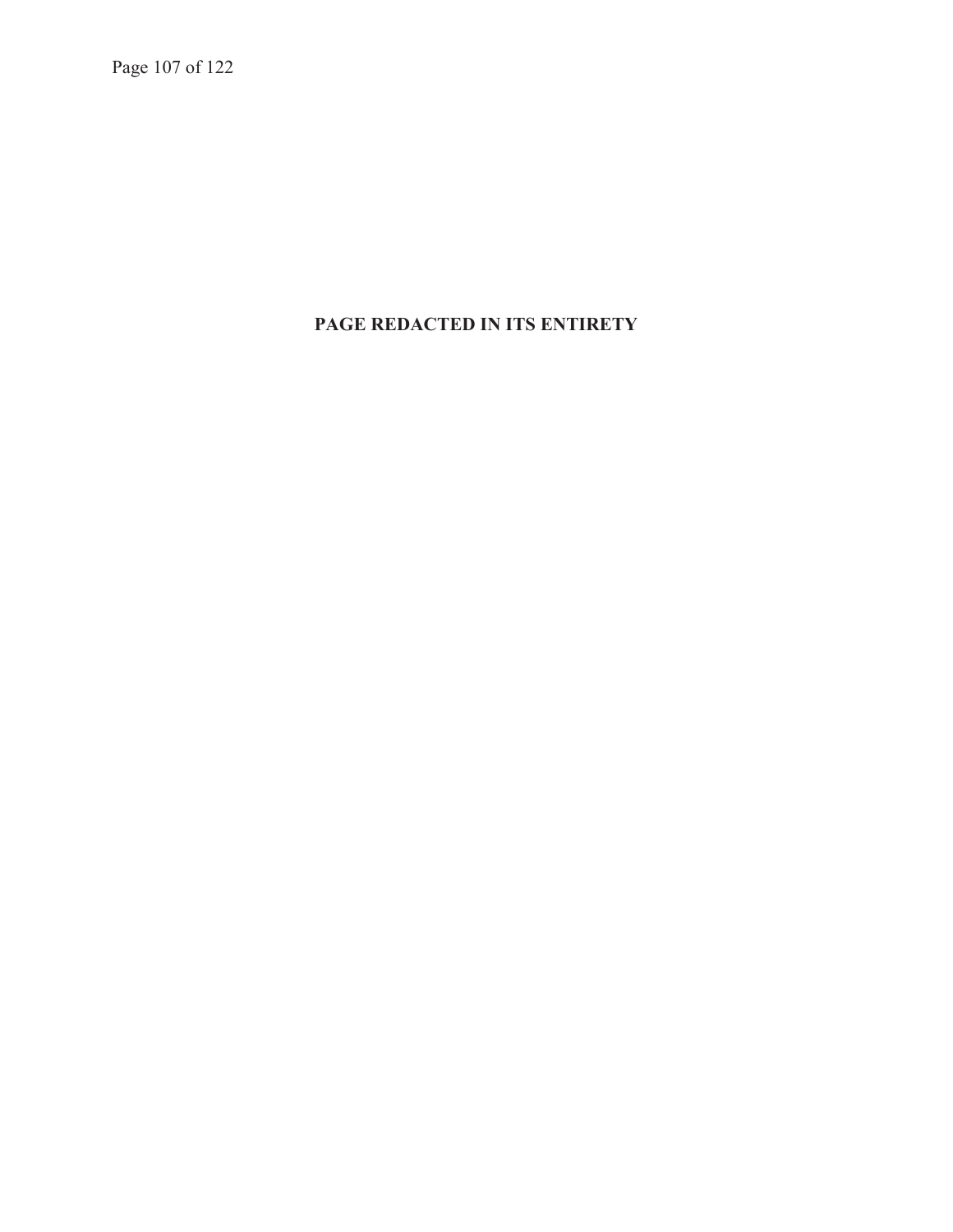Page 108 of 122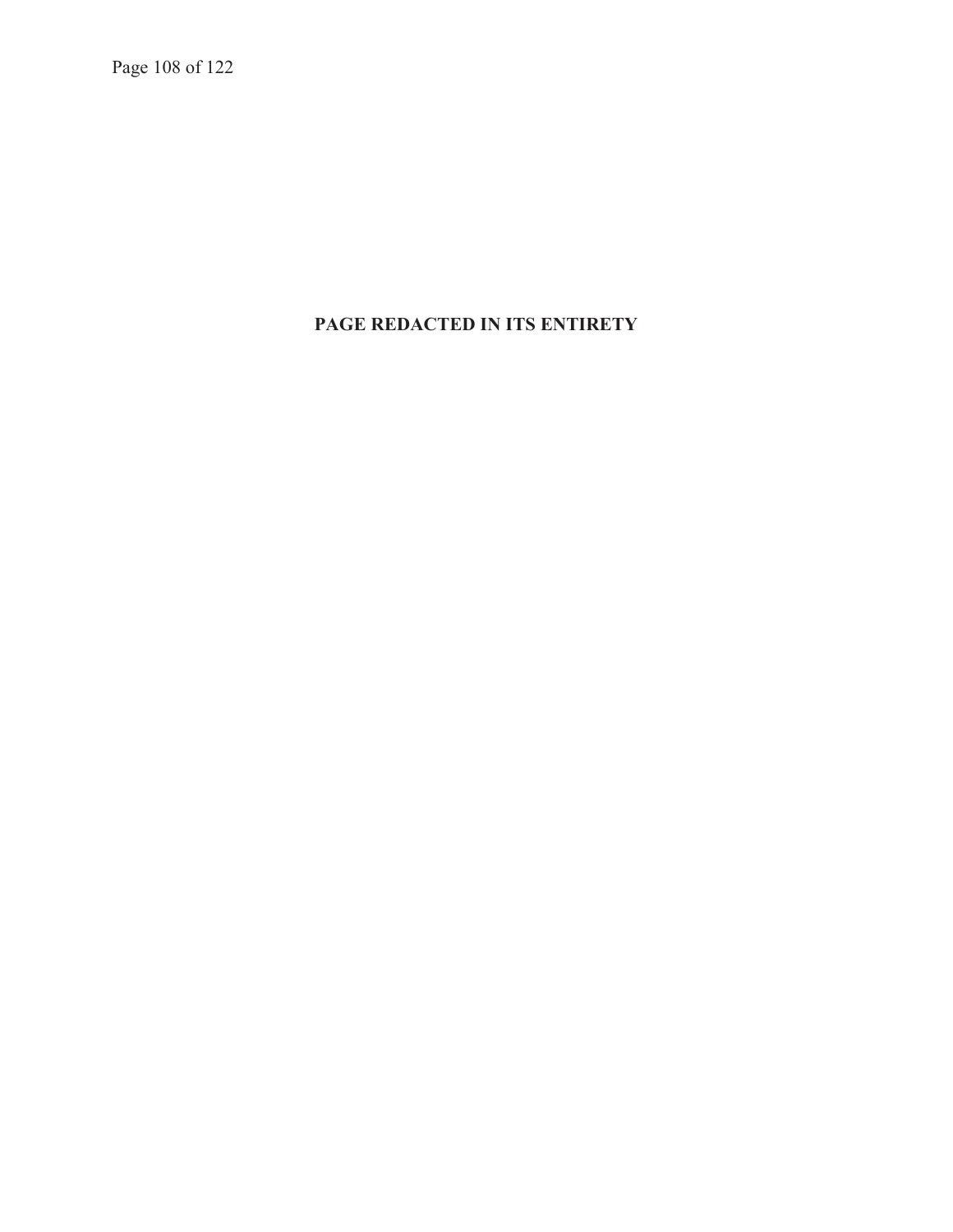Page 109 of 122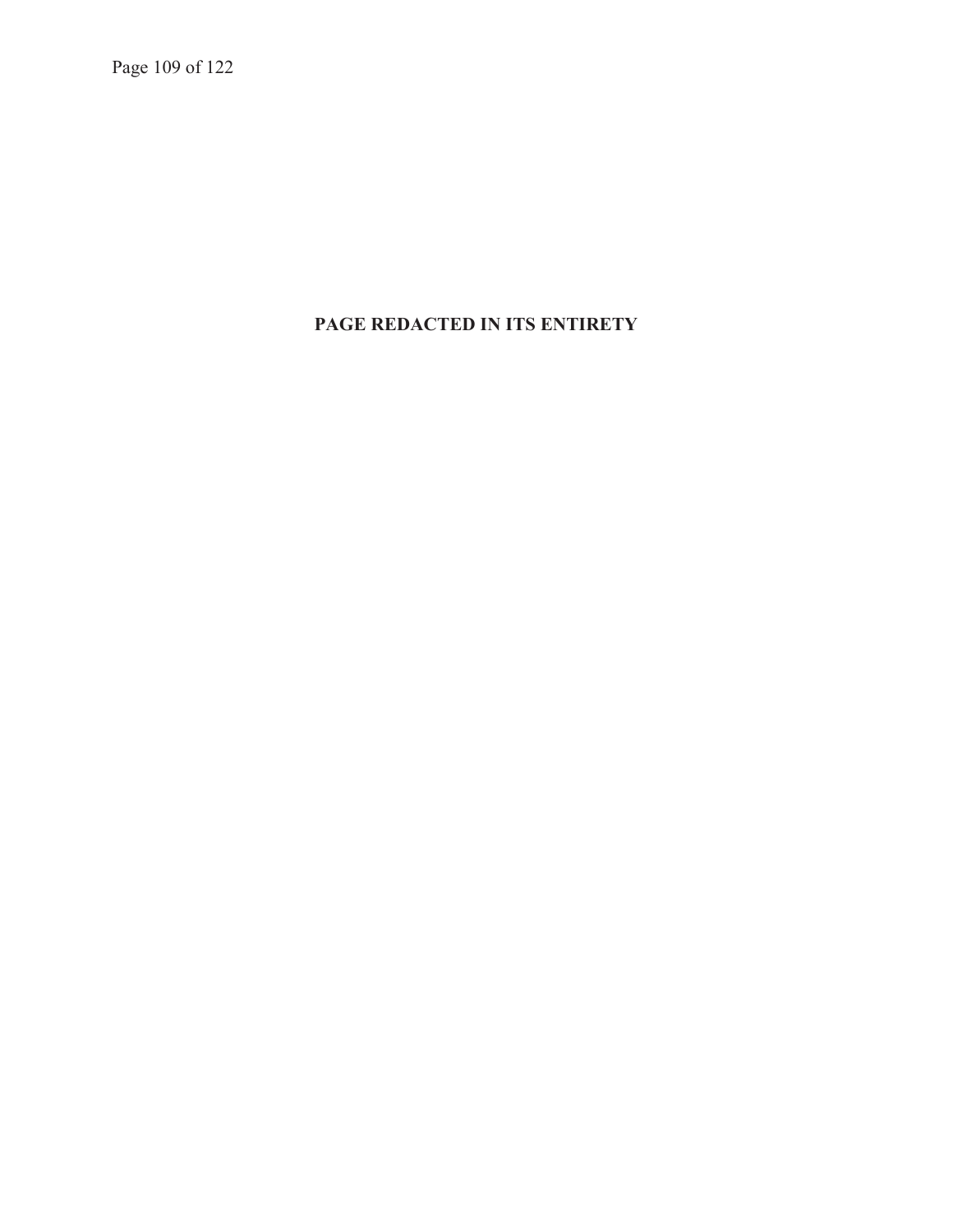Page 110 of 122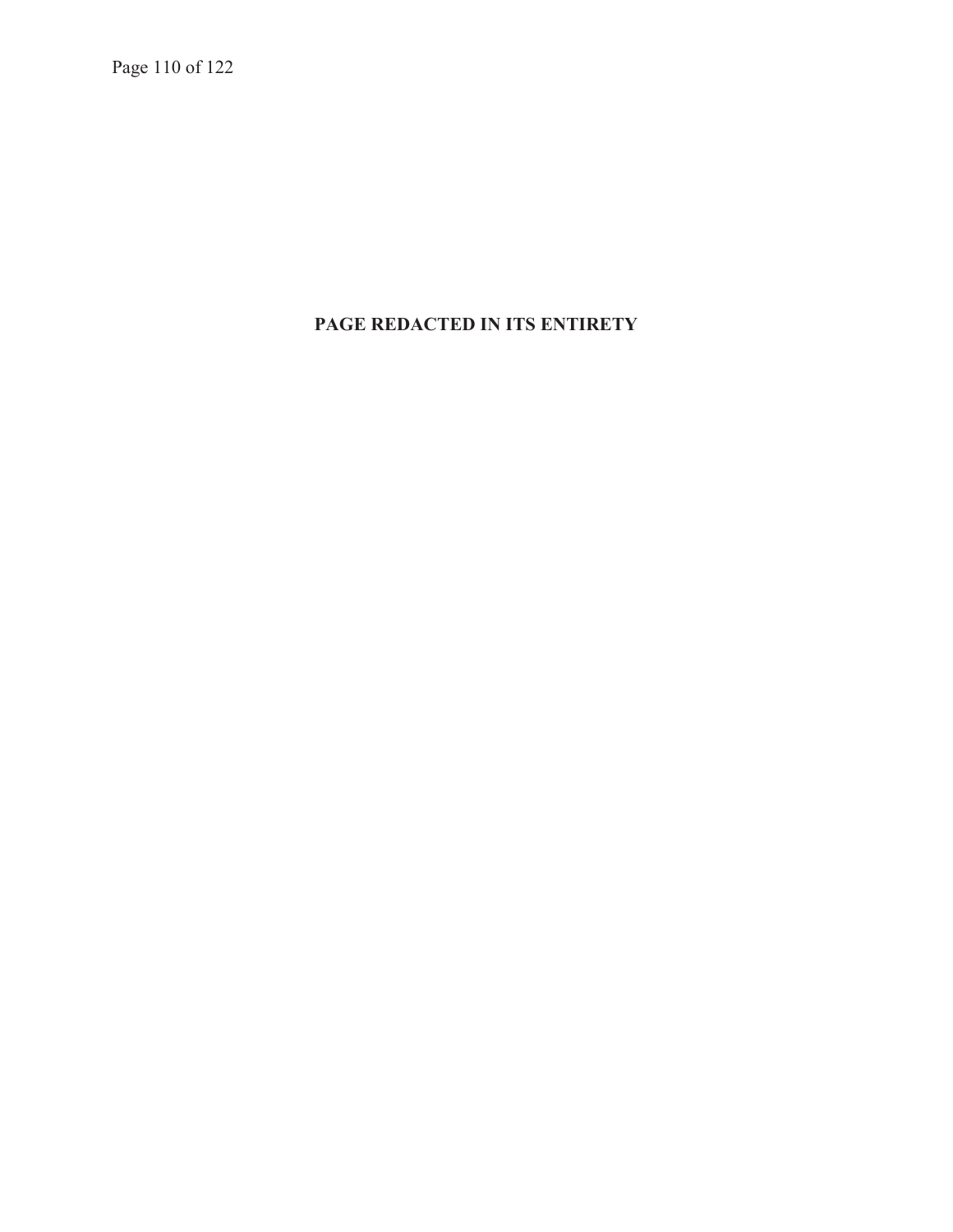Page 111 of 122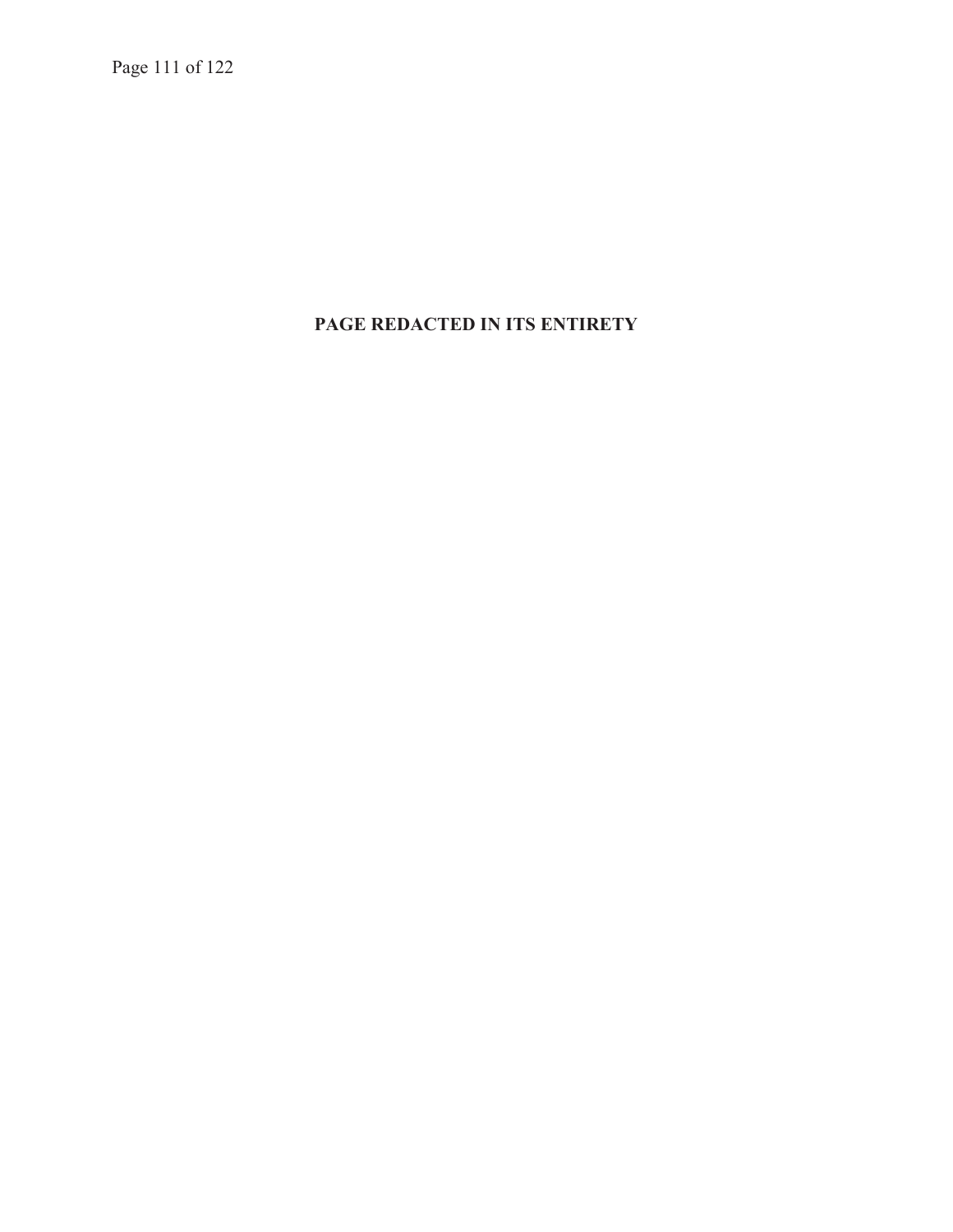Page 112 of 122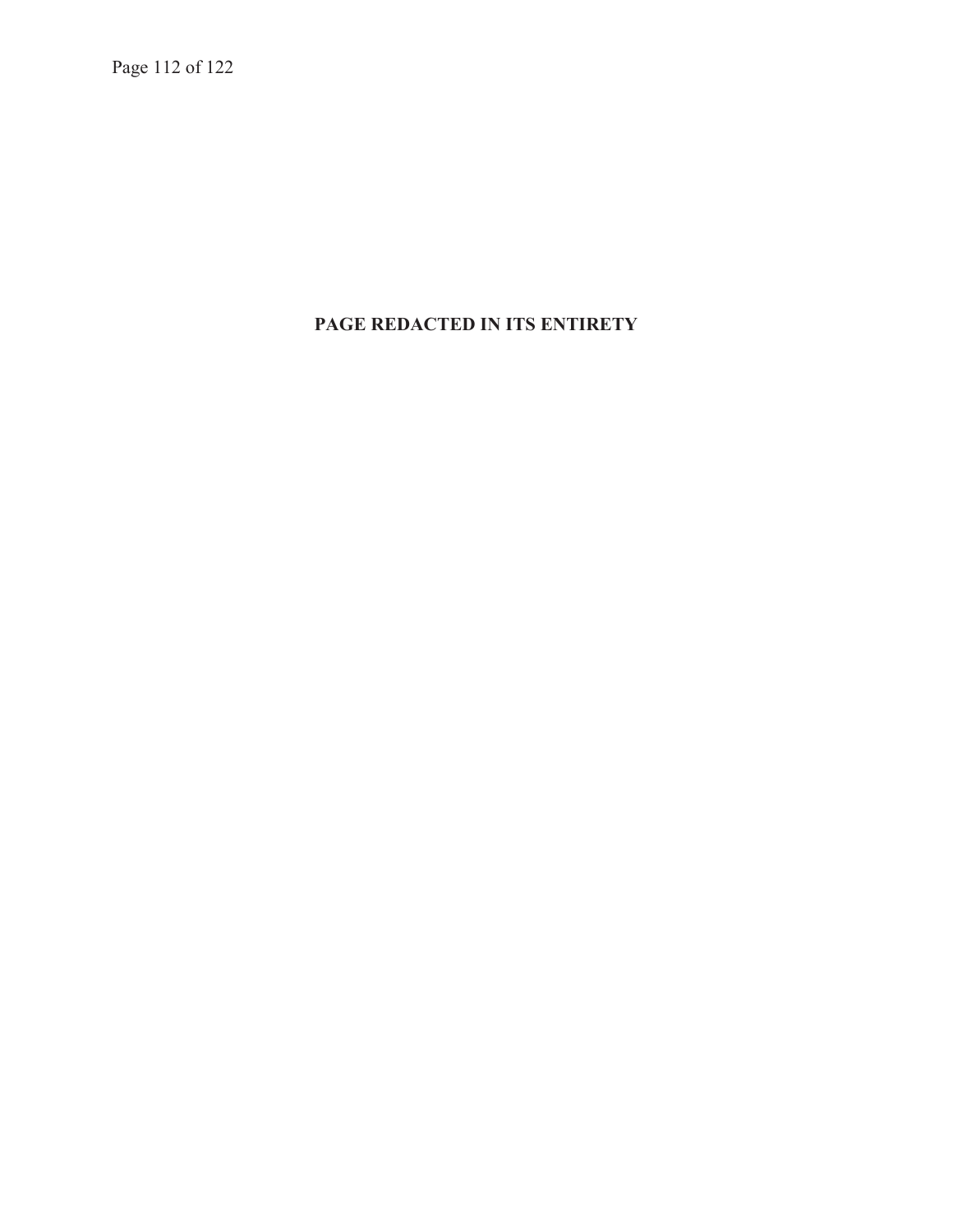Page 113 of 122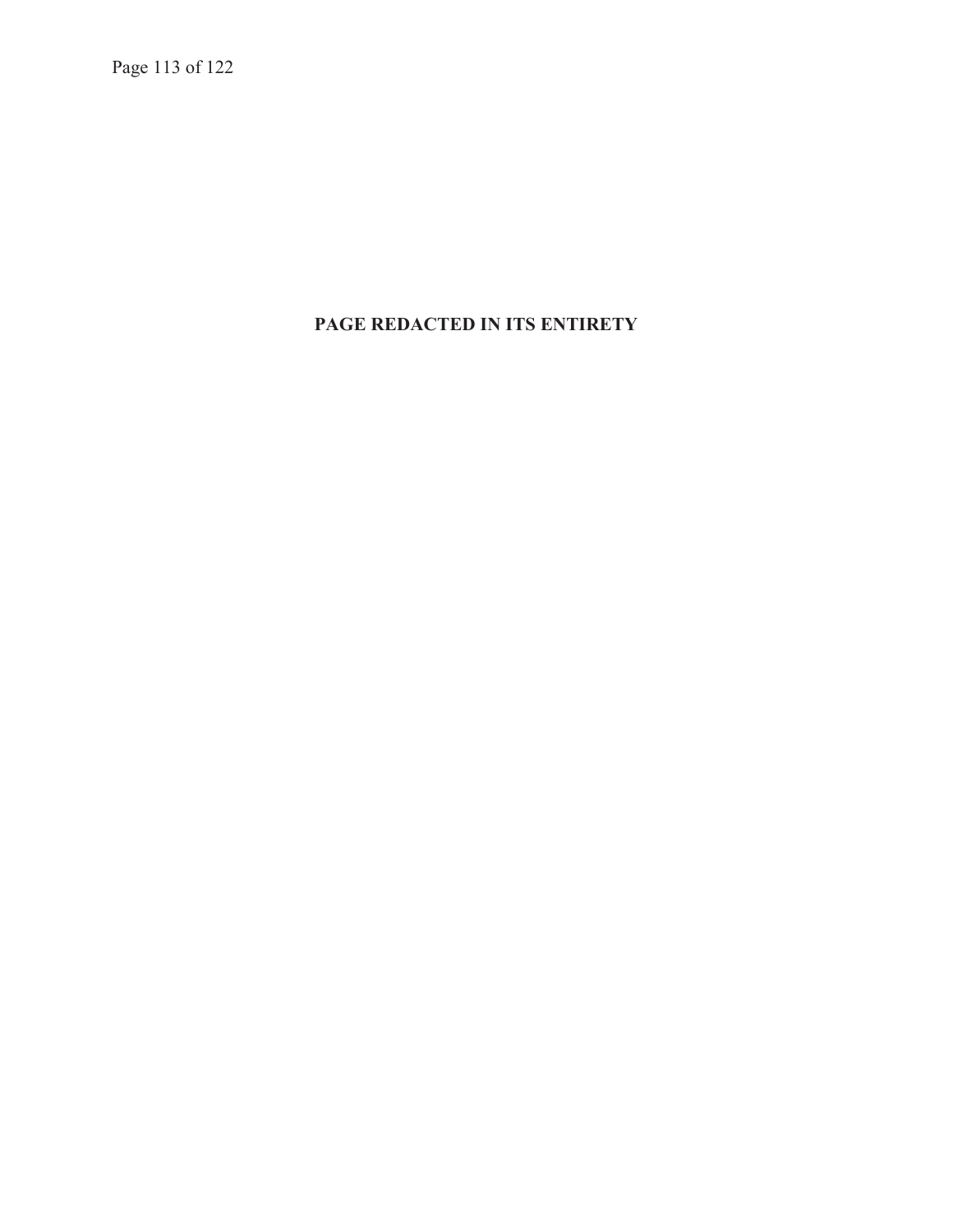Page 114 of 122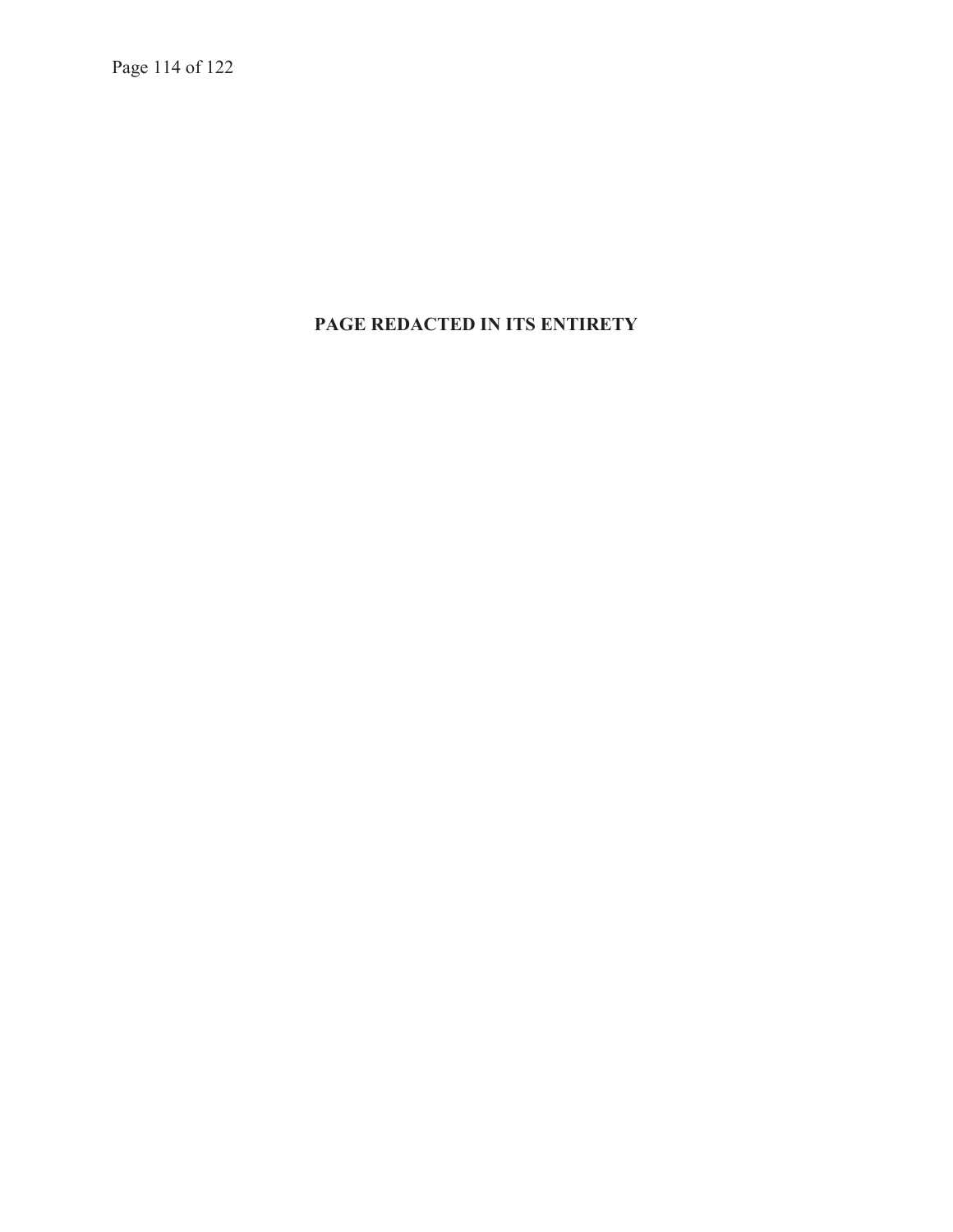Page 115 of 122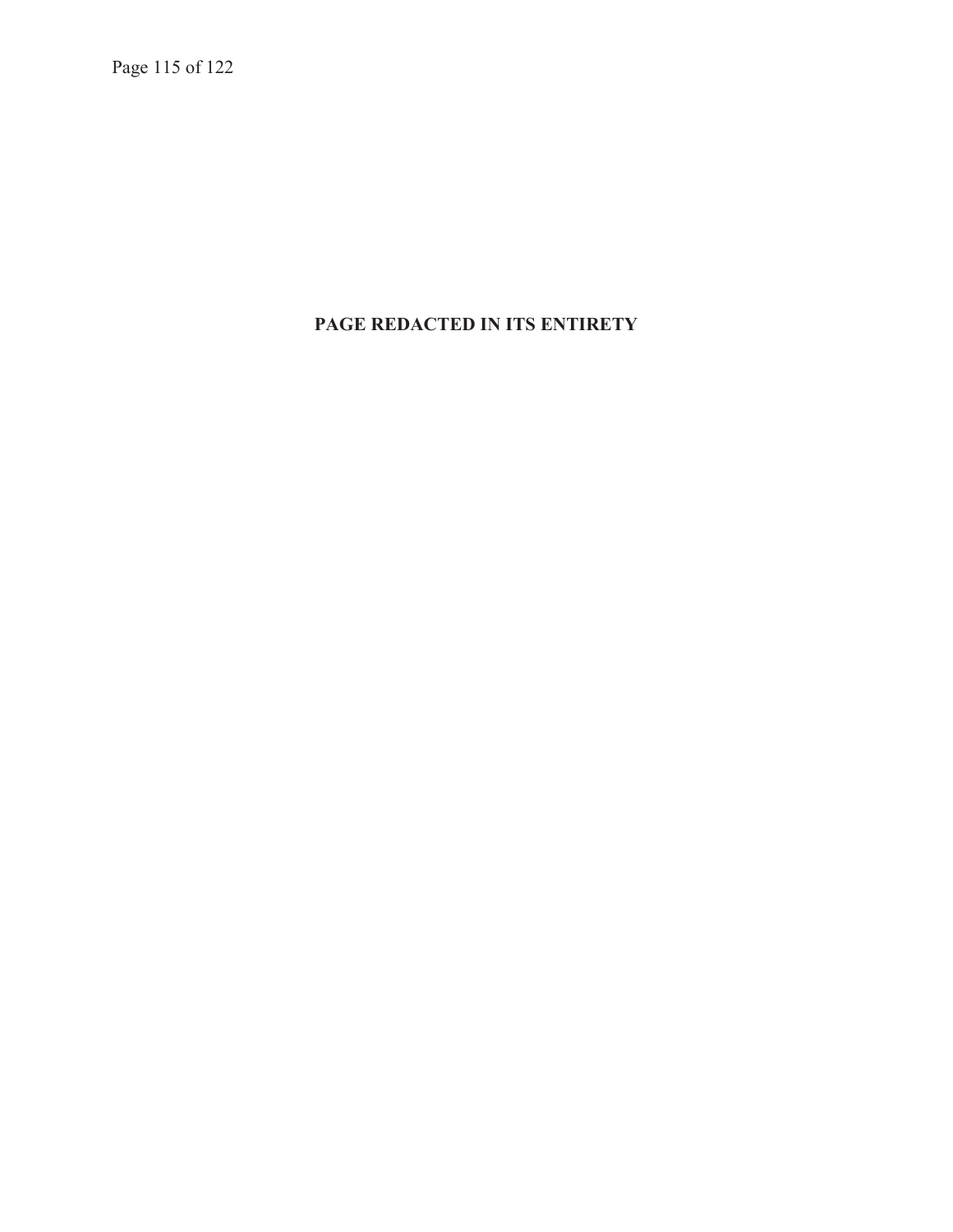Page 116 of 122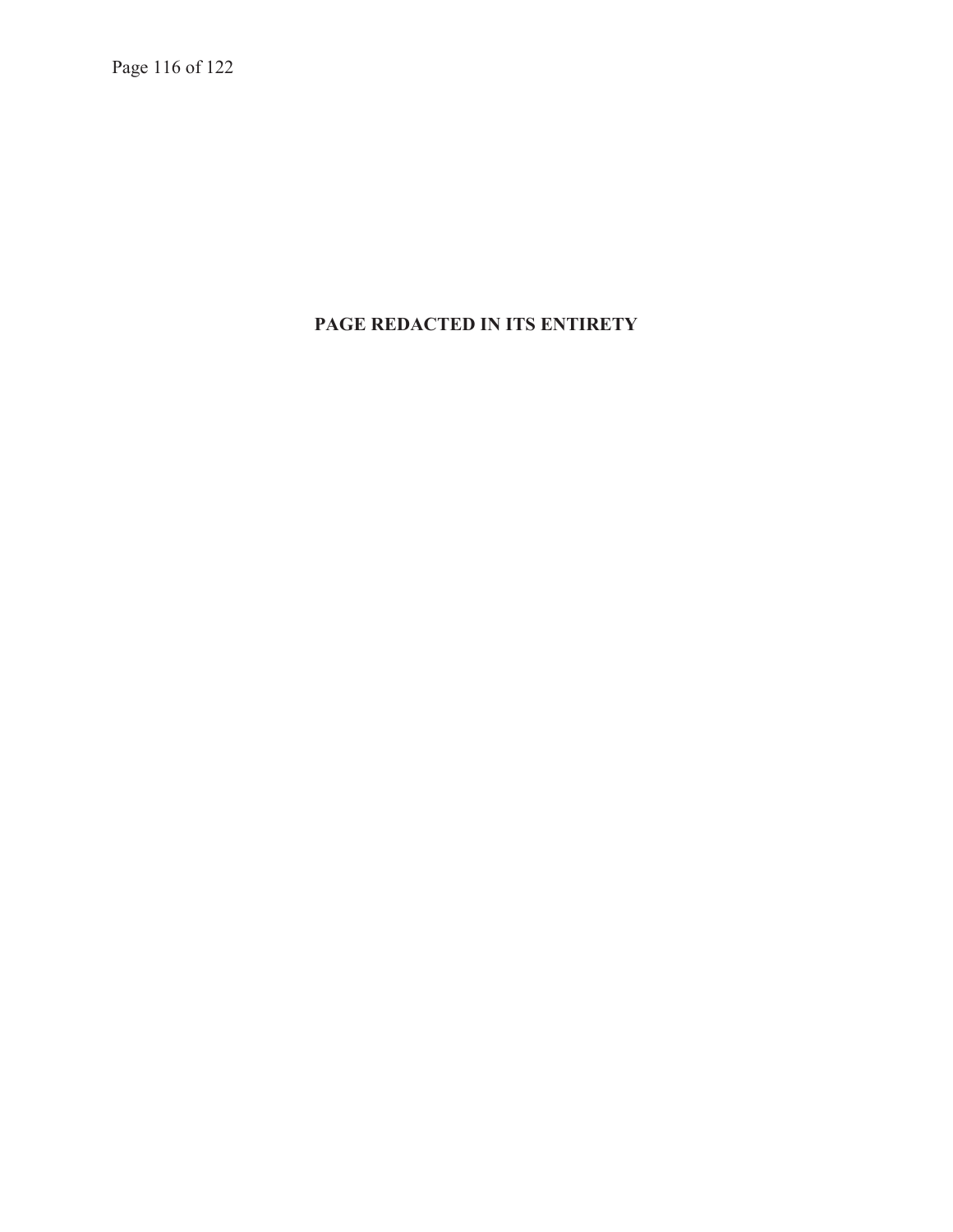#### **EXHIBIT 5**



**NATIONAL SECURITIES CLEARING CORPORATION** 

**RULES & PROCEDURES** 

#### **TEXT OF PROPOSED RULE CHANGE**

Bold, underlined and unshaded text indicates proposed added language.

**Bold, strikethrough and unshaded** text indicates proposed deleted language.

Bold, underlined and green shaded text indicates proposed language added in connection with a separate proposal that has not yet been approved (SR-NSCC-2022-003; SR-NSCC-2022-801).

**Bold, strikethrough and green shaded red** text indicates proposed deletions to language added in connection with a separate proposal that has not yet been approved (SR-NSCC-2022-003; SR-NSCC-2022-801).

Bold, underlined and blue shaded text indicates proposed language added in connection with a separate proposal that has not yet been approved (SR-NSCC-2021-016).

Bold, strikethrough and blue shaded black text indicates proposed language deleted in connection with a separate proposal that has not yet been approved (SR-NSCC-2021-016).

**Bold, strikethrough and blue shaded red** text indicates proposed deletions to language added in connection with a separate proposal that has not yet been approved (SR-NSCC-2021-016).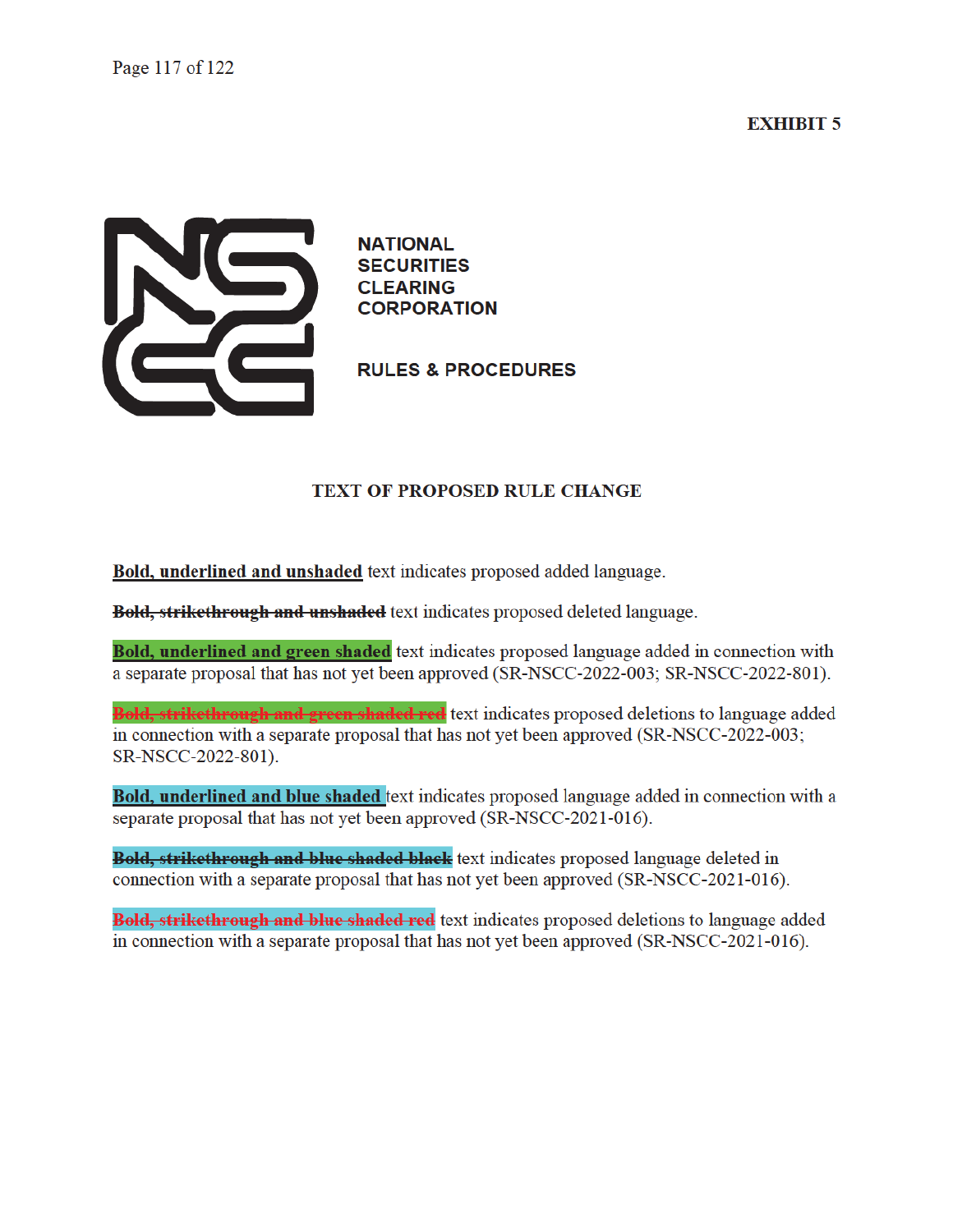*[Changes to this Rule, as amended by File No. SR-NSCC-2022-005, are available at dtcc.com/legal/sec-rule-filings. These changes have been approved by the SEC but have not yet been implemented. These changes will be implemented on or prior to [insert date 30 Business Days after date of approval]. The Corporation will issue an important notice when these changes are implemented, and this legend will automatically be removed from this Rule.]* 

RULE 1. DEFINITIONS AND DESCRIPTIONS

 $\star$ 

*Equity Capital* 

**The term "Equity Capital" means, as of a particular date, the amount equal to the equity capital as reported on the Member's or Limited Member's most recent Consolidated Report of Condition and Income ("Call Report"), or, if the Member or Limited Member is not required to file a Call Report, then as reported on its most recent financial statements or equivalent reporting.** 

\* \* \*

#### *Excess Net Capital*

**The term "Excess Net Capital" means a broker-dealer's excess net capital, calculated in accordance with such broker-dealer's regulatory and/or statutory requirements.** 

\* \* \*

#### *Net Capital*

**The term "Net Capital" means, as of a particular date, the amount equal to the net capital as reported on the Member's or Limited Member's most recent Form X-17- A-5 (Financial and Operational Combined Uniform Single ("FOCUS") Report), or, if the Member or Limited Member is not required to file a FOCUS Report, then as reported on its most recent financial statements or equivalent reporting of a Registered Broker Dealer as defined in Rule 15c3 1(c)(2) of the Exchange Act, or any successor rule or regulation thereto.** 

\* \* \*

#### *Volatility Charge*

**The term "Volatility Charge" means, in respect to a Member, the portion of its Required Fund Deposit calculated by the Corporation by applying Sections I.(A)(1)(a)(i) – (iii) of Procedure XV.** 

\* \* \*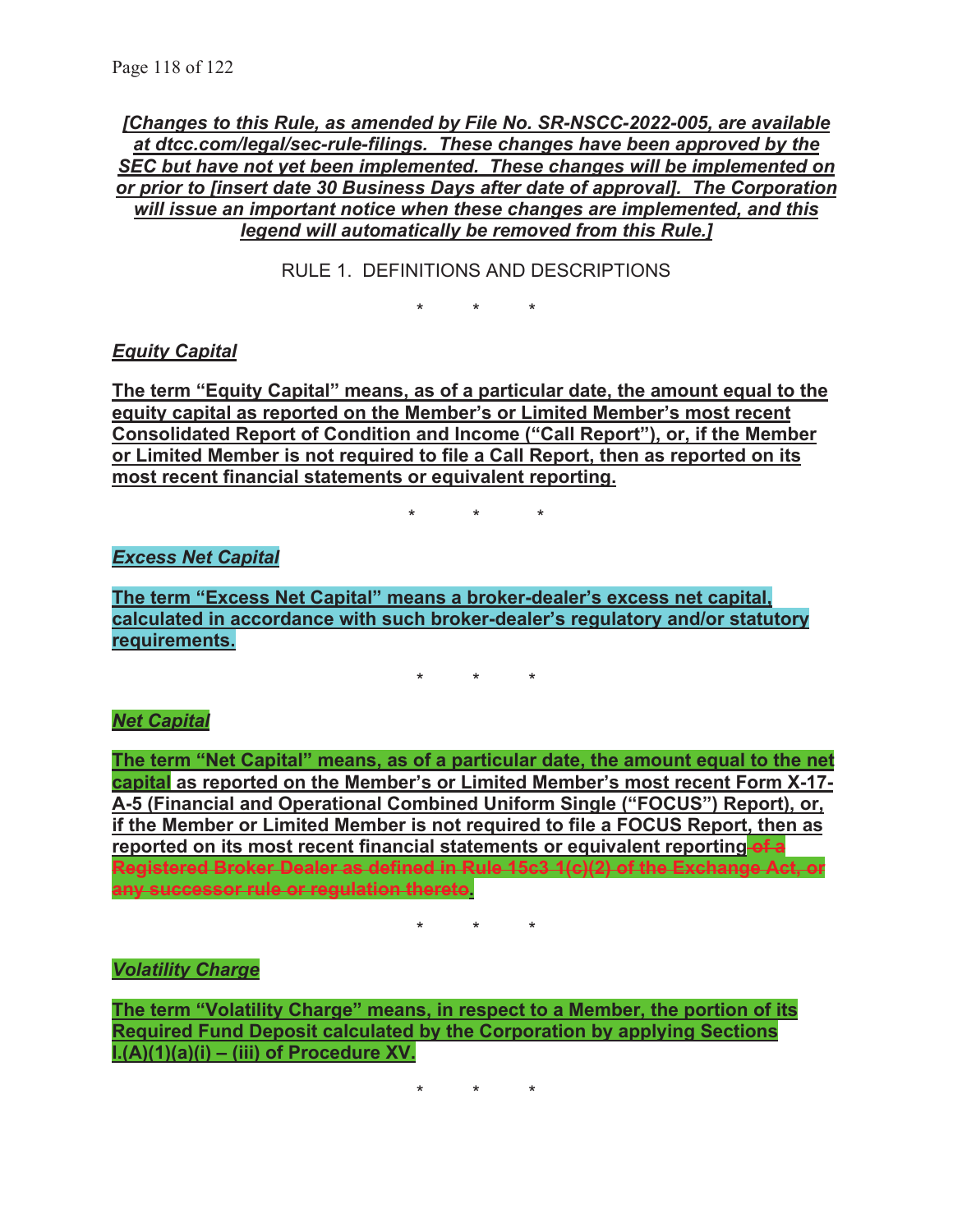*[Changes to this Procedure, as amended by File No. SR-NSCC-2022-005, are available at dtcc.com/legal/sec-rule-filings. These changes have been approved by the SEC but have not yet been implemented. These changes will be implemented on or prior to [insert date 30 Business Days after date of approval]. The Corporation will issue an important notice when these changes are implemented, and this legend will automatically be removed from this Procedure.]* 

PROCEDURE XV. CLEARING FUND FORMULA AND OTHER MATTERS

\* \* \*

I.(B) Additional Clearing Fund Formula

\* \* \*

(2) Excess Capital Premium

**The Corporation shall collect an additional payment ("Excess Capital Premium") iIf a Member's contribution to the Clearing Fund, as computed pursuant to Section I.(A) of this Procedure (but excluding any charges as set forth in Subsections I.(A)(1)(d), (f), (g), and (i); and I.(A)(2)(c), (d), (e), and (g) of this Procedure), plus any amount collected pursuant to 1.(B)(1) above or Rule 15 (such aggregate amount referred to as the "Calculated Amount") Volatility Charge**, when divided by its **excess net capital or capital (as applicable), as defined in the membership standards set forth in Addendum B Net Capital, for Members that are brokerdealers, or Equity Capital, for all other Members**, is greater than 1.0 (the "Excess Capital Ratio")**, then the Corporation may require such Member to deposit, within such timeframe as the Corporation may require, an additional amount (the "Excess Capital Premium").** 

**An Excess Capital Premium shall be calculated as to the Clearing Fund equal to** the product of: (a) the amount by which the **Calculated Amount Member's Volatility Charge** exceeds its **excess net capital Net Capital or Equity Capital, as applicable or capital (as applicable), as defined in the membership standards set forth in Addendum B**, multiplied by (b) its Excess Capital Ratio**, which shall be no more than 2.0**.

**For purposes of calculating an Excess Capital Premium, the Corporation shall use, as applicable, the Net Capital amount reported by a Member on its most recent Form X-17-A-5 (Financial and Operational Combined Uniform Single ("FOCUS") Report), or the Equity Capital amount reported by a Member on its most recent Consolidated Report of Condition and Income ("Call Report").7 The** 

**<sup>7</sup> If a Member is not required to file a FOCUS Report or a Call Report, the Corporation shall use the Net Capital or Equity Capital amount, as applicable, provided on the Member's most recent financial statements or equivalent reporting delivered to the Corporation pursuant to Section 2.A of Rule 2B.**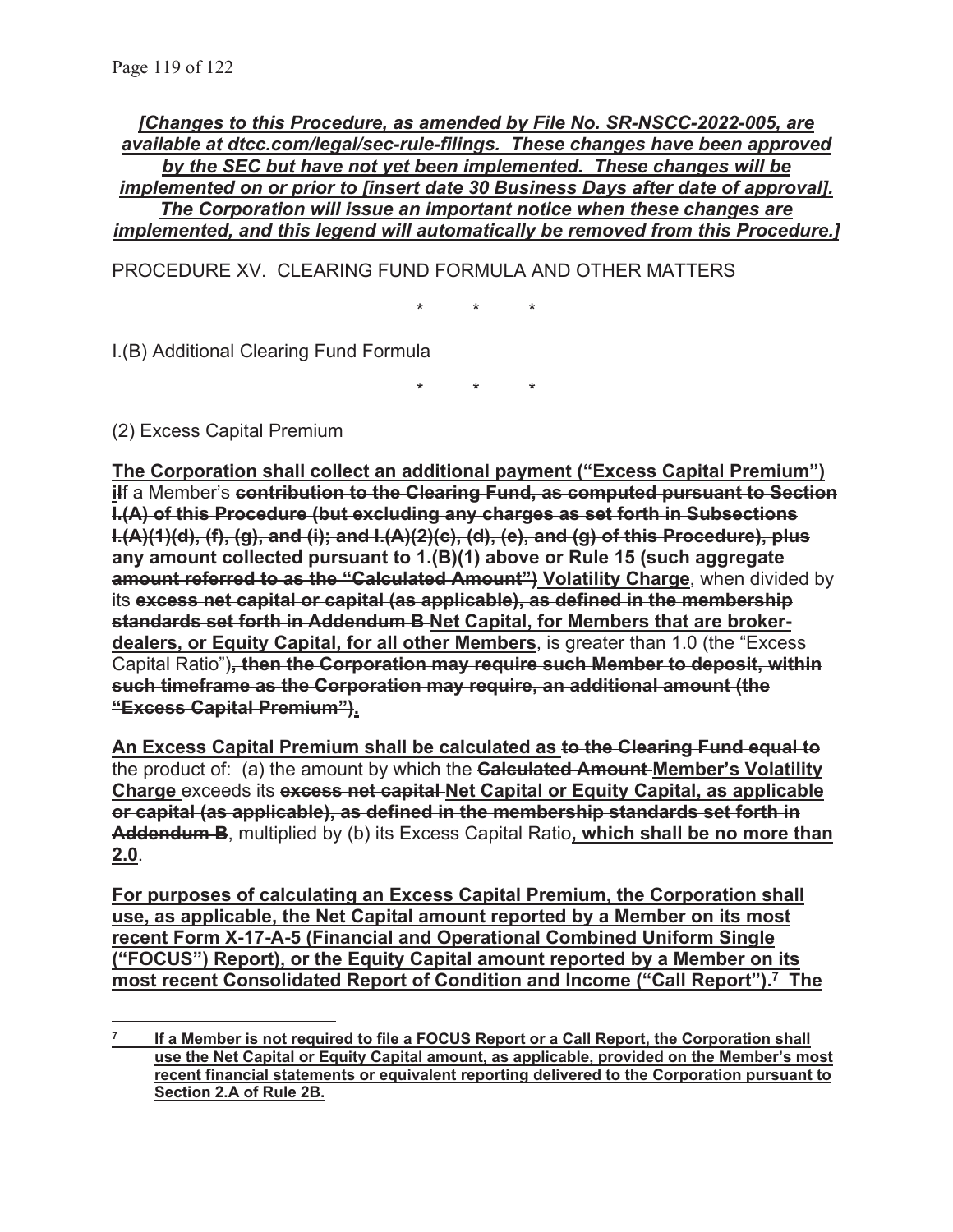**Corporation may, in its sole discretion, accept an updated Net Capital or Equity Capital amount provided by a Member prior to the issuance of its next applicable financial report for purposes of calculating an Excess Capital Premium.** 

**Notwithstanding the foregoing, the Corporation may: (i) collect an amount less than the Excess Capital Premium (including no premium), and (ii) return all or a portion of the Excess Capital Premium if it believes that the imposition or maintenance of the Excess Capital Premium is not necessary or appropriate**. **7**

\* \* \*

**<sup>7</sup> The Corporation has identified the following guidelines or circumstances, which are intended to be illustrative, but not limited, where the premium will not be imposed: (a) where the premium results from charges applied with respect to municipal securities trades settling in CNS, where the member has offsetting compared trades settling on a trade for trade basis through DTC; and (b) management will look to see whether the premium results from an unusual or non recurring circumstance where management believes it would not be appropriate to assess the premium. Examples of such circumstances are a member's late submission of trade data for comparison or trade recording that would otherwise reduce the margined position if timely submitted, or an unexpected haircut or capital charge that does not fundamentally change its risk profile.**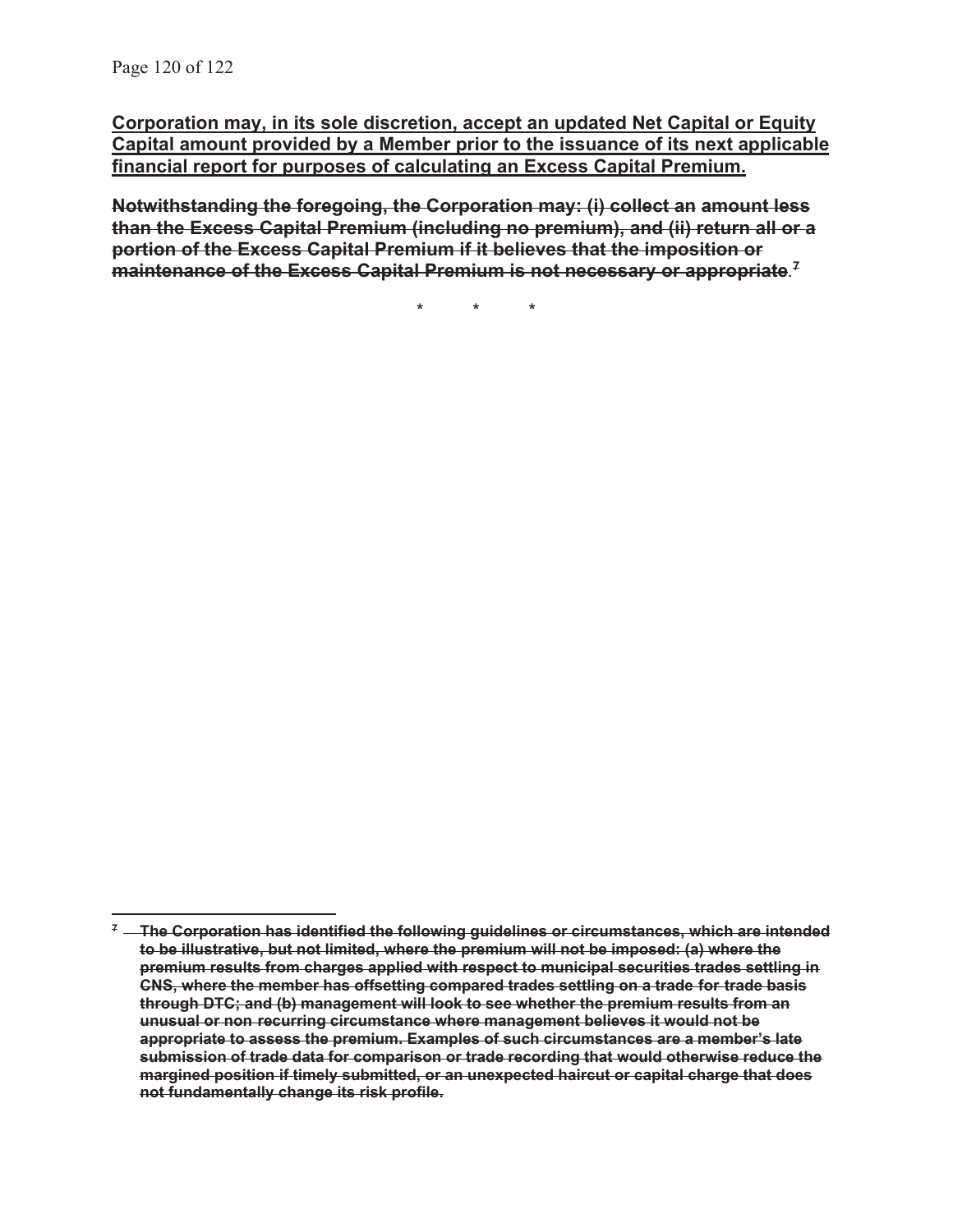\* \* \*

*[Changes to this Addendum, as amended by File No. SR-NSCC-2022-005, are available at dtcc.com/legal/sec-rule-filings. These changes have been approved by the SEC but have not yet been implemented. These changes will be implemented on or prior to [insert date 30 Business Days after date of approval]. The Corporation will issue an important notice when these changes are implemented, and this legend will automatically be removed from this Addendum.]* 

ADDENDUM B

QUALIFICATIONS AND STANDARDS OF FINANCIAL RESPONSIBILITY, OPERATIONAL CAPABILITY AND BUSINESS HISTORY

\* \* \*

SEC. 1. MEMBERS

\* \* \*

B. Financial Responsibility

\* \* \*

3. **Non-U.S. Broker-Dealers and Banks:** 

\* \* \*

**(a) an applicant or Member that is a non-U.S. broker-dealer must have and maintain at all times at least \$25 million in equity capital Equity Capital; and** 

\* \* \*

#### 4. **Securities Exchanges:**

**An applicant or Member that is (i) a national securities exchange registered under the Exchange Act and/or (ii) a non-U.S. securities exchange or multilateral trading facility, must have and maintain at all times at least \$100 million in equity capital Equity Capital.** 

\* \* \*